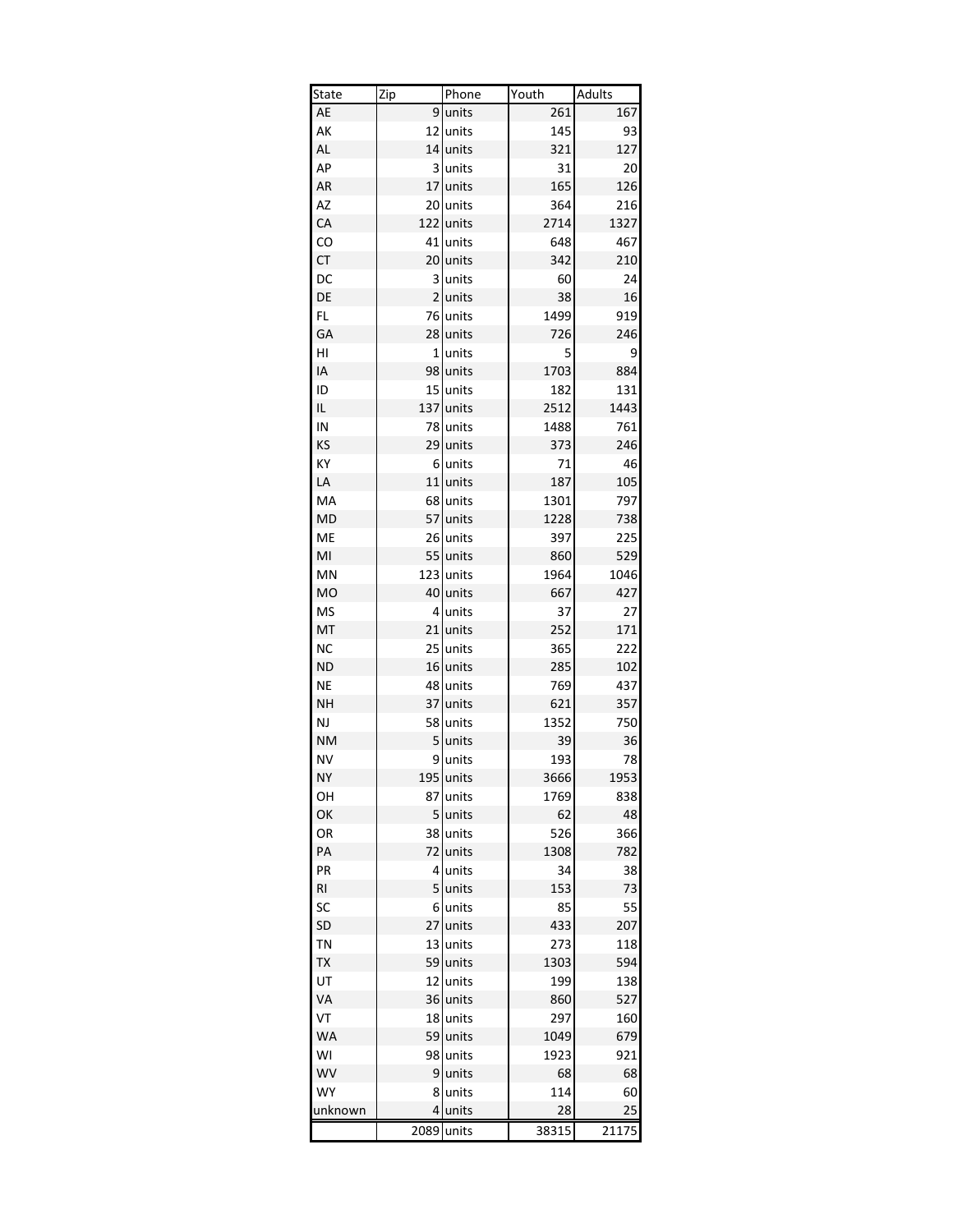| Unit Name  | Community Organization                   | Address            | City       | State | Zip | Phone                     |     | Youth Adults |
|------------|------------------------------------------|--------------------|------------|-------|-----|---------------------------|-----|--------------|
| Crew 0802  | American Legion Flanders Field Post BE02 | Unit 28100         | <b>APO</b> | AE    |     | 09714-8100 (047)-917-8539 | 10  | - 11         |
| Troop 0012 | American Legion Post GR01                | Unit 3180 Box 300  | <b>APO</b> | AE    |     | 09751 (312)-480-6580      | 32  | 11           |
| Pack 0243  | American Legion Post #1                  | Unit 23153         | <b>APO</b> | AE    |     | 09054-3153 (563)-323-1213 | 18  | - 13         |
| Pack 0154  | American Legion Post #6                  | CMR 489, Box 1502  | <b>APO</b> | AE    |     | 09751 (833)-839-8387      | 39  | 17           |
| Troop 0154 | American Legion Post #6                  | CMR 489, Box 1502  | <b>APO</b> | AE    |     | 09751 (833)-839-8387      | 40  | 17           |
| Pack 0802  | American Legion Flanders Field Post BE02 | Unit 28100 Box 017 | <b>APO</b> | AE    |     | 09714 32-(498)-888-501    | 33  | 25           |
| Ship 0802  | American Legion Flanders Field Post BE02 | Unit 28100 Box 018 | <b>APO</b> | AE    |     | 09714 32-(498)-888-501    | 13  | -18          |
| Troop 0802 | American Legion Flanders Field Post BE02 | Unit 28100 Box 019 | <b>APO</b> | AE    |     | 09714 32-(498)-888-501    | 38  | 29           |
| Troop 0802 | American Legion Flanders Field Post BE02 | Unit 28100 Box 020 | <b>APO</b> | AE    |     | 09714 32-(498)-888-501    | 38  | 26           |
|            |                                          |                    |            | AE    |     | 9 units                   | 261 | 167          |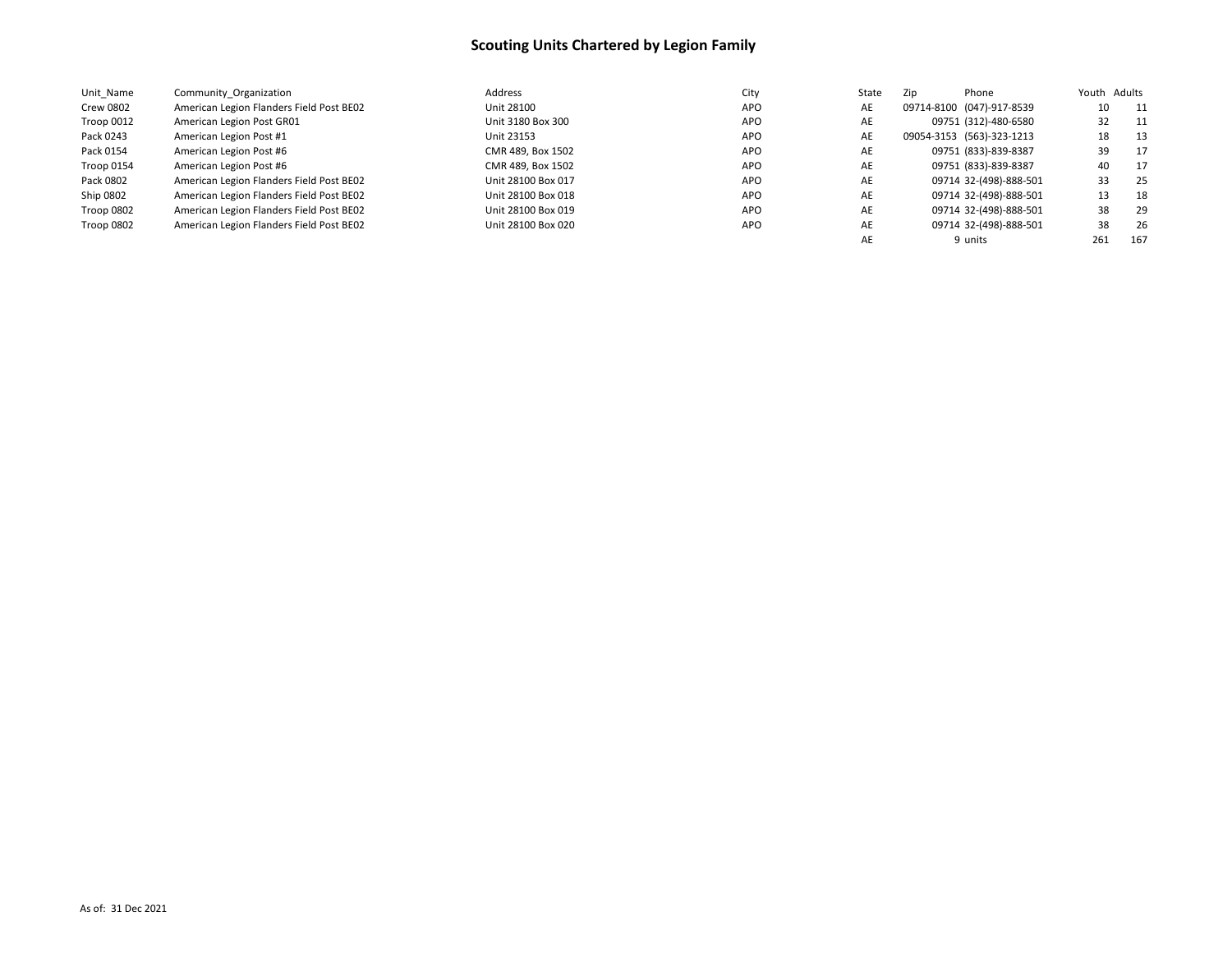| Unit Name         | Community Organization                    | Address                         | City      | State | Zip | Phone                     |     | Youth Adults |
|-------------------|-------------------------------------------|---------------------------------|-----------|-------|-----|---------------------------|-----|--------------|
| Pack 0359         | Sons of the American Legion - Squadron 35 | PO Box 870370                   | Wasilla   | AК    |     | 99687-0370 (214)-883-6680 | 16  |              |
| Pack 0327         | American Legion Post 5                    | 402 Fifth Ave                   | Seward    | AK    |     | 99664 (907)-224-5440      | 15  | -6           |
| Troop 0568        | American Legion Post 5                    | PO Box 306                      | Seward    | AK    |     | 99664-0306 (907)-224-5440 |     |              |
| Pack 0616         | American Legion Post 1                    | 840 W Fireweed Ln, PO Box 91285 | Anchorage | AK    |     | 99509-1285 (907)-272-0858 |     |              |
| Troop 1616        | American Legion Post 1                    | 841 W Fireweed Ln, PO Box 91285 | Anchorage | AK    |     | 99509-1285 (907)-272-0858 | b   |              |
| Pack 1020         | American Legion Post 20                   | PO Box 1044                     | Kenai     | AK    |     | 99611-1044 (907)-283-3222 | 16  |              |
| Troop 0359        | American Legion Post 35                   | PO Box 870370                   | Wasilla   | AK    |     | 99687-0370 (907)-376-3500 | 14  | -8           |
| <b>Troop 2359</b> | American Legion Post 35                   | PO Box 870370                   | Wasilla   | AK    |     | 99687-0370 (907)-376-3500 |     | -8           |
| Pack 1006         | American Legion Dorman H Baker Post 11    | 129 1st Ave                     | Fairbanks | AK    |     | 99701-4802 (907)-452-2228 | 42  | 17           |
| <b>Troop 1047</b> | American Legion Dorman H Baker Post 11    | 129 1st Ave                     | Fairbanks | AK    |     | 99701-4802 (907)-452-2228 |     |              |
| Troop 0367        | American Legion Post 15                   | 1550 Mystic Cir                 | Palmer    | AK    |     | 99645 (907)-745-4440      | 8   | h            |
| Troop 0028        | American Legion Post 33                   | PO Box 672175                   | Chugiak   | AK    |     | 99567-2175 (907)-830-9624 |     | -8           |
|                   |                                           |                                 |           | AK    |     | 12 units                  | 145 | 93           |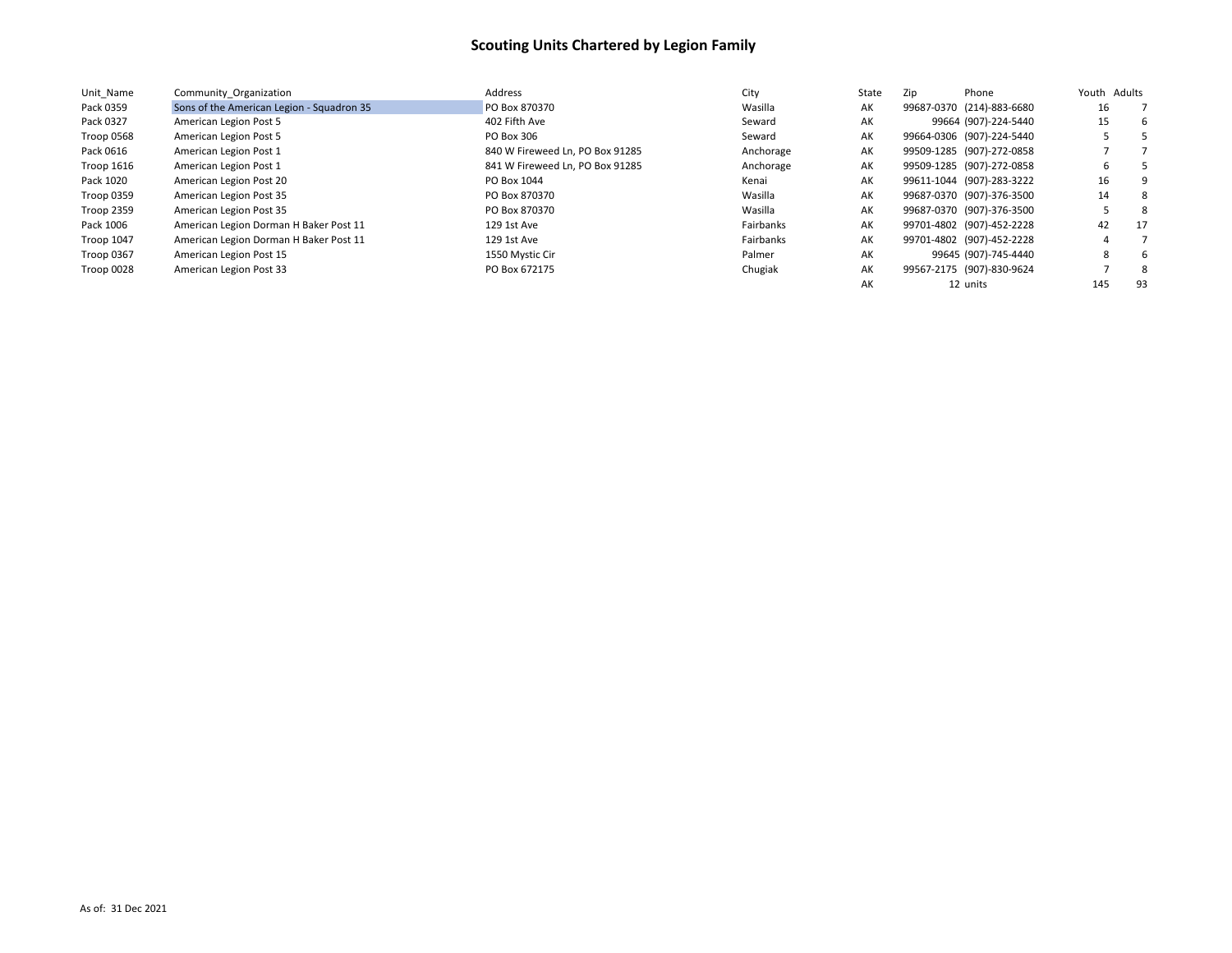| Unit Name        | Community Organization                        | Address               | City               | State | Zip<br>Phone                     | Youth Adults |     |
|------------------|-----------------------------------------------|-----------------------|--------------------|-------|----------------------------------|--------------|-----|
| Pack 0477        | American Legion Lakeview Post                 | <b>PO Box 752</b>     | Mc Calla           | AL    | 35111-0752 (205)-477-7595        | 57           | 13  |
| Troop 0477       | American Legion Lakeview Post                 | <b>PO Box 752</b>     | Mc Calla           | AL    | 35111-0752 (205)-477-7595        | 12           | 12  |
| Post 0123        | American Legion Post 123                      | 301 44th Ct NE        | Tuscaloosa         | AL    | 35404-2208 (205)-556-3412        | 44           | 4   |
| Pack 3121        | American Legion Post 400                      | 1525 9th St           | Leeds              | AL    | 35094-2256 (205)-699-2695        | 14           | 10  |
| Troop 4198       | American Legion Post 400                      | 1525 9th St           | Leeds              | AL    | 35094-2256 (205)-699-2695        | 9            | 12  |
| Troop 0495       | American Legion Post 347                      | 5021 Gary Ave         | Fairfield          | AL    | 35064-1350 (205)-781-5244        | 20           |     |
| Post 0010        | American Legion Post 34                       | 11121 Maxwell Loop Rd | Tuscaloosa         | AL    | 35405-9063 (205)-799-3033        | 34           | 4   |
| Pack 0092        | American Legion Post 184                      | P.O. Box 343          | Double Springs     | AL    | 35553 (256)-612-0248             | 36           | 10  |
| Troop 0092       | American Legion Post 184                      | 20149 Highway 278     | Double Springs     | AL    | 35553-3449 (256)-612-0248        | 13           | 8   |
| <b>Crew 7201</b> | American Legion Post 229                      | PO Box 194            | Madison            | AL    | 35758-0194 (256)-701-5557        | 9            | 6   |
| Troop 7201       | American Legion Post 229                      | PO Box 194            | Madison            | AL    | 35758-0194 (256)-701-5557        | 41           | 23  |
| Troop 4206       | American Legion Post 19                       | 960 Ross St           | Heflin             | AL    | 36264-1164 (770)-362-5695 x 5593 | 23           | 8   |
| Troop 4054       | American Legion Post 5                        | 3680 Highway 77       | Southside          | AL    | 35907-7502                       |              |     |
| Troop 0135       | Fletcher-McCollister Post 135 American Legion | 511 13th St           | <b>Phenix City</b> | AL    | 36867-5118                       |              |     |
|                  |                                               |                       |                    | AL    | 14 units                         | 321          | 127 |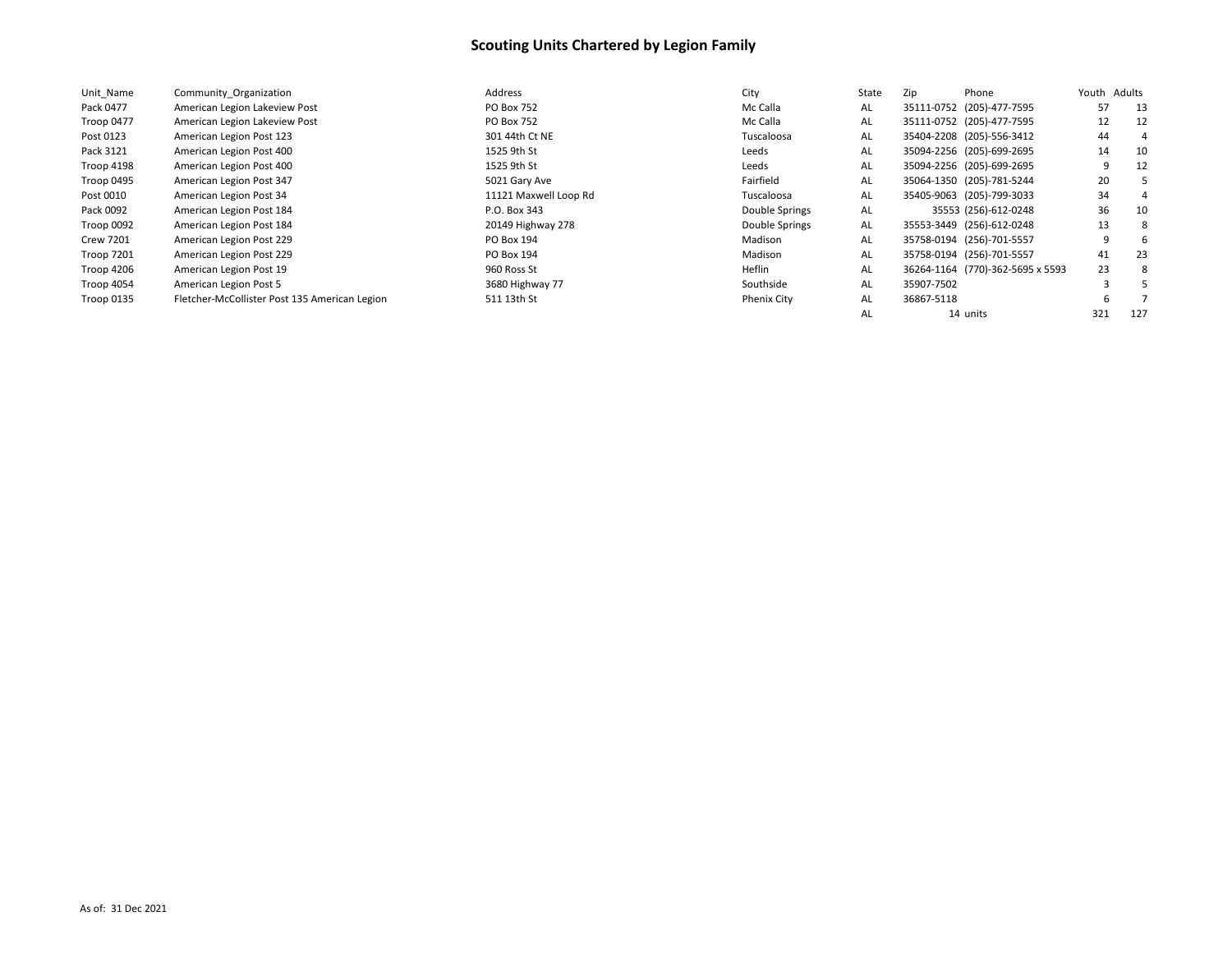| Unit Name        | Community Organization  | Address             | city       | State | Zip | Phone                     | Youth Adults |    |
|------------------|-------------------------|---------------------|------------|-------|-----|---------------------------|--------------|----|
| <b>Crew 0028</b> | American Legion Post 28 | PSC 557 Box 1060    | <b>FPO</b> |       |     | 96379-0011 (000)-644-4335 |              | 8  |
| Troop 0112       | American Legion Post 28 | PSC 557 Box 1060    | FPO        |       |     | 96379-0011 (000)-644-4335 |              | 6  |
| Troop 0314       | American Legion Post 44 | Unit 17001 Box 0101 | <b>APO</b> |       |     | 96555-0002 (805)-355-1031 | 20           | -6 |
|                  |                         |                     |            |       |     | 3 units                   |              | 20 |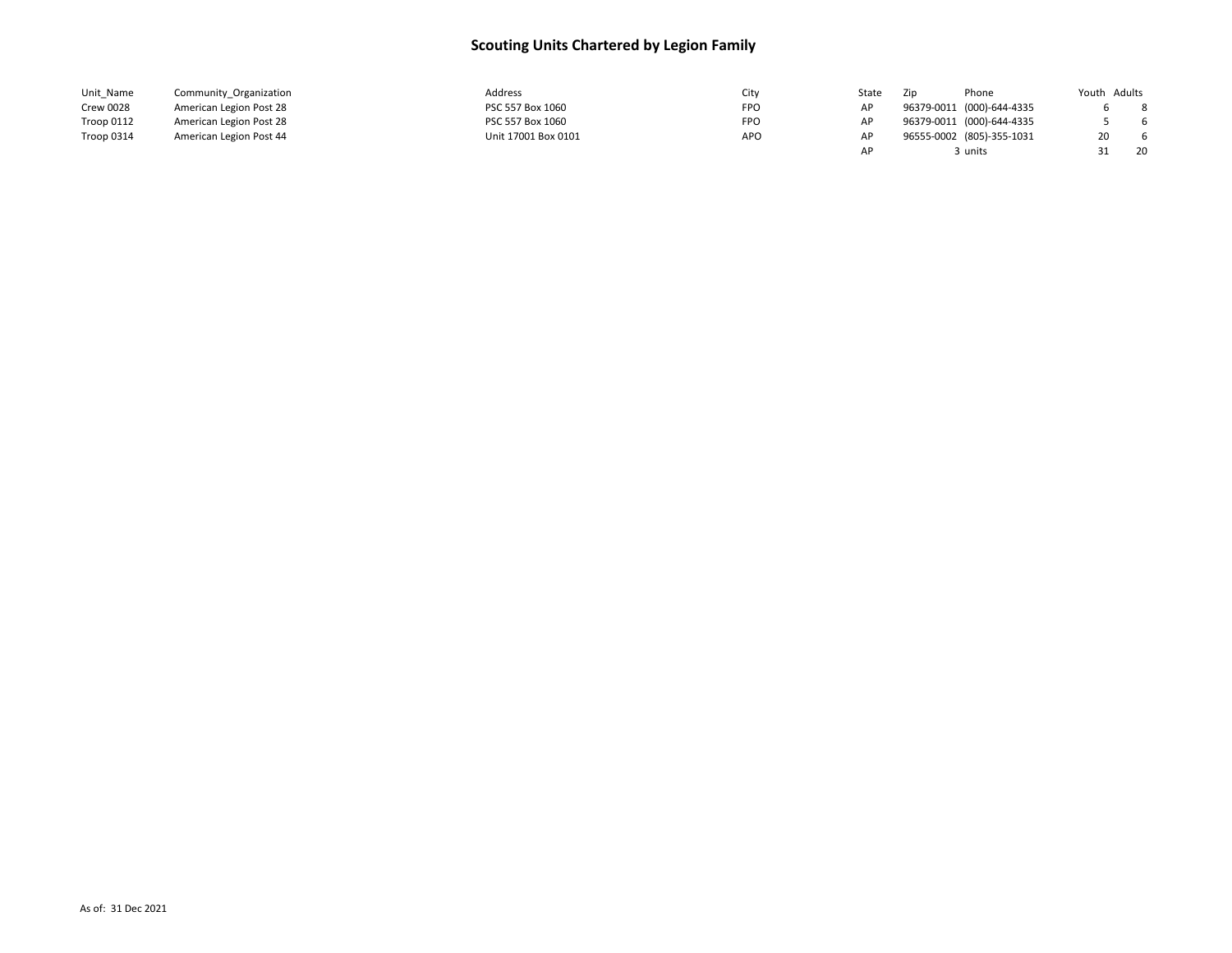| Unit Name         | Community Organization                       | Address                           | City                 | State | Zip        | Phone                     | Youth Adults |     |
|-------------------|----------------------------------------------|-----------------------------------|----------------------|-------|------------|---------------------------|--------------|-----|
| Pack 0094         | American Legion Post #146                    | PO Box 358                        | Prairie Grove        | AR    |            | 72753-0358 (479)-236-9057 | b            | b.  |
| Pack 1929         | The American Legion Post 77 Riddle-Hutcheson | PO Box 2084                       | Bentonville          | AR    |            | 72712-2084 (479)-426-8314 | 13           |     |
| Pack 0232         | Siloam Post 29 American Legion               | PO Box 35                         | Siloam Springs       | AR    |            | 72761-0035 (479)-427-0288 | 15           | 11  |
| Troop 3766        | Siloam Post 29 American Legion               | PO Box 35                         | Siloam Springs       | AR    |            | 72761-0035 (479)-427-0288 | 16           |     |
| Troop 2144        | American Legion Post 100                     | 711 W Persimmon St                | Rogers               | AR    |            | 72756-3655 (479)-631-1298 |              | 8   |
| Troop 6771        | American Legion Post 71                      | PO Box 951                        | Cabot                | AR    |            | 72023-0951 (501)-203-5102 |              | -6  |
| Pack 1776         | Criswell Robinson Post 71                    | 600 N Grant St                    | Cabot                | AR    |            | 72023 (501)-203-5715      |              |     |
| Troop 1776        | Criswell Robinson Post 71                    | 600 N Grant St                    | Cabot                | AR    |            | 72023 (501)-203-5715      | 12           | 11  |
| Troop 0167        | American Legion Post 43 Mtn View             | PO Box 602                        | <b>Mountain View</b> | AR    |            | 72560-0602 (870)-213-6726 | 8            | 4   |
| Pack 0005         | American Legion Post 83                      | 208 Sycamore Street               | Rison                | AR    |            | 71665 (870)-325-6547      | 16           |     |
| Pack 0446         | American Legion Post 93                      | PO Box 241, 401 W Court St        | Jasper               | AR    |            | 72641-0241 (870)-391-1943 | 17           | 15  |
| Troop 0446        | American Legion Post 93                      | PO Box 241, 401 W Court St        | Jasper               | AR    |            | 72641-0241 (870)-391-1943 | 12           | 10  |
| Pack 0084         | American Legion Post #48                     | 1003 N Grand Ave                  | Stuttgart            | AR    |            | 72160-2915 (870)-672-1350 | 9            | q   |
| Troop 0084        | American Legion Post #48                     | 1003 N Grand Ave                  | Stuttgart            | AR    |            | 72160-2915 (870)-672-1350 | 9            | b   |
| Troop 0032        | American Legion Post 197                     | 401 West Lake Street, P O Box 952 | Manila               | AR    |            | 72442 (870)-740-9772      |              |     |
| <b>Troop 0115</b> | American Legion Pickett Post 21 Jonesboro    | PO Box 585, 3414 Dan Ave          | Jonesboro            | AR    |            | 72403-0585 (870)-930-3783 | h            |     |
| <b>Troop 0362</b> | American Legion Post 91                      | PO Box 536                        | Beebe                | AR    | 72012-0536 |                           |              | 8   |
|                   |                                              |                                   |                      | AR    |            | 17 units                  | 165          | 126 |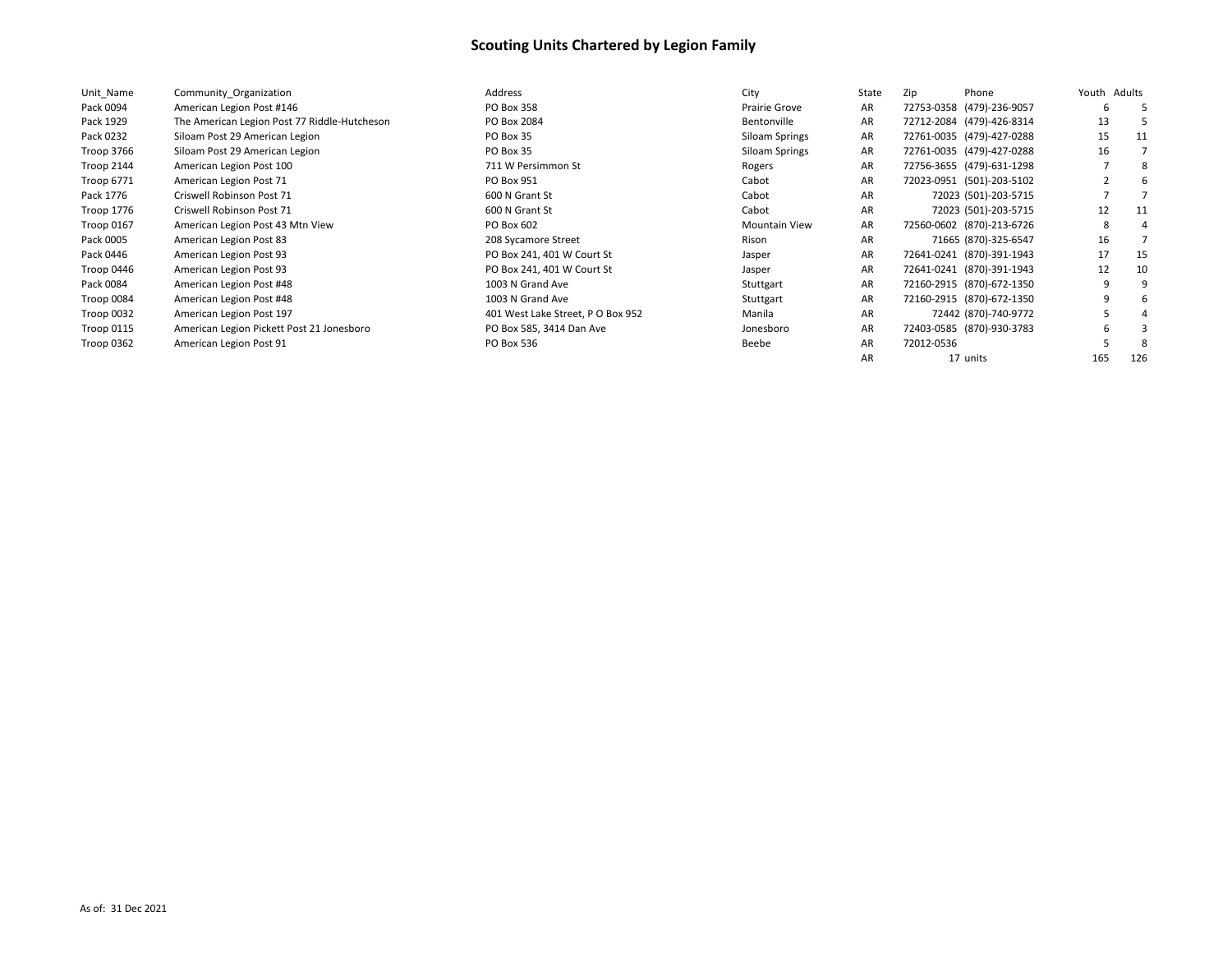| Unit Name         | Community Organization                  | Address                 | City                | State | Zip        | Phone                     | Youth Adults |     |
|-------------------|-----------------------------------------|-------------------------|---------------------|-------|------------|---------------------------|--------------|-----|
| Troop 0440        | American Legion Sipe-Peterson Post 44   | 7145 E 2nd St           | Scottsdale          | AZ    |            | 85251-5575 (480)-941-0130 | q            |     |
| Troop 0343        | American Legion Post 58                 | 16837 E Parkview Ave    | Fountain Hills      | AZ    |            | 85268-3827 (483)-900-1174 | 11           |     |
| Troop 0130        | American Legion Post 66                 | 1560 W Duval Mine Rd    | <b>Green Valley</b> | AZ    |            | 85614-4907 (520)-393-0331 | 8            |     |
| Troop 0130        | American Legion Post 66                 | 1560 W Duval Mine Rd    | Green Valley        | AZ    |            | 85614-4907 (520)-393-0331 | q            | 14  |
| Troop 0270        | American Legion Post 132                | PO Box 69665            | Tucson              | AZ    |            | 85737-0020 (520)-616-9423 | 12           | 10  |
| Pack 0770         | American Legion Post 109                | 15921 S Houghton Rd     | Vail                | AZ    |            | 85641-2034 (520)-762-5652 | 23           | 12  |
| Troop 0770        | American Legion Post 109                | 15921 S Houghton Rd     | Vail                | AZ    |            | 85641-2034 (520)-762-5652 | 33           | 19  |
| Pack 0276         | American Legion Post 105                | 12450 N 35th Ave Ste 20 | Phoenix             | AZ    |            | 85029-3180 (602)-281-6934 | 36           | 16  |
| Pack 0619         | American Legion Post 117                | 3230 E Thunderbird Rd   | Phoenix             | AZ    |            | 85032-5375 (602)-358-7370 | 23           | 13  |
| Pack 1776         | American Legion Eugene C Yount Post 145 | PO Box 6341             | Peoria              | AZ    |            | 85385-6341 (623)-696-1013 | 60           | 18  |
| Troop 1776        | American Legion Eugene C Yount Post 145 | PO Box 6341             | Peoria              | AZ    |            | 85385-6341 (623)-696-1013 | 19           | 17  |
| Troop 0505        | American Legion Post 94                 | PO Box 5447             | Sun City West       | AZ    |            | 85376-5447 (623)-776-5443 | 10           |     |
| <b>Crew 0214</b>  | American Legion Post 14                 | 225 E Oak St            | Kingman             | AZ    |            | 86401-5837 (928)-715-4926 | q            |     |
| Pack 0214         | American Legion Post 14                 | 225 E Oak St            | Kingman             | AZ    |            | 86401-5837 (928)-715-4926 | 10           |     |
| Troop 0214        | American Legion Post 14                 | 225 E Oak St            | Kingman             | AZ    |            | 86401-5837 (928)-715-4926 | 13           |     |
| Pack 7136         | American Legion Post #3                 | 204 W Birch Ave         | Flagstaff           | AZ    |            | 86001-4410 (928)-774-7682 | 38           | 13  |
| <b>Troop 0299</b> | American Legion Post 12                 | 176 N Frontier St       | Wickenburg          | AZ    |            | 85390-4411 (928)-910-2065 | -6           |     |
| Pack 7025         | American Legion Post 25                 | 480 S Calvary Way       | Cottonwood          | AZ    |            | 86326-4169 (928)-963-1911 | 15           | 12  |
| Troop 7025        | American Legion Post 25                 | 480 S Calvary Way       | Cottonwood          | AZ    |            | 86326-4169 (928)-963-1911 | 12           |     |
| Pack 0357         | American Legion Madera Post 131         | 249 W Esperanza Blvd    | Green Valley        | AZ    | 85614-2607 |                           |              |     |
|                   |                                         |                         |                     | AZ    |            | 20 units                  | 364          | 216 |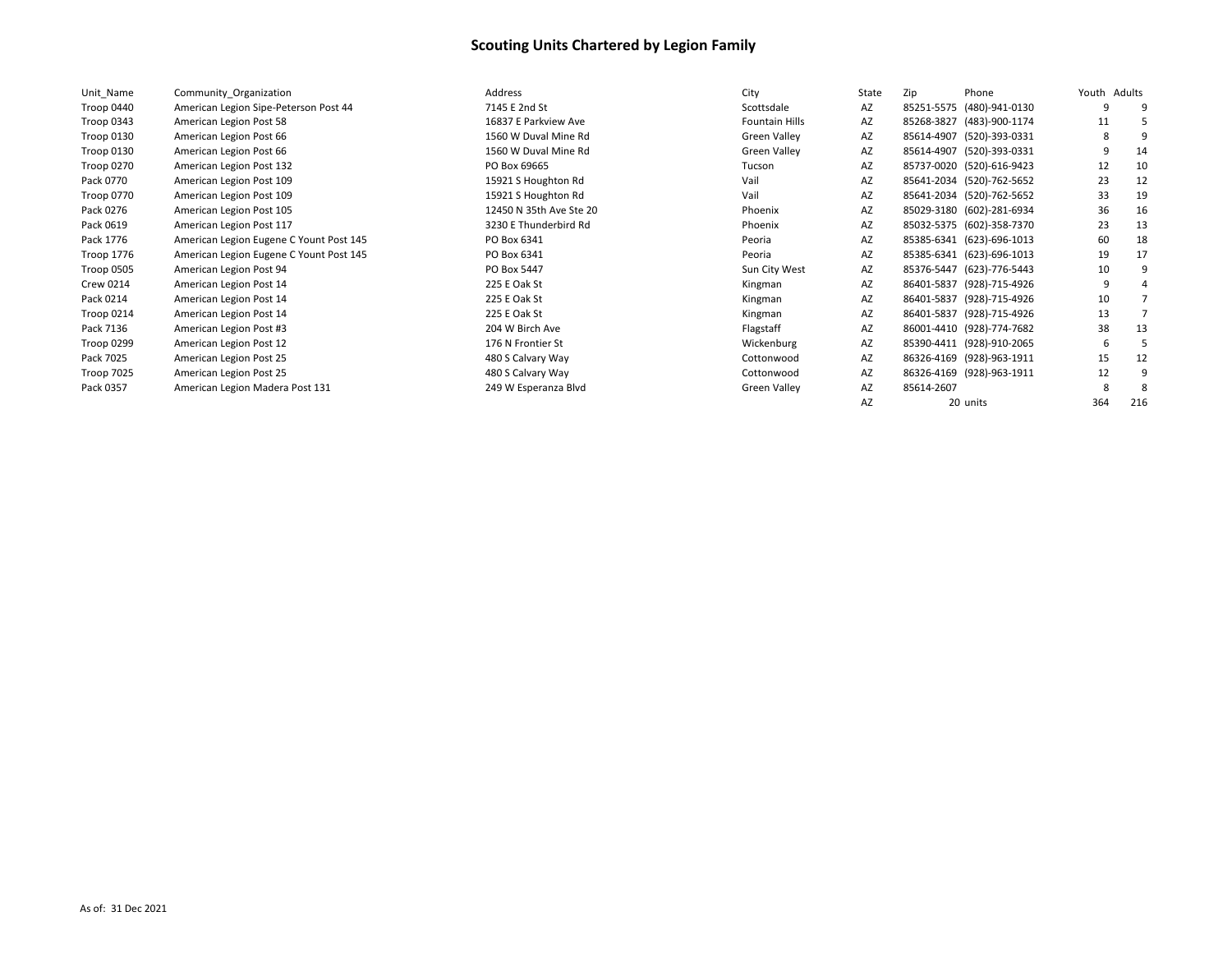| Unit_Name               | Community_Organization                                         | Address                    | City                  | State | Zip | Phone                                                  | Youth Adults   |                |
|-------------------------|----------------------------------------------------------------|----------------------------|-----------------------|-------|-----|--------------------------------------------------------|----------------|----------------|
| Pack 0063               | American Legion Post #108                                      | PO Box 964                 | <b>Sutter Creek</b>   | CA    |     | 95685-0964 (209)-304-9123                              | 17             |                |
| Troop 0063              | American Legion Post #108                                      | PO Box 964                 | <b>Sutter Creek</b>   | CA    |     | 95685-0964 (209)-304-9123                              | 19             | 9              |
| Troop 0295              | American Legion Post 22                                        | <b>PO Box 521</b>          | Lodi                  | CA    |     | 95241-0521 (209)-368-1420                              | $\mathbf 0$    |                |
| Pack 0014               | American Legion Post 74                                        | 816 Hampshire Ct           | Modesto               | CA    |     | 95350-2431 (209)-380-3151                              | 28             | 9              |
| Troop 0148              | American Legion Karl Ross Post #16                             | 2020 Plymouth Rd           | Stockton              | CA    |     | 95204-4720 (209)-463-7982                              | $\overline{7}$ |                |
| <b>Troop 2021</b>       | American Legion Rex-Ish Post 88                                | <b>PO Box 128</b>          | Turlock               | CA    |     | 95381-0128 (209)-485-2297                              | 5              | 6              |
| Crew 0021               | American Legion Post #88                                       | <b>PO Box 128</b>          | Turlock               | CA    |     | 95381-0128 (209)-634-4202                              | 8              | 13             |
| Pack 0021               | American Legion Post #88                                       | <b>PO Box 128</b>          | Turlock               | CA    |     | 95381-0128 (209)-634-4202                              | $\overline{3}$ | 5              |
| Troop 0021              | American Legion Post #88                                       | <b>PO Box 128</b>          | Turlock               | CA    |     | 95381-0128 (209)-634-4202                              | 15             | 11             |
| Troop 0302              | American Legion Bill Brinlee Post #102                         | PO Box 674                 | <b>Valley Springs</b> | CA    |     | 95252-0674 (209)-772-8515                              | 10             | $\overline{7}$ |
| Pack 0172               | American Legion Post 172                                       | 1960 N Tracy Blvd          | Tracy                 | CA    |     | 95376-2423 (209)-835-3602                              | 16             |                |
| Pack 0551               | American Legion Post 261                                       | 4542 Peck Rd               | El Monte              | CA    |     | 91732-1959 (213)-309-5398                              | 11             | 5              |
| Pack 0032               | American Legion Post 419                                       | PO Box 113                 | Santa Clara           | CA    |     | 95052-0113 (408)-244-3050                              | 30             | $\overline{7}$ |
| Pack 0043               | American Legion Post 419                                       | PO Box 113                 | Santa Clara           | CA    |     | 95052-0113 (408)-244-3050                              | 37             | 7              |
| <b>Troop 1015</b>       | American Legion Post 179                                       | PO Box 125                 | San Anselmo           | CA    |     | 94979-0125 (415)-328-5003                              | 14             | 19             |
| Troop 0015              | The American Legion Post 179                                   | 120 Veterans Pl            | San Anselmo           | CA    |     | 94960 (415)-456-0834                                   | 38             | 30             |
| <b>Crew 0215</b>        | The American Legion Post 179                                   | 120 Veterans Pl            | San Anselmo           | CA    |     | 94960 (415)-456-0834                                   | 10             | 8              |
| Troop 0003              | Troop 3 Alumni Assoc/Cathay Post#384 American Legion           | 1524 Powell St             | San Francisco         | CA    |     | 94133-3806 (415)-591-2737                              | 12             |                |
| Pack 0027               | Rotary Club Novato Sunrise                                     | <b>PO Box 356</b>          | Novato                | CA    |     | 94948-0356 (415)-850-6416                              | 28             | $\overline{7}$ |
| Troop 0043              | American Legion Post 313                                       | PO Box 313                 | Larkspur              | CA    |     | 94977-0313 (415)-924-6283                              | 25             | 17             |
| Pack 0815               | Hayward Veterans American Legion Post 870                      | 27081 Fielding Dr          | Hayward               | CA    |     | 94542-2446 (510)-427-3913                              | 6              |                |
| Pack 0003               | American Legion Albany Post 292                                | 1325 Portland Ave          | Albany                | CA    |     | 94706-1445 (510)-526-4902                              | 33             | 8              |
| Troop 0014              | American Legion Albany Post 292                                | 1325 Portland Ave          | Albany                | CA    |     | 94706-1445 (510)-526-4902                              | 33             | 9              |
| Troop 0168              | American Legion Hayward Veterans Post 870                      | 27081 Fielding Dr          | Hayward               | CA    |     | 94542-2446 (510)-582-9757                              | 10             | 5              |
| <b>Crew 0726</b>        | American Legion Post #649 of Castro Valley                     | PO Box 2062                | Castro Valley         | CA    |     | 94546-0062 (510)-728-8577                              | 8              | 5              |
| Troop 0726              | American Legion Post #649 of Castro Valley                     | PO Box 2062                | Castro Valley         | CA    |     | 94546-0062 (510)-728-8577                              | 17             | 18             |
| Troop 0068              | American Legion Post 77                                        | 523 Bush St                | Woodland              | CA    |     | 95695-3938 (530)-662-9772                              | 20             | 9              |
| <b>Troop 7050</b>       | American Legion Post #705                                      | <b>PO Box 744</b>          | Yuba City             | CA    |     | 95992-0744 (530)-671-4652                              | 9              | 11             |
|                         |                                                                |                            | Oroville              | CA    |     | 95965-1506 (530)-990-2904                              | $\overline{7}$ | 10             |
| Troop 0029<br>Pack 0029 | Oroville CA Post 95 American Legion<br>American Legion Post 95 | PO Box 1506<br>PO Box 1506 | Oroville              | CA    |     |                                                        | $\overline{2}$ | 5              |
| Troop 0509              | American Legion Post 509                                       | 3509 N 1st St              |                       | CA    |     | 95965-1506 (530)-990-5783<br>93726-6808 (559)-352-2045 | 5              | 5              |
| Pack 0432               |                                                                | 401 N Irwin St             | Fresno<br>Hanford     | CA    |     | 93230-4425 (559)-410-8314                              | 11             | 6              |
|                         | American Legion Post 3 Hanford                                 | 401 N Irwin St             | Hanford               | CA    |     |                                                        | 11             | 13             |
| Troop 0432              | American Legion Hanford Post 3                                 | 401 N Irwin St             | Hanford               | CA    |     | 93230-4425 (559)-816-9461                              | 4              | $\overline{7}$ |
| Troop 0432              | American Legion Hanford Post 3                                 |                            |                       |       |     | 93230-4425 (559)-816-9461                              | 5              | 4              |
| Ship 0063               | Cecil Cox Post 147 American Legion                             | 508 4th St                 | Clovis                | CA    |     | 93612-1121 (559)-970-2235                              | Δ              |                |
| Pack 0916               | American Legion Post 266 Mayhew Vincent White Lane             | PO Box 606                 | Westminster           | CA    |     | 92684-0606 (562)-346-4930                              |                |                |
| Pack 0772               | American Legion Post 416                                       | PO Box 920416              | Encinitas             | CA    |     | 92023 (619)-753-5674                                   | 38             | 12<br>17       |
| Troop 0066              | American Legion Post 44 - Monrovia                             | 119 W Palm Ave             | Monrovia              | CA    |     | 91016-2853 (626)-622-7776                              | 30             |                |
| Pack 0048               | American Legion Post 13                                        | 131 N Marengo Ave          | Pasadena              | CA    |     | 91101-1703 (626)-792-2158                              | 27             | 6<br>6         |
| <b>Crew 1939</b>        | American Legion Post 558                                       | 449 Whisman Park Dr        | <b>Mountain View</b>  | CA    |     | 94043-5268 (650)-208-5574                              | 3              |                |
| Pack 0084               | American Legion Post 558                                       | 449 Whisman Park Dr        | <b>Mountain View</b>  | CA    |     | 94043-5268 (650)-208-5574                              | 34             | 13<br>8        |
| Pack 0256               | American Legion Post 238                                       | 555 Buel Ave               | Pacifica              | CA    |     | 94044-3204 (650)-359-1604                              | 17             |                |
| Troop 0256              | American Legion Post 238                                       | 555 Buel Ave               | Pacifica              | CA    |     | 94044-3204 (650)-359-1604                              | 15             | 14             |
| Troop 4256              | American Legion Post 238                                       | 555 Buel Ave               | Pacifica              | CA    |     | 94044-3204 (650)-359-1604                              | 5              | $\overline{7}$ |
| Troop 0010              | American Legion Post 105                                       | 651 El Camino Real         | Redwood City          | CA    |     | 94063-1317 (650)-365-1337                              | 11             |                |
| Pack 0041               | American Legion Post 490                                       | PO Box 814                 | Rosamond              | CA    |     | 93560-0814 (661)-317-6892                              | 16             | 14             |
| Troop 0041              | American Legion Post 490                                       | PO Box 814                 | Rosamond              | CA    |     | 93560-0814 (661)-317-6892                              | 13             | 17             |
| Pack 0104               | American Legion Post 26                                        | 2020 H St                  | Bakersfield           | CA    |     | 93301-3920 (661)-324-9453                              | 21             |                |
| Troop 0188              | American Legion Post 26                                        | 2020 H St                  | Bakersfield           | CA    |     | 93301-3920 (661)-324-9453                              | 12             |                |
| Ship 0549               | American Legion Post 308                                       | 5456 Wilbur Ave            | Tarzana               | CA    |     | 91356-3217 (661)-878-2222                              | 6              | 8              |
| Troop 0586              | American Legion Post 311                                       | 44355 40th St E            | Lancaster             | CA    |     | 93535-8101 (661)-946-1919                              | 5              | 5              |
| Pack 0207               | Willow Glen Post 318 American Legion                           | 1504 Minnesota Ave         | San Jose              | CA    |     | 95125-4445 (669)-333-0700 x 8827                       | 51             |                |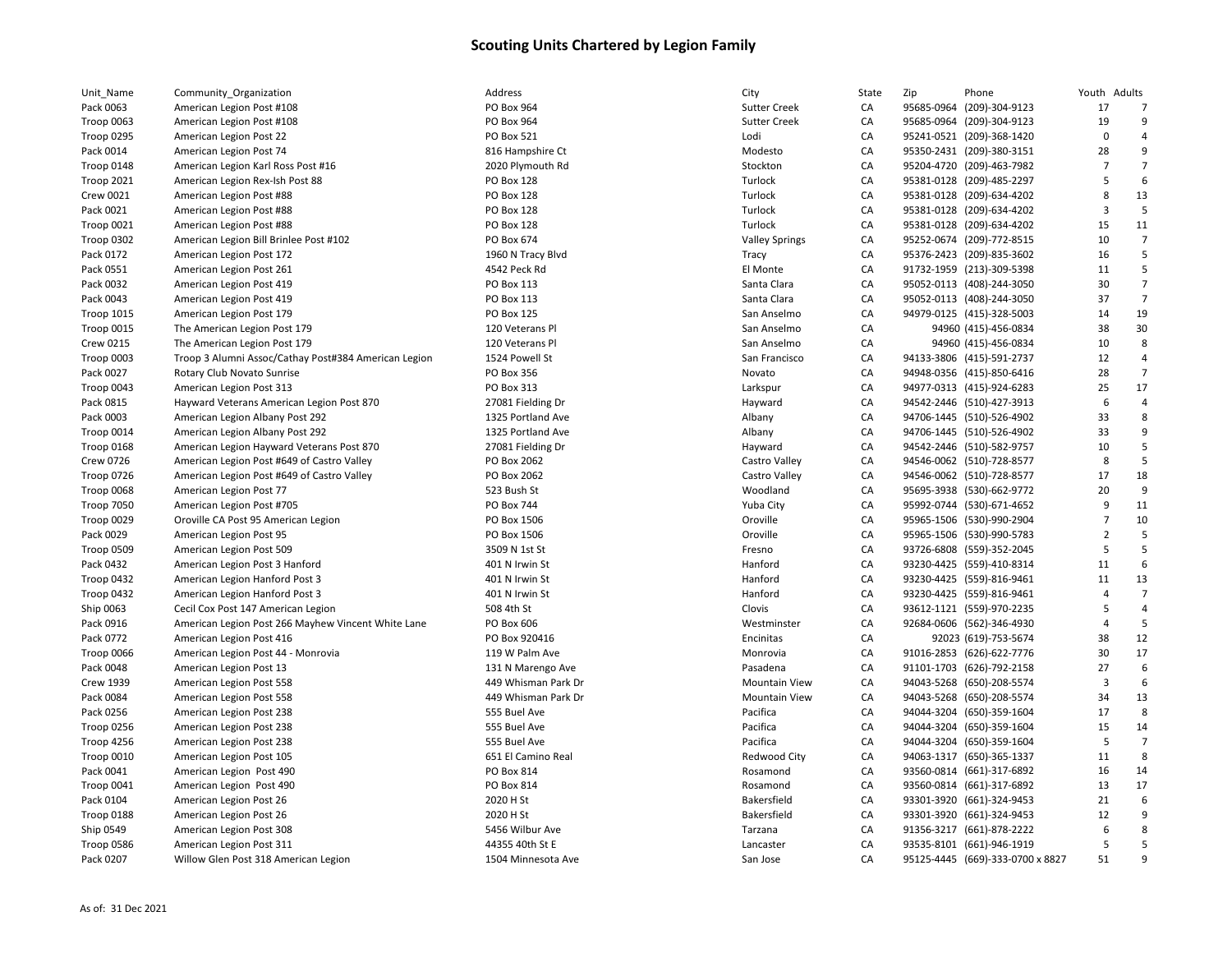| Unit_Name         | Community_Organization                    | Address                  | City                   | State | Zip | Phone                     | Youth Adults         |                |
|-------------------|-------------------------------------------|--------------------------|------------------------|-------|-----|---------------------------|----------------------|----------------|
| Troop 8182        | American Legion Reams Post 182            | PO Box 447               | Suisun City            | CA    |     | 94585-0447 (707)-425-0155 | 6                    | 8              |
| Pack 0484         | American Legion Post 165                  | 549 Merchant St          | Vacaville              | CA    |     | 95688-4511 (707)-447-6354 | 54                   | 11             |
| Troop 0484        | American Legion Post 165                  | 549 Merchant St          | Vacaville              | CA    |     | 95688-4511 (707)-447-6354 | 20                   | $\overline{7}$ |
| Pack 0021         | American Legion Sotoyome Post #111        | <b>PO Box 281</b>        | Healdsburg             | CA    |     | 95448-0281 (707)-481-1378 | 17                   | 5              |
| Pack 7118         | American Legion Post 550                  | 420 Admiral Callaghan Ln | Vallejo                | CA    |     | 94591-3605 (707)-644-3097 | 10                   | 8              |
| Pack 0101         | American Legion Post 133                  | 16791 Tin Mountain Cir   | <b>Fountain Valley</b> | CA    |     | 92708-2524 (714)-398-6793 | 44                   | 10             |
| Pack 0453         | American Legion Post 132                  | 143 S Lemon St           | Orange                 | CA    |     | 92866-1319 (714)-538-6311 | 37                   | 8              |
| <b>Troop 0256</b> | American Legion Post 132                  | 143 S Lemon St           | Orange                 | CA    |     | 92866-1319 (714)-538-6311 | 33                   | 12             |
| Pack 0780         | American Legion Post 277                  | 230 S Bradford Ave       | Placentia              | CA    |     | 92870-5615 (714)-996-2190 | 36                   | 8              |
| <b>Troop 0711</b> | American Legion Post 711                  | PO Box 2892              | Lake Isabella          | CA    |     | 93240-2892 (760)-221-3126 | $\overline{7}$       | 8              |
| Troop 4070        | American Legion Post 25                   | 569 Broadway Ave         | El Centro              | CA    |     | 92243-2417 (760)-352-2964 | 32                   | 17             |
| Troop 0086        | American Legion Post 519                  | 400 N Belardo Rd         | Palm Springs           | CA    |     | 92262-5654 (760)-416-8112 | 10                   |                |
| Pack 0527         | American Legion Post 507                  | 24527 Spruce St          | Newhall                | CA    |     | 91321-1703 (805)-358-6164 | 40                   | 15             |
| Pack 0102         | American Legion Post 125                  | 100 E Locust Ave         | Lompoc                 | CA    |     | 93436-7845 (805)-733-4246 | 23                   | 15             |
| Troop 0394        | American Legion Post 125                  | 100 E Locust Ave         | Lompoc                 | CA    |     | 93436-7845 (805)-733-4246 | 13                   | $\overline{7}$ |
| Troop 0091        | American Legion Post 534                  | 145 W Clark Ave          | Santa Maria            | CA    |     | 93455-4624 (805)-937-0651 | 18                   | 10             |
| Pack 0425         | American Legion Post 136 Arroyo Grande CA | 417 Orchard Ave          | Arroyo Grande          | CA    |     | 93420-4007 (805)-980-7844 | 55                   | 11             |
| <b>Crew 0288</b>  | American Legion Post #288                 | 4011 La Crescenta Ave    | La Crescenta           | CA    |     | 91214-3830 (818)-248-7605 | 10                   | 16             |
| Troop 0288        | American Legion Post #288                 | 4011 La Crescenta Ave    | La Crescenta           | CA    |     | 91214-3830 (818)-248-7605 | $\overline{3}$       | 20             |
| Troop 0288        | American Legion Post #288                 | 4011 La Crescenta Ave    | La Crescenta           | CA    |     | 91214-3830 (818)-248-7605 | 43                   | 27             |
| Troop 0642        | American Legion Post 826                  | 5380 Fallbrook ave       | <b>Woodland Hills</b>  | CA    |     | 91367 (818)-326-3492      | 15                   | 8              |
| <b>Crew 0464</b>  | American Legion Woodland Hills Post 826   | 5320 Fallbrook Ave       | <b>Woodland Hills</b>  | CA    |     | 91367-6109 (818)-326-3492 | 9                    | 5              |
| Troop 0464        | American Legion Woodland Hills Post 826   | 5320 Fallbrook Ave       | <b>Woodland Hills</b>  | CA    |     | 91367-6109 (818)-326-3492 | $\overline{3}$       | 8              |
| Troop 0642        | American Legion Woodland Hills Post 826   | 5320 Fallbrook Ave       | Woodland Hills         | CA    |     | 91367-6109 (818)-326-3492 | 69                   | 20             |
| Pack 0360         | American Legion #288                      | 4011 La Crescenta Ave    | La Crescenta           | CA    |     | 91214-3830 (818)-957-3985 | 88                   | 16             |
|                   |                                           | PO Box 565               |                        | CA    |     |                           | $\overline{7}$       |                |
| Troop 0134        | American Legion Marina Post 694           |                          | Marina                 |       |     | 93933-0565 (831)-384-6616 |                      | 7              |
| Pack 0135         | American Legion Seaside Post 591          | <b>PO Box 591</b>        | Seaside                | CA    |     | 93955-0591 (831)-394-5612 | 20<br>$\overline{7}$ | 5              |
| Troop 0232        | American Legion Salinas Post 31           | 14 W Laurel Dr           | Salinas                | CA    |     | 93906-3402 (831)-443-6370 |                      |                |
| Troop 0025        | American Legion Post 426                  | 12167 California St      | Yucaipa                | CA    |     | 92399-4332 (909)-253-2771 | 16                   | 5              |
| Troop 0402        | American Legion Post 78 Keith Powell      | PO Box 128               | Claremont              | CA    |     | 91711-0128 (909)-626-4339 | 14                   | $\overline{7}$ |
| Troop 0134        | American Legion Post 383                  | PO Box 2373              | Fair Oaks              | CA    |     | 95628-2373 (916)-204-8151 | 15                   | 18             |
| <b>Troop 0011</b> | Alyn Butler America Legion Post 169       | 110 Park Dr              | Roseville              | CA    |     | 95678-2749 (916)-791-4037 | 5                    | 13             |
| Pack 0037         | American Legion Post 169                  | 514 Darling Way          | Roseville              | CA    |     | 95678-4349 (916)-791-4037 | 36                   | 18             |
| Troop 0288        | American Legion Post 233 Elk Grove        | PO Box 161               | <b>Elk Grove</b>       | CA    |     | 95759-0161 (916)-847-4875 | 28                   | 27             |
| Troop 0228        | The American Legion Post #637             | PO Box 1                 | <b>Citrus Heights</b>  | CA    |     | 95611-0001 (916)-952-8230 | 5                    | 9              |
| Troop 0100        | The American Legion Haggin Post 521       | 6700 8th St              | Rio Linda              | CA    |     | 95673-2364 (916)-991-9921 | 4                    | 5              |
| Troop 0924        | American Legion Post 237                  | PO Box 823               | Pleasanton             | CA    |     | 94566-0082 (925)-249-1559 | 46                   | 32             |
| Troop 0247        | American Legion Harding Noia Post 161     | 403 W 6th St             | Antioch                | CA    |     | 94509 (925)-305-9383      | $\overline{2}$       | 6              |
| Pack 0995         | American Legion Post 246                  | PO Box 133               | Danville               | CA    |     | 94526-0133 (925)-479-0599 | 37                   | 15             |
| Pack 0997         | American Legion Post 246                  | PO Box 133               | Danville               | CA    |     | 94526-0133 (925)-479-0599 | 89                   | 34             |
| Troop 0060        | American Legion Post 246                  | PO Box 133               | Danville               | CA    |     | 94526-0133 (925)-479-0599 | 64                   | 27             |
| Troop 0888        | American Legion Post 246                  | PO Box 133               | Danville               | CA    |     | 94526-0133 (925)-479-0599 | 109                  | 38             |
| Troop 2020        | American Legion Post 202 Brentwood        | PO Box 575               | Brentwood              | CA    |     | 94513-0575 (925)-787-8087 | 19                   | 17             |
| <b>Crew 0937</b>  | American Legion Pleasanton Post #237      | 301 Main St              | Pleasanton             | CA    |     | 94566-7324 (925)-846-6576 | 5                    | g              |
| <b>Crew 0695</b>  | American Legion Post 862                  | PO Box 2831              | <b>Mission Viejo</b>   | CA    |     | 92690-0831 (949)-338-9587 | 39                   |                |
| Troop 0695        | American Legion Post 862                  | PO Box 2831              | <b>Mission Viejo</b>   | CA    |     | 92690-0831 (949)-338-9587 | 102                  | 21             |
| Crew 0634         | American Legion Post 862                  | PO Box 2831              | <b>Mission Viejo</b>   | CA    |     | 92690-0831 (949)-338-9587 | 17                   | 5              |
| Pack 0623         | American Legion Post 862                  | PO Box 2831              | <b>Mission Viejo</b>   | CA    |     | 92690-0831 (949)-338-9587 | 15                   | 5              |
| Pack 0668         | American Legion Post 862                  | PO Box 2831              | <b>Mission Viejo</b>   | CA    |     | 92690-0831 (949)-338-9587 | 19                   | 5              |
| Pack 0766         | American Legion Post 862                  | PO Box 2831              | <b>Mission Viejo</b>   | CA    |     | 92690-0831 (949)-338-9587 | 33                   | 7              |
| Pack 0800         | American Legion Post 862                  | PO Box 2831              | <b>Mission Viejo</b>   | CA    |     | 92690-0831 (949)-338-9587 | 16                   | 8              |
| Troop 0321        | American Legion Post 862                  | PO Box 2831              | <b>Mission Viejo</b>   | CA    |     | 92690-0831 (949)-338-9587 | 29                   | 34             |

|                                |                                           | Address                              |                         |                        |     |                                                        |                   |                |
|--------------------------------|-------------------------------------------|--------------------------------------|-------------------------|------------------------|-----|--------------------------------------------------------|-------------------|----------------|
| Unit_Name<br><b>Troop 8182</b> | Community Organization                    | <b>PO Box 447</b>                    | City                    | State                  | Zip | Phone<br>94585-0447 (707)-425-0155                     | Youth Adults<br>6 | 8              |
|                                | American Legion Reams Post 182            |                                      | Suisun City             | CA                     |     |                                                        |                   | 11             |
| Pack 0484                      | American Legion Post 165                  | 549 Merchant St                      | Vacaville               | CA                     |     | 95688-4511 (707)-447-6354                              | 54<br>20          |                |
| Troop 0484<br>Pack 0021        | American Legion Post 165                  | 549 Merchant St<br><b>PO Box 281</b> | Vacaville<br>Healdsburg | CA<br>CA               |     | 95688-4511 (707)-447-6354<br>95448-0281 (707)-481-1378 | 17                | 5              |
| Pack 7118                      | American Legion Sotoyome Post #111        |                                      |                         | CA                     |     | 94591-3605 (707)-644-3097                              | 10                | 8              |
|                                | American Legion Post 550                  | 420 Admiral Callaghan Ln             | Vallejo                 |                        |     |                                                        |                   |                |
| Pack 0101                      | American Legion Post 133                  | 16791 Tin Mountain Cir               | <b>Fountain Valley</b>  | CA                     |     | 92708-2524 (714)-398-6793                              | 44                | 10<br>8        |
| Pack 0453                      | American Legion Post 132                  | 143 S Lemon St                       | Orange                  | CA                     |     | 92866-1319 (714)-538-6311                              | 37<br>33          |                |
| Troop 0256                     | American Legion Post 132                  | 143 S Lemon St                       | Orange                  | CA                     |     | 92866-1319 (714)-538-6311                              |                   | 12             |
| Pack 0780                      | American Legion Post 277                  | 230 S Bradford Ave                   | Placentia               | CA                     |     | 92870-5615 (714)-996-2190                              | 36                | 8              |
| Troop 0711                     | American Legion Post 711                  | PO Box 2892                          | Lake Isabella           | CA                     |     | 93240-2892 (760)-221-3126                              | $\overline{7}$    | 8              |
| Troop 4070                     | American Legion Post 25                   | 569 Broadway Ave                     | El Centro               | CA                     |     | 92243-2417 (760)-352-2964                              | 32                | 17             |
| Troop 0086                     | American Legion Post 519                  | 400 N Belardo Rd                     | Palm Springs            | CA                     |     | 92262-5654 (760)-416-8112                              | 10                | 4              |
| Pack 0527                      | American Legion Post 507                  | 24527 Spruce St                      | Newhall                 | CA                     |     | 91321-1703 (805)-358-6164                              | 40                | 15             |
| Pack 0102                      | American Legion Post 125                  | 100 E Locust Ave                     | Lompoc                  | CA                     |     | 93436-7845 (805)-733-4246                              | 23                | 15             |
| Troop 0394                     | American Legion Post 125                  | 100 E Locust Ave                     | Lompoc                  | CA                     |     | 93436-7845 (805)-733-4246                              | 13                | 7              |
| Troop 0091                     | American Legion Post 534                  | 145 W Clark Ave                      | Santa Maria             | CA                     |     | 93455-4624 (805)-937-0651                              | 18                | 10             |
| Pack 0425                      | American Legion Post 136 Arroyo Grande CA | 417 Orchard Ave                      | Arroyo Grande           | CA                     |     | 93420-4007 (805)-980-7844                              | 55                | 11             |
| <b>Crew 0288</b>               | American Legion Post #288                 | 4011 La Crescenta Ave                | La Crescenta            | CA                     |     | 91214-3830 (818)-248-7605                              | 10                | 16             |
| Troop 0288                     | American Legion Post #288                 | 4011 La Crescenta Ave                | La Crescenta            | CA                     |     | 91214-3830 (818)-248-7605                              | $\overline{3}$    | 20             |
| Troop 0288                     | American Legion Post #288                 | 4011 La Crescenta Ave                | La Crescenta            | CA                     |     | 91214-3830 (818)-248-7605                              | 43                | 27             |
| Troop 0642                     | American Legion Post 826                  | 5380 Fallbrook ave                   | <b>Woodland Hills</b>   | CA                     |     | 91367 (818)-326-3492                                   | 15                | 8              |
| <b>Crew 0464</b>               | American Legion Woodland Hills Post 826   | 5320 Fallbrook Ave                   | <b>Woodland Hills</b>   | CA                     |     | 91367-6109 (818)-326-3492                              | 9                 | 5              |
| Troop 0464                     | American Legion Woodland Hills Post 826   | 5320 Fallbrook Ave                   | Woodland Hills          | CA                     |     | 91367-6109 (818)-326-3492                              | $\overline{3}$    | 8              |
| Troop 0642                     | American Legion Woodland Hills Post 826   | 5320 Fallbrook Ave                   | <b>Woodland Hills</b>   | CA                     |     | 91367-6109 (818)-326-3492                              | 69                | 20             |
| Pack 0360                      | American Legion #288                      | 4011 La Crescenta Ave                | La Crescenta            | CA                     |     | 91214-3830 (818)-957-3985                              | 88                | 16             |
| Troop 0134                     | American Legion Marina Post 694           | PO Box 565                           | Marina                  | CA                     |     | 93933-0565 (831)-384-6616                              | $\overline{7}$    | 6              |
| Pack 0135                      | American Legion Seaside Post 591          | PO Box 591                           | Seaside                 | CA                     |     | 93955-0591 (831)-394-5612                              | 20                | $\overline{7}$ |
| <b>Troop 0232</b>              | American Legion Salinas Post 31           | 14 W Laurel Dr                       | Salinas                 | CA                     |     | 93906-3402 (831)-443-6370                              | $\overline{7}$    | 5              |
| Troop 0025                     | American Legion Post 426                  | 12167 California St                  | Yucaipa                 | CA                     |     | 92399-4332 (909)-253-2771                              | 16                | 5              |
| Troop 0402                     | American Legion Post 78 Keith Powell      | PO Box 128                           | Claremont               | CA                     |     | 91711-0128 (909)-626-4339                              | 14                |                |
| Troop 0134                     | American Legion Post 383                  | PO Box 2373                          | Fair Oaks               | CA                     |     | 95628-2373 (916)-204-8151                              | 15                | 18             |
| Troop 0011                     | Alyn Butler America Legion Post 169       | 110 Park Dr                          | Roseville               | CA                     |     | 95678-2749 (916)-791-4037                              | 5                 | 13             |
| Pack 0037                      | American Legion Post 169                  | 514 Darling Way                      | Roseville               | CA                     |     | 95678-4349 (916)-791-4037                              | 36                | 18             |
| Troop 0288                     | American Legion Post 233 Elk Grove        | PO Box 161                           | <b>Elk Grove</b>        | CA                     |     | 95759-0161 (916)-847-4875                              | 28                | 27             |
| Troop 0228                     | The American Legion Post #637             | PO Box 1                             | <b>Citrus Heights</b>   | CA                     |     | 95611-0001 (916)-952-8230                              | 5                 | 9              |
| <b>Troop 0100</b>              | The American Legion Haggin Post 521       | 6700 8th St                          | Rio Linda               | CA                     |     | 95673-2364 (916)-991-9921                              | 4                 | 5              |
| Troop 0924                     | American Legion Post 237                  | <b>PO Box 823</b>                    | Pleasanton              | CA                     |     | 94566-0082 (925)-249-1559                              | 46                | 32             |
| Troop 0247                     | American Legion Harding Noia Post 161     | 403 W 6th St                         | Antioch                 | CA                     |     | 94509 (925)-305-9383                                   | $\overline{2}$    | $\epsilon$     |
| Pack 0995                      | American Legion Post 246                  | PO Box 133                           | Danville                | CA                     |     | 94526-0133 (925)-479-0599                              | 37                | 15             |
| Pack 0997                      | American Legion Post 246                  | PO Box 133                           | Danville                | CA                     |     | 94526-0133 (925)-479-0599                              | 89                | 34             |
| Troop 0060                     | American Legion Post 246                  | PO Box 133                           | Danville                | CA                     |     | 94526-0133 (925)-479-0599                              | 64                | 27             |
| Troop 0888                     | American Legion Post 246                  | PO Box 133                           | Danville                | CA                     |     | 94526-0133 (925)-479-0599                              | 109               | 38             |
| <b>Troop 2020</b>              | American Legion Post 202 Brentwood        | <b>PO Box 575</b>                    | Brentwood               | CA                     |     | 94513-0575 (925)-787-8087                              | 19                | 17             |
| <b>Crew 0937</b>               | American Legion Pleasanton Post #237      | 301 Main St                          | Pleasanton              | CA                     |     | 94566-7324 (925)-846-6576                              | 5                 | q              |
| <b>Crew 0695</b>               | American Legion Post 862                  | PO Box 2831                          | <b>Mission Viejo</b>    | CA                     |     | 92690-0831 (949)-338-9587                              | 39                | 7              |
| Troop 0695                     | American Legion Post 862                  | PO Box 2831                          | <b>Mission Viejo</b>    | CA                     |     | 92690-0831 (949)-338-9587                              | 102               | 21             |
| Crew 0634                      | American Legion Post 862                  | PO Box 2831                          | <b>Mission Viejo</b>    | CA                     |     | 92690-0831 (949)-338-9587                              | 17                |                |
| Pack 0623                      | American Legion Post 862                  | PO Box 2831                          | <b>Mission Viejo</b>    | CA                     |     | 92690-0831 (949)-338-9587                              | 15                |                |
| Pack 0668                      | American Legion Post 862                  | PO Box 2831                          | <b>Mission Viejo</b>    | CA                     |     | 92690-0831 (949)-338-9587                              | 19                |                |
| Pack 0766                      | American Legion Post 862                  | PO Box 2831                          | <b>Mission Viejo</b>    | CA                     |     | 92690-0831 (949)-338-9587                              | 33                | $\overline{7}$ |
| Pack 0800                      | American Legion Post 862                  | PO Box 2831                          | <b>Mission Viejo</b>    | CA                     |     | 92690-0831 (949)-338-9587                              | 16                | 8              |
| Troon 0321                     | American Legion Post 862                  | PO Box 2831                          | Mission Viejo           | $\mathsf{C}\mathsf{A}$ |     | 92690-0831 (949)-338-9587                              | 29                | 34             |
|                                |                                           |                                      |                         |                        |     |                                                        |                   |                |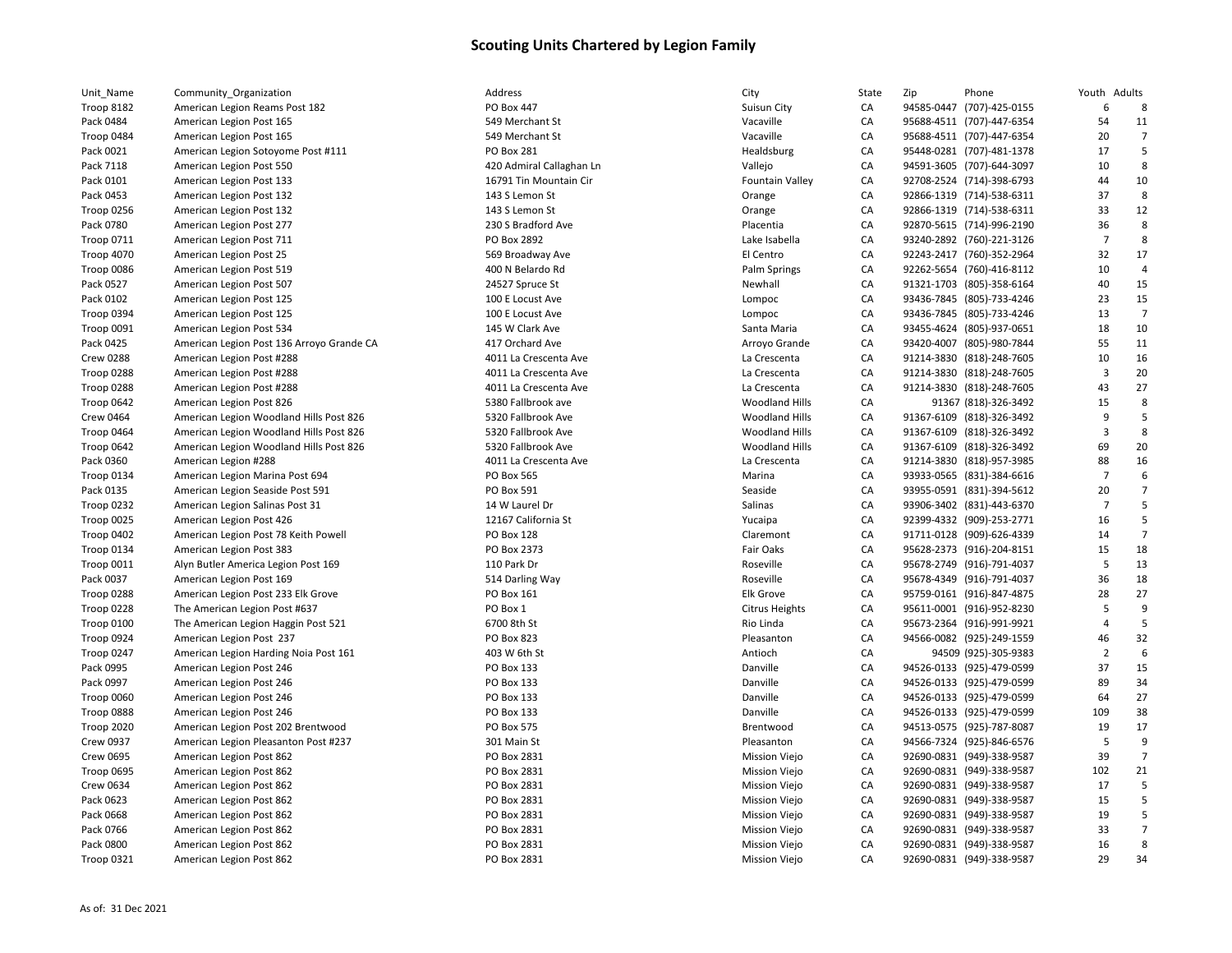| Unit Name  | Community Organization                     | Address                   | City                 | State | Zip<br>Phone              | Youth | Adults |
|------------|--------------------------------------------|---------------------------|----------------------|-------|---------------------------|-------|--------|
| Troop 0634 | American Legion Post 862                   | PO Box 2831               | <b>Mission Viejo</b> | CA    | 92690-0831 (949)-338-9587 |       |        |
| Pack 0631  | American Legion Post 838 Irvine            | 51 Bridgeport             | Irvine               | CA    | 92620-3210 (949)-923-9217 | 56    |        |
| Pack 0696  | American Legion Post 838 Irvine            | 51 Bridgeport             | Irvine               | CA    | 92620-3210 (949)-923-9217 | 57    |        |
| Pack 0592  | American Legion Post 852                   | PO Box 509                | Temecula             | CA    | 92593-0509 (951)-303-6164 | 11    |        |
| Pack 0041  | Norco American Legion Post 328             | 3888 Old Hamner Rd        | Norco                | CA    | 92860-1200 (951)-371-9108 | 32    | 10     |
| Pack 0222  | American Legion Post 79                    | 2979 Dexter Dr            | Riverside            | CA    | 92501-2049 (951)-389-0846 | q     |        |
| Pack 0053  | American Legion Post 53                    | 124 N Ramona St           | Hemet                | CA    | 92543-4030 (951)-658-2436 | q     |        |
| Troop 0053 | American Legion Post 53                    | 124 N Ramona St           | Hemet                | CA    | 92543-4030 (951)-658-2436 |       |        |
| Troop 0053 | American Legion Post 53                    | 124 N Ramona St           | Hemet                | CA    | 92543-4030 (951)-658-2436 | 11    |        |
| Troop 0595 | American Legion Post 595                   | PO Box 546                | Perris               | CA    | 92572-0546 (951)-956-0263 |       |        |
| Pack 0001  | American Legion Martin Slobodnik Post #338 | 7766 Beverly Dr           | <b>Rohnert Park</b>  | CA    | 94928-3815                | 22    | 10     |
| Pack 0770  | American Legion Post #259                  | 6550 Skyway               | Paradise             | CA    | 95969-3920                | 6     |        |
| Troop 0770 | American Legion Post #259                  | 6550 Skyway               | Paradise             | CA    | 95969-3920                |       |        |
| Pack 0295  | American Legion Post #295                  | 5646 Corporate Ave        | Cypress              | CA    | 90630-4728                | 19    |        |
| Pack 0642  | American Legion Post #295                  | 5646 Corporate Ave        | Cypress              | СA    | 90630-4728                | 30    | 12     |
| Troop 0295 | American Legion Post #295                  | 5646 Corporate Ave        | Cypress              | CA    | 90630-4728                | 19    | 18     |
| Troop 0642 | American Legion Post #295                  | 5646 Corporate Ave        | Cypress              | CA    | 90630-4728                | 92    | 40     |
| Pack 0574  | American Legion Post 574                   | 13876 Old 215 Frontage Rd | Moreno Valley        | СA    | 92553-7910                | 6     |        |
|            |                                            |                           |                      | СA    | 122 units                 | 2714  | 1327   |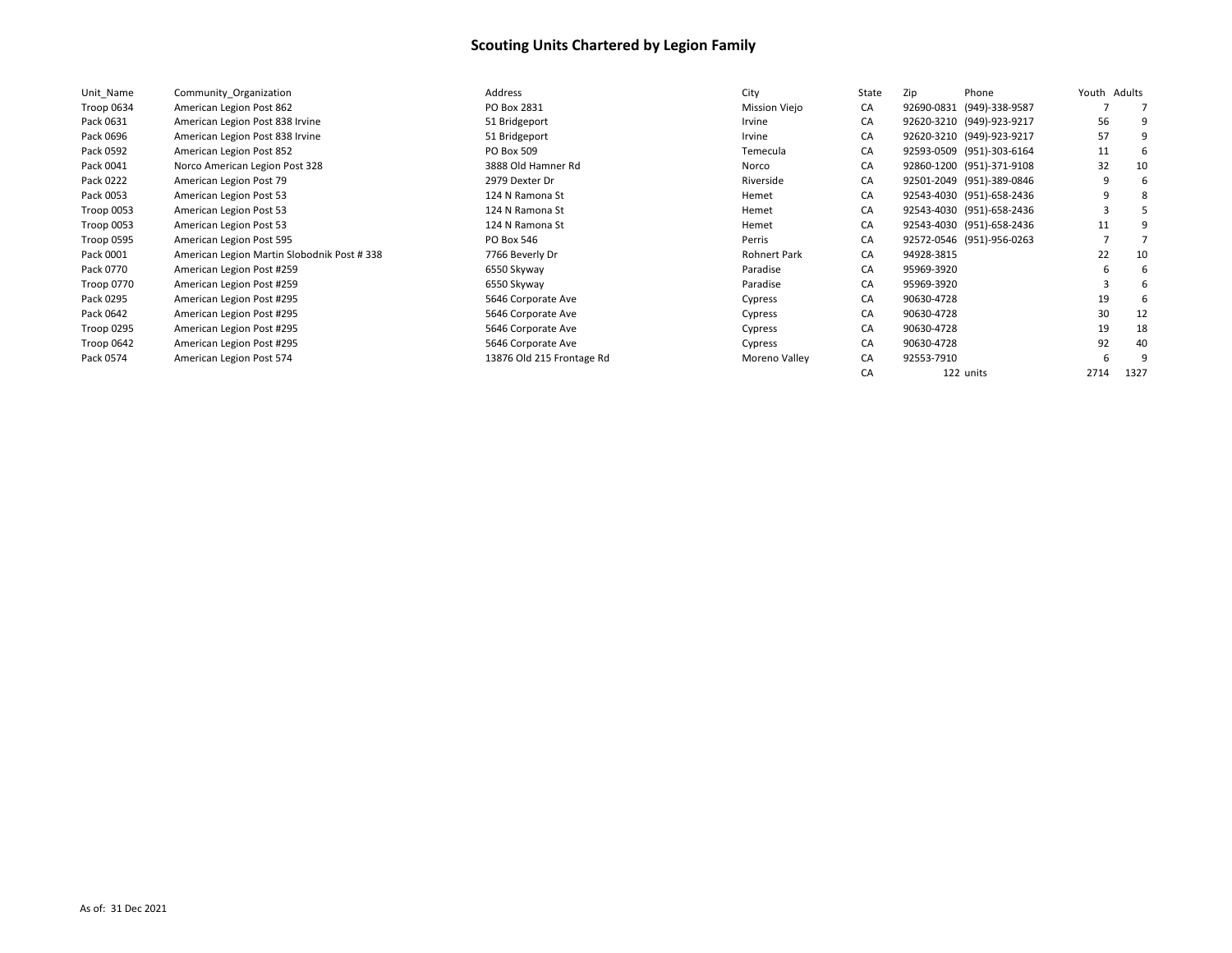| Unit_Name         | Community Organization                           | Address                         | City                     | State     | Zip        | Phone                     | Youth Adults   |                |
|-------------------|--------------------------------------------------|---------------------------------|--------------------------|-----------|------------|---------------------------|----------------|----------------|
| <b>Troop 0231</b> | American Legion Wilmore-Richter Post #161        | 6230 W 60th Ave                 | Arvada                   | CO        |            | 80003-5606 (303)-424-0324 | 5              | 8              |
| Crew 0311         | American Legion Post #22                         | 11081 Irma Dr                   | Northglenn               | CO        |            | 80233-3618 (303)-453-4767 | 8              | 7              |
| Ship 0311         | American Legion Post #22                         | 11081 Irma Dr                   | Northglenn               | CO        |            | 80233-3618 (303)-453-4767 | 8              | $\overline{7}$ |
| Pack 0311         | American Legion Post #22                         | 11081 Irma Dr                   | Northglenn               | CO        |            | 80233-3618 (303)-453-4767 | 20             | 5              |
| Troop 0311        | American Legion Post #22                         | 11081 Irma Dr                   | Northglenn               | CO        |            | 80233-3618 (303)-453-4767 | 21             | 24             |
| <b>Troop 0311</b> | American Legion Post #22                         | 11081 Irma Dr                   | Northglenn               | CO        |            | 80233-3618 (303)-453-4767 | 18             | 11             |
| Troop 0385        | American Legion Post #11-11                      | 9959 Wadsworth Blvd             | Broomfield               | CO        |            | 80021-4028 (303)-466-1278 | 8              | 8              |
| <b>Troop 4031</b> | American Legion Post #11-11                      | 9959 Wadsworth Blvd             | Broomfield               | CO        |            | 80021-4028 (303)-466-1278 | $\overline{2}$ | 5              |
| <b>Troop 0375</b> | American Legion Post #1992                       | 16070 E Dartmouth Ave           | Aurora                   | CO        |            | 80013-1993 (303)-627-9532 | 10             | 6              |
| Troop 0079        | American Legion Leyden Chiles Wickersham Post #1 | 5400 E Yale Ave                 | Denver                   | CO        |            | 80222-6905 (303)-757-1919 | 13             | 10             |
| Crew 0067         | American Legion Post #32, John H Buckley         | 315 S Bowen St                  | Longmont                 | CO        |            | 80501-6157 (303)-776-2034 | 19             | 30             |
| Troop 0067        | American Legion Post #32, John H Buckley         | 315 S Bowen St                  | Longmont                 | CO        |            | 80501-6157 (303)-776-2034 | 39             | 33             |
| Troop 0067        | American Legion Post 32                          | 315 S Bowen St                  | Longmont                 | CO        |            | 80501-6157 (303)-776-2034 | 8              | 31             |
| Pack 0363         | American Legion Post #1864                       | PO Box 1864                     | Parker                   | CO        |            | 80134-1408 (303)-840-1461 | 34             | 18             |
| Pack 0636         | American Legion Post #82                         | PO Box 865                      | Elizabeth                | CO        |            | 80107-0865 (303)-880-8359 | 11             | 5              |
| Troop 0636        | American Legion Post #82                         | PO Box 865                      | Elizabeth                | CO        |            | 80107-0865 (303)-880-8359 | 16             | 15             |
| <b>Troop 1911</b> | American Legion Auxiliary Unit 38                | 6685 Southmoor Drive            | Fountain                 | CO        |            | 80817 (678)-707-3425      | 5              | $\overline{4}$ |
| Crew 0121         | American Legion Post 13                          | PO Box 1114                     | Canon City               | CO        |            | 81215-1114 (719)-269-6058 | 19             | 5              |
| Pack 0114         | American Legion Post 170                         | PO Box 424                      | Westcliffe               | CO        |            | 81252-0424 (719)-371-4330 | 4              | 6              |
| Troop 0114        | American Legion Post 170                         | <b>PO Box 424</b>               | Westcliffe               | <b>CO</b> |            | 81252-0424 (719)-371-4330 | 5              | 9              |
| Crew 0911         | Sons of the American Legion Squadron 38          | 6685 Southmoor Dr               | Fountain                 | CO        |            | 80817-1000 (719)-392-9901 | 6              | 6              |
| Pack 0911         | Sons of the American Legion Squadron 38          | 6685 Southmoor Dr               | Fountain                 | CO        |            | 80817-1000 (719)-392-9901 | 22             | 9              |
| Troop 0911        | Sons of the American Legion Squadron 38          | 6685 Southmoor Dr               | Fountain                 | CO        |            | 80817-1000 (719)-392-9901 | 12             | 13             |
| Troop 0077        | American Legion Auxiliary Unit 209               | 3613 Jeannine Dr                | Colorado Springs         | CO        |            | 80917-8002 (719)-494-7167 | 21             | 16             |
| Troop 0079        | Neal Thomas, Jr. Centennial Post 209             | 3613 Jeannine Dr                | Colorado Springs         | CO        |            | 80917-8002 (719)-596-9338 | 31             | 10             |
| Pack 0024         | American Legion Post 209                         | 3613 Jeannine Dr                | Colorado Springs         | CO        |            | 80917-8002 (719)-599-8624 | 11             | 8              |
| Pack 0386         | American Legion Post 209                         | 3613 Jeannine Dr                | <b>Colorado Springs</b>  | CO        |            | 80917-8002 (719)-599-8624 | 6              | 6              |
| Troop 0187        | American Legion Post 209                         | 3613 Jeannine Dr                | <b>Colorado Springs</b>  | CO        |            | 80917-8002 (719)-599-8624 | 18             | 10             |
| Pack 0231         | American Legion Post 2008                        | 11990 Swingline Rd              | Peyton                   | CO        |            | 80831-8173 (719)-622-1880 | 20             | $\overline{7}$ |
| Troop 0149        | American Legion Post 2008                        | 11990 Swingline Rd              | Peyton                   | CO        |            | 80831-8173 (719)-622-1880 | 5              | 13             |
| Troop 0149        | American Legion Post 2008                        | 11990 Swingline Rd              | Peyton                   | CO        |            | 80831-8173 (719)-622-1880 | 26             | 20             |
| Troop 0439        | American Legion Post #183                        | PO Box 518                      | Strasburg                | CO        |            | 80136-0518 (720)-422-9632 | 8              | 10             |
| Pack 0856         | American Legion Post #1187                       | PO Box 982                      | Castle Rock              | CO        |            | 80104-0982 (720)-727-7493 | 17             | 16             |
| Troop 0018        | American Legion Victor Candlin Post 18           | 809 30th Ave                    | Greeley                  | CO        |            | 80634-5118 (970)-354-1080 | 9              | 12             |
| Pack 0019         | American Legion Post #20                         | 1602 US Highway 6               | Sterling                 | CO        |            | 80751-4814 (970)-520-9246 | 32             | 5              |
| Troop 0008        | American Legion Post #119                        | 850 N Saint Vrain Ave           | <b>Estes Park</b>        | CO        |            | 80517-6345 (970)-586-6118 | 13             | 11             |
| Pack 0025         | American Legion Sagebrush Post 68                | PO Box 56                       | Brush                    | CO        |            | 80723-0056 (970)-768-0721 | 22             | 8              |
| Troop 0004        | Victor Candlin American Legion Post 18           | 809 30th Ave                    | Greeley                  | CO        |            | 80634-5118 (970)-773-6278 | 13             | 8              |
| Troop 0194        | America Legion Post 44                           | PO Box 772797, 1605 Lincoln Ave | <b>Steamboat Springs</b> | CO        |            | 80477-2797 (970)-988-0283 | 19             | 10             |
| Troop 0096        | American Legion George Beach Post 4              | PO Box 966                      | Laporte                  | CO        | 80535-0966 |                           | 21             | 12             |
| Pack 0179         | Sons of American Legions Quadron Ten             | 4760 28th St                    | Boulder                  | CO        | 80301-1651 |                           | 43             | 10             |
|                   |                                                  |                                 |                          | CO        |            | 41 units                  | 648            | 467            |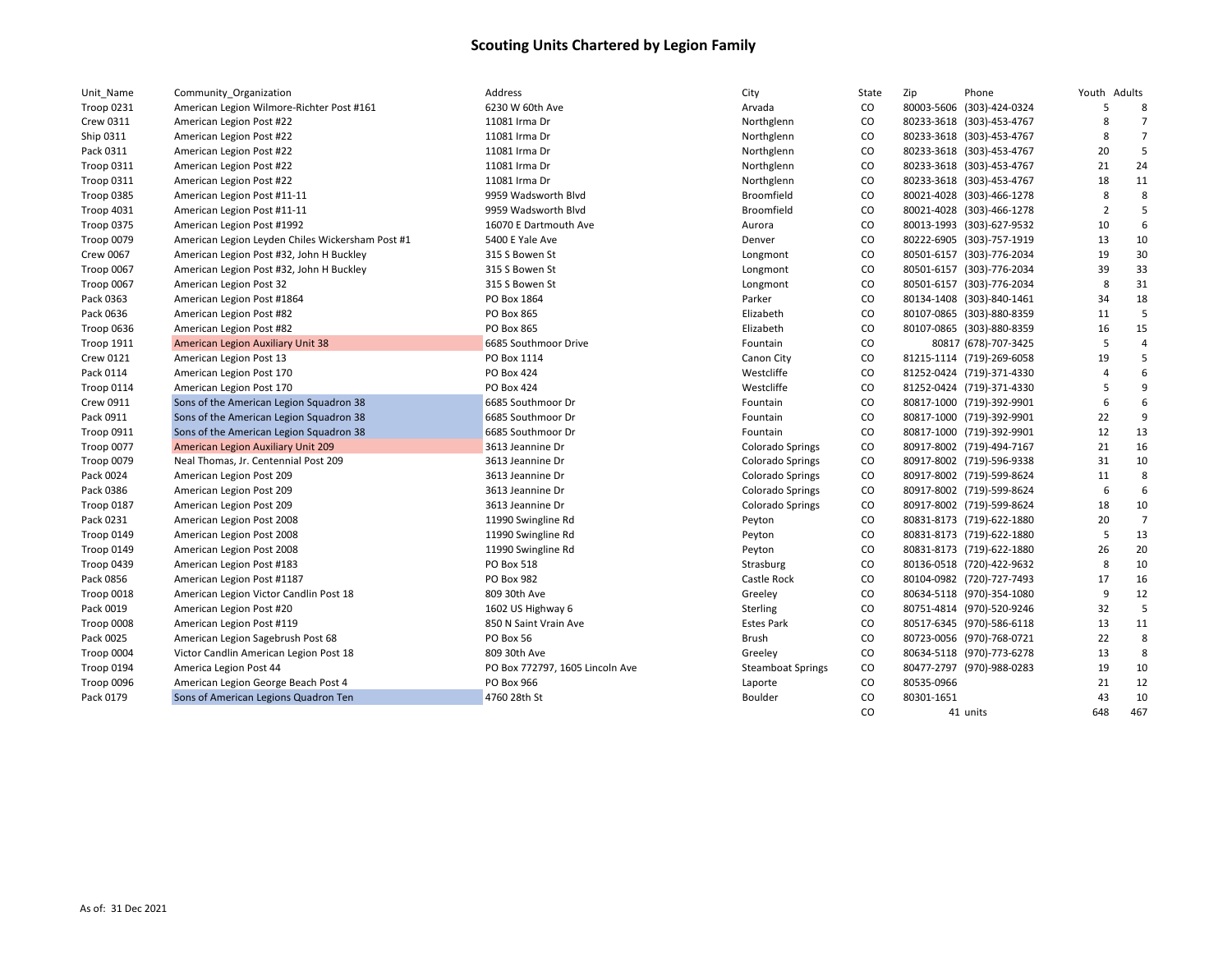| Unit_Name        | Community Organization                      | Address                           | City                 | State | Phone<br>Zip                | Youth | Adults |
|------------------|---------------------------------------------|-----------------------------------|----------------------|-------|-----------------------------|-------|--------|
| Pack 0491        | American Legion Post 79                     | 43 Bradley Rd                     | Madison              | CT    | 06443-2605 (203)-245-1533   | 25    | 12     |
| Ship 0079        | American Legion Post 79                     | 43 Bradley Rd                     | Madison              | CT    | 06443-2605 (203)-245-1533   |       |        |
| Pack 0074        | American Legion Post 78 Everret Ray Seymour | 71 N Salem Rd                     | Ridgefield           | CT    | 06877-3823 (203)-438-2012   | 21    |        |
| Troop 0230       | Billy Peterson American Legion Post 165     | 1253 Wolcott Rd                   | Wolcott              | CT    | 06716-1533 (203)-518-29902  | 22    | 14     |
| Pack 0196        | American Legion Post 196                    | 25 Merwin Ave                     | Milford              | CT    | 06460-7902 (203)-874-9822   | 36    | 11     |
| Troop 0196       | American Legion Post 196                    | 25 Merwin Ave                     | Milford              | СT    | 06460-7902 (203)-874-9822   | 20    | 16     |
| <b>Crew 2001</b> | David S Miles Post 174                      | 43 Oxford Rd                      | Oxford               | СT    | 06478-1927 (203)-888-2988   | 6     |        |
| Troop 0001       | David S Miles Post 174                      | 43 Oxford Rd                      | Oxford               | CT    | 06478-1927 (203)-888-2988   | 18    | 18     |
| Troop 0001       | David S Miles Post 174                      | 43 Oxford Rd                      | Oxford               | CT    | 06478-1927 (203)-888-2988   |       |        |
| Troop 0031       | American Legion Post #31                    | Kent Road                         | New Milford          | CT    | 06776 (860)-355-8283 x 5555 | 28    | 14     |
| Troop 0180       | American Legion Post #180                   | 567 Exeter, PO Box 180            | Lebanon              | CT    | 06249-1601 (860)-455-3043   | 12    | 11     |
| Pack 0091        | American Legion Post #91                    | 66 Prospect St                    | Moosup               | CT    | 06354-1437 (860)-564-8005   | 8     |        |
| Troop 0036       | American Legion Post #91                    | 66 Prospect St                    | Moosup               | СT    | 06354-1437 (860)-564-8005   | 14    | 12     |
| Pack 0433        | American Legion Post #2                     | 22 Hooker Ct                      | Bristol              | CT    | 06010-6305 (860)-589-0088   |       |        |
| Pack 0019        | American Legion Post 72                     | PO Box 217, 66 Main St            | Southington          | CT    | 06489-0217 (860)-621-4243   | 22    |        |
| Pack 0072        | American Legion Post 72                     | PO Box 217, 66 Main St            | Southington          | CT    | 06489-0217 (860)-621-4243   | 24    | 10     |
| Pack 0201        | American Legion Post #36                    | One South Main Street, PO Box 308 | <b>Windsor Locks</b> | CT    | 06096 (860)-627-5000        | 15    | 11     |
| Pack 0356        | American Legion Goodale Ramaker Post #52    | 1361 Main St                      | Glastonbury          | CT    | 06033-3105 (860)-633-7443   | 21    |        |
| Troop 0125       | Shannon-Shattuck Post 182                   | 244 N Granby Rd                   | Granby               | CT    | 06035 (860)-653-3371        | 29    | 14     |
| Ship 0584        | American Legion Post 114                    | PO Box 684                        | Groton               | CT    | 06340-0684 (860)-938-7681   |       | 11     |
|                  |                                             |                                   |                      | СT    | 20 units                    | 342   | 210    |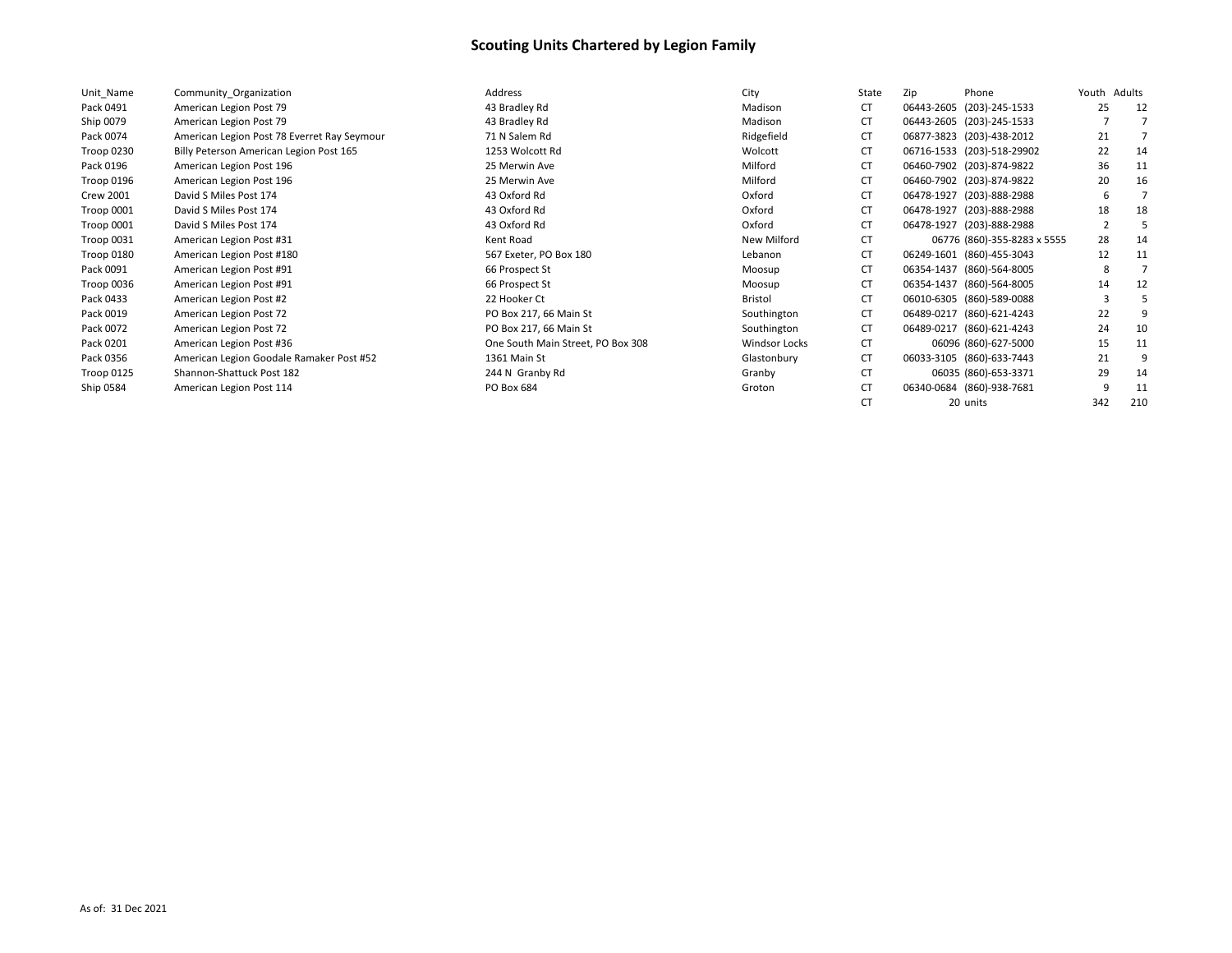| Unit Name  | Community Organization | Address     | City       | State | Zip                       | Phone | Youth Adults |     |
|------------|------------------------|-------------|------------|-------|---------------------------|-------|--------------|-----|
| Troop 0343 | American Legion Post 8 | 224 D St SE | Washington |       | 20003-1991 (202)-543-9163 |       |              |     |
| Crew 0343  | American Legion Post 8 | 224 D St SE | Washington |       | 20003-1991 (202)-768-0448 |       |              | 8   |
| Pack 0343  | American Legion Post 8 | 224 D St SE | Washington | DC    | 20003-1991 (202)-768-0448 |       | 44           | - 9 |
|            |                        |             |            | DC    |                           | units |              | 24  |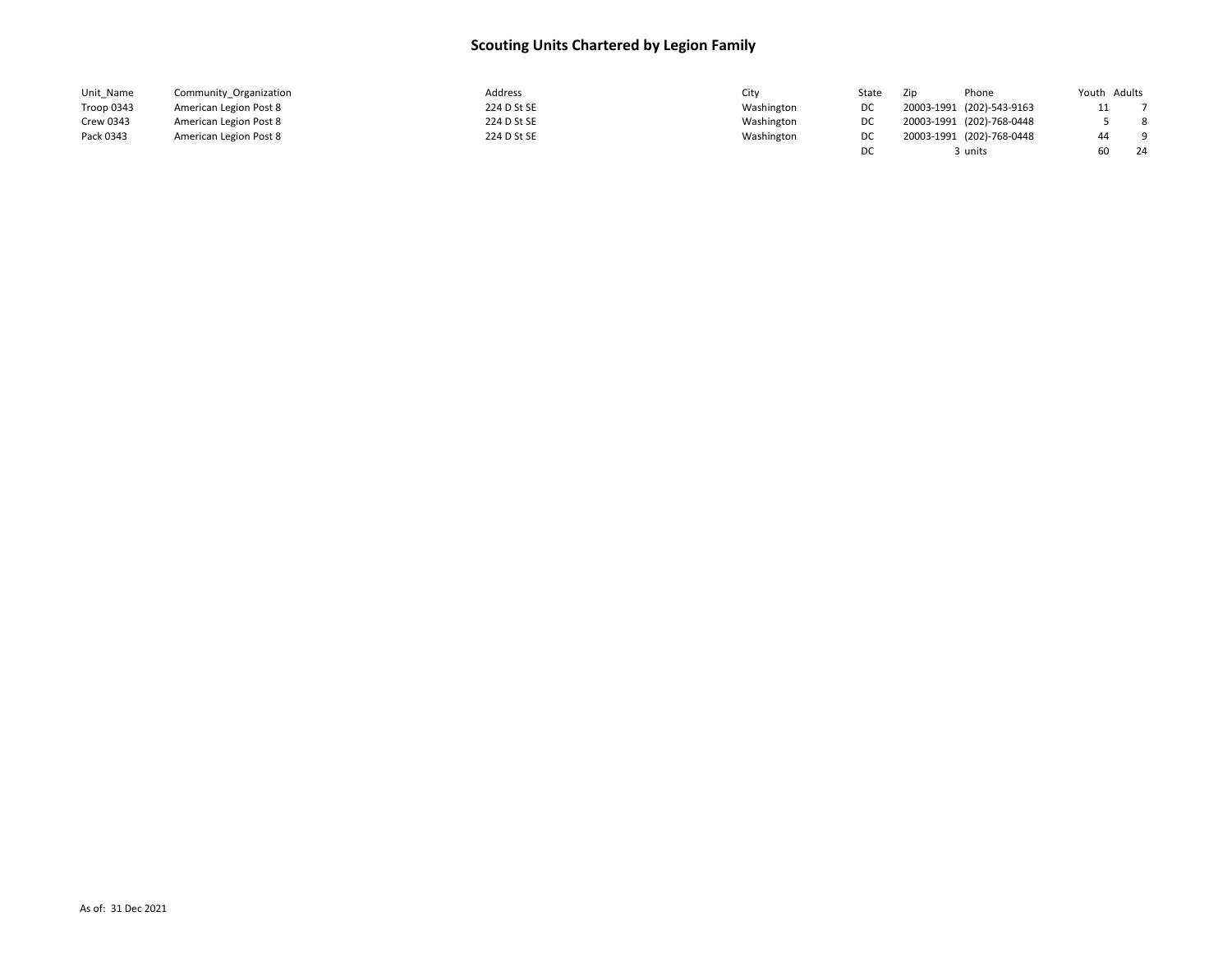| Unit_Name  | Community Organization                | Address      | City       | State | Zip | Phone                     | Youth Adults |     |
|------------|---------------------------------------|--------------|------------|-------|-----|---------------------------|--------------|-----|
| Troop 0025 | The American Legion Post 25           | PO Box 70    | Middletown |       |     | 19709-0070 (302)-388-2207 | 29           | -11 |
| Troop 0078 | American Legion Post # 2 Walter L Fox | 835 S Bay Rd | Dover      |       |     | 19901-4632 (302)-674-3922 |              |     |
|            |                                       |              |            |       |     | ∠ units                   | 38           | 16  |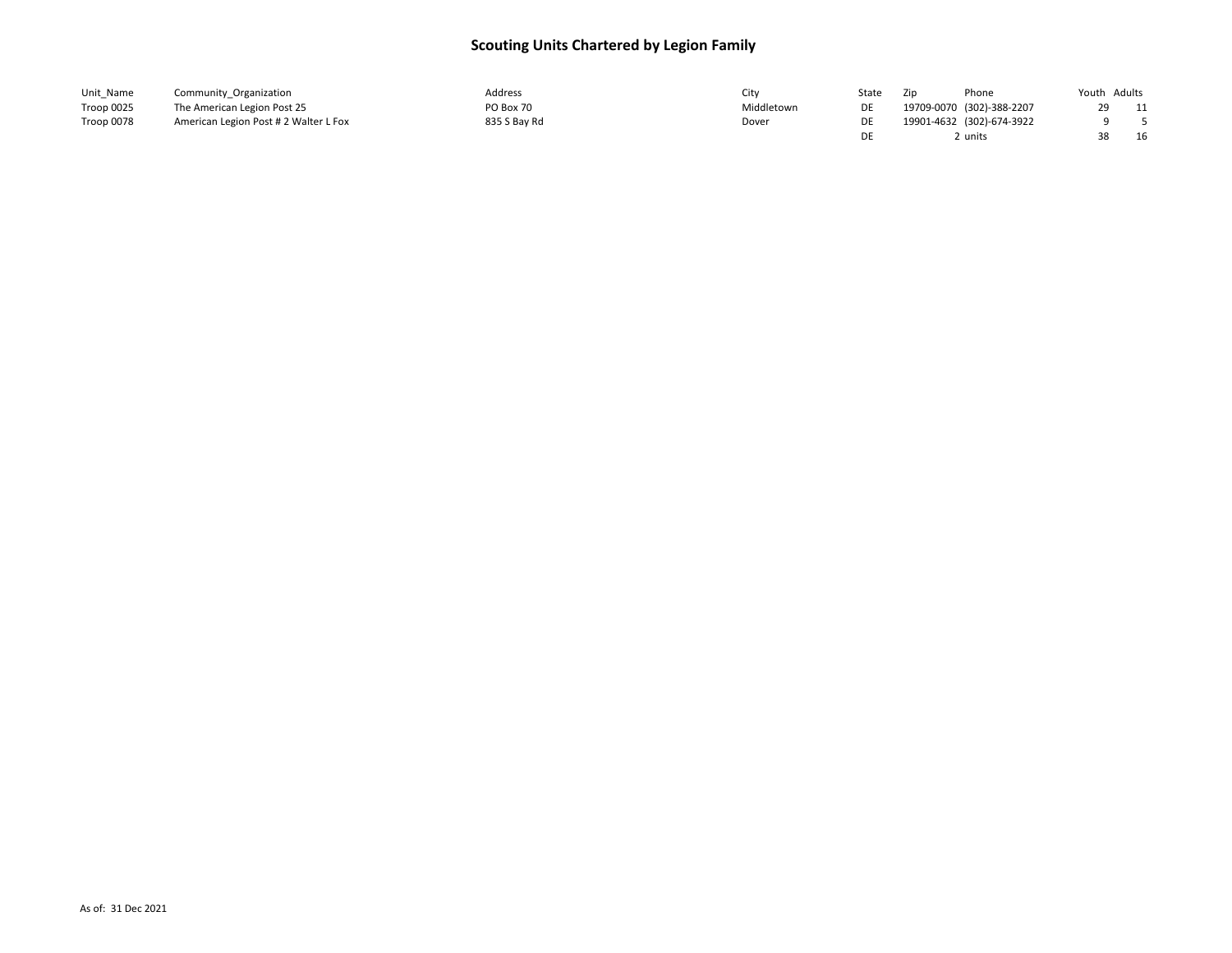| Unit_Name               | Community_Organization                            | Address                    | City               | State | Zip | Phone                            | Youth Adults   |                |
|-------------------------|---------------------------------------------------|----------------------------|--------------------|-------|-----|----------------------------------|----------------|----------------|
| Pack 0777               | American Legion Post 90                           | 1401 SE 47th St            | Cape Coral         | FL.   |     | 33904-9633 (239)-540-8128        | 17             | 8              |
| <b>Troop 2020</b>       | American Legion Post 90                           | 1401 SE 47th St            | Cape Coral         | FL.   |     | 33904-9633 (239)-540-8128        | 6              | $\overline{7}$ |
| Pack 0418               | American Legion John G Salley Post 43             | 399 S Krome Ave            | Homestead          | FL.   |     | 33030-7203 (305)-247-8233        | 24             | 8              |
| Troop 0418              | American Legion John G Salley Post 43             | 399 S Krome Ave            | Homestead          | FL.   |     | 33030-7203 (305)-247-8233        | 16             | 8              |
| Ship 0144               | John A Doc" Maecher Post 144 The American Legion" | PO Box 174158              | Hialeah            | FL.   |     | 33017-4158 (305)-978-2990        | 8              | $\overline{7}$ |
| Troop 0083              | American Legion Post 346                          | 2700 SW 99th Ave           | Miami              | FL.   |     | 33165-2623 (305)-992-2140        | 10             | 6              |
| Troop 0359              | American Legion Post 359                          | 7260 S US Highway 1        | Titusville         | FL.   |     | 32780-8104 (321)-268-1632        | 16             | 7              |
| Troop 0051              | American Legion Post 394                          | 396 Cogan Dr SE            | Palm Bay           | FL.   |     | 32909-6869 (321)-726-9777 x 9777 | 11             | 12             |
| <b>Troop 0732</b>       | American Legion Post 117                          | 189 Veterans Dr SE         | Palm Bay           | FL.   |     | 32909-3852 (321)-729-8089        | 23             | 19             |
| Troop 4117              | American Legion Post 117                          | 189 Veterans Dr SE         | Palm Bay           | FL.   |     | 32909-3852 (321)-729-8089        | 17             | 10             |
| Pack 3551               | American Legion Post 55                           | 1063 W Desoto St           | Clermont           | FL.   |     | 34711-2037 (352)-394-6767        | 86             | 18             |
| <b>Troop 0551</b>       | American Legion Post 55                           | 1063 W Desoto St           | Clermont           | FL.   |     | 34711-2037 (352)-394-6767        | 32             | 11             |
| <b>Troop 4551</b>       | American Legion Post 55                           | 1063 W Desoto St           | Clermont           | FL.   |     | 34711-2037 (352)-394-6767        | $\overline{4}$ | 6              |
| <b>Troop 2020</b>       | American Legion Post 99                           | 208 E Fort Dade Ave        | <b>Brooksville</b> | FL.   |     | 34601-2612 (352)-442-8433        | 10             | 8              |
| Pack 0406               | American Legion Post #91                          | PO Box 559                 | Trenton            | FL.   |     | 32693-0559 (352)-463-1781        | 20             | 9              |
| Troop 0406              | American Legion Post #91                          | PO Box 559                 | Trenton            | FL.   |     | 32693-0559 (352)-463-1781        | 14             | $\overline{7}$ |
| Troop 9406              | American Legion Post #91                          | PO Box 559                 | Trenton            | FL.   |     | 32693-0559 (352)-463-1781        | -7             | 6              |
| Troop 0244              | American Legion Post 347                          | PO Box 1534                | Lady Lake          | FL.   |     | 32158-1534 (352)-753-1149        | 14             | 10             |
| Troop 0590              | Lake Helen American Legion Post #127              | 109 Cassadaga Rd           | Lake Helen         | FL.   |     | 32744-3244 (386)-228-2765        | 8              | 12             |
| Pack 3054               | American Legion Post 120                          | 355 Walker St              | Holly Hill         | FL.   |     | 32117-2605 (386)-258-5275        | 6              | 6              |
| Troop 0054              | American Legion Post 120                          | 355 Walker St              | Holly Hill         | FL.   |     | 32117-2605 (386)-258-5275        | 5              | $\overline{7}$ |
| Troop 0493              | American Legion Post 293                          | PO Box 592                 | Interlachen        | FL.   |     | 32148-0592 (386)-538-0072        | 13             | 9              |
| Troop 0910              | Makinson Carson American Legion Post 10           | PO Box 420503              | Kissimmee          | FL.   |     | 34742-0503 (407)-847-4193        | 6              | 5              |
| Troop 0395              | American Legion Post 164                          | 2116 Lantana Rd            | Lake Worth         | FL.   |     | 33462-2610 (561)-386-7710        | 27             | 21             |
| <b>Troop 0789</b>       | American Legion Post 271                          | 775 N US Highway 1         | Tequesta           | FL.   |     | 33469-2741 (561)-746-9070        | 12             | 8              |
| Troop 0024              | American Legion Paradise Post 79                  | PO Box 113                 | New Port Richey    | FL.   |     | 34656-0113 (727)-376-4126        | 16             | 12             |
| Troop 0811              | American Legion Post 126                          | 2555 NE Savannah Rd        | Jensen Beach       | FL.   |     | 34957-7315 (772)-334-6966        | 38             | 41             |
|                         | American Legion Post 189                          | 807 Louisiana Ave          | Sebastian          | FL.   |     | 32958-4111 (772)-388-4075        | 31             | 17             |
| Troop 0505<br>Pack 0589 |                                                   | 807 Louisiana Ave          | Sebastian          | FL.   |     | 32958-4111 (772)-589-8710        | 121            | 15             |
|                         | American Legion Post #189/VFW                     | 2000 SE Fischer St         |                    | FL.   |     |                                  | 26             | 14             |
| Troop 0802              | Harold Johns American Legion Post 62              |                            | Stuart             |       |     | 34997-4972 (772)-781-1851        | 17             | 11             |
| Troop 0401              | <b>American Legion Auxillary Post 382</b>         | 1850 Lunetta Street        | Niceville          | FL.   |     | 32566 (806)-544-3378             |                | 5              |
| Troop 0005              | American Legion post 26                           | 220 West Baker             | Plant City         | FL.   |     | 33563 (813)-376-8740             | 5              | $\overline{7}$ |
| Pack 0005               | Norman McLeod American Legion Post 26             | PO Box 26, 2207 W Baker St | Plant City         | FL.   |     | 33564-0026 (813)-376-8740        | 13             |                |
| Troop 0005              | Norman McLeod American Legion Post 26             | PO Box 26, 2207 W Baker St | <b>Plant City</b>  | FL.   |     | 33564-0026 (813)-376-8740        | -5             | 6              |
| Pack 3891               | American Legion Post 389                          | PO Box 944                 | Ruskin             | FL.   |     | 33575-0944 (813)-545-4623        | 28             | 11             |
| Troop 3892              | American Legion Post 389                          | <b>PO Box 944</b>          | Ruskin             | FL.   |     | 33575-0944 (813)-545-4623        | 11             | 8              |
| Pack 0046               | American Legion Post 152                          | 11211 Sheldon Rd           | Tampa              | FL.   |     | 33626-4708 (813)-920-3282        | 32             | 9              |
| Troop 0246              | Town N Country Memorial American Legion Post 152  | 11211 Sheldon Rd           | Tampa              | FL.   |     | 33626-4708 (813)-920-3282        | 18             | 8              |
| Pack 0009               | American Legion Post 147                          | 17383 Gunn Hwy             | Odessa             | FL.   |     | 33556-1951 (813)-926-4632        | 32             | 5              |
| <b>Troop 0773</b>       | American Legion Post 75                           | 898 E James Lee Blvd       | Crestview          | FL.   |     | 32539-3118 (850)-240-2081        | 17             | 15             |
| <b>Crew 1337</b>        | American Legion Post 356                          | 400 Aberdeen Pkwy          | Panama City        | FL.   |     | 32405-6456 (850)-265-5231        | -7             | 9              |
| Pack 0321               | American Legion Post 356                          | 400 Aberdeen Pkwy          | Panama City        | FL.   |     | 32405-6456 (850)-271-3558        | 12             | 9              |
| Troop 0321              | American Legion Post 356                          | 400 Aberdeen Pkwy          | Panama City        | FL.   |     | 32405-6456 (850)-271-3558        | 32             | 25             |
| Troop 0321              | American Legion Post 356                          | 400 Aberdeen Pkwy          | Panama City        | FL.   |     | 32405-6456 (850)-271-3558        | 4              | 14             |
| Troop 0356              | American Legion Post 356                          | 400 Aberdeen Pkwy          | Panama City        | FL.   |     | 32405-6456 (850)-271-3558        | $\overline{3}$ | 5              |
| Troop 0356              | American Legion Post 356                          | 400 Aberdeen Pkwy          | Panama City        | FL.   |     | 32405-6456 (850)-271-3558        | 13             | $\overline{7}$ |
| Pack 0356               | The American Legion Post 356                      | 400 Aberdeen Pkwy          | Panama City        | FL.   |     | 32405-6456 (850)-271-3558        | $\overline{7}$ | 8              |
| Pack 0528               | Roger-Hinson American Legion Post 235             | 105 Hollywood Blvd NW      | Fort Walton Beach  | FL.   |     | 32548-4723 (850)-420-6273        | 35             | 16             |
| Pack 0632               | American Legion Warrington Post 240               | 8666 Gulf Beach Hwy        | Pensacola          | FL.   |     | 32507-2639 (850)-455-6111        | 14             | 12             |
| Troop 0632              | American Legion Warrington Post 240               | 8666 Gulf Beach Hwy        | Pensacola          | FL.   |     | 32507-2639 (850)-455-6111        | 14             | 13             |
| Pack 0451               | American Legion Post 78                           | 6025 Spikes Way            | Milton             | FL.   |     | 32583-2887 (850)-619-8856        | 36             | 11             |
| <b>Troop 0451</b>       | American Legion Post 78                           | 6025 Spikes Way            | Milton             | FL.   |     | 32583-2887 (850)-619-8856        | 24             | 22             |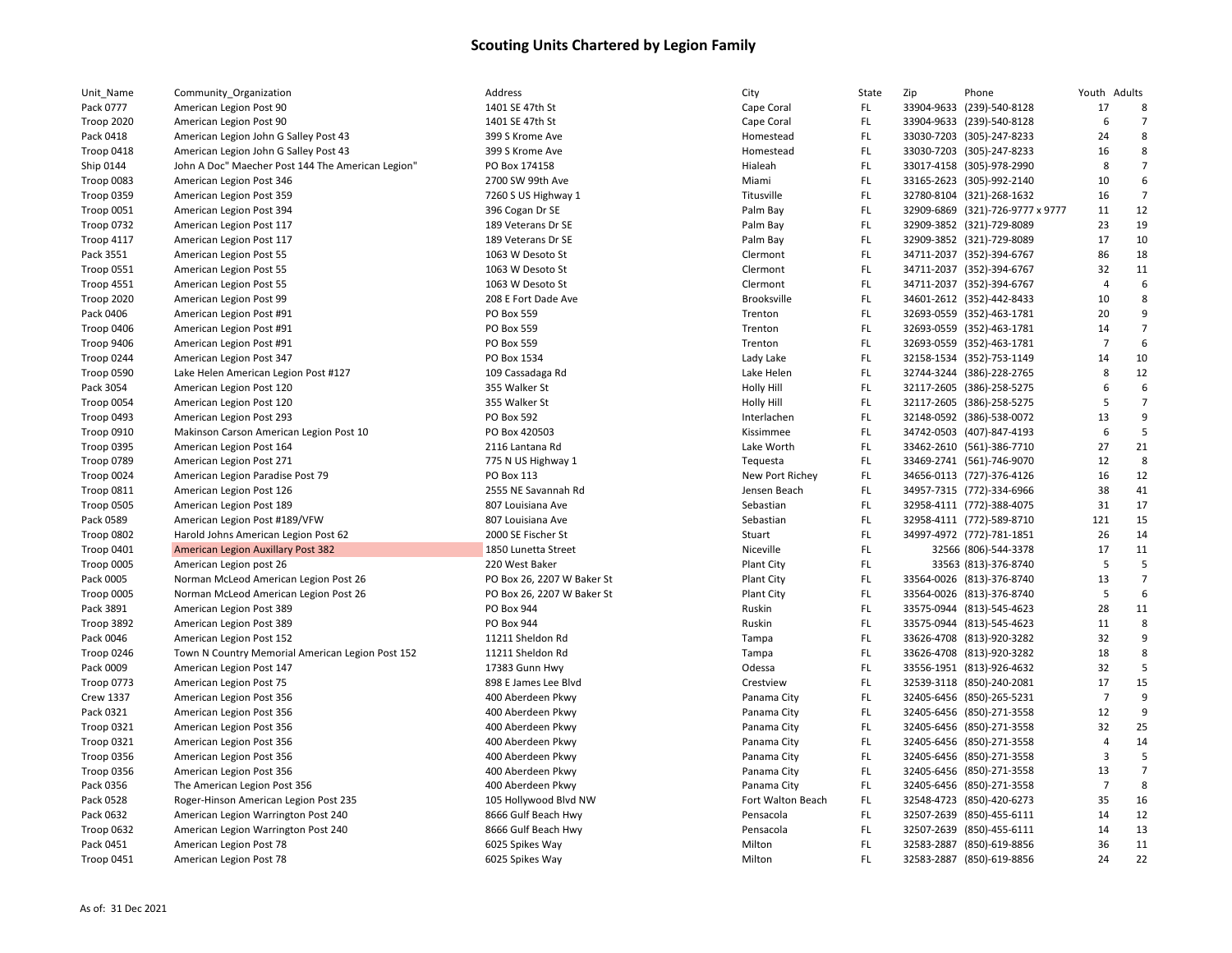| Unit Name         | Community Organization            |
|-------------------|-----------------------------------|
| Troop 0451        | American Legion Post 78           |
| Troop 0157        | American Legion Post #221         |
| <b>Troop 1157</b> | American Legion Post #221         |
| Pack 0106         | American Legion Post 382          |
| Troop 0401        | American Legion Post 382          |
| Pack 0389         | American Legion Post 250          |
| Troop 0389        | American Legion Post 250          |
| Ship 0283         | American Legion Post 283          |
| Crew 0645         | American Legion Post 197          |
| Pack 0338         | American Legion Post 110          |
| Troop 0338        | American Legion Post 110          |
| <b>Troop 0338</b> | American Legion Post 110          |
| Pack 0160         | American Legion Post 321          |
| Pack 0460         | American Legion Post 67, Inc      |
| Troop 0460        | American Legion Post 67, Inc.     |
| Crew 0836         | American Legion Post 157          |
| Pack 0222         | American Legion Post 157          |
| Troop 0229        | American Legion Post 157          |
| Troop 0836        | American Legion Post 157          |
| Pack 0410         | American Legion Post #340         |
| Troop 0340        | American Legion Post #340         |
| Troop 0340        | American Legion Post #340         |
| Troop 0053        | American Legion Post 139          |
| Troop 0481        | American Legion Titusville Post 1 |

| Unit Name        | Community Organization            | Address               | City           | State | Zip        | Phone                           | Youth Adults |     |
|------------------|-----------------------------------|-----------------------|----------------|-------|------------|---------------------------------|--------------|-----|
| Troop 0451       | American Legion Post 78           | 6025 Spikes Way       | Milton         | FL.   | 32583-2887 | (850)-619-8856                  | q            | 19  |
| Troop 0157       | American Legion Post #221         | 444 John Sims Pkwy E  | Niceville      | FL.   |            | 32578-2026 (850)-897-4591       | 48           | 35  |
| Troop 1157       | American Legion Post #221         | 444 John Sims Pkwy E  | Niceville      | FL.   |            | 32578-2026 (850)-897-4591       | 18           | 19  |
| Pack 0106        | American Legion Post 382          | 1850 Luneta St        | Navarre        | FL.   |            | 32566-1050 (850)-936-5888       | 45           | 10  |
| Troop 0401       | American Legion Post 382          | 1850 Luneta St        | Navarre        | FL.   |            | 32566-1050 (850)-936-5888       | 22           | 14  |
| Pack 0389        | American Legion Post 250          | PO Box 218            | Middleburg     | FL.   |            | 32050-0218 (904)-282-3766       |              |     |
| Troop 0389       | American Legion Post 250          | <b>PO Box 218</b>     | Middleburg     | FL.   |            | 32050-0218 (904)-282-3766       | 17           | 13  |
| Ship 0283        | American Legion Post 283          | 9459 Fort Caroline Rd | Jacksonville   | FL.   |            | 32225-4354 (904)-641-8111       | 20           | 17  |
| <b>Crew 0645</b> | American Legion Post 197          | 2179 Benedict Rd      | Jacksonville   | FL.   |            | 32209-2503 (904)-655-6151 x 790 | -7           |     |
| Pack 0338        | American Legion Post 110          | 3152 Harbor Blvd      | Port Charlotte | FL.   |            | 33952-6702 (941)-629-7446       | 27           |     |
| Troop 0338       | American Legion Post 110          | 3152 Harbor Blvd      | Port Charlotte | FL.   |            | 33952-6702 (941)-629-7446       |              | 12  |
| Troop 0338       | American Legion Post 110          | 3152 Harbor Blvd      | Port Charlotte | FL.   |            | 33952-6702 (941)-629-7446       |              | 4   |
| Pack 0160        | American Legion Post 321          | 9081 SW 51st St       | Cooper City    | FL.   |            | 33328-4201 (954)-434-0965       | 39           | 51  |
| Pack 0460        | American Legion Post 67, Inc.     | 14901 W Dixie Hwy     | North Miami    | FL.   |            | 33181-1017 (954)-707-7039       | 11           |     |
| Troop 0460       | American Legion Post 67, Inc.     | 14901 W Dixie Hwy     | North Miami    | FL.   |            | 33181-1017 (954)-707-7039       | 24           | 12  |
| <b>Crew 0836</b> | American Legion Post 157          | 1791 Mears Pkwy       | Margate        | FL.   |            | 33063-3748 (954)-971-0882       |              |     |
| Pack 0222        | American Legion Post 157          | 1791 Mears Pkwy       | Margate        | FL.   |            | 33063-3748 (954)-971-0882       | 36           |     |
| Troop 0229       | American Legion Post 157          | 1791 Mears Pkwy       | Margate        | FL.   |            | 33063-3748 (954)-971-0882       | 15           |     |
| Troop 0836       | American Legion Post 157          | 1791 Mears Pkwy       | Margate        | FL.   |            | 33063-3748 (954)-971-0882       | -7           |     |
| Pack 0410        | American Legion Post #340         | 8890 Ashland Ave      | Pensacola      | FL.   |            | 32534-9306 US-(850)-477-8094    | 36           | 17  |
| Troop 0340       | American Legion Post #340         | 8890 Ashland Ave      | Pensacola      | FL.   |            | 32534-9306 US-(850)-477-8094    | 12           | 14  |
| Troop 0340       | American Legion Post #340         | 8890 Ashland Ave      | Pensacola      | FL.   |            | 32534-9306 US-(850)-477-8094    | -9           | 13  |
| Troop 0053       | American Legion Post 139          | 3818 W Bay Vista Ave  | Tampa          | FL.   | 33611-1226 |                                 | 36           | 30  |
| Troop 0481       | American Legion Titusville Post 1 | 1281 N US Highway 1   | Titusville     | FL.   | 32796-2118 |                                 | 18           | 11  |
|                  |                                   |                       |                | FL.   |            | 76 units                        | 1499         | 919 |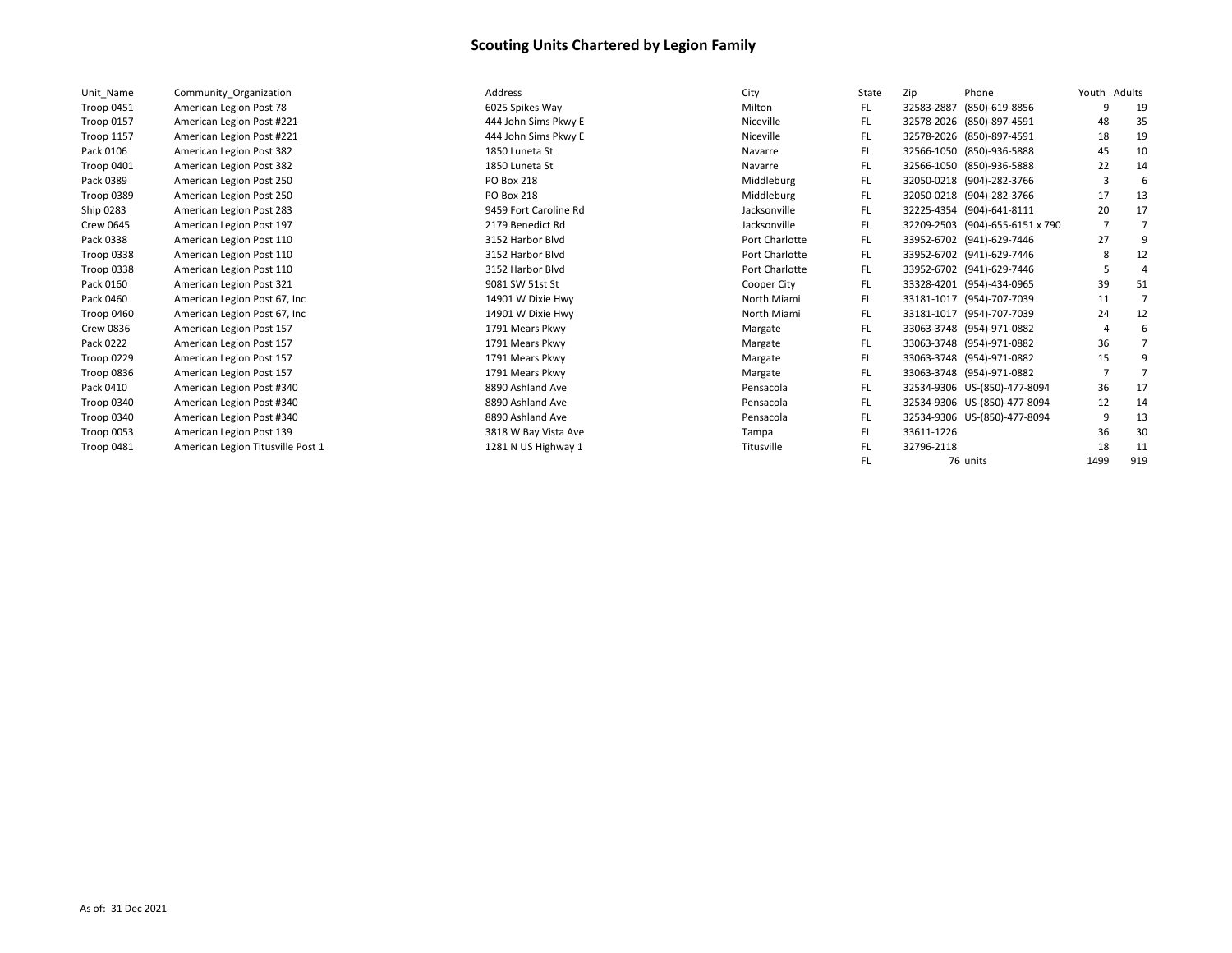| Unit Name         | Community Organization                       | Address                     | City         | State | Zip        | Phone                     | Youth Adults   |                |
|-------------------|----------------------------------------------|-----------------------------|--------------|-------|------------|---------------------------|----------------|----------------|
| Pack 0144         | American Legion Smith-Spence Post 144        | PO Box 309, 502 Burum St SW | Pelham       | GA    | 31779-0309 | (229)-421-2020            |                |                |
| Troop 0144        | American Legion Smith-Spence Post 144        | PO Box 309, 502 Burum St SW | Pelham       | GA    |            | 31779-0309 (229)-421-2020 |                |                |
| <b>Crew 2421</b>  | METRO ATLANTA KIWANIS CLUB                   | 309 Harris Manor Dr SW      | Atlanta      | GA    |            | 30311-2116 (404)-344-8646 |                |                |
| Troop 0051        | AMERICAN LEGION POST 201                     | 201 Wills Rd                | Alpharetta   | GA    |            | 30009-6710 (404)-457-3746 | 40             | 13             |
| Pack 1737         | Lindsey Garrett American Legion Post 64      | 318 Alcovy St               | Monroe       | GA    |            | 30655-2140 (404)-966-3546 | 41             |                |
| Troop 0025        | AMERICAN LEGION POST #42                     |                             | Cartersville | GA    |            | 30120-2814 (516)-946-2071 | $\overline{2}$ |                |
| Pack 8307         | American Legion Post 307 Inc                 | PO Box 2624                 | Cumming      | GA    |            | 30028-6507 (678)-372-2463 | 87             | 15             |
| Pack 0703         | AMERICAN LEGION NORTH COBB POST 304          | 4220 S Main St              | Acworth      | GA    |            | 30101-5632 (678)-373-8932 | 29             | q              |
| Troop 0703        | AMERICAN LEGION NORTH COBB POST 304          | 4220 S Main St              | Acworth      | GA    |            | 30101-5632 (678)-373-8932 | 13             |                |
| <b>Troop 0703</b> | AMERICAN LEGION NORTH COBB POST 304          | 4220 S Main St              | Acworth      | GA    |            | 30101-5632 (678)-373-8932 |                |                |
| Pack 0409         | American Legion Post 105                     | PO Box 441                  | Fayetteville | GA    |            | 30214-0441 (678)-817-4827 | 115            | 19             |
| Troop 0309        | American Legion Post 105                     | PO Box 441                  | Fayetteville | GA    |            | 30214-0441 (678)-817-4827 | 15             | 17             |
| Troop 0132        | American Legion Post 583                     | PO Box 3035, 300 New St     | Eatonton     | GA    |            | 31024-3035 (706)-485-4161 |                |                |
| Troop 0643        | American Legion Post 192                     | 275 Legion Dr               | Evans        | GA    |            | 30809-3061 (706)-863-8728 | 39             |                |
| Pack 0048         | American Legion Post 16                      | <b>Hwy 75 S</b>             | Cleveland    | GA    |            | 30528 (706)-865-3951      |                |                |
| Troop 0048        | American Legion Post 16                      | <b>Hwy 75 S</b>             | Cleveland    | GA    |            | 30528 (706)-865-6955      |                |                |
| Troop 0006        | American Legion Post 220                     | PO Box 403                  | Clayton      | GA    |            | 30525-0011 (706)-982-4118 | 12             |                |
| Ship 0378         | American Legion Post 57                      | PO Box 544                  | Newnan       | GA    |            | 30264-0544 (770)-251-6949 | -9             |                |
| <b>Crew 2992</b>  | AMERICAN LEGION POST 29                      | 921 Gresham Ave NE          | Marietta     | GA    |            | 30060-2121 (770)-427-5900 | 12             | 10             |
| Pack 0536         | American Legion Post 0233                    | <b>PO Box 127</b>           | Loganville   | GA    |            | 30052-0127 (770)-466-4728 | 61             | $\overline{7}$ |
| Troop 0535        | American Legion Post 233                     | P O Box 511                 | Loganville   | GA    |            | 30052 (770)-466-4728      | 39             | 27             |
| Troop 0301        | AMERICAN LEGION POST 70                      | 120 Legion Lake Cir         | Villa Rica   | GA    |            | 30180-4444 (770)-783-9097 | 12             | 9              |
| Pack 0050         | American Legion Post #232                    | P O Box #232                | Snellville   | GA    |            | 30078 (770)-979-6086      | 92             | 14             |
| Troop 0050        | American Legion Post 232                     | 3163 Main St W              | Snellville   | GA    |            | 30078-7413 (770)-979-6086 | 20             | 7              |
| Pack 0929         | American Legion Post 95                      | 706 E Barnard St            | Glennville   | GA    |            | 30427-1618 (912)-237-7760 | 14             |                |
| Pack 0789         | American Legion Post 163                     | 1633 Atlanta Hwy. S.E.      | Statham      | GA    | 30066      |                           | 14             |                |
| Troop 5535        | Barrett Davis Watson America Legion Post 233 | PO Box 127                  | Loganville   | GA    | 30052-0127 |                           | 14             |                |
| Troop 0081        | Lindsey-Garrett American Legion Post 64      | 218 Cherry Hill Rd          | Monroe       | GA    | 30656-2905 |                           |                |                |
|                   |                                              |                             |              | GA    |            | 28 units                  | 726            | 246            |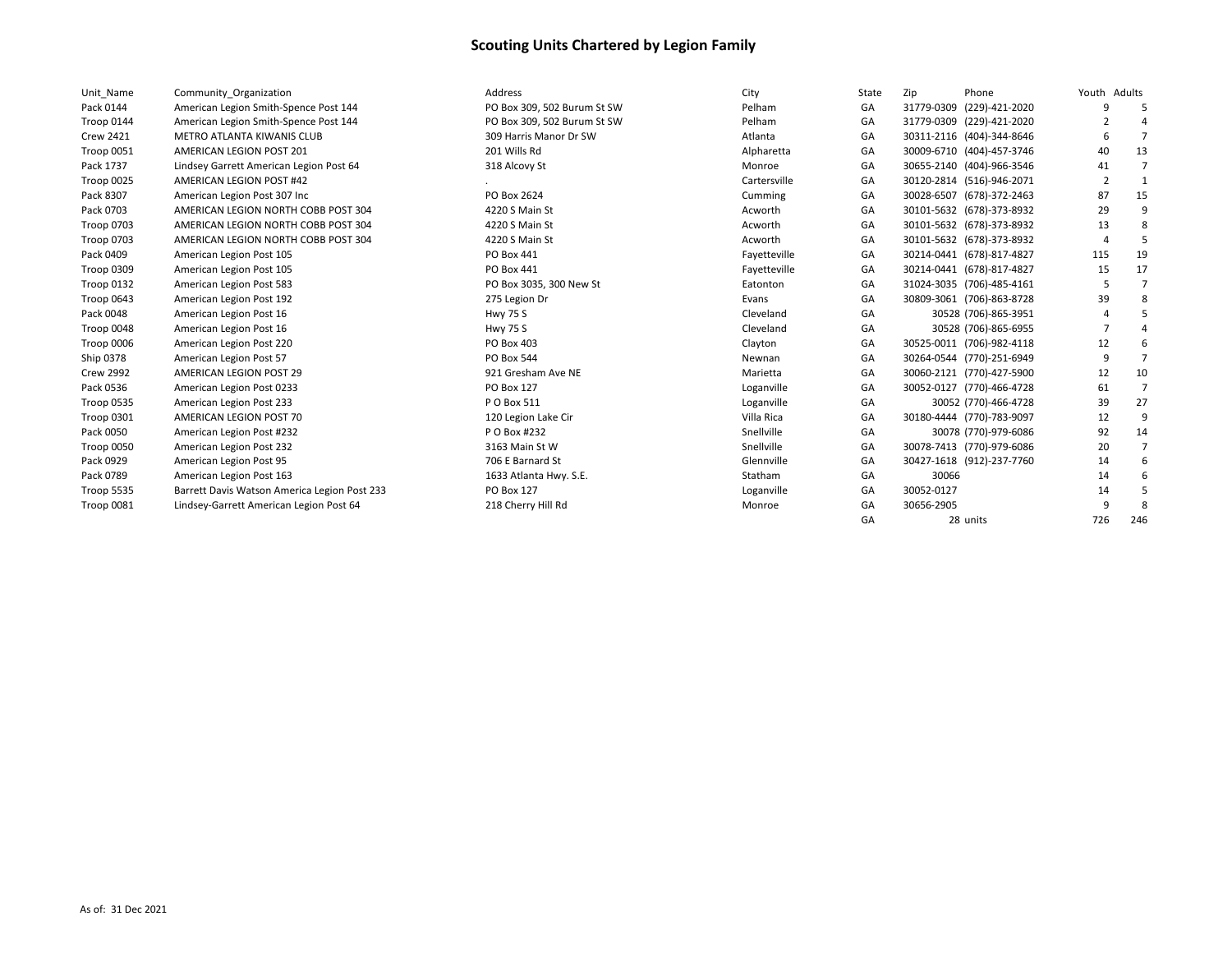| Unit Name  | Community Organization           | Address        |          | State | Phone<br>Zir              | Youth Adults |  |
|------------|----------------------------------|----------------|----------|-------|---------------------------|--------------|--|
| Troop 0036 | Honolulu Post #1-American Legion | 612 McCully St | Honolulu |       | 96826-3935 (808)-946-6383 |              |  |
|            |                                  |                |          |       | unit:                     |              |  |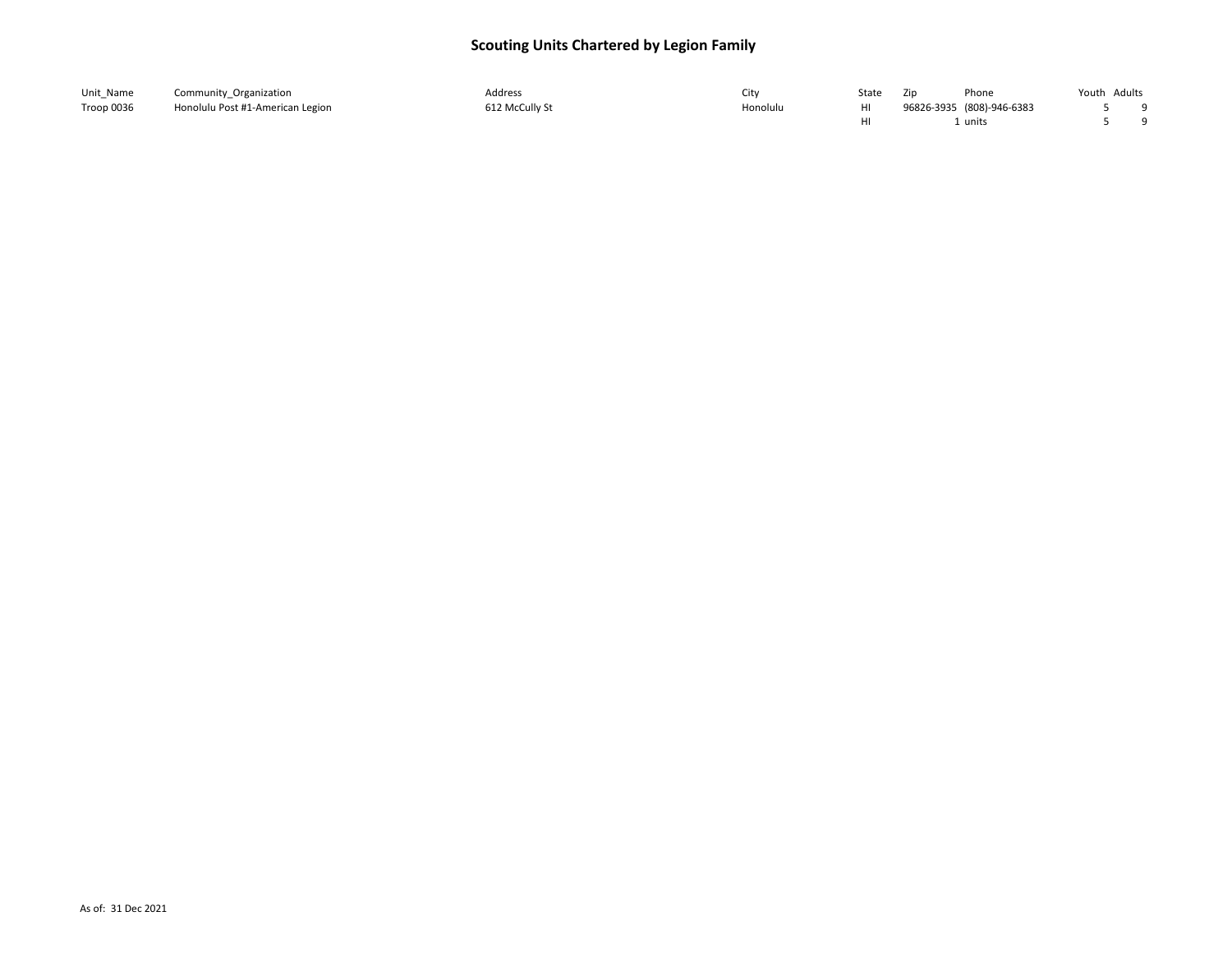| Unit_Name         | Community_Organization                            | Address                          | City                 | State | Zip | Phone                            | Youth Adults   |                |
|-------------------|---------------------------------------------------|----------------------------------|----------------------|-------|-----|----------------------------------|----------------|----------------|
| Troop 0033        | American Legion Post 572                          | 216 Main St                      | Fairfax              | IA    |     | 52228-4714 (213)-248-2226        | 8              | 13             |
| Troop 0033        | American Legion Post 572                          | 216 Main St                      | Fairfax              | IA    |     | 52228-4714 (213)-248-2226        | 44             | 34             |
| Troop 0108        | American Legion Post 471                          | Box 83, 541 2nd St Box 83        | Dike                 | IA    |     | 50624-7707 (319)-230-3834        | 9              | $\overline{7}$ |
| Pack 0054         | American Legion Post 109                          | PO Box 592                       | Lisbon               | IA    |     | 52253-0592 (319)-350-3680        | 32             | 9              |
| <b>Crew 2016</b>  | American Legion Post 721                          | 901 2nd St                       | Coralville           | IA    |     | 52241-2621 (319)-351-9937        | 6              | 6              |
| Pack 2000         | American Legion Post 721                          | 901 2nd St                       | Coralville           | IA    |     | 52241-2621 (319)-351-9937        | 10             | 3              |
| Troop 2000        | American Legion Post 721                          | 901 2nd St                       | Coralville           | IA    |     | 52241-2621 (319)-351-9937        | 56             | 20             |
| Troop 0501        | American Legion Post 376                          | <b>PO Box 248</b>                | Walker               | IA    |     | 52352-0248 (319)-361-2621        | 6              | 5              |
| Troop 0053        | American Legion Post #243008                      | PO Box 112                       | Mediapolis           | IA    |     | 52637-0112 (319)-394-3122        | 13             | $\overline{7}$ |
| Pack 0053         | American Legion-Daniel Matson Post #243           | 1305 Middle St                   | Mediapolis           | IA    |     | 52637-9498 (319)-394-3568        | 29             | 10             |
| Troop 0044        | American Legion Post 421                          | 6 Central City Rd                | <b>Central City</b>  | IA    |     | 52214-9681 (319)-438-6035        | $\overline{4}$ | 6              |
| Pack 0041         | American Legion Post 39                           | 1008 12th St                     | <b>Belle Plaine</b>  | IA    |     | 52208-1713 (319)-444-2785        | 9              | 6              |
| Troop 0033        | American Legion Gillaspey-Moodie Post 474         | PO Box 92                        | Donnellson           | IA    |     | 52625-0092 (319)-470-6415        | $\mathbf{q}$   | $\overline{7}$ |
| Troop 0304        | American Legion - Traer                           | 508 9th St                       | Traer                | IA    |     | 50675-1404 (319)-478-8379        | $\overline{4}$ | $\overline{4}$ |
| Pack 0058         | American Legion Post 298                          | 625 31st St                      | Marion               | IA    |     | 52302-3782 (319)-558-9818        | 18             | 11             |
| Troop 0058        | American Legion Post 298                          | 625 31st St                      | Marion               | IA    |     | 52302-3782 (319)-558-9818        | $\overline{4}$ | 6              |
| Troop 0120        | American Legion Post 460                          | 222 E Main St                    | Solon                | IA    |     | 52333-9511 (319)-624-2277        | 31             | 26             |
| Pack 3038         | American Legion Grundy Post #349                  | 20749 215th St                   | Holland              | IA    |     | 50642-8003 (319)-824-6585        | 11             | 6              |
| Pack 0033         | American Legion Gillaspey-Moody Post              | 2407 221st Ave                   | Donnellson           | IA    |     | 52625-9162 (319)-835-5070 x 3094 | 10             | $\overline{7}$ |
| Pack 0087         | American Legion Post 679                          | PO Box 323                       | Palo                 | IA    |     | 52324-0323 (319)-851-3214        | 48             | 16             |
| Troop 0021        | American Legion Post 643                          | 2147 150th St                    | Winfield             | IA    |     | 52659-9325 (319)-931-0668        | $\overline{4}$ | $\overline{4}$ |
| Troop 0118        | American Legion Acker-Matthias Post 653           | 161 E Main St                    | Denver               | IA    |     | 50622-9612 (319)-984-5986        | 20             | 13             |
| Troop 0097        | Fred Funston American Legion Post #227            | 28500 420th St                   | Avoca                | IA    |     | 51521-5538 (402)-321-1784        | 11             | $\overline{7}$ |
| Pack 0275         | American Legion Post 1976                         | PO Box 277                       | North Liberty        | IA    |     | 52317-0277 (402)-981-4337        | 40             | 18             |
| Troop 0022        | Belilizz Mac Rae Legion Post 659                  | 1967 Courtland Dr                | Des Moines           | IA    |     | 50315-1120 (515)-243-9178        | 20             | 19             |
| Pack 0115         | American Legion - Earlham Post 158                | 720 NW Buckeye Ave               | Earlham              | IA    |     | 50072-1058 (515)-326-5289        | 21             | 6              |
| Pack 0042         | American Legion Post 431                          | PO Box 81                        | Gowrie               | IA    |     | 50543-0081 (515)-352-3300        | 21             | 5              |
| <b>Crew 0030</b>  | Cumming American Legion Post 562                  | 1728 Holly Dr                    | Norwalk              | IA    |     | 50211-1144 (515)-371-7606        | 6              | $\overline{7}$ |
| Pack 0149         | American Legion - Boone Post 56                   | 2115 Boone St, Arthur D Lantz    | Boone                | IA    |     | 50036-1254 (515)-432-4756        | 19             | 6              |
| Troop 0301        | American Legion Post 562                          | 113 44th St, PO Box 31           | Cumming              | IA    |     | 50061-7711 (515)-462-1785        | 14             | 14             |
| Troop 0167        | American Legion - Stuart Post 146                 | 1503 S 2nd St                    | Stuart               | IA    |     | 50250 (515)-523-1310             | 8              | 6              |
| Troop 0167        | American Legion - Stuart Post 146                 | 1503 S 2nd St                    | Stuart               | IA    |     | 50250 (515)-523-1310             | 20             | 9              |
| <b>Troop 0116</b> | American Legion - Dallas Center Post 49           | 1502 Walnut St, C/O Matthew York | <b>Dallas Center</b> | IA    |     | 50063-7729 (515)-720-5864 x 864  | 13             | $\overline{7}$ |
| Pack 0101         | American Legion Post 59                           | 301 Washington St                | <b>Story City</b>    | IA    |     | 50248 (515)-733-4212             | 53             | 14             |
| Troop 0101        | American Legion - Story City Post 59              | 301 Washington St                | <b>Story City</b>    | IA    |     | 50248-1055 (515)-733-4403        | 37             | 11             |
| Troop 0010        | <b>Bondurant American Legion</b>                  | 200 5th St SE                    | Bondurant            | IA    |     | 50035-1001 (515)-770-3942        | 23             | 10             |
| Troop 0017        | American Legion - Webster City Post 191           | 726 2nd St                       | <b>Webster City</b>  | IA    |     | 50595-1437 (515)-832-2087        | 10             | 8              |
| Pack 0088         | American Legion - Ankeny Albaugh McGovern Post 42 | PO Box 1331                      | Ankeny               | IA    |     | 50021-0978 (515)-965-0675        | 21             | $\overline{7}$ |
| Troop 0088        | American Legion - Ankeny Albaugh McGovern Post 42 | PO Box 1331                      | Ankeny               | IA    |     | 50021-0978 (515)-965-0675        | 15             | 5              |
| Troop 0033        | American Legion - Runnells Post #689              | PO Box 131                       | Runnells             | IA    |     | 50237-0131 (515)-966-2427        | 3              | 5              |
| Pack 0010         | American Legion - Bondurant Post 396              | 200 5th St SE, C/O Allen Ihde    | Bondurant            | IA    |     | 50035-1001 (515)-967-4328        | 22             | 6              |
| Troop 0030        | American Legion - Cumming/Norwalk                 | PO Box 31                        | Cumming              | IA    |     | 50061-0116 (515)-981-0228        | 39             | 19             |
| Troop 0182        | Waukee American Legion Post 737                   | 410 6th St                       | Waukee               | IA    |     | 50263-9518 (515)-987-4030        | 22             | $\overline{7}$ |
| Pack 0120         | Van Meter American Legion                         | 910 Main St                      | Van Meter            | IA    |     | 50261-7715 (515)-996-9166        | 37             | 8              |
| Troop 0120        | Van Meter American Legion Post 403                | 214 Van Buren Dr                 | Van Meter            | IA    |     | 50261-9741 (515)-996-9166        | 21             | 5              |
| Troop 0120        | Van Meter American Legion Post 403                | 214 Van Buren Dr                 | Van Meter            | IA    |     | 50261-9741 (515)-996-9166        | 6              | 5              |
| Troop 0141        | American Legion - Granger Post 717                | 1804 Main St                     | Granger              | IA    |     | 50109-7719 (515)-999-9002        | $\overline{3}$ | 8              |
| Pack 3031         | Walcott American Legion Post 548                  | 121 W Bryant St                  | Walcott              | IA    |     | 52773-7789 (563)-284-5187        | 9              | 9              |
| Troop 0103        | American Legion Post 26                           | 702 W 35th St                    | Davenport            | IA    |     | 52806-5805 (563)-322-4971        | $\overline{7}$ | q              |
| Pack 3026         | Blue Grass American Legion Post 711               | 106 S Juniata St                 | <b>Blue Grass</b>    | IA    |     | 52726-7712 (563)-381-4380        | 22             | q              |
|                   |                                                   |                                  |                      |       |     |                                  |                |                |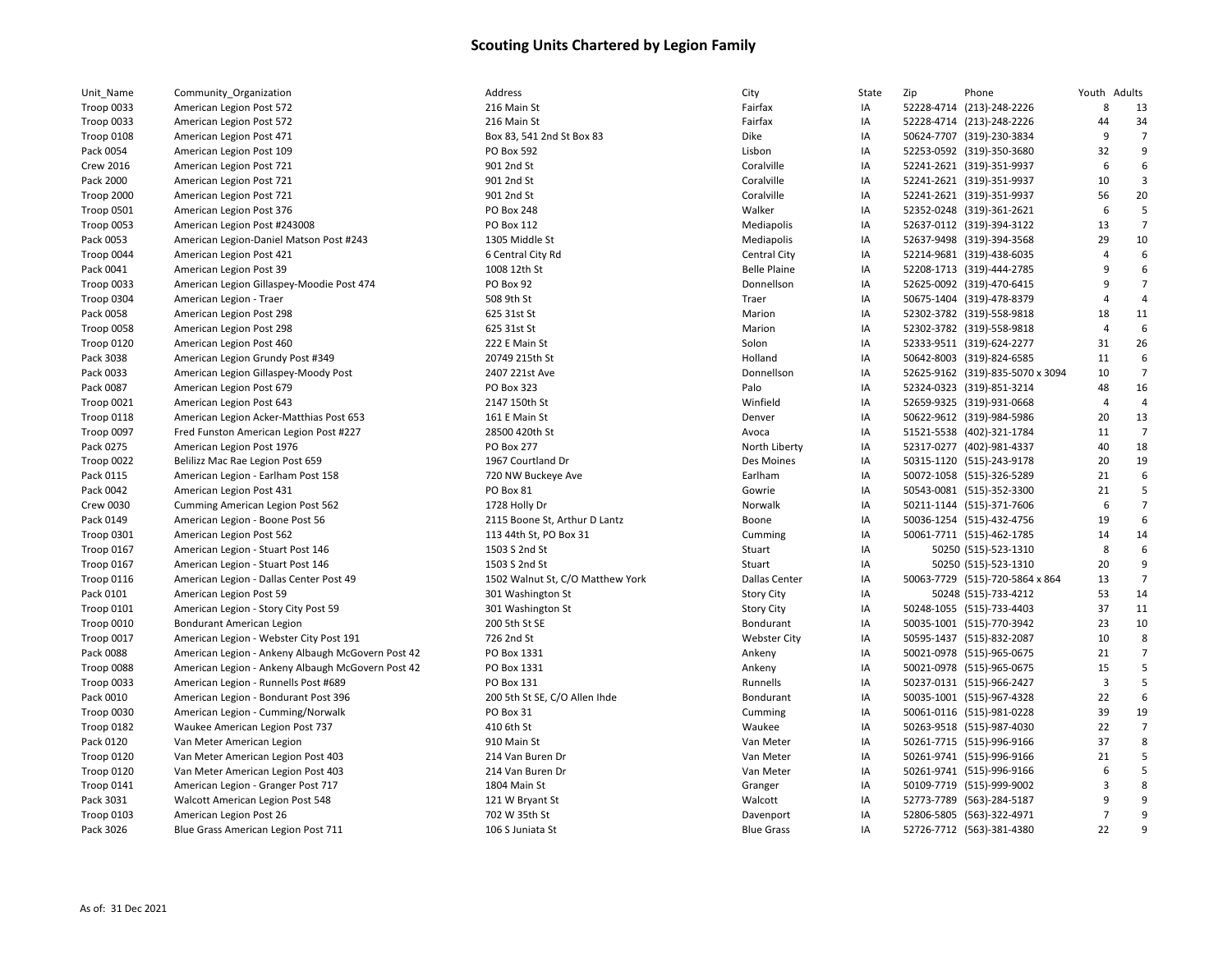| Unit_Name         | Community Organization                    | Address                                  | City                  | State | Zip | Phone                     | Youth                   | Adults         |
|-------------------|-------------------------------------------|------------------------------------------|-----------------------|-------|-----|---------------------------|-------------------------|----------------|
| Troop 0026        | Blue Grass American Legion Post 711       | 106 S Juniata St                         | <b>Blue Grass</b>     | IA    |     | 52726-7712 (563)-381-4380 | 18                      | 12             |
| Troop 0054        | American Legion Post #15                  | PO Box 82                                | <b>West Union</b>     | IA    |     | 52175-0082 (563)-422-5209 | 29                      | 10             |
| Pack 0160         | American Legion Post 309                  | 505 E 1st St                             | Mechanicsville        | IA    |     | 52306-9531 (563)-432-6224 | 20                      | 8              |
| Troop 0160        | American Legion Post 309                  | 505 E 1st St                             | Mechanicsville        | IA    |     | 52306-9531 (563)-432-6224 | 10                      | 6              |
| Pack 3088         | American Legion 503                       | 102 Klein St                             | Ossian                | IA    |     | 52161-8127 (563)-532-5683 | 19                      | 8              |
| Troop 0088        | American Legion 503                       | 102 Klein St                             | Ossian                | IA    |     | 52161-8127 (563)-532-5683 | 6                       | $\overline{7}$ |
| Pack 0066         | American Legion Post 209                  | 3315 Jones Delaware Rd                   | Monticello            | IA    |     | 52310-8306 (563)-542-3047 | 32                      | 12             |
| Troop 0063        | American Legion Post 135                  | 113 S Park Pl                            | Cresco                | IA    |     | 52136-1632 (563)-547-4879 | $\overline{4}$          | 6              |
| Troop 0045        | American Legion Post 223                  | 113 E 1st St                             | Sumner                | IA    |     | 50674-1429 (563)-578-5721 | 9                       | 10             |
| Pack 3045         | Thomas Woods American Legion Post 223     | 113 E 1st St                             | Sumner                | IA    |     | 50674-1429 (563)-578-8420 | 33                      | 15             |
| Troop 0039        | Carpenter-Diesch-White Legion Post No 436 | 308 N West St                            | Earlville             | IA    |     | 52041-2543 (563)-608-2132 | 9                       | 5              |
| Pack 3153         | American Legion - J L Shryer Post 430     | PO Box 511, 712 5th St                   | Durant                | IA    |     | 52747-0511 (563)-785-4546 | 19                      | 9              |
| Pack 0342         | American Legion Post #273                 | 111 Market St                            | Bellevue              | IA    |     | 52031-1215 (563)-872-5864 | 13                      | $\overline{9}$ |
| Pack 0060         | American Legion Post #137                 | ç                                        | Dyersville            | IA    |     | 52040 (563)-875-7543      | 22                      | 12             |
| Troop 0060        | American Legion Post #137                 | ς                                        | Dyersville            | IA    |     | 52040 (563)-875-7543      | 20                      | 10             |
| Troop 0034        | American Legion Manchester Post 45        | 206 N Franklin St                        | Manchester            | IA    |     | 52057-1539 (563)-932-2288 | 25                      | 8              |
| Troop 1087        | American Legion Charles City              | 1108 5th St                              | <b>Charles City</b>   | IA    |     | 50616-3302 (641)-228-1544 | $\overline{7}$          | $\mathsf{q}$   |
| Pack 0348         | Fred Slayden American Legion Post #363    | 105 E Marion St, PO Box 122              | Monroe                | IA    |     | 50170-7757 (641)-259-2822 | 24                      | 6              |
| Troop 0348        | Fred Slayden American Legion Post #363    | 105 E Marion St, PO Box 122              | Monroe                | IA    |     | 50170-7757 (641)-259-2822 | 19                      | $\overline{7}$ |
| Troop 0104        | Davis Pence Post #69 American Legion      | 136 W Jefferson St                       | Osceola               | IA    |     | 50213-1286 (641)-342-9048 | 13                      | 6              |
| Pack 3064         | American Legion Post 597                  | PO Box 263                               | Elma                  | IA    |     | 50628-0263 (641)-393-2412 | $\overline{4}$          | 8              |
| Troop 0064        | American Legion Post 597                  | PO Box 263                               | Elma                  | IA    |     | 50628-0263 (641)-393-2412 | 11                      | $\overline{7}$ |
| Pack 4022         | American Legion Post 449                  | 216 3rd St NW                            | Nora Springs          | IA    |     | 50458-8822 (641)-425-5684 | 30                      | 9              |
| Pack 4445         | American Legion Post 21                   | 314 2nd Ave SW                           | <b>Buffalo Center</b> | IA    |     | 50424-1181 (641)-562-2175 | 19                      | $\overline{7}$ |
| <b>Troop 1445</b> | AMERICAN LEGION POST 21                   | 314 2nd Ave SW                           | <b>Buffalo Center</b> | IA    |     | 50424-1181 (641)-562-2175 | $\overline{7}$          | $\mathsf{q}$   |
| Troop 0107        | Conrad American Legion Post 681           | PO Box 681                               | Conrad                | IA    |     | 50621-0681 (641)-754-3592 | 12                      | 12             |
| Troop 0107        | Conrad American Legion Post 681           | PO Box 681                               | Conrad                | IA    |     | 50621-0681 (641)-754-3592 | $\overline{\mathbf{3}}$ | $\mathsf{q}$   |
| Pack 0149         | Carl Caviness Post #102                   | 215 S 12th St, C/O Donald Garrett        | Chariton              | IA    |     | 50049-1916 (641)-774-5802 | 19                      | 8              |
| Troop 0149        | Carl Caviness Post #102                   | 215 S 12th St, C/O Donald Garrett        | Chariton              | IA    |     | 50049-1916 (641)-774-5802 | 5                       | 8              |
| Pack 0039         | American Legion Post #172                 | 1302 S Cleveland St                      | Mount Ayr             | IA    |     | 50854-2173 (641)-782-0739 | 45                      | 8              |
| Troop 0039        | American Legion Post #172                 | 1302 S Cleveland St                      | Mount Ayr             | IA    |     | 50854-2173 (641)-782-0739 | 8                       | $\overline{7}$ |
| <b>Troop 1026</b> | American Legion Pt 268 & Commercial Club  | 10068 Sandhill Rd                        | Greene                | IA    |     | 50636-9269 (641)-816-5300 | 15                      | 8              |
| Pack 4026         | American Legion Post 268                  | 10068 Sandhill Rd                        | Greene                | IA    |     | 50636-9269 (641)-823-4103 | 19                      | 9              |
| <b>Troop 1076</b> | American Legion Post 268                  | 10068 Sandhill Rd                        | Greene                | IA    |     | 50636-9269 (641)-823-4103 | 5                       | $\overline{7}$ |
| Troop 0377        | American Legion - Baty Tucker Post 168    | 1498 East St, C/O Jack Spaur             | Knoxville             | IA    |     | 50138-8851 (641)-842-7186 | 14                      | 12             |
| Pack 0097         | American Legion Fred Funston Post #227    | 309 1/2 Elm St                           | Avoca                 | IA    |     | 51521 (712)-310-0884      | 37                      | $\overline{7}$ |
| Troop 0003        | American Legion Rainbow Post 2            | 716 S 4th St                             | <b>Council Bluffs</b> | IA    |     | 51503-6537 (712)-325-4874 | 9                       | 10             |
| Troop 0729        | Treynor Legion Post #725                  | <b>General Delivery</b>                  | Treynor               | IA    |     | 51575-9999 (712)-326-5453 | 17                      | $\overline{9}$ |
| <b>Troop 0170</b> | American Legion Post 384                  | 1608 N Ave                               | Milford               | IA    |     | 51351-1230 (712)-330-6343 | 12                      | 12             |
| Troop 0168        | Timpeepost No 23 American Legion          | 1102 15th St                             | Spirit Lake           | IA    |     | 51360-1301 (712)-336-5942 | 10                      | 8              |
| Pack 0209         | Sons of the American Legion #254          | 1316 10th St                             | Hawarden              | IA    |     | 51023-2333 (712)-551-6895 | 14                      | $\overline{7}$ |
| Troop 0209        | Sons of the American Legion #254          | 1316 10th St                             | Hawarden              | IA    |     | 51023-2333 (712)-551-6895 | 18                      | 10             |
| Pack 0061         | American Legion Post 210                  | 740 Main St                              | Anita                 | IA    |     | 50020 (712)-590-0194      | 11                      | 5              |
| Pack 0211         | Doornink-Brunsting Post 199 American      | General Delivery, Legion                 | Sioux Center          | IA    |     | 51250-9999 (712)-722-2739 | 24                      | $\overline{7}$ |
| <b>Troop 0211</b> | Doornink Brunsting #199 American Legion   | PO Box 62, C/O Ted De Hoogh              | Sioux Center          | IA    |     | 51250-0062 (712)-722-3726 | $\overline{7}$          | q              |
| Pack 0208         | Floyd Lodge #537 American Legion          | Attn: Dan Roghair, 304 Central Avenue SW | Orange City           | IA    |     | 51041 (712)-737-2820      | 21                      | 6              |
| Pack 0113         | American Legion Post #7                   | 1124 Heires Ave                          | Carroll               | IA    |     | 51401-3326 (712)-792-9378 | 10                      | 8              |
| <b>Troop 0105</b> | American Legion Post #7                   | 1124 Heires Ave                          | Carroll               | IA    |     | 51401-3326 (712)-792-9378 | 18                      | 8              |
|                   |                                           |                                          |                       | IA    |     | 98 units                  | 1703                    | 884            |
|                   |                                           |                                          |                       |       |     |                           |                         |                |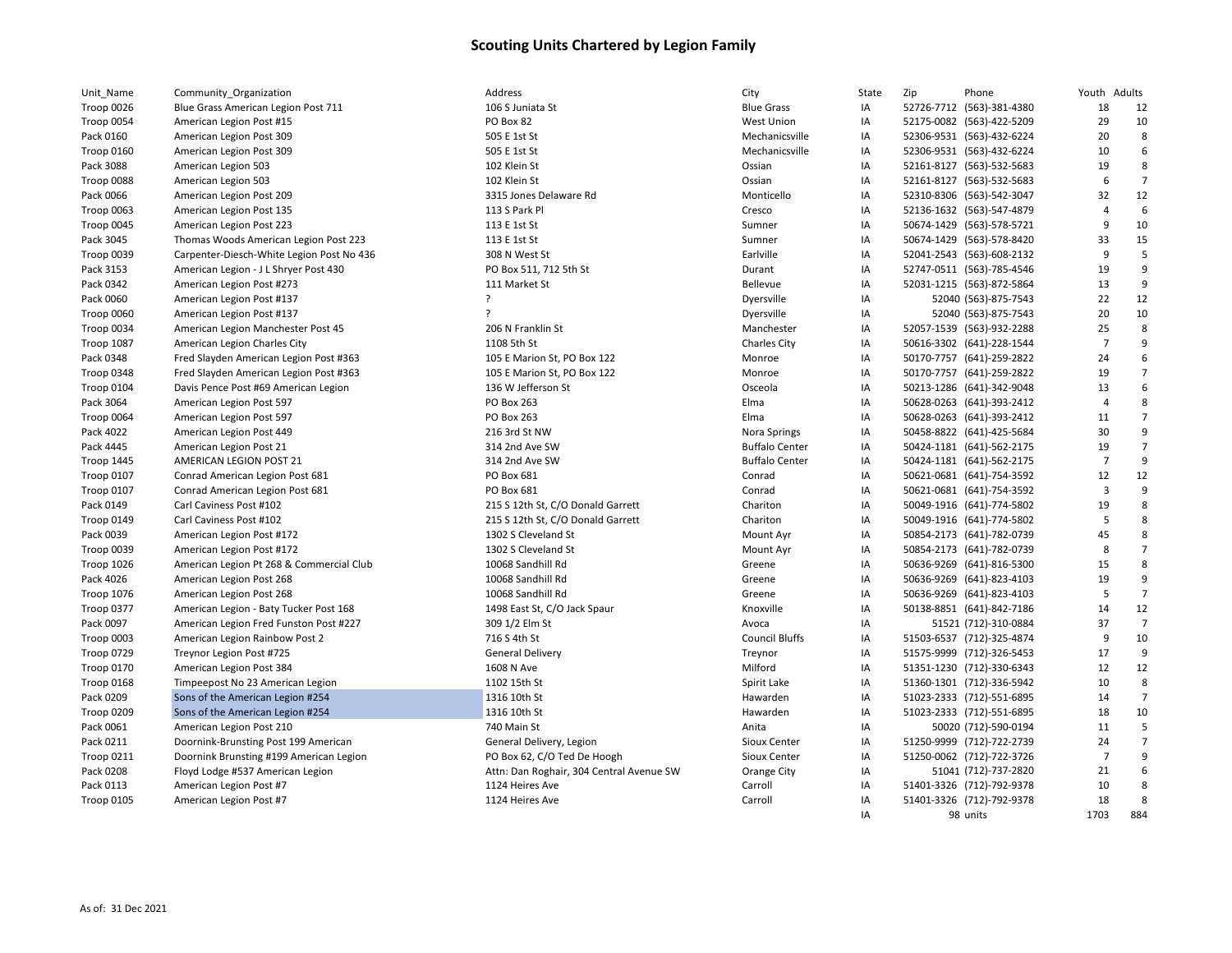| Unit Name         | Community Organization                      | Address             | City             | State | Zip                       | Phone                          | Youth Adults |     |
|-------------------|---------------------------------------------|---------------------|------------------|-------|---------------------------|--------------------------------|--------------|-----|
| Troop 0006        | John Webster Rhoads American Legion Post 33 | <b>PO Box 757</b>   | Payette          | ID    | 83661-0757                | (208)-230-9483                 | 6            | -8  |
| Crew 0001         | American Legion Post #113                   | 22 W Broadway Ave   | Meridian         | ID    | 83642-2521 (208)-334-2100 |                                | 14           |     |
| Troop 0001        | American Legion Post #113                   | 22 W Broadway Ave   | Meridian         | ID    | 83642-2521 (208)-334-2100 |                                | 50           | 35  |
| Troop 0001        | American Legion Post #113                   | 22 W Broadway Ave   | Meridian         | ID    | 83642-2521 (208)-334-2100 |                                | 19           | 13  |
| Pack 3021         | American Legion Post 36                     | 318 E Mullan Ave    | Osburn           | ID    |                           | 83849 (208)-682-5304           | 11           | -8  |
| Troop 3021        | American Legion Post 36                     | 318 E Mullan Ave    | Osburn           | ID    |                           | 83849 (208)-682-5304           |              |     |
| Pack 0088         | American Legion - Post #88 Marsh Valley     | PO Box 831          | Lava Hot Springs | ID    | 83246-0831 (208)-776-5565 |                                |              |     |
| Troop 0088        | American Legion - Post #88 Marsh Valley     | PO Box 831          | Lava Hot Springs | ID    | 83246-0831 (208)-776-5565 |                                | 8            |     |
| Pack 0276         | American Legion - Stewart Hoover #23        | PO Box 753          | Blackfoot        | ID    | 83221-0753 (208)-785-4970 |                                | 15           |     |
| Troop 0276        | American Legion - Stewart Hoover #23        | PO Box 753          | Blackfoot        | ID    | 83221-0753 (208)-785-4970 |                                | 8            |     |
| Pack 0821         | American Legion - Post 21                   | 1st E Center St     | Downey           | ID    |                           | 83234 (208)-897-5911           |              |     |
| Troop 0821        | American Legion - Post 21                   | 1st E Center St     | Downey           | ID    |                           | 83234 (208)-897-5911           | 11           |     |
| Pack 1323         | American Legion Dudley Loomis Post 6        | PO Box 8195         | Moscow           | ID    |                           | 83843-0695 (321)-704-4733 x 13 | 11           |     |
| <b>Troop 1152</b> | American Legion Post #13                    | 1127 8th Ave        | Lewiston         | ID    | 83501-2640 (509)-552-3434 |                                | q            |     |
| Pack 3250         | American Legion Post 143                    | 1138 E Poleline Ave | Post Falls       | ID    |                           | 83854-6150 1-(425)-985-1540    | 14           |     |
|                   |                                             |                     |                  |       | 15 units                  |                                | 182          | 131 |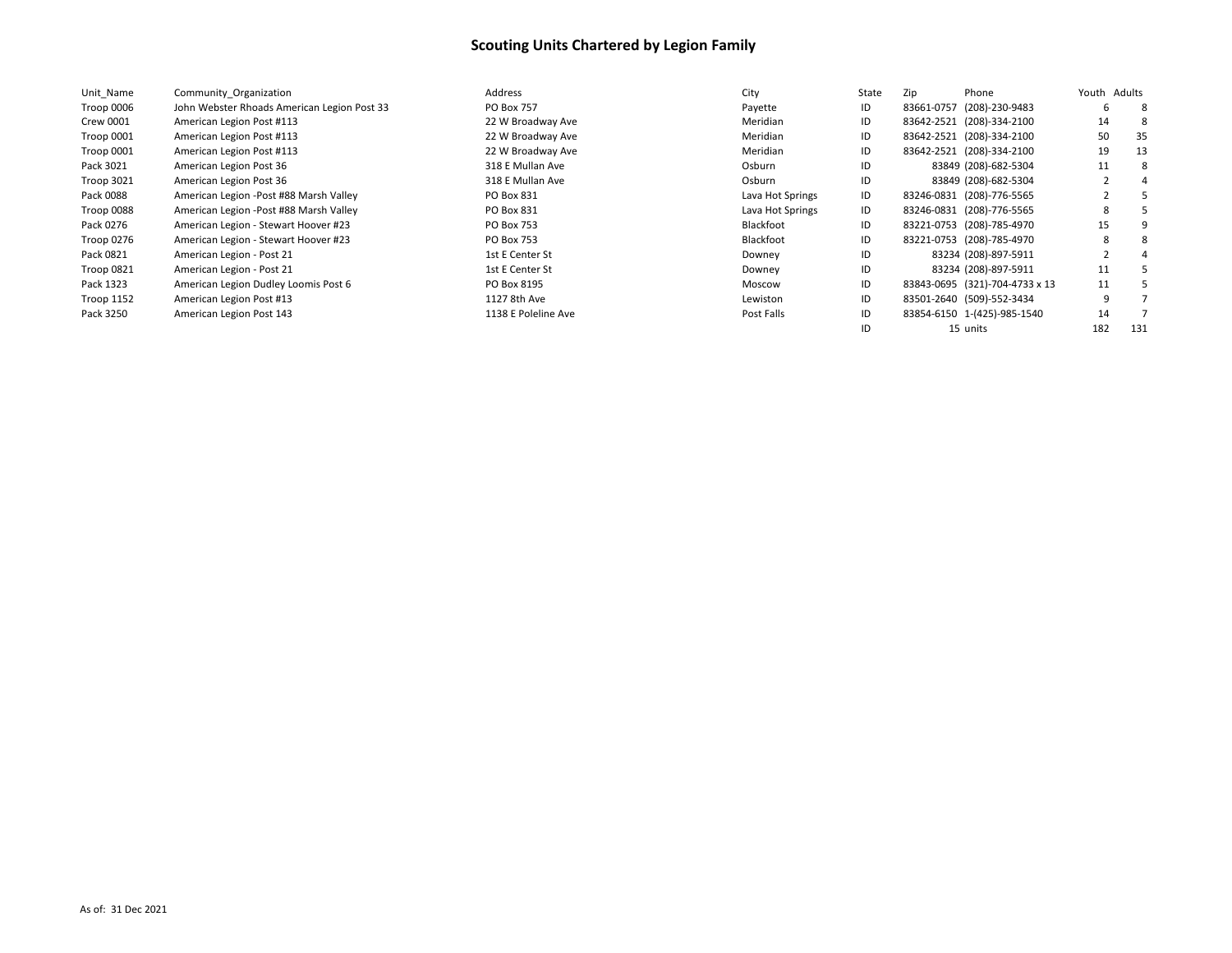| Unit_Name         | Community_Organization                    | Address                            | City                | State                             | Zip | Phone                       | Youth Adults   |                |
|-------------------|-------------------------------------------|------------------------------------|---------------------|-----------------------------------|-----|-----------------------------|----------------|----------------|
| Pack 0015         | Barry American Legion Post 222            | <b>PO Box 154</b>                  | Barry               | IL                                |     | 62312-0154 (217)-000-0000   | 23             | 7              |
| Troop 0152        | American Legion Post #152                 | 1302 W Washington St               | Pittsfield          | $\mathsf{IL}$                     |     | 62363-9535 (217)-257-0001   | 9              | 6              |
| Pack 0249         | Martin F Vutrick Auxiliary-American       | 115 S State St, Legion Post 51     | Westville           | IL.                               |     | 61883-1541 (217)-267-2109   | 13             | 6              |
| Troop 0052        | American Legion James C Wade Post 129     | 127 W Jefferson St                 | Athens              | IL                                |     | 62613 (217)-341-9827        | 22             | 13             |
| Troop 6082        | American Legion Post 515                  | PO Box 273, 122 W Cumberland St    | Martinsville        | $\mathsf{IL}$                     |     | 62442-0273 (217)-382-3185   | 6              | 5              |
| Pack 0399         | American Legion Post 210                  | 201 Prospect Pl                    | Danville            | IL                                |     | 61832-1818 (217)-442-1504   | $\overline{7}$ | 5              |
| Troop 0399        | American Legion Post 210                  | 201 Prospect Pl                    | Danville            | IL                                |     | 61832-1818 (217)-442-1504   | 5              | 5              |
| Troop 0399        | American Legion Post 210                  | 201 Prospect Pl                    | Danville            | IL                                |     | 61832-1818 (217)-442-1504   | 6              | 6              |
| Troop 0310        | American Legion Post 759                  | 206 W Chestnut St                  | Chatham             | IL                                |     | 62629-1303 (217)-483-4084   | 28             | 15             |
| <b>Troop 1310</b> | American Legion Post 759                  | 206 W Chestnut St                  | Chatham             | IL                                |     | 62629-1303 (217)-483-4084   | 6              | $\overline{7}$ |
| Crew 0413         | American Legion Post 759                  | 206 W Chestnut St                  | Chatham             | IL                                |     | 62629-1303 (217)-483-4084   | $\overline{4}$ | 6              |
| Troop 0074        | American Legion Post 721                  | <b>PO Box 234</b>                  | Morrisonville       | IL.                               |     | 62546-0234 (217)-526-3611   | 8              | 5              |
| Pack 0074         | Leslie Reddickpost #721 American Legion   | 607 Ricks St                       | Morrisonville       | IL                                |     | 62546-6434 (217)-526-3633   | 19             | 6              |
| Pack 0040         | American Legion Post 634                  | PO Box 466                         | Saint Joseph        | IL.                               |     | 61873-0466 (217)-597-2527   | 34             | 8              |
| Troop 0040        | American Legion Post 634                  | PO Box 466                         | Saint Joseph        | IL                                |     | 61873-0466 (217)-597-2527   | 19             | 8              |
| Troop 6039        | American Legion Post #68                  | 17 Roley Ests, Sullivan Lions Club | Sullivan            | IL                                |     | 61951-6915 (217)-728-2467   | 17             | 6              |
| Pack 6081         | American Legion Post #90                  | 302 S 8th St                       | Marshall            | IL                                |     | 62441-1606 (217)-826-2713   | 45             | 10             |
| Pack 0039         | American Legion Post 117                  | <b>PO Box 495</b>                  | Cerro Gordo         | IL.                               |     | 61818-0495 (217)-871-2848   | 14             | 6              |
| Troop 0039        | American Legion Post 117                  | <b>PO Box 495</b>                  | Cerro Gordo         | $\mathsf{IL}$                     |     | 61818-0495 (217)-871-2848   | 14             | 5              |
| Pack 0137         | American Legion                           | 1055 Fredrick St                   | Arenzville          | IL.                               |     | 62611 (217)-883-1413        | 15             | 5              |
| Pack 0055         | Sons of the American Legion Squade 386    | 118 S Dye St                       | Virden              | IL                                |     | 62690-1404 (217)-965-3703   | 11             | 10             |
| Troop 0061        | Elmer E Vance Post #386-American Legion   | 118 S Dye St                       | Virden              | $\ensuremath{\mathsf{IL}}\xspace$ |     | 62690-1404 (217)-965-4114   | 5              | 8              |
| Pack 0063         | American Legion Post 765                  | %Lloyd Hubler, RR 1 Box 94A        | Smithshire          | IL                                |     | 61478-9609 (309)-337-1523   | 27             | 13             |
| Troop 0063        | American Legion Post 765                  | %Lloyd Hubler, RR 1 Box 94A        | Smithshire          | IL                                |     | 61478-9609 (309)-337-1523   | 10             | 9              |
| Pack 3074         | American Legion #323                      | 303 Main St                        | Henry               | $\ensuremath{\mathsf{IL}}\xspace$ |     | 61537-1510 (309)-364-3767   | 6              | 5              |
| Troop 0074        | American Legion Post 323                  | Henry II                           | Henry               | IL                                |     | 61537 (309)-364-3767        | 15             | 10             |
| Pack 3951         | Elmo F Hill Post 291                      | 610 E South St                     | Lexington           | $\ensuremath{\mathsf{IL}}\xspace$ |     | 61753-1506 (309)-365-8138   | 22             | 8              |
| Pack 3064         | American Legion Post 89                   | 205 E Partridge                    | Metamora            | IL                                |     | 61548 (309)-367-2716        | 52             | 14             |
| Pack 3056         | Charles D Lodger #35 American Legion      | <b>PO Box 259</b>                  | Glasford            | IL                                |     | 61533-0259 (309)-389-3521   | 8              | 5              |
| Pack 3428         | Aledo American Legion Post 121            | 305 NW 7th St                      | Aledo               | $\mathsf{IL}$                     |     | 61231-1072 (309)-582-3091   | 10             | 6              |
| Pack 3208         | American Legion Limestone Post #979       | 4501 Airport Rd                    | Bartonville         | IL                                |     | 61607-2196 (309)-697-2432   | 18             | 14             |
| Troop 0200        | American Legion Limestone Post #979       | 4501 Airport Rd                    | Bartonville         | IL                                |     | 61607-2196 (309)-697-2432   | 29             | 22             |
| Troop 0956        | Marion Lee Miller Legion Post 931         | 207 W Hely St                      | Towanda             | $\ensuremath{\mathsf{IL}}\xspace$ |     | 61776-7624 (309)-728-2384   | 9              | 14             |
| <b>Troop 0101</b> | American Legion Post #17                  | PO Box 110                         | Ipava               | $\ensuremath{\mathsf{IL}}\xspace$ |     | 61441-0110 (309)-753-8632   | $\overline{7}$ | $\overline{7}$ |
| Pack 4142         | American Legion Post 91                   | 105 N Main Ave                     | Wyoming             | IL                                |     | 61491 (309)-853-7620        | 22             | 9              |
| Pack 8668         | American Legion Post 485 (St Clair)       | 200 S 5th St                       | Dupo                | $\ensuremath{\mathsf{IL}}\xspace$ |     | 62239-1318 (314)-548-5740   | 24             | 6              |
| Troop 0060        | American Legion Post 1176                 | PO Box 51                          | <b>Biggsville</b>   | IL                                |     | 61418-0051 (319)-572-4865   | 9              | 10             |
| Pack 8295         | Louisville American Legion Post 914       | 590 S Main St                      | Louisville          | IL                                |     | 62858-1124 (618)-207-1434   | 21             | 5              |
| Pack 8255         | American Legion Post #1239                | 601 S Clinton St                   | Aviston             | $\ensuremath{\mathsf{IL}}\xspace$ |     | 62216-3418 (618)-228-7311   | 36             | 10             |
| Troop 8268        | American Legion Post #1239                | 601 S Clinton St                   | Aviston             | IL                                |     | 62216-3418 (618)-228-7311   | 15             | 8              |
| Pack 6315         | Crawford-Hale Post American Legion 95     | 321 S 7th St                       | Vandalia            | $\ensuremath{\mathsf{IL}}\xspace$ |     | 62471-2731 (618)-283-0832   | $\overline{3}$ | 6              |
| <b>Troop 7028</b> | Stanley McCollum American Legion Post 280 | 311 S Main St                      | Benton              | $\ensuremath{\mathsf{IL}}\xspace$ |     | 62812-1404 (618)-438-0861   | 9              | 8              |
| Pack 6176         | Eva Casstevens American Legion Post 535   | <b>General Delivery</b>            | <b>Beecher City</b> | IL                                |     | 62414-9999 (618)-487-5613   | $\overline{7}$ | 6              |
| Troop 6176        | Eva Casstevens Legion Post 535            | RR 1                               | <b>Beecher City</b> | IL                                |     | 62414 (618)-487-5613 x 5536 | 12             | 5              |
| Troop 8223        | Diesen Winkler American Legion Post 325   | PO Box 243, 1105 Sycamore St       | Germantown          | IL.                               |     | 62245-0243 (618)-523-4282   | 5              | 5              |
| Troop 8273        | Diesen Winkler American Legion Post 325   | PO Box 243, 1105 Sycamore St       | Germantown          | IL                                |     | 62245-0243 (618)-523-4282   | 11             | 6              |
| Pack 8446         | American Legion Post 446                  | 117 S Poplar St                    | Centralia           | IL                                |     | 62801-3521 (618)-532-5910   | 30             | 9              |
| Troop 8034        | American Legion Post 321(St Clair)        | 105 E Illinois St                  | New Baden           | $\mathsf{IL}$                     |     | 62265-1817 (618)-588-4182   | 13             | 5              |
| Troop 8282        | American Legion Post 14                   | 433 Fair Ave                       | Flora               | IL.                               |     | 62839-2720 (618)-662-8943   | 14             | 12             |
| Troop 8347        | American Legion Post 487                  | 500 Opdyke St                      | Chester             | IL                                |     | 62233-1466 (618)-826-3015   | 6              | 5              |
| Pack 8348         | American Legion Post 480                  | 303 S Chester St                   | Steeleville         | IL                                |     | 62288-1912 (618)-965-3362   | 46             | 11             |
| Troop 8348        | American Legion Post 480                  | 303 S Chester St                   | Steeleville         | IL.                               |     | 62288-1912 (618)-965-3362   | 16             | 12             |
|                   |                                           |                                    |                     |                                   |     |                             |                |                |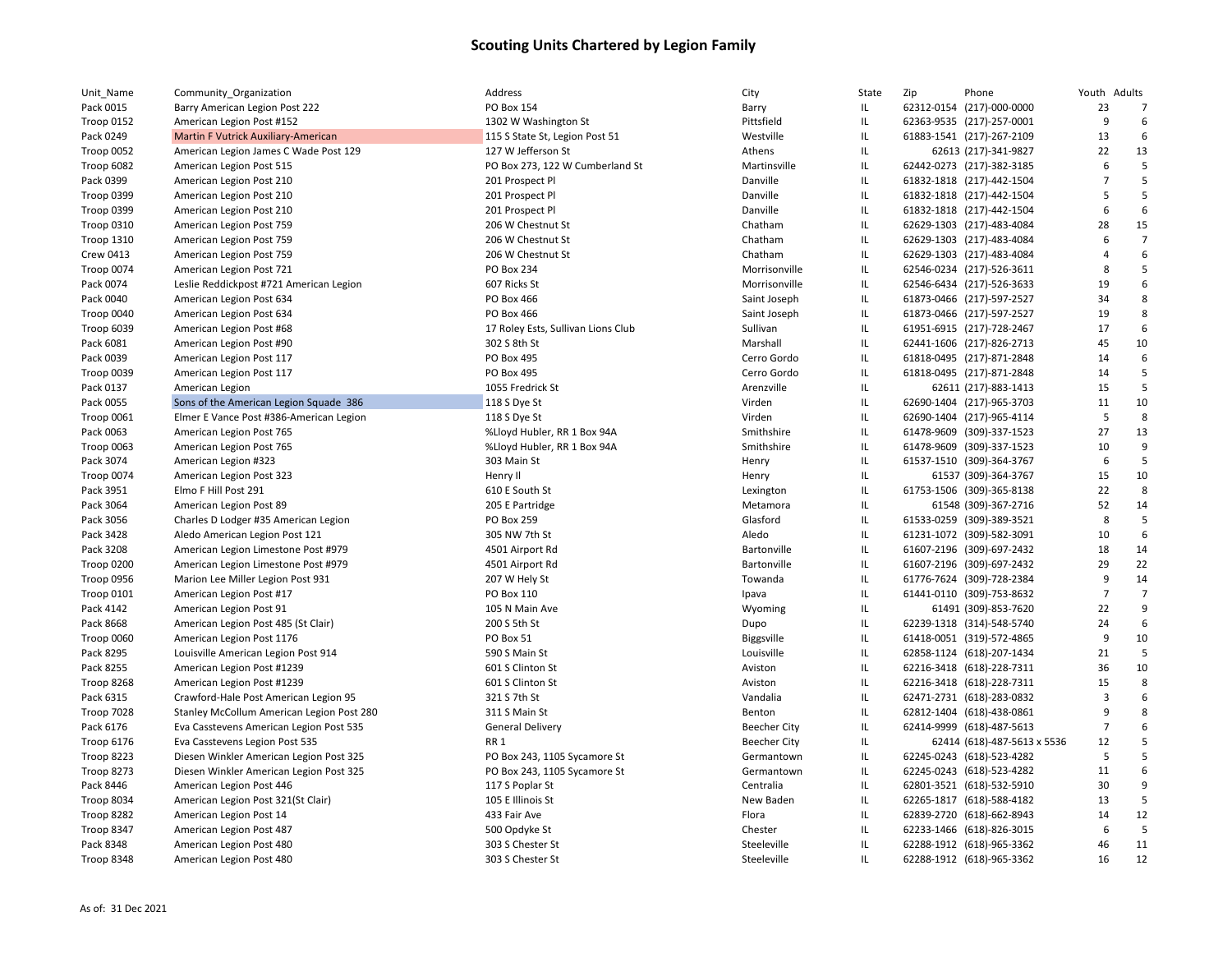| Unit_Name               | Community_Organization                                 | Address                         | City                  | State                                   | Zip | Phone                                                  | Youth Adults   |                 |
|-------------------------|--------------------------------------------------------|---------------------------------|-----------------------|-----------------------------------------|-----|--------------------------------------------------------|----------------|-----------------|
| Pack 0137               | American Legion Post 75                                | 22 S 2nd St                     | Geneva                | IL                                      |     | 60134-2205 (630)-232-1765                              | 40             | 10              |
| Pack 0155               | St Charles American Legion Post #342                   | 311 N 2nd St                    | <b>St Charles</b>     | IL                                      |     | 60174-1911 (630)-443-3207                              | 10             | 5               |
| Troop 0001              | St Charles American Legion Post #342                   | 311 N 2nd St                    | <b>St Charles</b>     | IL                                      |     | 60174-1911 (630)-443-3207                              | 16             | 23              |
| Pack 3006               | American Legion Post 338                               | 55 E Richmond St                | Westmont              | IL                                      |     | 60559-1849 (630)-532-4394                              | 31             | 9               |
| Troop 0006              | American Legion Post 338                               | 55 E Richmond St                | Westmont              | $\ensuremath{\mathsf{IL}}\xspace$       |     | 60559-1849 (630)-532-4394                              | 30             | 16              |
| Pack 0317               | American Legion Post #395                              | 510 E Dearborn St               | Plano                 | $\ensuremath{\mathsf{IL}}\xspace$       |     | 60545-1647 (630)-552-8313                              | 25             | 10              |
| <b>Troop 0071</b>       | American Legion Post #395                              | 510 E Dearborn St               | Plano                 | IL                                      |     | 60545-1647 (630)-552-8313                              | 18             | 15              |
| <b>Crew 1841</b>        | Yorkville American Legion Post 489                     | 9054 E. VETERANS PARKWAY        | Yorkville             | IL                                      |     | 60560 (630)-553-7117                                   | 8              | $\overline{7}$  |
| Pack 0350               | Yorkville American Legion Post 489                     | 9054 E. VETERANS PARKWAY        | Yorkville             | $\ensuremath{\mathsf{IL}}\xspace$       |     | 60560 (630)-553-7117                                   | 29             | 16              |
| Troop 0040              | Yorkville American Legion Post 489                     | 9054 E. VETERANS PARKWAY        | Yorkville             | $\ensuremath{\mathsf{IL}}\xspace$       |     | 60560 (630)-553-7117                                   | 34             | 20              |
| Troop 9050              | Yorkville American Legion Post 489                     | 9054 E. VETERANS PARKWAY        | Yorkville             | $\ensuremath{\mathsf{IL}}\xspace$       |     | 60560 (630)-553-7117                                   | 11             | 10              |
| Pack 0363               | American Legion Post #675                              | 19 W Washington St              | Oswego                | $\ensuremath{\mathsf{IL}}\xspace$       |     | 60543-8621 (630)-554-8751                              | 8              | 5               |
| Pack 0633               | American Legion Post #675                              | 19 W Washington St              | Oswego                | $\ensuremath{\mathsf{IL}}\xspace$       |     | 60543-8621 (630)-554-8751                              | 25             | $\overline{7}$  |
| Troop 0063              | American Legion Post #675                              | 19 W Washington St              | Oswego                | IL                                      |     | 60543-8621 (630)-554-8751                              | 22             | 17              |
| Troop 0191              | American Legion Post 76                                | 570 S Gary Ave                  | Carol Stream          | IL                                      |     | 60188-2063 (630)-682-0076                              | 20             | 12              |
| Troop 0373              | American Legion Post 76                                | 570 S Gary Ave                  | Carol Stream          | $\ensuremath{\mathsf{IL}}\xspace$       |     | 60188-2063 (630)-682-0076                              | $\overline{7}$ | 16              |
| Troop 0032              | American LegionPost 1288                               | 201 Canterbury Lane             | Bolingbrook           | IL                                      |     | 60440 (630)-738-1225                                   | 5              | 10              |
| Pack 0026               | American Legion Post THB 187                           | 815 S Finley Rd                 | Lombard               | IL                                      |     | 60148-3235 (630)-833-7800                              | 19             | 6               |
| Troop 0074              | American Legion Post THB 187                           | 815 S Finley Rd                 | Lombard               | $\ensuremath{\mathsf{IL}}\xspace$       |     | 60148-3235 (630)-833-7800                              | 12             | 5               |
| <b>Crew 7082</b>        | American Legion THB Post 187                           | 310 W Butterfield Rd            | Elmhurst              | IL                                      |     | 60126-5017 (630)-833-7800                              | $\overline{7}$ | 8               |
| Troop 0082              | American Legion THB Post 187                           | 310 W Butterfield Rd            | Elmhurst              | IL                                      |     | 60126-5017 (630)-833-7800                              | 36             | 20              |
| Pack 3326               | Granville American Legion Post #180                    | 209 N McCoy St                  | Granville             | IL                                      |     | 61326 (630)-951-1183                                   | 23             | 5               |
| <b>Crew 2080</b>        | Alexander Burns American Legion Post 80                | 4000 Saratoga Ave               | Downers Grove         | IL                                      |     | 60515-2003 (630)-960-5898                              | 6              | 5               |
| Pack 3080               | Alexander Burns American Legion Post 80                | 4000 Saratoga Ave               | <b>Downers Grove</b>  | $\ensuremath{\mathsf{IL}}\xspace$       |     | 60515-2003 (630)-960-5898                              | 14             | $6\phantom{1}6$ |
| Troop 0080              | Alexander Burns American Legion Post 80                | 4000 Saratoga Ave               | <b>Downers Grove</b>  | IL                                      |     | 60515-2003 (630)-960-5898                              | 34             | 15              |
| Pack 0315               | American Legion Post 392                               | 109 E North St                  | Peotone               | IL                                      |     | 60468-8200 (708)-258-9378                              | 17             | $\overline{7}$  |
| <b>Troop 0788</b>       | American Legion Post 50                                | 2427 Grove St                   | <b>Blue Island</b>    | $\ensuremath{\mathsf{IL}}\xspace$       |     | 60406-2325 (708)-297-1991                              | 6              | 11              |
| Troop 0019              | Robert E Coulter Post #1941                            | 900 S La Grange Rd              | La Grange             | IL                                      |     | 60525-2936 (708)-354-3300                              | 17             | 11              |
| Pack 0526               | Edward Schultz American Legion Post #697               | 18255 Grant St                  | Lansing               | IL                                      |     | 60438-3107 (708)-757-6624                              | 9              | 6               |
| <b>Troop 0276</b>       | Edward Schultz American Legion Post #697               | 18255 Grant St                  | Lansing               | $\ensuremath{\mathsf{IL}}\xspace$       |     | 60438-3107 (708)-757-6624                              | 31             | 39              |
| Troop 0001              | American Legion Col.A.L. Brodie Post 1437              | 11123 Regency Dr                | Westchester           | IL                                      |     | 60154-5638 (708)-790-9640                              | 9              | 6               |
| <b>Troop 0319</b>       | Harvey Ruel Post 1164                                  | 4216 E 5000N Rd                 | Bourbonnais           | IL                                      |     | 60914-4160 (708)-921-1558                              | 9              | 13              |
| <b>Troop 0319</b>       | Harvey Ruel Post 1164                                  | 4216 E 5000N Rd                 | Bourbonnais           | $\ensuremath{\mathsf{IL}}\xspace$       |     | 60914-4160 (708)-921-1558                              | 16             | 22              |
| Crew 0319               | Harvey Ruel Post 1164                                  | 4216 E 5000N Rd                 | Bourbonnais           | IL                                      |     | 60914-4160 (708)-921-1558                              | 5              | $\overline{7}$  |
| Troop 0023              | American Legion Post 525                               | PO Box 173                      | <b>Mount Prospect</b> | $\ensuremath{\mathsf{IL}}\xspace$       |     | 60056-0173 (734)-502-4762                              | 37             | 34              |
| Pack 3703               | LaSalle Veterans Memorial of Foreign Wars Post #4668   | 2325 Donahue St                 | La Salle              | $\ensuremath{\mathsf{IL}}\xspace$       |     | 61301-1024 (815)-223-6665                              | 17             | $\overline{7}$  |
| Troop 0720              | LaSalle Veterans Memorial of Foreign Wars Post #4668   | 2325 Donahue St                 | La Salle              | IL                                      |     | 61301-1024 (815)-223-6665                              | 5              | 11              |
| Troop 0808              | American Legion Auxiliary Post 294                     | 212 W Washington St             | Morris                | $\ensuremath{\mathsf{IL}}\xspace$       |     | 60450-2147 (815)-263-7276                              | 5              | 8               |
| Troop 0469              | American Legion Post 294                               | 212 W Washington St             | Morris                | $\ensuremath{\mathsf{IL}}\xspace$       |     | 60450-2147 (815)-263-7276                              | 22             | 10              |
| Troop 0093              | American Legion Post #12/First United Methodist Church | 1120 W 1st St, 202 S Peoria Ave | Dixon                 | IL                                      |     | 61021-2704 (815)-284-2003                              | 8              | $\overline{3}$  |
| <b>Troop 0091</b>       | Sprague-Inman Post #577-American Legion                | 316 W Main St, PO Box 500       | Lena                  | $\ensuremath{\mathsf{IL}}\xspace$       |     | 61048-0500 (815)-369-4245                              | 5              | 9               |
| Ship 0508               | Walter R Craig Post #60-American Legion-               | 215 N Main St, Memorial Hall    | Rockford              | $\ensuremath{\mathsf{IL}}\xspace$       |     | 61101-1010 (815)-399-4190                              | 5              | 6               |
| Pack 0013               | American Legion Marne Post 13                          | 24741 W Renwick Rd              | Plainfield            | IL                                      |     | 60544-5256 (815)-436-9231                              | 38             | 16              |
| <b>Troop 0157</b>       | Cissna Park American Legion Post                       | PO Box 97                       | Cissna Park           | IL.                                     |     | 60924-0097 (815)-457-2300                              | 6              | 6               |
| <b>Troop 0165</b>       | American Legion Post 171                               | 287 Midlane Dr, C/O Tom Aellig  | Crystal Lake          | IL                                      |     | 60012-3356 (815)-459-8624                              | 61             | 31              |
| Pack 0049               | American Legion Post 1977                              | 14414 Ford Dr                   | New Lenox             | IL                                      |     | 60451-8558 (815)-485-4651                              | 29             | 12              |
| Troop 0044              | American Legion Post 1977                              | 14414 Ford Dr                   | New Lenox             | $\ensuremath{\mathsf{IL}}\xspace$       |     | 60451-8558 (815)-485-4651                              | 36             | 20              |
| Pack 0332               | American Legion Post #522                              | PO Box 34                       | Prophetstown          | IL                                      |     | 61277-0034 (815)-499-1165                              | 29             | 12              |
| Troop 0094              | Prophetstown Post 522 American Legion                  | PO Box 34                       | Prophetstown          | IL                                      |     | 61277-0034 (815)-537-5765                              | $\overline{4}$ | 5               |
|                         |                                                        | 100 N Main St                   |                       |                                         |     |                                                        | 12             | 8               |
| Troop 0027<br>Pack 0163 | Pearl City American Legion Post 1014                   | <b>PO Box 192</b>               | Pearl City            | IL<br>$\ensuremath{\mathsf{IL}}\xspace$ |     | 61062-9701 (815)-541-0464<br>60152-0192 (815)-568-0192 | 42             | 16              |
|                         | American Legion Kishwaukee Post 192                    |                                 | Marengo               | IL.                                     |     |                                                        | $\mathbf{q}$   | 8               |
| Troop 0247              | American Legion Kishwaukee Post 192                    | <b>PO Box 192</b>               | Marengo               |                                         |     | 60152-0192 (815)-568-0192                              |                |                 |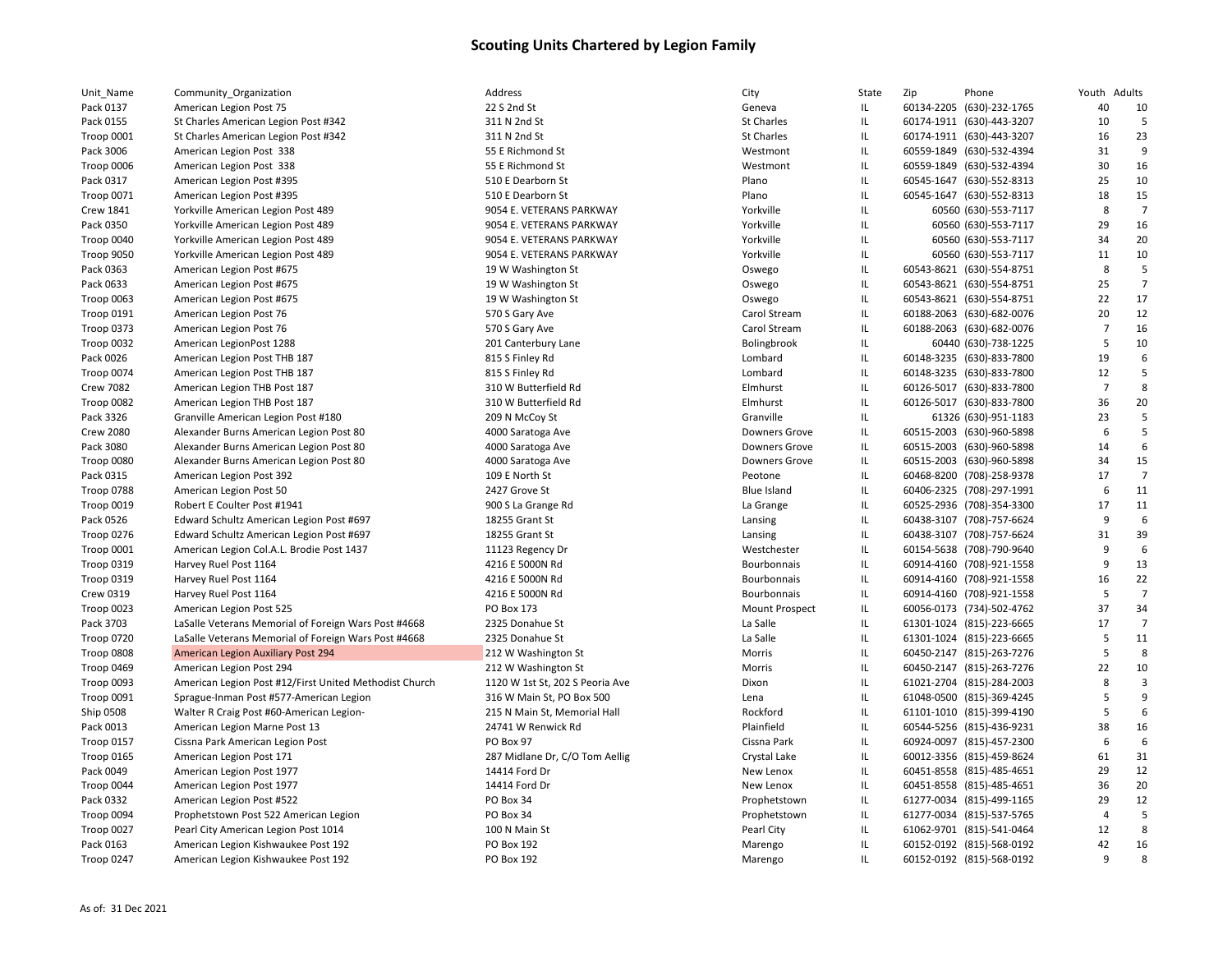| Unit Name         | Community Organization                        | Address                      | City                 | State | Zip        | Phone                            | Youth Adults |                |
|-------------------|-----------------------------------------------|------------------------------|----------------------|-------|------------|----------------------------------|--------------|----------------|
| Pack 0461         | American Legion Post 1188                     | <b>PO Box 278</b>            | Minooka              | IL.   |            | 60447-0278 (815)-693-9162        | 10           | 8              |
| Troop 0744        | American Legion Post #33                      | 901 La Salle St              | Ottawa               | IL    |            | 61350-2017 (815)-830-1847        | 8            | 8              |
| Pack 0061         | John Olson American Legion Post 18            | 15052 Archer Ave             | Lockport             | IL    |            | 60441-2258 (815)-838-4515        | 43           |                |
| Troop 0065        | John Olson American Legion Post 18            | 15052 Archer Ave             | Lockport             | IL    |            | 60441-2258 (815)-838-4515        | 34           | 24             |
| Pack 3133         | American Legion Post #182                     | 31460 US Highway 6           | <b>Spring Valley</b> | IL.   |            | 61362-9268 (815)-894-2823        | 9            | 6              |
| Troop 1091        | American Legion Post #182                     | 31460 US Highway 6           | <b>Spring Valley</b> | IL.   |            | 61362-9268 (815)-894-2823        | 8            | $\overline{7}$ |
| <b>Troop 1055</b> | American Legion #938                          | 111 S Main Ave               | Ladd                 | IL    |            | 61329-9652 (815)-894-3221        | 15           | 11             |
| Troop 0031        | American Legion Post 449                      | 128 E Front Ave              | Stockton             | IL.   |            | 61085-1316 (815)-947-3821        | 13           | 7              |
| Troop 0158        | Chebanse American Legion                      | 255 S Walnut St              | Chebanse             | IL.   |            | 60922-2011 (815)-954-4391        | 7            | 10             |
| Pack 0034         | American Legion Post 145                      | PO Box 145                   | <b>Highland Park</b> | IL    |            | 60035-0145 (847)-242-6024        | 52           | 11             |
| Pack 0231         | American Legion Gurnee Post #771              | PO Box 71, 749 Milwaukee Ave | Gurnee               | IL.   |            | 60031-0071 (847)-244-9282        | 18           | 12             |
| Pack 0903         | American Legion Post 42                       | PO Box 42                    | Evanston             | IL.   |            | 60204-0042 (847)-309-8074        | 42           | 11             |
| Troop 0003        | American Legion Post 42                       | PO Box 42                    | Evanston             | IL.   |            | 60204-0042 (847)-309-8074        | 10           | 14             |
| Pack 0916         | Evanston American Legion Post 42              | 1030 Central St              | Evanston             | IL    |            | 60201-1702 (847)-328-2362        | 29           | 6              |
| Troop 0916        | Evanston American Legion Post 42              | 1030 Central St              | Evanston             | IL.   |            | 60201-1702 (847)-328-2362        | 18           | 18             |
| Pack 0450         | American Legion Post # 738 Deerfield IL       | 849 Waukegan Rd              | Deerfield            | IL.   |            | 60015-3216 (847)-366-7554        | 8            |                |
| Troop 0964        | American Legion Post 964                      | 51 Lions Dr                  | Lake Zurich          | IL    |            | 60047-1313 (847)-438-9477        | 47           | 32             |
| Troop 0369        | American Legion Post 1231                     | 1101 W Algonquin Rd          | Lake In The Hills    | IL.   |            | 60156-3558 (847)-477-8270        |              | 8              |
| <b>Crew 0369</b>  | Lake In The Hills American Legion Post #1231  | 1101 W Algonquin Rd          | Lake In The Hills    | IL.   |            | 60156-3558 (847)-477-8270        |              | 6              |
| Pack 0048         | McKinlock American Legion Post 264            | 801 N McKinley Rd            | Lake Forest          | IL.   |            | 60045-1730 (847)-482-1820        | 14           | $\overline{7}$ |
| Pack 0148         | McKinlock American Legion Post 264            | 801 N McKinley Rd            | Lake Forest          | IL.   |            | 60045-1730 (847)-482-1820        | 23           | 6              |
| Troop 0048        | McKinlock American Legion Post 264            | 801 N McKinley Rd            | Lake Forest          | IL.   |            | 60045-1730 (847)-482-1820        | 42           | 29             |
| Troop 0048        | McKinlock American Legion Post 264            | 801 N McKinley Rd            | Lake Forest          | IL.   |            | 60045-1730 (847)-482-1820        | -9           | 8              |
| Pack 0090         | American Legion Post 911                      | PO Box 146                   | Wauconda             | IL.   |            | 60084-0146 (847)-526-9718 x Bill | 44           | 13             |
| Pack 0083         | American Legion Post 703                      | 703 N US Highway 12          | Fox Lake             | IL.   |            | 60020-1285 (847)-587-2323        | 29           | 14             |
| Troop 0160        | American Legion Post 276 & Cary-Grove Jaycees | 208 W Main St                | Cary                 | IL.   |            | 60013-2786 (847)-639-7684        | 32           | 17             |
| Pack 0264         | American Legion Post 525                      | 1819 W Willow Ln             | Mt Prospect          | IL.   |            | 60056-4412 (847)-769-1891        | 11           | 12             |
| Pack 3799         | American Legion Post #235                     | 571 Rutland St               | <b>Marseilles</b>    | IL.   | 61341-1256 |                                  | 19           | 12             |
| Ship 1799         | American Legion Post #235                     | 571 Rutland St               | Marseilles           | IL    | 61341-1256 |                                  | 10           | 11             |
| Troop 0799        | American Legion Post #235                     | 571 Rutland St               | Marseilles           | IL.   | 61341-1256 |                                  | 17           | 18             |
| Pack 0008         | American Legion Post 42                       | PO Box 42                    | Evanston             | IL    | 60204-0042 |                                  | 30           | 14             |
| Troop 1142        | <b>AMVETS Post 14</b>                         | 302 N Monroe St              | Clinton              | IL    | 61727-1443 |                                  | 22           | 19             |
| Troop 0030        | Rantoul Rotary & American Legion              |                              |                      | IL.   |            | (217)-898-2523                   | .5           |                |

IL 00137 units 2512 1443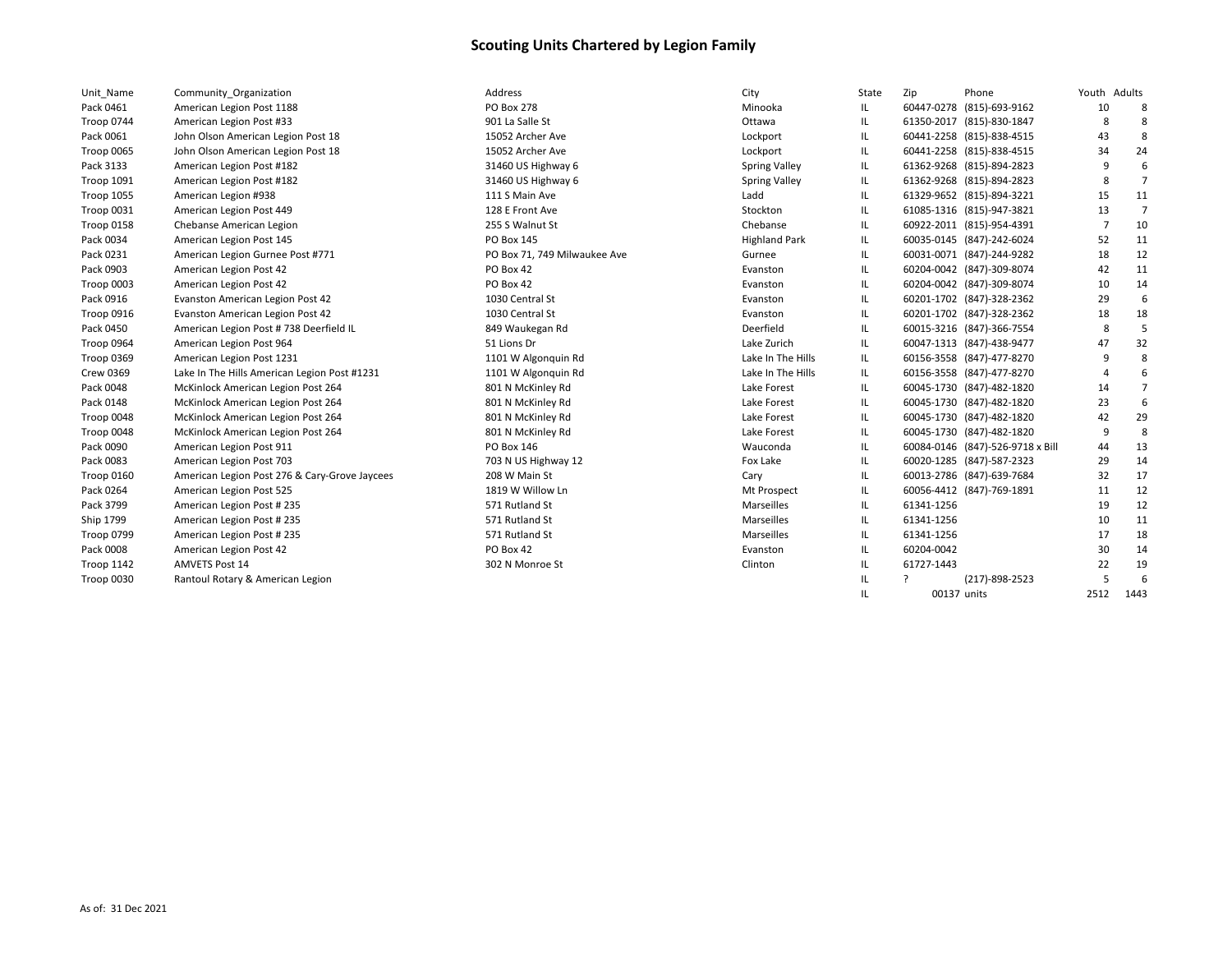| Unit_Name         | Community_Organization                        | Address                         | City                | State | Zip<br>Phone                    | Youth                   | Adults         |
|-------------------|-----------------------------------------------|---------------------------------|---------------------|-------|---------------------------------|-------------------------|----------------|
| Pack 0250         | American Legion Post 297                      | 486 E Michigan St               | New Carlisle        | IN    | 46552 (219)-369-5355            | 20                      | 5              |
| Troop 0664        | American Legion Post 297                      | 486 E Michigan St               | <b>New Carlisle</b> | IN    | 46552 (219)-369-5355            | 12                      | 10             |
| Troop 0338        | Zook-Farrington American Legion Post 434      | PO Box 434                      | Kingsford Heights   | IN    | 46346-0434 (219)-393-3378       | 17                      | 5              |
| <b>Troop 0730</b> | American Legion Post #399 - Collins-Tasch     | <b>PO Box 133</b>               | Monterey            | IN    | 46960-0133 (219)-628-5512       | 9                       | 12             |
| Troop 0207        | American Legion Post #20                      | 1401 N Main St                  | Crown Point         | IN    | 46307-2301 (219)-663-9788       | 11                      | 8              |
| Troop 0101        | American Legion Post #101                     | 108 E Commercial Ave            | Lowell              | IN    | 46356-2202 (219)-696-4399       | 12                      | 8              |
| Pack 0051         | American Legion Post 100                      | 1899 Central Ave                | Lake Station        | IN    | 46405-1643 (219)-962-3988       | $\overline{4}$          | 4              |
| Pack 3178         | American Legion Post 178                      | 515 W 5th Ave                   | Garrett             | IN    | 46738-1941 (260)-357-5133       | 6                       | $\overline{4}$ |
| Troop 0178        | American Legion Post 178                      | 515 W 5th Ave                   | Garrett             | IN    | 46738-1941 (260)-357-5133       | 6                       | 14             |
| Pack 3102         | American Legion #243                          | 100 S Main St                   | Ligonier            | IN    | 46767-1924 (260)-502-1097       | 8                       | 8              |
| Troop 0507        | AMERICAN LEGION POST 246                      | 410 E Park Dr                   | Albion              | IN    | 46701-1702 (260)-564-0706       | 3                       | 5              |
| Troop 0507        | AMERICAN LEGION POST 246                      | 410 E Park Dr                   | Albion              | IN    | 46701-1702 (260)-564-0706       | $\overline{\mathbf{3}}$ | 5              |
| Pack 3761         | American Legion Post 258                      | <b>PO Box 535</b>               | Pierceton           | IN    | 46562-0535 (260)-594-2531       | 17                      | 8              |
| <b>Crew 2198</b>  | Angola American Legion Post 31                | 1760 W Maumee St, PO Box 331    | Angola              | IN    | 46703-7067 (260)-668-7457       | $\overline{7}$          | 6              |
| Pack 3905         | American Legion Post 248                      | 800 Washington St               | Lagro               | IN    | 46941-5420 (260)-782-2344       | 33                      | 9              |
| Troop 0454        | American Legion Post 248                      | 800 Washington St               | Lagro               | IN    | 46941-5420 (260)-782-2344       | 9                       | $\overline{7}$ |
| Troop 0423        | Orland American Legion Post #423              | PO Box 448                      | Orland              | IN    | 46776-0448 (260)-833-6428 x 722 | 5                       | 8              |
| Troop 0102        | American Legion #243                          | 100 S Main St                   | Ligonier            | IN    | 46767-1924 (260)-894-3430       | 3                       | 5              |
| Troop 0597        | American Legion Post 97                       | 1729 Sprott St, PO Box 650      | Auburn              | IN    | 46706-3426 (260)-925-3297       | 11                      | 11             |
| Pack 0303         | American Legion Post #331- Brownsburg Lincoln | 636 E Main St                   | Brownsburg          | IN    | 46112-1423 (317)-250-4601       | 28                      | 9              |
| Pack 0123         | American Legion 501 C19                       | 4812 E Main St                  | Avon                | IN    | 46123-9194 (317)-386-8911       | 45                      | 13             |
| Troop 0123        | American Legion 501 C19                       | 4812 E Main St                  | Avon                | IN    | 46123-9194 (317)-386-8911       | $\overline{3}$          | 6              |
| Pack 0108         | American Legion Post #276                     | 327 Main St                     | <b>Beech Grove</b>  | IN    | 46107-1835 (317)-640-4555       | 18                      | 11             |
| Troop 0108        | American Legion Post #276                     | 327 Main St                     | <b>Beech Grove</b>  | IN    | 46107-1835 (317)-640-4555       | 9                       | $\overline{7}$ |
| Troop 1108        | American Legion Post #276                     | 327 Main St                     | <b>Beech Grove</b>  | IN    | 46107-1835 (317)-640-4555       | 5                       | $\overline{7}$ |
| Troop 0303        | American Legion Post #470                     | 9091 E 126th St                 | Fishers             | IN    | 46038-2859 (317)-652-6381       | 33                      | 18             |
| Troop 0301        | American Legion Post #118                     | 846 S State Road 39             | Danville            | IN    | 46122-8192 (317)-745-4736       | 22                      | 19             |
| <b>Troop 0203</b> | American Legion Post #103                     | PO Box 821                      | Mooresville         | IN    | 46158-0821 (317)-834-1173       | 5                       | $\overline{4}$ |
| <b>Crew 0132</b>  | American Legion Post #155                     | 852 W Main St                   | Carmel              | IN    | 46032-1430 (317)-846-0001       | $\overline{7}$          | 6              |
| Pack 0132         | American Legion Post #155                     | 852 W Main St                   | Carmel              | IN    | 46032-1430 (317)-846-0001       | 55                      | 14             |
| Pack 0136         | American Legion Post #155                     | 852 W Main St                   | Carmel              | IN    | 46032-1430 (317)-846-0001       | 37                      | 19             |
| Troop 0132        | American Legion Post #155                     | 852 W Main St                   | Carmel              | IN    | 46032-1430 (317)-846-0001       | 62                      | 31             |
| <b>Crew 0303</b>  | American Legion Lincoln Post #331             | 636 E Main St                   | Brownsburg          | IN    | 46112-1423 (317)-852-4180       | 9                       | 8              |
| Troop 0303        | American Legion Lincoln Post #331             | 636 E Main St                   | Brownsburg          | IN    | 46112-1423 (317)-852-4180       | 36                      | 15             |
| Troop 0331        | American Legion Lincoln Post #331             | 636 E Main St                   | Brownsburg          | IN    | 46112-1423 (317)-852-4180       | 16                      | 16             |
| Troop 0621        | American Legion Post #252                     | 334 US Highway 31 S             | Greenwood           | IN    | 46142-3120 (317)-881-1752       | 16                      | 11             |
| Troop 1621        | American Legion Post #252                     | 334 US Highway 31 S             | Greenwood           | IN    | 46142-3120 (317)-881-1752       | 6                       | 9              |
| Pack 0615         | American Legion Post #1919                    | 1842 Veterans Way               | Greenwood           | IN    | 46143-6448 (317)-888-2488       | 23                      | 6              |
| Troop 0615        | American Legion Post #1919                    | 1842 Veterans Way               | Greenwood           | IN    | 46143-6448 (317)-888-2488       | 11                      | 12             |
| Pack 0708         | Millersburg American Legion #484              | 106 W Washington St, PO Box 111 | Millersburg         | IN    | 46543-0111 (574)-642-3511       | 21                      | 11             |
| Troop 0203        | American Legion Post 60                       | 828 Burlington Ave, PO Box 737  | Logansport          | IN    | 46947-4701 (574)-753-6916       | 11                      | 8              |
| Pack 0235         | Clifford Garbison American Legion Post 356    | PO Box 84                       | Hamlet              | IN    | 46532-0084 (574)-806-0322       | 22                      | 5              |
| <b>Troop 0235</b> | Clifford Garbison American Legion Post 356    | PO Box 84                       | Hamlet              | IN    | 46532-0084 (574)-806-0322       | 8                       | 5              |
| Pack 0770         | American Legion Post 210                      | 103 York Dr                     | Middlebury          | IN    | 46540-9116 (574)-825-5121       | 58                      | 13             |
| Troop 0007        | American Legion Post 210                      | 103 York Dr                     | Middlebury          | IN    | 46540-9116 (574)-825-5121       | 48                      | 5              |
| Pack 0272         | American Legion Post 288                      | 116 E 1st St                    | Veedersburg         | IN    | 47987-1402 (765)-294-0000       | 18                      | 8              |
| Troop 0272        | American Legion Post 288                      | 116 E 1st St                    | Veedersburg         | IN    | 47987-1402 (765)-294-0000       | 9                       | 6              |
| Pack 0909         | American Legion Byron Cox Post #72            | 101 Walter Remley Dr            | Crawfordsville      | IN    | 47933-3300 (765)-362-2352       | 40                      | $\mathsf{q}$   |
| Pack 3527         | Sons of the American Legion Post #6           | 2604 S Lafountain St            | Kokomo              | IN    | 46902-3745 (765)-432-1261       | 22                      | 6              |
| Troop 0527        | American Legion Post #6                       | 2604 S Lafountain St            | Kokomo              | IN    | 46902-3745 (765)-452-3127       | 17                      | 13             |
| Pack 0040         | American Legion Post #122                     | 4 W High St                     | Liberty             | IN    | 47353-1120 (765)-458-5545       | 36                      | 9              |
| Troop 0431        | American Legion Post #113                     | 1020 Hendricks Dr               | Lebanon             | IN    | 46052-2993 (765)-482-4986       | $\overline{4}$          | 5              |
|                   |                                               |                                 |                     |       |                                 |                         |                |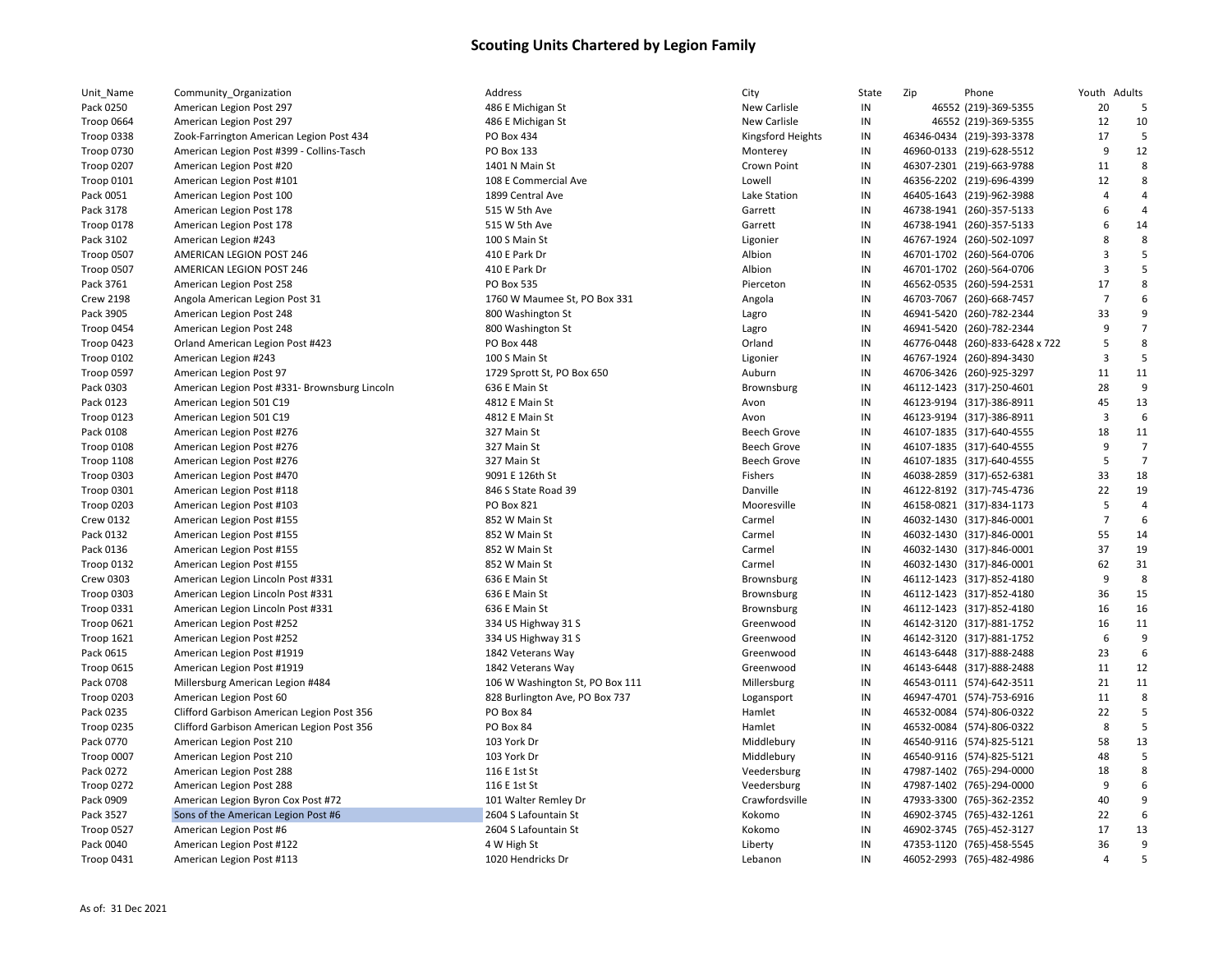| Unit Name        | Community Organization                 | Address                   | City               | State | Zip        | Phone                     | Youth Adults |     |
|------------------|----------------------------------------|---------------------------|--------------------|-------|------------|---------------------------|--------------|-----|
| Troop 0401       | American Legion Post #95               | 424 S Main St             | Jonesboro          | IN    |            | 46938-1115 (765)-603-7870 |              |     |
| Troop 0221       | American Legion Post #102              | 339 W Main St, PO Box 102 | Morristown         | IN    |            | 46161-0102 (765)-763-7175 |              |     |
| Pack 0232        | American Legion Post 117               | 611 W State St            | Pendleton          | IN    |            | 46064-1043 (765)-778-7661 | 40           | 11  |
| Troop 0093       | Hurst Collins Post 281 American Legion | 501 S Main St             | Cloverdale         | IN    |            | 46120-8650 (765)-795-3472 |              | 12  |
| Pack 4006        | American Legion Post 204               | 412 N New Albany St       | Sellersburg        | IN    |            | 47172-1233 (812)-246-4064 | 66           | 18  |
| Troop 4006       | American Legion Post 204               | 412 N New Albany St       | Sellersburg        | IN    |            | 47172-1233 (812)-246-4064 | 38           | 24  |
| Troop 0139       | American Legion Post #139              | 1631 N Section St         | Sullivan           | IN    |            | 47882-9235 (812)-268-5937 | -5           | 8   |
| Troop 1390       | American Legion Post #139              | 1631 N Section St         | Sullivan           | IN    |            | 47882-9235 (812)-268-5937 |              | 10  |
| Pack 3491        | American Legion Post 61                | PO Box 773                | Shoals             | IN    |            | 47581-0773 (812)-296-1168 | 18           |     |
| Troop 0495       | American Legion Post 61                | PO Box 773                | Shoals             | IN    |            | 47581-0773 (812)-296-1168 |              |     |
| Pack 3145        | Burton Woolery American Legion Post 18 | 1800 W 3rd St             | Bloomington        | IN    |            | 47404-5205 (812)-327-7751 | 33           | 10  |
| <b>Crew 2010</b> | American Legion Post 28                | 1930 McDonald Ln          | New Albany         | IN    |            | 47150-2404 (812)-364-1845 |              |     |
| Troop 0173       | Solsberry American Legion Post 450     | 10743 E Sparks Rd         | Solsberry          | IN    |            | 47459-6064 (812)-369-1973 |              |     |
| Troop 0605       | American Legion Post #59               | 110 Main St               | <b>Rising Sun</b>  | IN    |            | 47040-1288 (812)-438-4099 |              | 10  |
| Troop 0434       | American Legion Post #104              | 2690 Fort Harrison Rd     | <b>Terre Haute</b> | IN    |            | 47804-1616 (812)-460-0370 | 25           | 17  |
| Troop 0646       | New Alsace American Legion Post #452   | PO Box 30                 | Sunman             | IN    |            | 47041-0030 (812)-576-2955 | 13           | 11  |
| Pack 3457        | Jasonville American Legion Post #172   | 231 W Main St             | Jasonville         | IN    |            | 47438-1408 (812)-665-4264 | 22           |     |
| Pack 3187        | Kiwanis & Sons of American Legion      | <b>General Delivery</b>   | Holland            | IN    |            | 47541-9999 (812)-827-3216 | 10           |     |
| Troop 0348       | American Legion Post #250              | PO Box 154                | Mitchell           | IN    |            | 47446-0154 (812)-849-3727 | 29           | 21  |
| <b>Crew 2210</b> | American Legion Post 73                | 222 N 4th St              | Vincennes          | IN    |            | 47591-1315 (812)-882-6147 | -8           |     |
| Troop 0210       | American Legion Post 73                | 222 N 4th St              | Vincennes          | IN    |            | 47591-1315 (812)-882-6147 | 26           | 15  |
| Troop 0637       | American Legion Post 231               | 119 Bridgeway St          | Aurora             | IN    |            | 47001-1331 (812)-926-0757 |              | 14  |
| Pack 0092        | American Legion Post #92               | 208 Collins St            | North Judson       | IN    | 46366-1446 |                           | 40           |     |
| Pack 3409        | American Legion Post 106               | 109 S Commercial St       | Worthington        | IN    | 47471-1705 |                           | 14           |     |
| Troop 0257       | American Legion Post 27                | 1040 E Jefferson St       | Plymouth           | IN    | 46563-1804 |                           | 18           | 11  |
| Pack 9316        | American Legion Post 502               | 429 CR 750 N              | Valparaiso         | IN    | 46385      |                           | 79           | 22  |
|                  |                                        |                           |                    | IN    |            | 78 units                  | 1488         | 761 |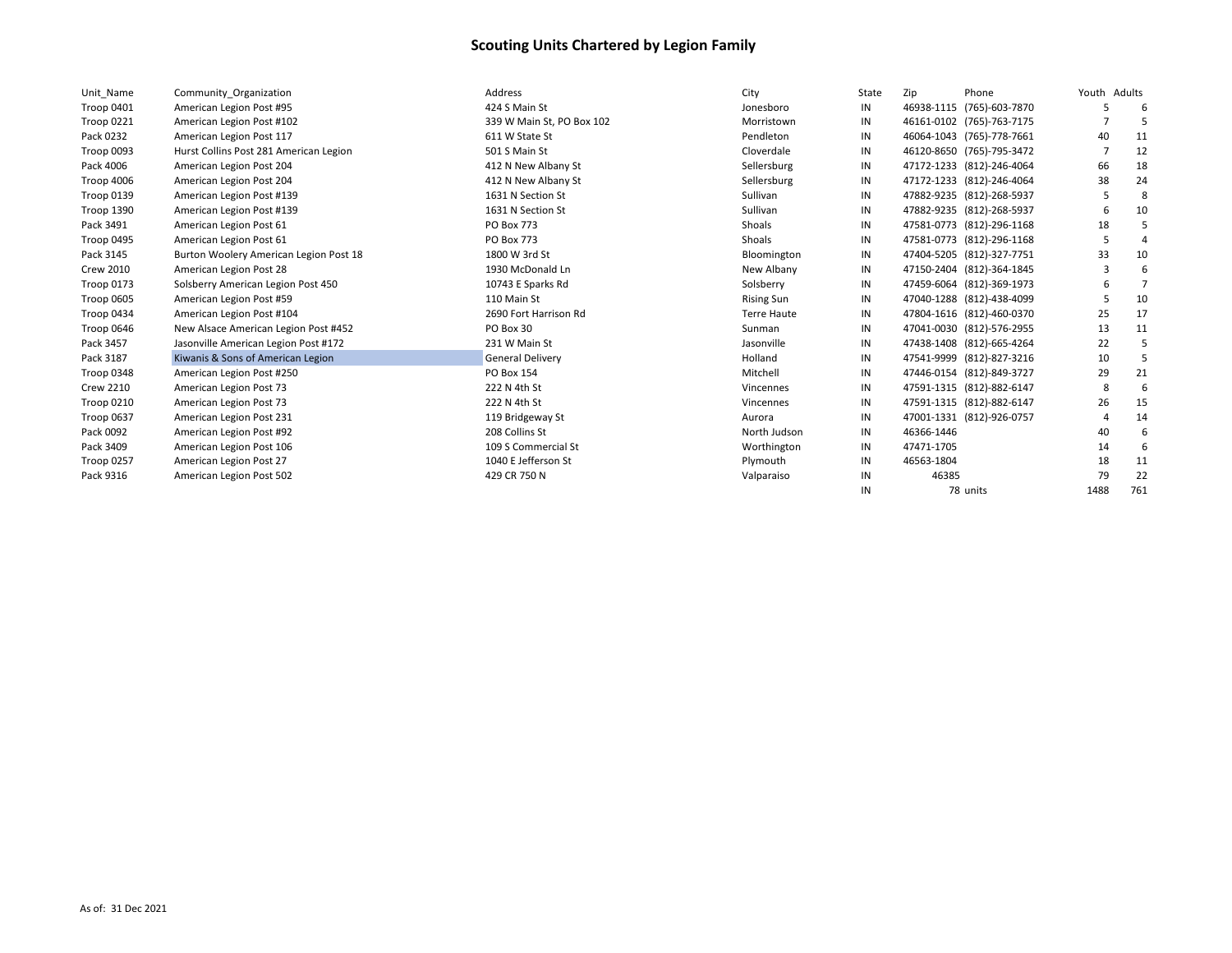| Unit Name         | Community Organization                 | Address                            | City                 | State | Zip | Phone                     | Youth Adults |                |
|-------------------|----------------------------------------|------------------------------------|----------------------|-------|-----|---------------------------|--------------|----------------|
| Pack 3225         | American Legion Post #65               | PO Box 194                         | Whitewater           | KS    |     | 67154-0194 (316)-744-0217 | 11           | -8             |
| Troop 0225        | American Legion Wm Phillips Post 65    | 108 E Topeka St                    | Whitewater           | КS    |     | 67154-8700 (316)-799-2351 | 10           |                |
| Pack 7210         | American Legion Post 103               | 712 E Grant Ave                    | Greensburg           | КS    |     | 67054-2709 (620)-770-1083 |              | q              |
| <b>Troop 7211</b> | American Legion Post 103               | 712 E Grant Ave                    | Greensburg           | ΚS    |     | 67054-2709 (620)-770-1083 |              |                |
| Pack 3853         | American Legion Post 104               | 201 E Main St                      | Harper               | ΚS    |     | 67058 (620)-896-7950      | 18           |                |
| Troop 0853        | American Legion Post 104               | 201 E Main St                      | Harper               | ΚS    |     | 67058 (620)-896-7950      |              |                |
| <b>Crew 2308</b>  | American Legion Post 45                | 201 E 4th St                       | Junction City        | ΚS    |     | 66441-2840 (785)-238-2432 |              |                |
| Pack 3660         | American Legion Post 45                | 201 E 4th St                       | Junction City        | KS    |     | 66441-2840 (785)-238-2432 | 10           | 9              |
| Ship 1025         | American Legion Post 45                | 201 E 4th St                       | Junction City        | KS    |     | 66441-2840 (785)-238-2432 |              | 6              |
| Pack 3038         | American Legion Post #76               | 506 Washington St                  | Concordia            | ΚS    |     | 66901-2117 (785)-243-9834 | 14           | 6              |
| Troop 0038        | American Legion Post #76               | 506 Washington St                  | Concordia            | ΚS    |     | 66901-2117 (785)-243-9834 |              | 8              |
| Pack 3071         | American Legion Post 21                | 812 Main St                        | Seneca               | КS    |     | 66538-1934 (785)-336-2987 | 31           | 7              |
| Troop 0071        | American Legion Post 21                | 812 Main St                        | Seneca               | ΚS    |     | 66538-1934 (785)-336-2987 | 18           |                |
| Pack 3123         | Black Jack American Legion Post #260   | PO Box 216                         | Saint George         | КS    |     | 66535-0216 (785)-456-7344 | 11           | q              |
| Troop 0180        | American Legion Post 163               | 310 Veterans Memorial Dr           | Marysville           | КS    |     | 66508-1688 (785)-562-5584 | 16           | 8              |
| Pack 3132         | Sons Of The American Legion            | 310 Veterans Memorial Dr N         | Marysville           | КS    |     | 66508-1688 (785)-562-5584 | 13           | 8              |
| Pack 3082         | American Legion Post 142               | 2978 Ferguson Rd, Main Post Office | Perry                | ΚS    |     | 66073-5078 (785)-597-5326 | 10           | 10             |
| Pack 3166         | Agra American Legion                   | 331 Main St                        | Agra                 | КS    |     | 67621-9753 (785)-638-2292 | 3            |                |
| Troop 0166        | Agra American Legion                   | 331 Main St                        | Agra                 | ΚS    |     | 67621-9753 (785)-638-2292 |              | 5              |
| Pack 0131         | Frank Stull American Legion Post #152  | PO Box 55                          | <b>Ness City</b>     | КS    |     | 67560-0055 (785)-798-3806 | 12           | 6              |
| Ship 8200         | American Legion Post 36                | 404 Delaware                       | Oskaloosa            | КS    |     | 66066 (785)-865-8393      |              | 8              |
| Troop 0144        | American Legion Post 161               | PO Box 303                         | Wathena              | ΚS    |     | 66090-0303 (816)-262-9896 |              |                |
| Pack 3180         | American Legion Earl Collier Post 153  | 410 E Dennis Ave                   | Olathe               | ΚS    |     | 66061-4603 (913)-369-5199 | 16           | 7              |
| Troop 0324        | American Legion Earl Collier Post 153  | 410 E Dennis Ave                   | Olathe               | ΚS    |     | 66061-4603 (913)-369-5199 | 22           | 22             |
| Pack 3252         | Dwight Cowles American Legion Post 370 | 7500 W 75th St                     | <b>Overland Park</b> | ΚS    |     | 66204-2954 (913)-432-4012 | 30           | $\overline{7}$ |
| Pack 3297         | Dwight Cowles American Legion Post 370 | 7500 W 75th St                     | <b>Overland Park</b> | ΚS    |     | 66204-2954 (913)-432-4012 | 29           | 10             |
| Pack 3392         | Dwight Cowles American Legion Post 370 | 7500 W 75th St                     | <b>Overland Park</b> | ΚS    |     | 66204-2954 (913)-432-4012 | 22           | 7              |
| <b>Crew 2588</b>  | Leroy Hill Post No 19                  | 315 Meadowbrook Cir                | Gardner              | KS    |     | 66030-1115 (913)-549-7531 | 9            | 13             |
| Troop 0088        | Leroy Hill Post No 19                  | 315 Meadowbrook Cir                | Gardner              | KS    |     | 66030-1115 (913)-549-7531 | 15           | 27             |
|                   |                                        |                                    |                      | КS    |     | 29 units                  | 373          | 246            |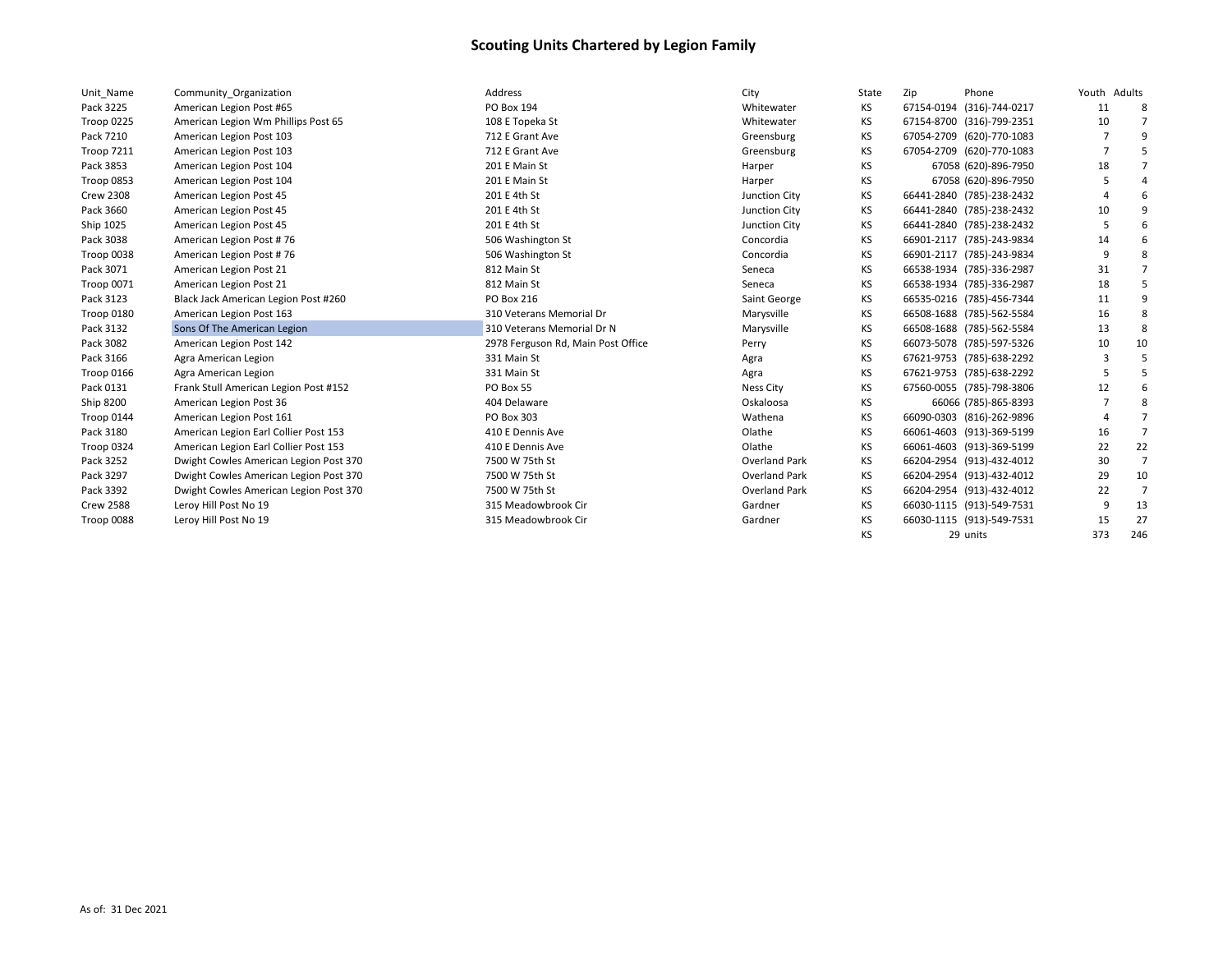| Unit Name  | Community Organization                            | Address                                         | City         | State | Zip | Phone                     | Youth Adults |             |      |
|------------|---------------------------------------------------|-------------------------------------------------|--------------|-------|-----|---------------------------|--------------|-------------|------|
| Pack 0135  | American Legion Post 81                           | 415 Lee Ave                                     | Leitchfield  | КY    |     | 42754-1568 (270)-259-6293 |              | $5^{\circ}$ |      |
| Troop 0135 | American Legion Post 81                           | 415 Lee Ave                                     | Leitchfield  | КY    |     | 42754-1568 (270)-259-6293 | 10           |             | $-5$ |
| Pack 2059  | William A Doyle American Legion Post 236          | PO Box 305                                      | Calvert City | КY    |     | 42029-0305 (270)-853-5372 | 22           |             | - 9  |
| Troop 0269 | American Legion Post #7/Highland Christian Church | 164 Versailles Rd                               | Frankfort    | КY    |     | 40601-3208 (502)-330-1146 | 19           | 14          |      |
| Pack 0168  | American Legion Post 138                          | 245 E Tom T. Hall Blvd., Att: Timothy M. Burton | Olive Hill   | КY    |     | 41164 (606)-776-0677      |              |             | - 6  |
| Troop 0168 | American Legion Post 138                          | 245 E Tom T. Hall Blvd., Att: Timothy M. Burton | Olive Hill   | КY    |     | 41164 (606)-776-0677      |              |             |      |
|            |                                                   |                                                 |              | КY    |     | 6 units                   |              |             | -46  |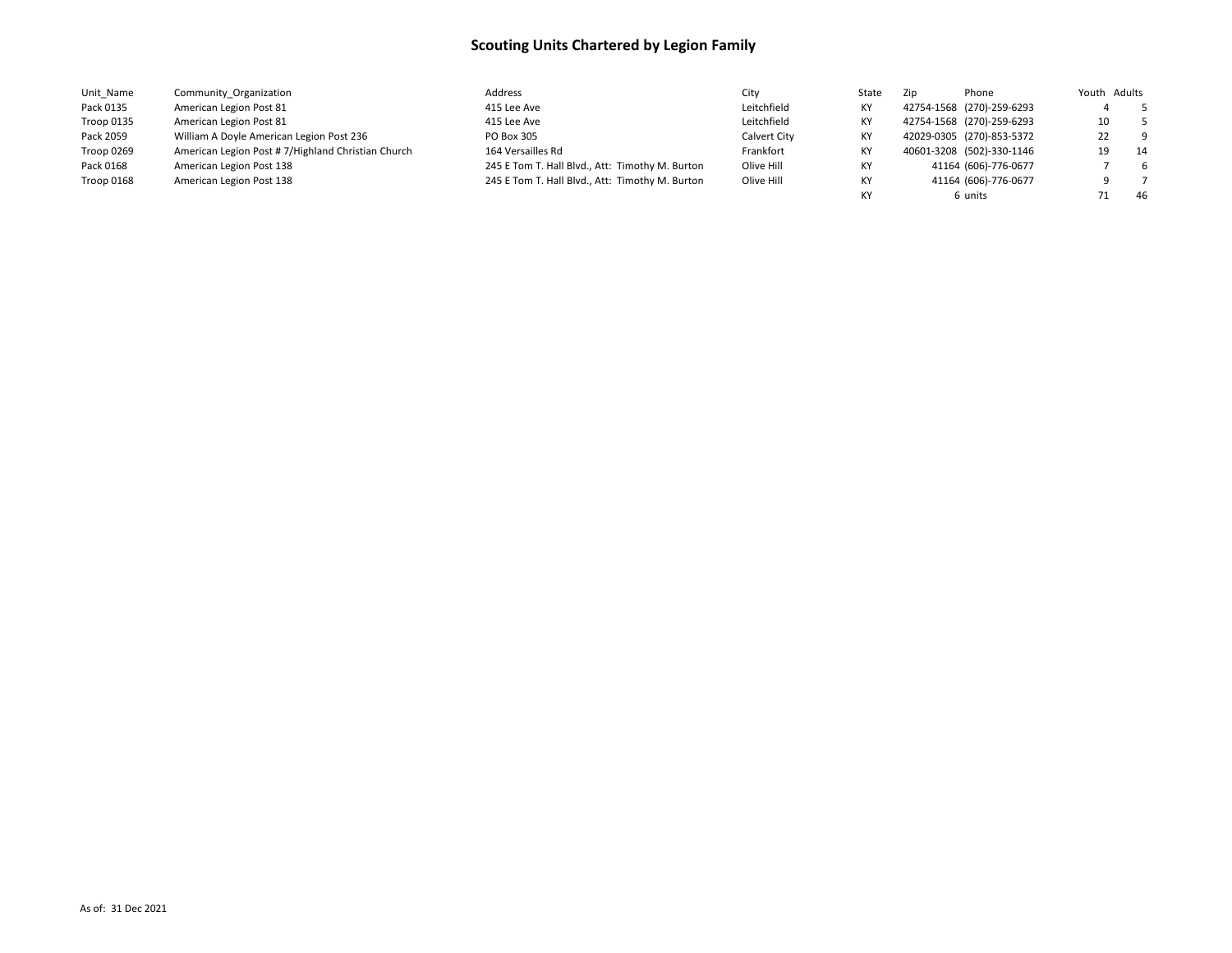| Unit Name         | Community Organization                    | Address           | City        | State | Zip                       | Phone                |     | Youth Adults |
|-------------------|-------------------------------------------|-------------------|-------------|-------|---------------------------|----------------------|-----|--------------|
| Pack 0088         | Bowen-Holland American Legion Post 141    | 107 Spear Dr      | Vivian      | LA    |                           | 71082 (318)-564-5527 | 6   |              |
| Pack 0086         | American Legion Post 370                  | 2540 Miller Ave   | Westlake    | LA    |                           | 70669 (337)-436-2922 | 39  | 16           |
| Troop 0086        | American Legion Post 370                  | 2540 Miller Ave   | Westlake    | LA    |                           | 70669 (337)-436-2922 | 14  | 18           |
| Troop 0086        | American Legion Post 370                  | 2540 Miller Ave   | Westlake    | LA    |                           | 70669 (337)-436-2922 |     | 10           |
| Troop 0091        | American Legion Post 289                  | 1080 Main St      | Parks       | LA    | 70582-6639 (337)-714-9169 |                      |     |              |
| Pack 0267         | American Legion Post 366                  | PO Box 372        | Destrehan   | LA    | 70047-0372 (504)-468-8915 |                      | 45  | 10           |
| Pack 0242         | American Legion Post 242                  | <b>PO Box 730</b> | Patterson   | LA    | 70392-0730 (985)-519-4994 |                      | 12  |              |
| <b>Troop 0101</b> | American Legion Post-Leander J Kinchen    | PO Box 276        | Ponchatoula | LA    | 70454-0276 (985)-662-1050 |                      | 0   |              |
| Pack 0085         | American Legion Post #16 - Robert H Burns | PO Box 1137       | Covington   | LA    | 70434-1137 (985)-892-0677 |                      | 46  | 20           |
| Troop 0211        | American Legion Post 182                  | PO Box 1051       | Ringgold    | LA    | 71068-1051                |                      | q   |              |
| <b>Troop 0211</b> | American Legion Post 182                  | PO Box 1051       | Ringgold    | LA    | 71068-1051                |                      |     |              |
|                   |                                           |                   |             |       | 11 units                  |                      | 187 | 105          |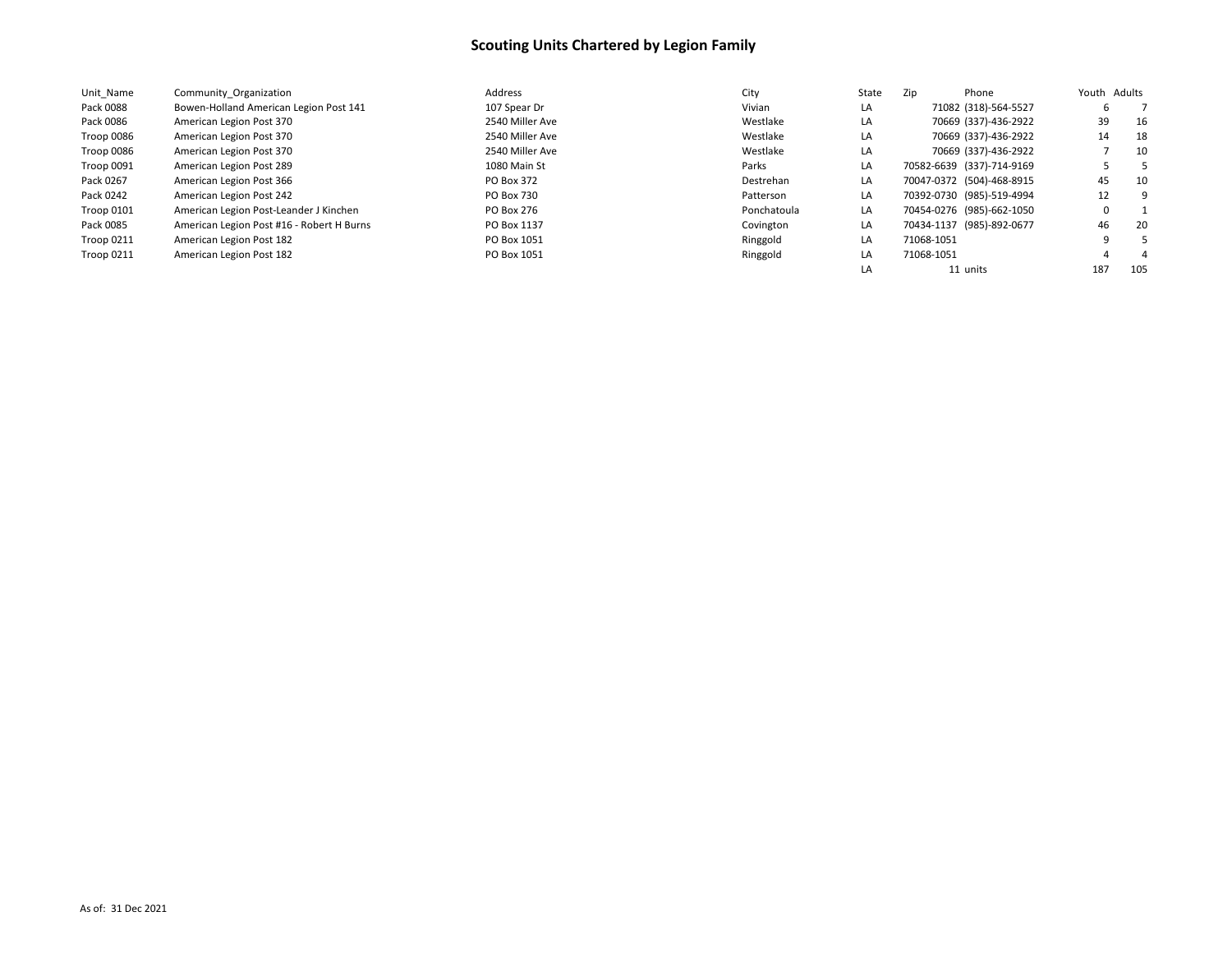| Unit_Name         | Community_Organization                                  |
|-------------------|---------------------------------------------------------|
| <b>Troop 0015</b> | American Legion Post 61                                 |
| <b>Troop 1028</b> | American Legion Post 340                                |
| Troop 0306        | American Legion Post 266                                |
| <b>Troop 5124</b> | American Legion Post 124                                |
| Troop 0205        | American Legion Post 224                                |
| Pack 0338         | American Legion Post 338                                |
| Troop 0338        | American Legion Post 338                                |
| Pack 0520         | Ware - Earl A Howe American Legion Post #123            |
| <b>Troop 0013</b> | American Legion Post 302                                |
| Troop 0001        | American Legion Post 355 - Roger L Wood                 |
| Troop 0001        | American Legion Post 311                                |
| Troop 0009        | American Legion Post 311                                |
| <b>Crew 2163</b>  | Sturbridge - Champeau-Vilandre American Legion Post 109 |
| <b>Troop 0161</b> | Sturbridge - Champeau-Vilandre American Legion Post 109 |
| Troop 7163        | Sturbridge - Champeau-Vilandre American Legion Post 109 |
| Troop 0089        | American Legion Beckwith Post 110                       |
| Pack 0115         | American Legion Post #208                               |
| <b>Troop 0015</b> | American Legion Post #208                               |
| Pack 0028         | American Legion Post #91                                |
| Troop 0002        | American Legion Post 132                                |
| Pack 0016         | Berkley Post 121 American Legion                        |
| Pack 0040         | American Legion Post 40                                 |
| Troop 0232        | American Legion Post 77                                 |
| Pack 0138         | Spencer - Gaudette-Kirk Post 138-American Legion        |
| Troop 0116        | Spencer - Gaudette-Kirk Post 138-American Legion        |
| Pack 0064         | Simeon L Nickerson Post 64 America Legion               |
| Troop 0064        | Simeon L Nickerson Post 64 America Legion               |
| Troop 0032        | American Legion Lawrence W Foster                       |
| Troop 0165        | Charlton - American Legion Post 391                     |
| Pack 0043         | American Legion, Post 143, Pembroke                     |
| <b>Troop 0105</b> | American Legion, Post 143, Pembroke                     |
| Pack 0303         | American Legion Post 303                                |
| Troop 0303        | American Legion Post 303                                |
| <b>Crew 0204</b>  | West Boylston-American Legion Post 204                  |
| Pack 0194         | Anthony Hunt Hamilton A.L. Post 221                     |
| Troop 0194        | Anthony Hunt Hamilton A.L. Post 221                     |
| Crew 0041         | The American Legion Post 112                            |
| Pack 0041         | The American Legion Post 112                            |
|                   |                                                         |
| Troop 0041        | The American Legion Post 112                            |
| Pack 1776         | American Legion Post #223 Duxbury                       |
| Troop 0062        | American Legion Post #223 Duxbury                       |
| <b>Troop 1792</b> | American Legion Post #223 Duxbury                       |
| Troop 0016        | Athol-American Legion Post #102                         |
| Pack 0193         | Winchendon-American Legion Post #193                    |
| Troop 0193        | Winchendon-American Legion Post #193                    |
| <b>Troop 7193</b> | Winchendon-American Legion Post #193                    |
| Pack 0026         | Barre-American Legion Post #2                           |
| Pack 0027         | Ashby-American Legion Post #361                         |
| <b>Troop 0027</b> | Ashby-American Legion Post #361                         |
| Pack 0136         | American Legion Post 136                                |
| Troop 0136        | American Legion Post 136                                |
| <b>Troop 0189</b> | Sterling-American Legion Post 189                       |

| <b>Box 61</b>                              |
|--------------------------------------------|
| ite 7                                      |
| Pleasant St                                |
| <b>Box 236</b>                             |
| Pleasant St                                |
| Powder Mill Rd                             |
| Powder Mill Rd                             |
| Maple St                                   |
| Box 1, 84 Bay St                           |
| Carpenter Hill Rd                          |
| . Fall River Ave                           |
| I Fall River Ave                           |
| <b>Box 83</b>                              |
| <b>Box 83</b>                              |
| <b>Box 83</b>                              |
| er Kristoff Way                            |
| i Curve St                                 |
| Curve St                                   |
| <b>Box 291</b>                             |
| Maple St                                   |
| Myricks St                                 |
| leral Furnace Rd                           |
| Summer St                                  |
| Main St                                    |
| Main St                                    |
| hatcher Row                                |
| hatcher Row                                |
| Lakeview Rd;Post 93, 69 Lakeview Rd        |
| Box 671                                    |
| <b>Box 182</b>                             |
| <b>Box 182</b>                             |
| Ocean Grove Ave                            |
| Ocean Grove Ave                            |
| <b>Hartwell St</b>                         |
| Great Rd                                   |
| Great Rd                                   |
| '7 Washington St                           |
| '7 Washington St                           |
| '7 Washington St                           |
| /est St                                    |
| /est St                                    |
| /est St                                    |
| Pequoig Ave                                |
| Box 116, 295 School St                     |
| Box 116, 295 School St                     |
| Box 116, 295 School St                     |
|                                            |
| S Barre Rd, PO Box 537<br>S New Ipswich Rd |
|                                            |
| ิ์ New Ipswich Rd                          |
| ay Street<br>ay Street                     |
|                                            |
| School St                                  |
|                                            |

| Unit_Name         | Community Organization                                  | Address                                 | City                     | State    | Zip | Phone                                                  | Youth Adults         |                |
|-------------------|---------------------------------------------------------|-----------------------------------------|--------------------------|----------|-----|--------------------------------------------------------|----------------------|----------------|
| Troop 0015        | American Legion Post 61                                 | PO Box 61                               | Revere                   | MA       |     | 02151-0006 (339)-234-9395                              | 6                    |                |
| <b>Troop 1028</b> | American Legion Post 340                                | Route 7                                 | Sheffield                | MA       |     | 01257 (413)-229-8614                                   | 8                    | 7              |
| Troop 0306        | American Legion Post 266                                | 74 Pleasant St                          | Granby                   | MA       |     | 01033-3319 (413)-437-4327                              | 15                   | 17             |
| Troop 5124        | American Legion Post 124                                | <b>PO Box 236</b>                       | Westfield                | MA       |     | 01086-0236 (413)-519-2755                              | 7                    | 13             |
| Troop 0205        | American Legion Post 224                                | 190 Pleasant St                         | Easthampton              | MA       |     | 01027-8500 (413)-527-9882                              | 10                   | 10             |
| Pack 0338         | American Legion Post 338                                | 46 Powder Mill Rd                       | Southwick                | MA       |     | 01077-9326 (413)-569-9055                              | 13                   | 11             |
| Troop 0338        | American Legion Post 338                                | 46 Powder Mill Rd                       | Southwick                | MA       |     | 01077-9326 (413)-569-9055                              | 17                   | 13             |
| Pack 0520         | Ware - Earl A Howe American Legion Post #123            | 45 Maple St                             | Ware                     | MA       |     | 01082-1560 (413)-967-9762                              | 21                   | 8              |
| Troop 0013        | American Legion Post 302                                | PO Box 1, 84 Bay St                     | Rehoboth                 | MA       |     | 02769-0001 (508)-326-0293                              | 22                   | 7              |
| Troop 0001        | American Legion Post 355 - Roger L Wood                 | 22 Carpenter Hill Rd                    | Mendon                   | MA       |     | 01756-1341 (508)-330-3078                              | 35                   | 11             |
| Troop 0001        | American Legion Post 311                                | 351 Fall River Ave                      | Seekonk                  | MA       |     | 02771-5508 (508)-336-9822 x 9822                       | 31                   | 21             |
| Troop 0009        | American Legion Post 311                                | 351 Fall River Ave                      | Seekonk                  | MA       |     | 02771-5508 (508)-336-9822 x 9822                       | 9                    | 9              |
| <b>Crew 2163</b>  | Sturbridge - Champeau-Vilandre American Legion Post 109 | PO Box 83                               | Fiskdale                 | MA       |     | 01518-0083 (508)-347-3386                              | 5                    | 6              |
| Troop 0161        | Sturbridge - Champeau-Vilandre American Legion Post 109 | PO Box 83                               | Fiskdale                 | MA       |     | 01518-0083 (508)-347-3386                              | 41                   | 17             |
| Troop 7163        | Sturbridge - Champeau-Vilandre American Legion Post 109 | PO Box 83                               | Fiskdale                 | MA       |     | 01518-0083 (508)-347-3386                              | 22                   | 14             |
| Troop 0089        | American Legion Beckwith Post 110                       | Peter Kristoff Way                      | Medfield                 | MA       |     | 02052 (508)-359-4674                                   | 45                   | 10             |
| Pack 0115         | American Legion Post #208                               | 136 Curve St                            | Millis                   | MA       |     | 02054-1206 (508)-376-5405                              | 29                   | 10             |
| Troop 0015        | American Legion Post #208                               | 136 Curve St                            | Millis                   | MA       |     | 02054-1206 (508)-376-5405                              | 8                    | 6              |
| Pack 0028         | American Legion Post #91                                | <b>PO Box 291</b>                       | East Bridgewater         | MA       |     | 02333-0291 (508)-456-1747 x 7030                       | 32                   | 16             |
| Troop 0002        | American Legion Post 132                                | 88 Maple St                             | Marlborough              | MA       |     | 01752 (508)-485-9086                                   | 31                   | 8              |
| Pack 0016         | Berkley Post 121 American Legion                        | 80 Myricks St                           | Berkley                  | MA       |     | 02779-1810 (508)-510-2691                              | 15                   | 8              |
| Pack 0040         | American Legion Post 40                                 | Federal Furnace Rd                      | Plymouth                 | MA       |     | 02360-4759 (508)-746-0009                              | 10                   | 6              |
| Troop 0232        | American Legion Post 77                                 | 40 Summer St                            | Ashland                  | MA       |     | 01721-1504 (508)-881-1257                              | 30                   | 25             |
| Pack 0138         | Spencer - Gaudette-Kirk Post 138-American Legion        | 175 Main St                             | Spencer                  | MA       |     | 01562-1711 (508)-885-6605                              | 19                   | $\overline{7}$ |
|                   | Spencer - Gaudette-Kirk Post 138-American Legion        | 175 Main St                             | Spencer                  | MA       |     | 01562-1711 (508)-885-6605                              | $\overline{7}$       | $\overline{7}$ |
| Troop 0116        |                                                         |                                         |                          |          |     |                                                        |                      |                |
| Pack 0064         | Simeon L Nickerson Post 64 America Legion               | 8 Thatcher Row<br>8 Thatcher Row        | Middleboro<br>Middleboro | MA       |     | 02346-2244 (508)-947-7555<br>02346-2244 (508)-947-7555 | 49<br>15             | 13<br>12       |
| Troop 0064        | Simeon L Nickerson Post 64 America Legion               | 69 Lakeview Rd; Post 93, 69 Lakeview Rd |                          | MA<br>MA |     |                                                        | 19                   | 19             |
| Troop 0032        | American Legion Lawrence W Foster                       |                                         | Foxborough               |          |     | 02035-1732 (508)-962-2594                              |                      |                |
| Troop 0165        | Charlton - American Legion Post 391                     | PO Box 671                              | Charlton                 | MA       |     | 01507-0671 (508)-987-2702                              | 25<br>$\overline{3}$ | 21<br>7        |
| Pack 0043         | American Legion, Post 143, Pembroke                     | <b>PO Box 182</b>                       | Pembroke                 | MA       |     | 02359-0182 (617)-957-4702                              |                      |                |
| <b>Troop 0105</b> | American Legion, Post 143, Pembroke                     | <b>PO Box 182</b>                       | Pembroke                 | MA       |     | 02359-0182 (617)-957-4702                              | 39                   | 27<br>5        |
| Pack 0303         | American Legion Post 303                                | 73 Ocean Grove Ave                      | Swansea                  | MA       |     | 02777-2520 (774)-319-0215                              | 19                   |                |
| Troop 0303        | American Legion Post 303                                | 73 Ocean Grove Ave                      | Swansea                  | MA       |     | 02777-2520 (774)-319-0215                              | 23                   | 24             |
| <b>Crew 0204</b>  | West Boylston-American Legion Post 204                  | 159 Hartwell St                         | <b>West Boylston</b>     | MA       |     | 01583-2101 (774)-437-2311                              | 5                    | $\overline{7}$ |
| Pack 0194         | Anthony Hunt Hamilton A.L. Post 221                     | 357 Great Rd                            | Bedford                  | MA       |     | 01730-2802 (781)-275-3140                              | 60                   | 13             |
| Troop 0194        | Anthony Hunt Hamilton A.L. Post 221                     | 357 Great Rd                            | Bedford                  | MA       |     | 01730-2802 (781)-275-3140                              | 22                   | 13             |
| Crew 0041         | The American Legion Post 112                            | 1027 Washington St                      | Abington                 | MA       |     | 02351-2025 (781)-878-3028                              | 5                    | 5              |
| Pack 0041         | The American Legion Post 112                            | 1027 Washington St                      | Abington                 | MA       |     | 02351-2025 (781)-878-3028                              | 19                   | 8              |
| Troop 0041        | The American Legion Post 112                            | 1027 Washington St                      | Abington                 | MA       |     | 02351-2025 (781)-878-3028                              | 22                   | 18             |
| Pack 1776         | American Legion Post #223 Duxbury                       | 5 West St                               | Duxbury                  | MA       |     | 02332 (781)-985-9818                                   | 53                   | $\overline{7}$ |
| <b>Troop 0062</b> | American Legion Post #223 Duxbury                       | 5 West St                               | Duxbury                  | MA       |     | 02332 (781)-985-9818                                   | 39                   | 13             |
| Troop 1792        | American Legion Post #223 Duxbury                       | 5 West St                               | Duxbury                  | MA       |     | 02332 (781)-985-9818                                   | 10                   | 12             |
| Troop 0016        | Athol-American Legion Post #102                         | 325 Pequoig Ave                         | Athol                    | MA       |     | 01331-1504 (978)-249-9816                              | 9                    | 10             |
| Pack 0193         | Winchendon-American Legion Post #193                    | P O Box 116, 295 School St              | Winchendon               | MA       |     | 01475-2276 (978)-297-0754                              | 51                   | 18             |
| Troop 0193        | Winchendon-American Legion Post #193                    | P O Box 116, 295 School St              | Winchendon               | MA       |     | 01475-2276 (978)-297-0754                              | 17                   | 15             |
| Troop 7193        | Winchendon-American Legion Post #193                    | P O Box 116, 295 School St              | Winchendon               | MA       |     | 01475-2276 (978)-297-0754                              | 9                    | 10             |
| Pack 0026         | Barre-American Legion Post #2                           | 450 S Barre Rd, PO Box 537              | Barre                    | MA       |     | 01005-0537 (978)-355-0277                              | 12                   | 4              |
| Pack 0027         | Ashby-American Legion Post #361                         | 536 New Ipswich Rd                      | Ashby                    | MA       |     | 01431-1825 (978)-386-7716                              | 5                    |                |
| Troop 0027        | Ashby-American Legion Post #361                         | 536 New Ipswich Rd                      | Ashby                    | MA       |     | 01431-1825 (978)-386-7716                              | 14                   | 10             |
| Pack 0136         | American Legion Post 136                                | 5 Bay Street                            | Wilmington               | MA       |     | 01887 (978)-447-1533                                   | 9                    | 7              |
| Troop 0136        | American Legion Post 136                                | 5 Bay Street                            | Wilmington               | MA       |     | 01887 (978)-447-1533                                   | 5                    | 8              |
| <b>Troop 0189</b> | Sterling-American Legion Post 189                       | 32 School St                            | Sterling                 | MA       |     | 01564 (978)-464-2970                                   | 12                   | 13             |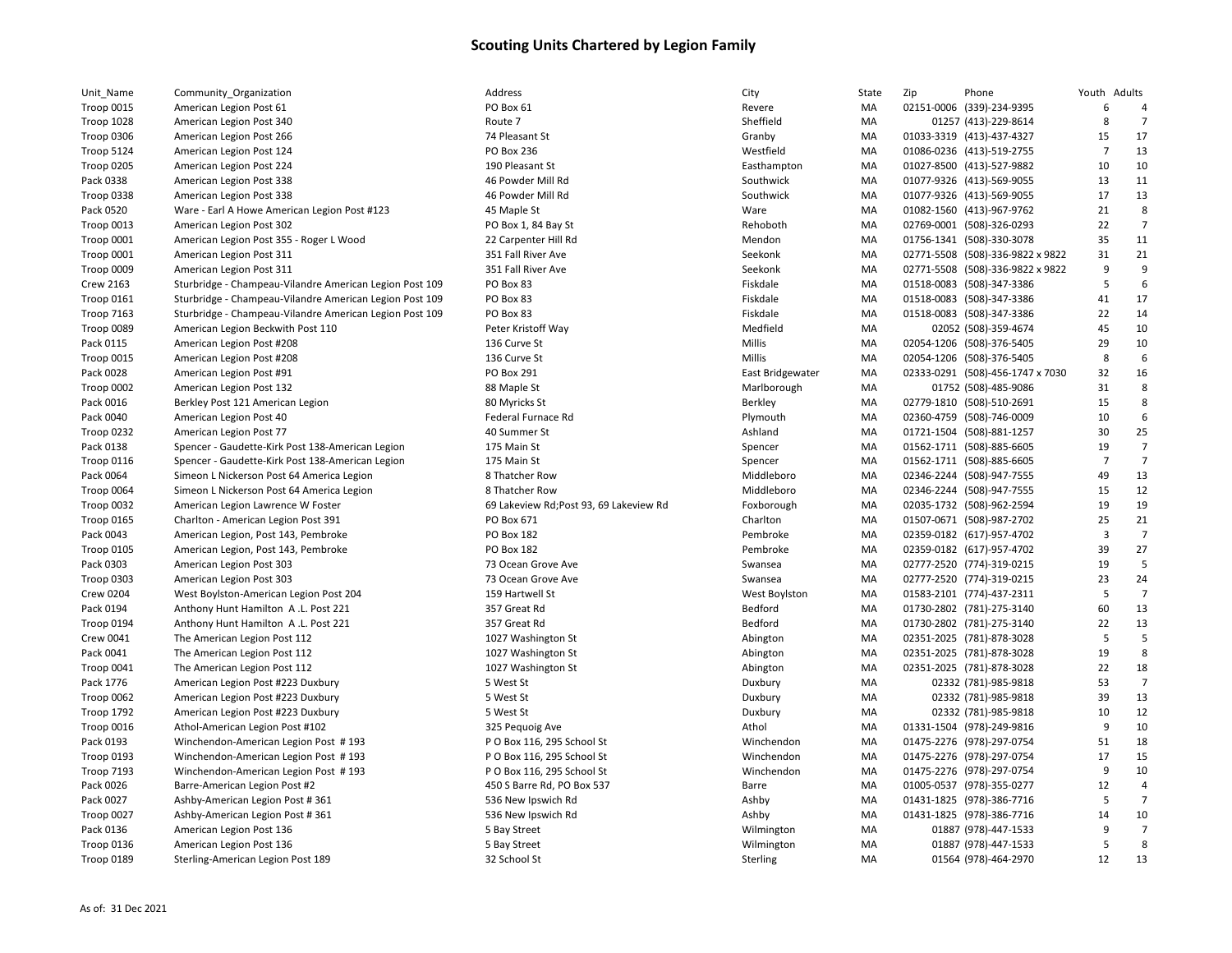| Unit Name         | Community Organization                           | Address                     | City         | State | Zip<br>Phone              | Youth Adults |     |
|-------------------|--------------------------------------------------|-----------------------------|--------------|-------|---------------------------|--------------|-----|
| Troop 0003        | American Legion Post of Manchester Post 113      | 8R Central St               | Manchester   | MA    | 01944 (978)-526-4591      | 8            |     |
| Troop 0003        | American Legion Post of Manchester Post 113      | 8R Central St               | Manchester   | MA    | 01944 (978)-526-4591      | 27           | 28  |
| <b>Troop 0151</b> | Leominster-Amercan Legion Post #151              | 100 West St                 | Leominster   | MA    | 01453-6313 (978)-537-8473 | 10           |     |
| Crew 0006         | Gardner-American Legion Post #129                | 22 Elm St, PO Box 1092      | Gardner      | MA    | 01440-2347 (978)-632-9705 | 11           |     |
| Troop 0006        | Gardner-American Legion Post #129                | 22 Elm St, PO Box 1092      | Gardner      | MA    | 01440-2347 (978)-632-9705 | 12           | 22  |
| Troop 7006        | Gardner-American Legion Post #129                | 22 Elm St, PO Box 1092      | Gardner      | MA    | 01440-2347 (978)-632-9705 | 18           | 12  |
| Pack 0062         | Shrewsbury - American Legion Ray Stone Post #238 | 2 School St                 | Shrewsbury   | MA    | 01545-5008 (978)-660-0133 | 19           | 12  |
| Troop 0437        | American Legion Post 437                         | 114 Dunstable Rd            | Westford     | MA    | 01886-1054 (978)-692-8891 | 25           | -15 |
| Troop 0437        | American Legion Post 437                         | 114 Dunstable Rd            | Westford     | MA    | 01886-1054 (978)-692-8891 | 10           | -11 |
| Pack 0019         | American Legion Post #227                        | PO Box 227, 69 River St     | Middleton    | MA    | 01949-0327 (978)-774-9555 | 34           | 14  |
| Troop 0019        | American Legion Post #227                        | PO Box 227, 69 River St     | Middleton    | MA    | 01949-0327 (978)-774-9555 | 23           | 28  |
| Troop 0019        | American Legion Post #227                        | PO Box 227, 69 River St     | Middleton    | MA    | 01949-0327 (978)-774-9555 |              | 10  |
| Pack 0018         | Ashburnham-American Legion Post 142              | 132 Williams Rd             | Ashburnham   | MA    | 01430-1663 (978)-827-9966 | 16           |     |
| Troop 0018        | Ashburnham-American Legion Post 142              | 132 Williams Rd             | Ashburnham   | MA    | 01430-1663 (978)-827-9966 |              |     |
| Troop 0057        | James L Melvin Post #379                         | PO Box 278, American Legion | West Boxford | MA    | 01885-0278 (978)-887-0615 | 8            |     |
| Troop 0057        | James L Melvin Post #379                         | PO Box 278, American Legion | West Boxford | MA    | 01885-0278 (978)-887-0615 | 15           |     |
|                   |                                                  |                             |              | MA    | 68 units                  | 1301         | 797 |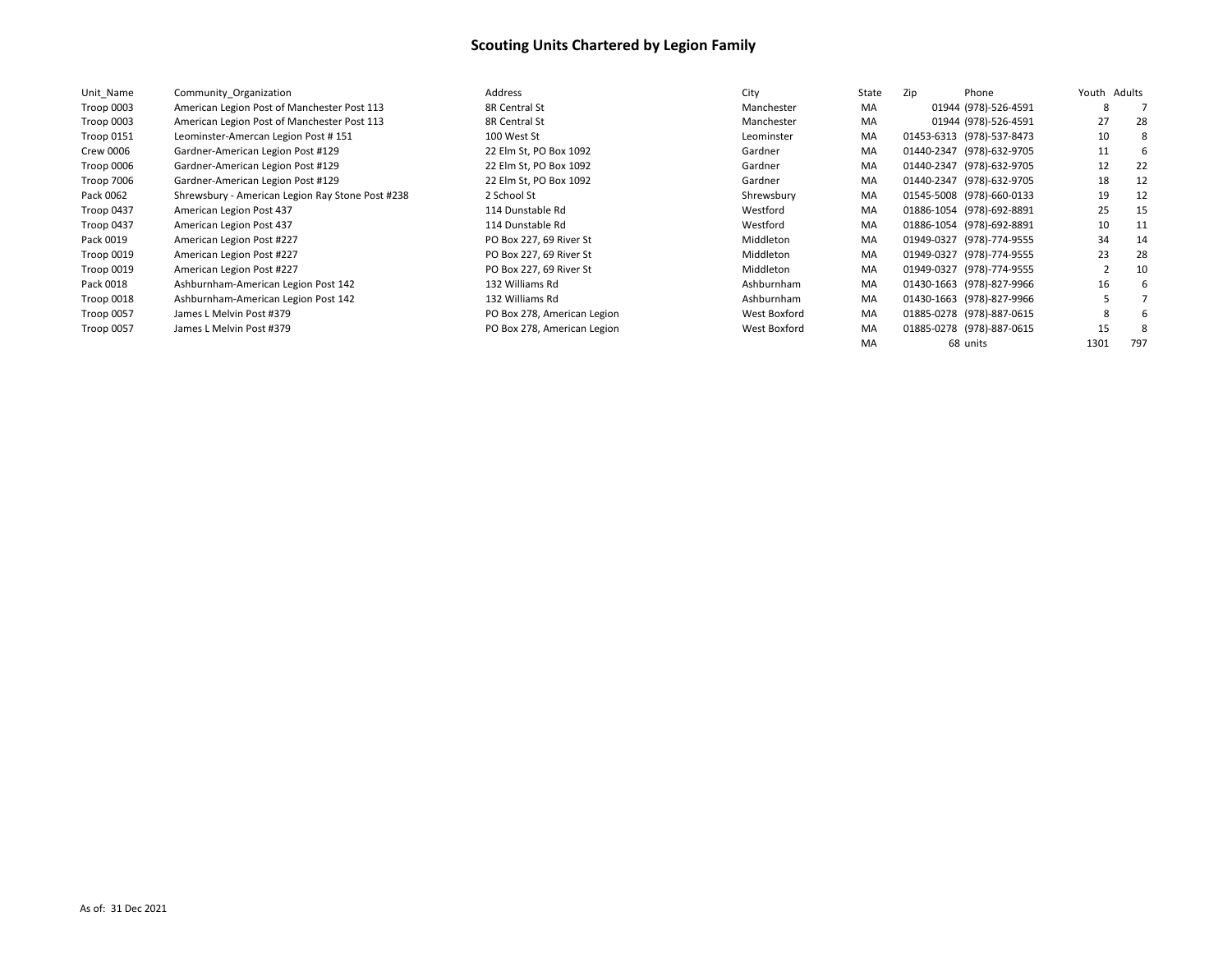| Unit_Name         | Community_Organization                  | Address                       | City                | State     | Zip | Phone                     | Youth Adults            |                      |
|-------------------|-----------------------------------------|-------------------------------|---------------------|-----------|-----|---------------------------|-------------------------|----------------------|
| Pack 0436         | American Legion Post 295                | PO Box 690                    | Germantown          | MD        |     | 20875-0690 (240)-505-4660 | 68                      | 19                   |
| Troop 1397        | American Legion Post 171                | 10201 Lewis Dr                | Damascus            | MD        |     | 20872-1711 (301)-253-0769 | 54                      | 14                   |
| Pack 0270         | Edwin C Creeger Jr American Legion      | 8 Park Ln                     | Thurmont            | MD        |     | 21788-1901 (301)-271-4402 | 62                      | 21                   |
| Pack 0900         | American Legion Post 238                | <b>PO Box 527</b>             | Hughesville         | MD        |     | 20637-0527 (301)-274-3522 | 9                       | 8                    |
| Troop 0908        | American Legion Post 238                | <b>PO Box 527</b>             | Hughesville         | MD        |     | 20637-0527 (301)-274-3522 | 6                       | 9                    |
| Troop 1011        | American Legion Post 282                | 101 W Elizabeth St            | Woodsboro           | <b>MD</b> |     | 21798-8600 (301)-304-0497 | 27                      | 20                   |
| Troop 1688        | American Legion Disney-Bell Post 66     | 9605 Old Laurel Bowie Rd      | Bowie               | MD        |     | 20720 (301)-341-1411      | 8                       | 13                   |
| Pack 0434         | Norman Price American Legion Post 68    | PO Box 348                    | Brookeville         | MD        |     | 20833-0348 (301)-384-9446 | 39                      | 13                   |
| Troop 0264        | Norman Price American Legion Post 68    | PO Box 348                    | <b>Brookeville</b>  | MD        |     | 20833-0348 (301)-384-9446 | 9                       | q                    |
| Troop 0264        | Norman Price American Legion Post 68    | PO Box 348                    | <b>Brookeville</b>  | MD        |     | 20833-0348 (301)-384-9446 | 56                      | 49                   |
| Pack 1074         | Norman Price American Legion Post 68    | PO Box 426                    | Olney               | MD        |     | 20830-0426 (301)-460-0331 | 51                      | 5                    |
| Pack 1055         | American Legion FSK Post 11             | 1450 Taney Ave                | Frederick           | MD        |     | 21702-4336 (301)-662-9345 | 15                      | 9                    |
| Pack 0024         | Farrady Post 24 American Legion         | 27 W Main St                  | Frostburg           | <b>MD</b> |     | 21532-1301 (301)-689-5110 | 19                      | 5                    |
| Troop 0024        | Farrady Post 24 American Legion         | 27 W Main St                  | Frostburg           | MD        |     | 21532-1301 (301)-689-5110 | 23                      | 13                   |
| Pack 0257         | American Legion Post 108                | 3608 Legion Dr                | Cheverly            | <b>MD</b> |     | 20785-1257 (301)-773-0108 | 43                      | 13                   |
| Troop 0257        | American Legion Post 108                | 3608 Legion Dr                | Cheverly            | MD        |     | 20785-1257 (301)-773-0108 | 15                      | 11                   |
| Pack 1014         | American Legion Post 227                | 13505 Cherry Tree Crossing Rd | Brandywine          | MD        |     | 20613-7771 (301)-782-7371 | 18                      | 12                   |
| Pack 0023         | American Legion Dixon Troxell Post #211 | PO Box 250, Funkstown Legion  | Funkstown           | MD        |     | 21734-0250 (301)-791-0211 | 15                      | 5                    |
| Troop 0023        | American Legion Dixon Troxell Post #211 | PO Box 250, Funkstown Legion  | Funkstown           | MD        |     | 21734-0250 (301)-791-0211 | 27                      | 29                   |
| Troop 0123        | American Legion Dixon Troxell Post #211 | PO Box 250, Funkstown Legion  | Funkstown           | MD        |     | 21734-0250 (301)-791-0211 | 23                      | 14                   |
| <b>Crew 1191</b>  | American Legion Gold Star Post 191      | PO Box 24, Prospect Road      | <b>Mount Airy</b>   | MD        |     | 21771-0024 (301)-829-9161 | 21                      | 9                    |
| <b>Troop 1191</b> | American Legion Gold Star Post 191      | PO Box 24, Prospect Road      | <b>Mount Airy</b>   | <b>MD</b> |     | 21771-0024 (301)-829-9161 | 17                      | 13                   |
| <b>Troop 1191</b> | American Legion Gold Star Post 191      | PO Box 24, Prospect Road      | <b>Mount Airy</b>   | MD        |     | 21771-0024 (301)-829-9161 | 29                      | 12                   |
| Pack 1191         | The American Legion Gold Star Post #191 | PO Box 24, 801 Prospect Rd    | <b>Mount Airy</b>   | MD        |     | 21771-0024 (301)-829-9161 | 29                      | 13                   |
| Pack 0117         | Joseph C Herbert Post No 222            | 12335 Big Spring Rd           | <b>Clear Spring</b> | MD        |     | 21722 (301)-842-3741      | 11                      | 6                    |
| Pack 0429         | American Legion Post 206                | 3330 Chesapeake Beach Rd      | Chesapeake Beach    | MD        |     | 20732-4518 (301)-855-6466 | 14                      | $\overline{7}$       |
| <b>Crew 0002</b>  |                                         | 9122 Piscataway Rd            |                     | MD        |     | 20735-2530 (301)-868-2550 | 5                       | 17                   |
|                   | American Legion Post 259                | 9122 Piscataway Rd            | Clinton<br>Clinton  | <b>MD</b> |     | 20735-2530 (301)-868-2550 | 13                      | 13                   |
| Troop 1237        | American Legion Post 259                |                               |                     |           |     |                           | 6                       | 5                    |
| Pack 1069         | Sons of the American Legion Post 282    | 101 W Elizabeth St            | Woodsboro           | MD        |     | 21798-8600 (301)-898-9688 | 6                       | 6                    |
| Pack 0109         | American Legion Post #109               | 1610 Sulphur Spring Rd        | Baltimore           | MD        |     | 21227-2539 (410)-242-5956 |                         |                      |
| Troop 0109        | American Legion Post #109               | 1610 Sulphur Spring Rd        | Baltimore           | MD        |     | 21227-2539 (410)-242-5956 | 24                      | 22<br>$\overline{7}$ |
| <b>Crew 0429</b>  | American Legion Post 206                | PO Box 428                    | Chesapeake Beach    | MD        |     | 20732-0428 (410)-257-9878 | 6                       |                      |
| Troop 0429        | American Legion Post 206                | PO Box 428                    | Chesapeake Beach    | MD        |     | 20732-0428 (410)-257-9878 | 52                      | 36                   |
| Troop 0820        | American Legion Post 128                | 44 N Parke St                 | Aberdeen            | MD        |     | 21001-2436 (410)-272-9822 | 25                      | 16                   |
| Pack 3261         | American Legion Post #166               | 24th St & Philadelphia Ave    | Ocean City          | MD        |     | 21842 (410)-289-3166      | 42                      | 11                   |
| Troop 0261        | American Legion Post #166               | 24th St & Philadelphia Ave    | Ocean City          | MD        |     | 21842 (410)-289-3166      | 15                      | 20                   |
| Pack 3144         | American Legion Post # 135 Susquehanna  | PO Box 98                     | Perryville          | MD        |     | 21903-0098 (410)-642-2771 | 13                      | $\overline{7}$       |
| Troop 0144        | American Legion Post # 135 Susquehanna  | PO Box 98                     | Perryville          | MD        |     | 21903-0098 (410)-642-2771 | 8                       | 6                    |
| <b>Crew 2278</b>  | American Legion Post # 278 Kent Island  | 800 Romancoke Rd              | Stevensville        | MD        |     | 21666-2790 (410)-643-2728 | 9                       | 5                    |
| Troop 0278        | American Legion Post # 278 Kent Island  | 800 Romancoke Rd              | Stevensville        | MD        |     | 21666-2790 (410)-643-2728 | 33                      | 31                   |
| Pack 0028         | American Legion Post 194                | 338 E Main St                 | <b>Rising Sun</b>   | MD        |     | 21911-1814 (410)-658-9078 | 15                      | 6                    |
| Troop 0028        | American Legion Post 194                | 338 E Main St                 | <b>Rising Sun</b>   | MD        |     | 21911-1814 (410)-658-9078 | 15                      | $\overline{7}$       |
| Troop 0718        | American Legion Post #120 Hesson-Snider | 12 Broad St                   | Taneytown           | MD        |     | 21787 (410)-756-6738      | 8                       | 6                    |
| Troop 0224        | American Legion Post #223 Sykesville    | 7327 Slacks Rd                | Sykesville          | MD        |     | 21784-5982 (410)-795-7242 | 11                      | 11                   |
| Pack 0249         | American Legion Post #226               | 830 Mayo Rd                   | Edgewater           | MD        |     | 21037-3839 (410)-798-9894 | $\overline{4}$          | 5                    |
| Troop 0249        | American Legion Post #226               | 830 Mayo Rd                   | Edgewater           | <b>MD</b> |     | 21037-3839 (410)-798-9894 | 16                      | 10                   |
| Pack 0830         | American Legion Post #39                | 500 N Hickory Ave             | <b>Bel Air</b>      | MD        |     | 21014-3229 (410)-838-8782 | 23                      | $\overline{7}$       |
| Pack 0130         | American Legion Post #130               | 8666 Silver Lake Dr           | Perry Hall          | MD        |     | 21128-9636 (410)-931-0660 | 22                      | 5                    |
| Troop 0130        | American Legion Post #130               | 8666 Silver Lake Dr           | Perry Hall          | MD        |     | 21128-9636 (410)-931-0660 | 21                      | 19                   |
| Pack 0147         | American Legion Post 276                | 8608 Quarterfield Rd          | Severn              | MD        |     | 21144 (410)-969-8028      | 12                      | 9                    |
| <b>Crew 0540</b>  | American Legion Post 300                | 5456 Hound Hill Ct            | Columbia            | MD        |     | 21045-2238 (410)-997-3863 | $\overline{\mathbf{3}}$ | 5                    |
| Troop 0540        | American Legion Post 300                | 5456 Hound Hill Ct            | Columbia            | <b>MD</b> |     | 21045-2238 (410)-997-3863 | 61                      | 54                   |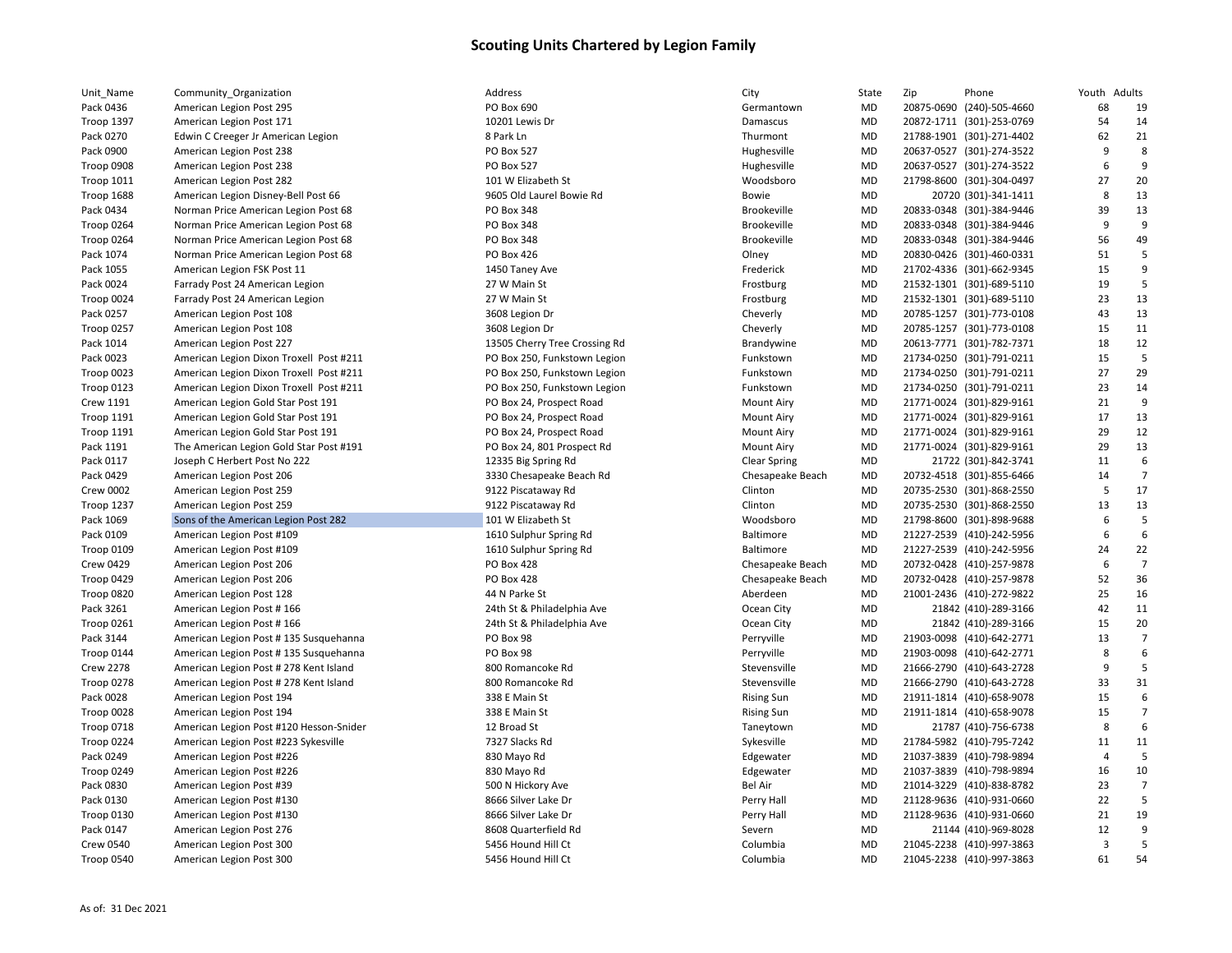| Unit_Name  | Community Organization               | Address              | City          | State     | Zip<br>Phone              | Youth Adults |     |
|------------|--------------------------------------|----------------------|---------------|-----------|---------------------------|--------------|-----|
| Pack 0205  | Cissel-Saxon American Legion Post 41 | 905 Sligo Ave        | Silver Spring | MD        | 20910-4705 (703)-307-0074 | 12           | -6  |
| Troop 0712 | American Legion Post #276            | 8068 Quarterfield Rd | Severn        | MD        | 21144-2117                |              | 13  |
| Troop 0887 | American Legion Post 40              | 500 5th Ave SE       | Glen Burnie   | MD        | 21061-3666                |              | 8   |
| Troop 0887 | American Legion Post 40              | 500 5th Ave SE       | Glen Burnie   | <b>MD</b> | 21061-3666                |              | - 9 |
| Pack 0400  | American Legion Slate Ridge Post 182 | 2217 Whiteford Rd    | Whiteford     | MD        | 21160-1214                |              | - 5 |
|            |                                      |                      |               | MD        | 57 units                  | 1228         | 738 |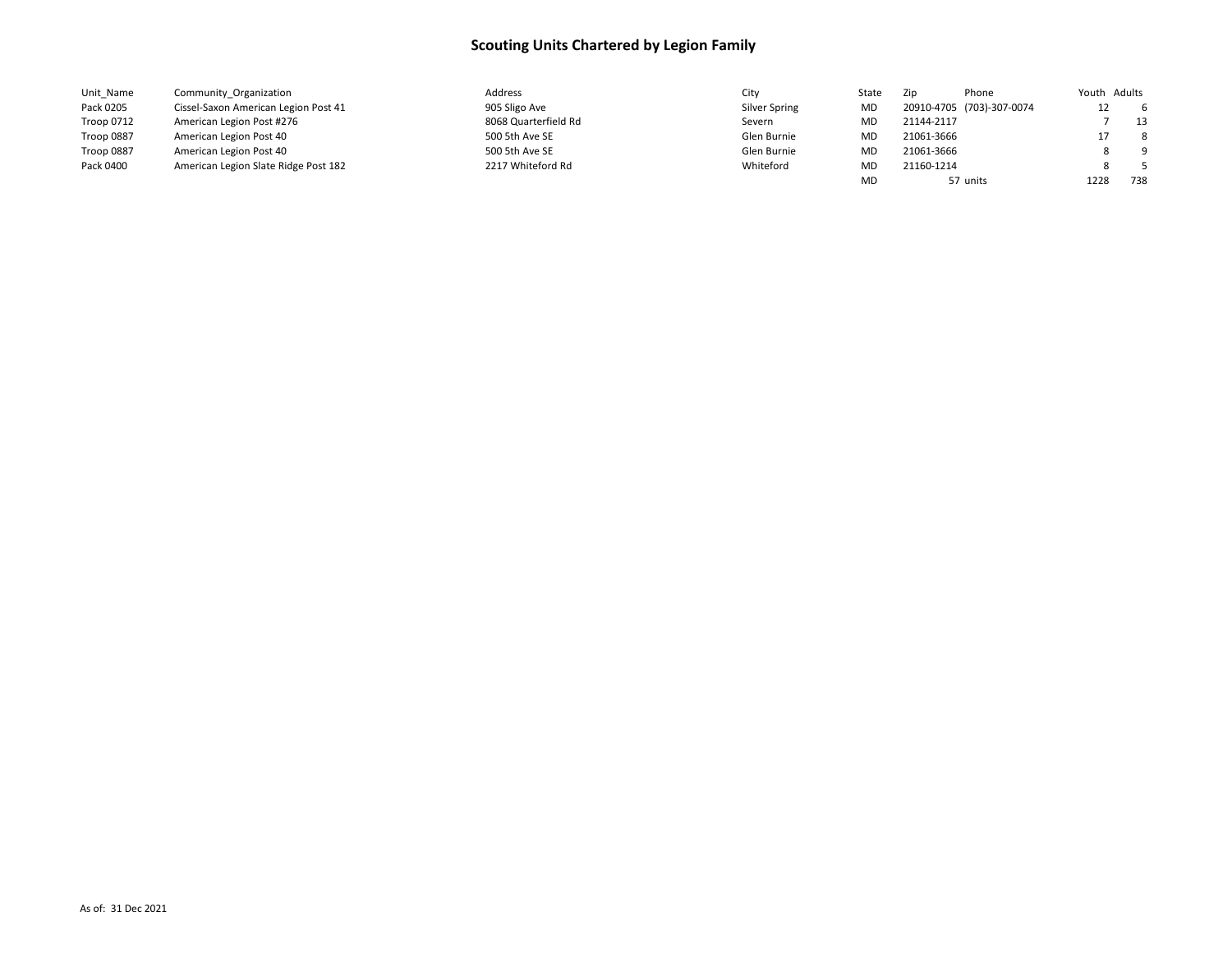| Unit Name         | Community Organization                      |
|-------------------|---------------------------------------------|
| Pack 0187         | Philip S Bryant Memorial Post 111           |
| Troop 0187        | Philip S Bryant Memorial Post 111           |
| Pack 0139         | American Legion Post 150                    |
| Pack 0063         | American Legion Post 105                    |
| Troop 0063        | American Legion Post 105                    |
| Troop 0604        | Alfred W Maxwell Jr Post 40 American Legion |
| Troop 0647        | American Legion Post 6                      |
| Troop 0621        | American Legion Post #21                    |
| <b>Troop 0235</b> | Jerry W Dobbins #15                         |
| Pack 0271         | American Legion Post 36                     |
| Troop 0603        | American Legion Post #205                   |
| Pack 0086         | American Legion Post #86                    |
| <b>Troop 0202</b> | American Legion Post #202                   |
| Pack 0202         | American Legion Post 202                    |
| Troop 0050        | American Legion 77 & K of C Council 5524    |
| Troop 0110        | American Legion Post #135                   |
| Troop 0329        | American Legion Tibbetts Post 55            |
| Troop 0329        | American Legion Tibbetts Post 55            |
| Troop 0478        | O.H.M.H American Legion Post 84             |
| Troop 0478        | O.H.M.H American Legion Post 84             |
| Pack 0369         | American Legion Post 214                    |
| Troop 0369        | American Legion Post 214                    |
| Troop 0139        | American Legion Post #150                   |
| Troop 0116        | American Legion Post 22                     |
| Pack 0213         | Wells Hussey American Legion Post #42       |
| <b>Troop 0213</b> | Wells Hussey American Legion Post #42       |

| Unit Name         | Community Organization                      | Address                     | City                    | State     | Zip        | Phone                        | Youth Adults |     |
|-------------------|---------------------------------------------|-----------------------------|-------------------------|-----------|------------|------------------------------|--------------|-----|
| Pack 0187         | Philip S Bryant Memorial Post 111           | PO Box 611, 98 Matthews Way | Turner                  | ME        | 04282-0611 | (207)-224-7246               | 18           | 6   |
| <b>Troop 0187</b> | Philip S Bryant Memorial Post 111           | PO Box 611, 98 Matthews Way | Turner                  | <b>ME</b> |            | 04282-0611 (207)-224-7246    | 17           | 14  |
| Pack 0139         | American Legion Post 150                    | 41 Elm St                   | <b>Mechanic Falls</b>   | <b>ME</b> |            | 04256-5521 (207)-345-9587    | 34           |     |
| Pack 0063         | American Legion Post 105                    | 82 North St                 | Newport                 | ME        |            | 04953-3021 (207)-368-4402    | 22           | 6   |
| Troop 0063        | American Legion Post 105                    | 82 North St                 | Newport                 | ME        |            | 04953-3021 (207)-368-4402    | 22           | 10  |
| Troop 0604        | Alfred W Maxwell Jr Post 40 American Legion | PO Box 342, 117 Bowdoin St  | Winthrop                | <b>ME</b> |            | 04364-0342 (207)-377-8258    | 8            | 10  |
| Troop 0647        | American Legion Post 6                      | 114 Second St               | Hallowell               | <b>ME</b> |            | 04347-1331 (207)-408-3337    |              |     |
| Troop 0621        | American Legion Post #21                    | 200 Congress Ave            | Bath                    | ME        |            | 04530-1539 (207)-443-9178    |              |     |
| Troop 0235        | Jerry W Dobbins #15                         | PO Box 396                  | <b>Stockton Springs</b> | ME        |            | 04981-0396 (207)-567-4119    |              | 8   |
| Pack 0271         | American Legion Post 36                     | PO Box 874                  | <b>Boothbay Harbor</b>  | ME        |            | 04538-0874 (207)-607-2965    |              |     |
| Troop 0603        | American Legion Post #205                   | 400 Eastern Ave             | Augusta                 | ME        |            | 04330-6701 (207)-623-8411    | 15           | 12  |
| Pack 0086         | American Legion Post #86                    | 160 Lyons Point Rd          | Raymond                 | ME        |            | 04071-5515 (207)-657-4884    | 32           | 5   |
| Troop 0202        | American Legion Post #202                   | 79 Foreside Rd              | Topsham                 | ME        |            | 04086-5100 (207)-729-9870    | 13           | 14  |
| Pack 0202         | American Legion Post 202                    | 79 Foreside Rd              | Topsham                 | ME        |            | 04086-5100 (207)-729-9870    | 15           | 10  |
| Troop 0050        | American Legion 77 & K of C Council 5524    | PO Box 496                  | Lincoln                 | ME        |            | 04457-0496 (207)-738-4119    | 6            | 12  |
| Troop 0110        | American Legion Post #135                   | PO Box 392, Island Road     | Sabattus                | ME        |            | 04280-0392 (207)-740-6585    | 14           |     |
| Troop 0329        | American Legion Tibbetts Post 55            | 224 Chellis Rd              | <b>West Newfield</b>    | ME        |            | 04095-3005 (207)-793-8078    | 13           |     |
| Troop 0329        | American Legion Tibbetts Post 55            | 224 Chellis Rd              | <b>West Newfield</b>    | <b>ME</b> |            | 04095-3005 (207)-793-8078    |              | 9   |
| Troop 0478        | O.H.M.H American Legion Post 84             | PO Box 256                  | Orono                   | <b>ME</b> |            | 04473-0256 (207)-866-5603    |              | 11  |
| Troop 0478        | O.H.M.H American Legion Post 84             | <b>PO Box 256</b>           | Orono                   | <b>ME</b> |            | 04473-0256 (207)-866-5603    | 12           | 13  |
| Pack 0369         | American Legion Post 214                    | PO Box 176                  | York                    | <b>ME</b> |            | 03909-0176 US-(207)-457-1450 | 38           | -11 |
| Troop 0369        | American Legion Post 214                    | PO Box 176                  | York                    | <b>ME</b> |            | 03909-0176 US-(207)-457-1450 | 19           | 11  |
| Troop 0139        | American Legion Post #150                   | 41 Elm St                   | <b>Mechanic Falls</b>   | <b>ME</b> |            | 04256-5521 US-(207)-500-0059 | 11           |     |
| Troop 0116        | American Legion Post 22                     | 65 Central Ave              | Lewiston                | <b>ME</b> | 04240-6031 |                              | 24           |     |
| Pack 0213         | Wells Hussey American Legion Post #42       | 524 Waldoboro Rd            | Damariscotta            | ME        | 04543      |                              | 21           |     |
| Troop 0213        | Wells Hussey American Legion Post #42       | 524 Waldoboro Rd            | Damariscotta            | <b>ME</b> | 04543      |                              |              |     |
|                   |                                             |                             |                         | <b>ME</b> |            | 26 units                     | 397          | 225 |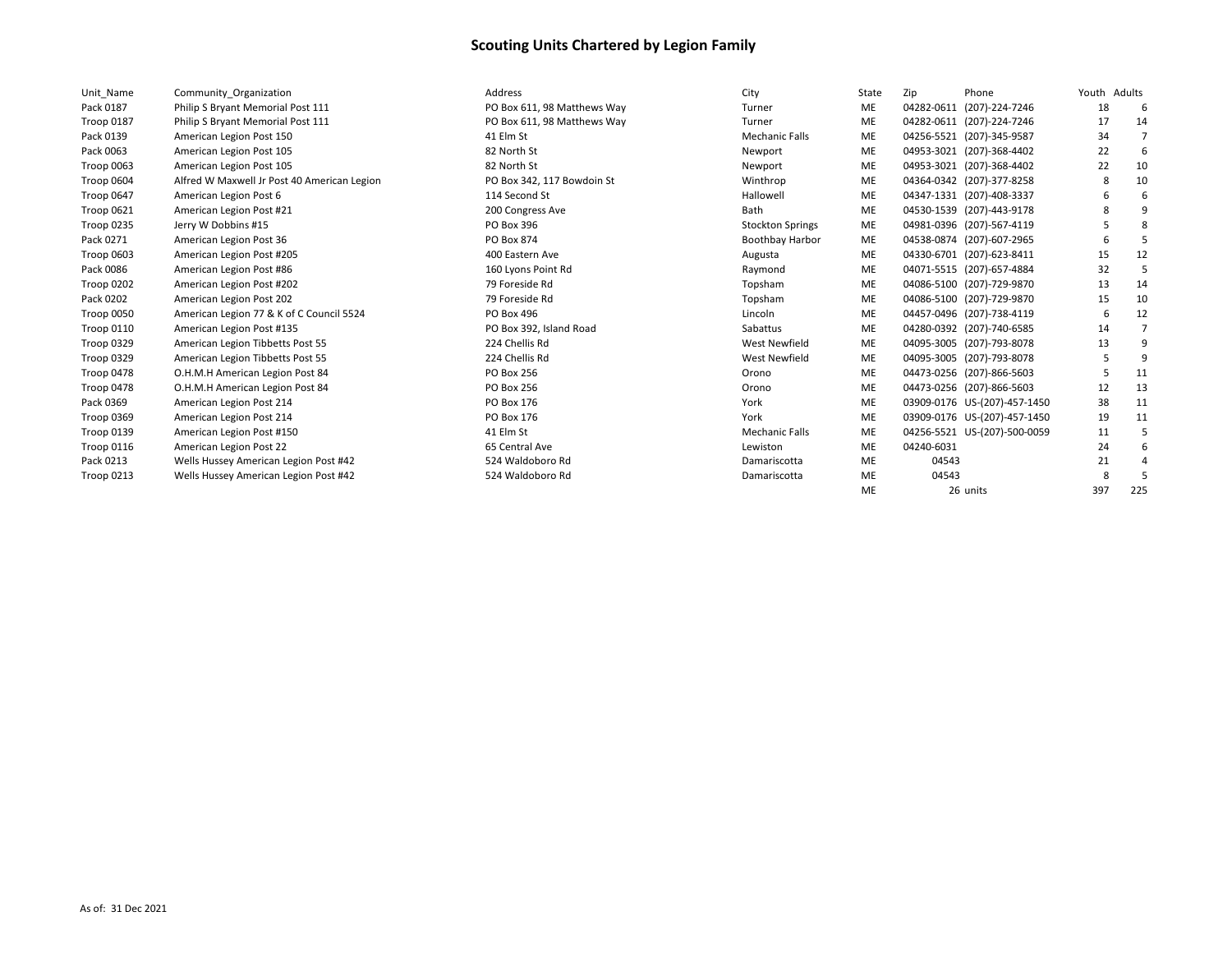| Unit_Name         | Community_Organization                    | Address                   | City                | State | Zip        | Phone                     | Youth Adults   |                |
|-------------------|-------------------------------------------|---------------------------|---------------------|-------|------------|---------------------------|----------------|----------------|
| Pack 0017         | American Legion Post #227                 | 305 Main St               | East Jordan         | MI    |            | 49727-5127 (231)-536-7025 | 13             | 6              |
| <b>Troop 1133</b> | American Legion Post 411                  | $M-20$                    | Hesperia            | MI    |            | 49421 (231)-854-6618      | 5              | 5              |
| Pack 1604         | American Legion Post 253                  | 1505 N Main St            | Royal Oak           | MI    |            | 48067-1319 (248)-546-0490 | 20             | 6              |
| Troop 1629        | American Legion Post 253                  | 1505 N Main St            | Royal Oak           | MI    |            | 48067-1319 (248)-546-0490 | 20             | 21             |
| Pack 0421         | American Legion Post 172                  | 234 Walnut Blvd           | Rochester           | MI    |            | 48307-2051 (248)-556-5029 | 26             | $\overline{7}$ |
| Pack 0314         | Campbell-Richmond American Legion Post 63 | 8047 Ortonville Rd        | Clarkston           | MI    |            | 48348-4457 (248)-625-9912 | 8              | 5              |
| Pack 0108         | American Legion Post 108                  | 130 E Drahner Rd          | Oxford              | MI    |            | 48371-5302 (248)-628-9081 | 37             | 10             |
| Troop 0108        | American Legion Post 108                  | 130 E Drahner Rd          | Oxford              | MI    |            | 48371-5302 (248)-628-9081 | 10             | 10             |
| Pack 0052         | American Legion 216                       | 510 W Commerce St         | Milford             | MI    |            | 48381-1884 (248)-684-9919 | 40             | 14             |
| Pack 0233         | American Legion Post 233 Charlton Polan   | 164 S Broadway St         | Lake Orion          | MI    |            | 48362-3110 (248)-693-2782 | 18             | 8              |
| Troop 0410        | American Legion Post 223                  | 65079 US Highway 131 N    | Constantine         | MI    |            | 49042-9670 (269)-435-4075 | 16             | 11             |
| Pack 0331         | American Legion Post 331                  | 4241 Legion St, PO Box 67 | Bridgman            | MI    |            | 49106-0067 (269)-465-5195 | 5              | 6              |
| Pack 3175         | American Legion Post 45                   | 1014 David Dr             | Hastings            | MI    |            | 49058-2066 (269)-945-4973 | 28             | 17             |
| Troop 0175        | American Legion Post 45                   | 1014 David Dr             | Hastings            | MI    |            | 49058-2066 (269)-945-4973 | 29             | 20             |
| Pack 3708         | American Legion #325                      | 451 High St               | <b>Blissfield</b>   | MI    |            | 49228-1014 (517)-486-3312 | 8              | 6              |
| Pack 0158         | American Legion Post 55                   | 1230 Edwards St           | Albion              | MI    |            | 49224-2114 (517)-524-6585 | 17             | 15             |
| Troop 0158        | American Legion Post 55                   | 1230 Edwards St           | Albion              | MI    |            | 49224-2114 (517)-524-6585 | 5              | 8              |
| Pack 4432         | American Legion Post 315                  | 211 Chicago St            | Brooklyn            | MI    |            | 49230-9781 (517)-592-6532 | 6              | 6              |
|                   |                                           |                           |                     |       |            |                           | 6              | 15             |
| Troop 0158        | American Legion Post 55                   | 1230 Edwards St           | Albion              | MI    |            | 49224-2114 (517)-629-9425 |                |                |
| Pack 4768         | Mackinder-Glenn American Legion Post 510  | 830 S Clinton St          | Stockbridge         | MI    |            | 49285-9555 (517)-851-8445 | 21             | 14             |
| <b>Troop 1491</b> | American Legion Post 261                  | 28444 Utica Rd            | Roseville           | MI    |            | 48066-2556 (586)-484-4354 | 8              | 5              |
| Pack 0345         | American Legion Post 351                  | 46146 Cass Ave            | Utica               | MI    |            | 48317-5245 (586)-731-6857 | 13             | 5              |
| Troop 0090        | American Legion Post 351                  | 46146 Cass Ave            | Utica               | MI    |            | 48317-5245 (586)-731-6857 | 34             | 12             |
| <b>Troop 0281</b> | Neal Fonger Post 179                      | 2327 Wilson Ave SW        | <b>Grand Rapids</b> | MI    |            | 49534-6501 (616)-254-6040 | 21             | 23             |
| <b>Crew 2281</b>  | American Legion Post 179 Neal E Fonger    | 1332 Herrick Ave NE       | <b>Grand Rapids</b> | MI    |            | 49505-5539 (616)-299-2233 | $\overline{7}$ | 5              |
| Troop 0304        | American Legion Post 47                   | 3811 W River Dr NE        | Comstock Park       | MI    |            | 49321-8983 (616)-791-4571 | 17             | 8              |
| Troop 0111        | American Legion Post 18                   | 700 Adams St              | <b>Bay City</b>     | MI    |            | 48708-5834 (616)-822-9498 | 5              | 6              |
| Troop 0165        | American Legion Charles A Conklin Post 28 | 700 S Harbor Dr           | <b>Grand Haven</b>  | MI    |            | 49417-1743 (616)-842-5310 | 21             | 17             |
| Pack 3201         | Caledonia American Legion Post 305        | 9548 Cherry Valley Ave SE | Caledonia           | MI    |            | 49316-9564 (616)-891-1882 | 31             | 6              |
| Troop 0538        | Ida Civic Club & American Legion          | PO Box 27                 | Ida                 | MI    |            | 48140-0027 (734)-216-2496 | 17             | $\overline{7}$ |
| Troop 0538        | Ida Civic Club & American Legion          | PO Box 27                 | Ida                 | MI    |            | 48140-0027 (734)-216-2496 | 8              | 8              |
| Troop 1783        | Southgate American Legion Post 478        | 16200 Dix Toledo Rd       | Southgate           | MI    |            | 48195-2941 (734)-282-0605 | 8              | 12             |
| <b>Troop 1770</b> | American Legion Post 217                  | 2817 Van Alstyne St       | Wyandotte           | MI    |            | 48192-5219 (734)-282-2698 | 5              | $\overline{7}$ |
| Pack 1770         | Sons of the American Legion Post 217      | 2817 Van Alstyne St       | Wyandotte           | MI    |            | 48192-5219 (734)-377-7018 | 19             | 10             |
| Pack 0852         | American Legion Myron H Beals Post 32     | 9318 Newburgh Rd          | Livonia             | MI    |            | 48150-3429 (734)-427-7592 | 34             | 9              |
| Troop 0416        | Saline American Legion Wm B Lutz #322     | <b>PO Box 226</b>         | Saline              | MI    |            | 48176-0226 (734)-429-7310 | 31             | 20             |
| Pack 3491         | Earl Gladfelter American Legion Post 268  | 8 Park Ln                 | Milan               | MI    |            | 48160-1602 (734)-439-2421 | 6              | 6              |
| Troop 0449        | Earl Gladfelter American Legion Post 268  | 8 Park Ln                 | Milan               | MI    |            | 48160-1602 (734)-439-2421 | 6              | 8              |
| Troop 0442        | Dexter American Legion Post #557          | 8225 Dexter Chelsea Rd    | Dexter              | MI    |            | 48130-9786 (734)-476-6879 | 10             | $\overline{4}$ |
| Pack 3538         | American Legion Post 514                  | 11601 Lewis Ave           | Ida                 | MI    |            | 48140-9589 (734)-854-5910 | 12             | 8              |
| Troop 0312        | American Legion Post #419                 | <b>PO Box 468</b>         | Pinckney            | MI    |            | 48169-0468 (734)-878-9522 | 23             | 20             |
| Troop 0315        | Charles J Fulton American Legion Post 382 | 1322 Clinton Ave          | Saint Clair         | MI    |            | 48079-5226 (810)-329-2871 | 8              | 10             |
| Troop 0135        | North Branch American Legion Post #457    | PO Box 59                 | North Branch        | MI    |            | 48461-0059 (810)-656-5509 | 5              | $\overline{7}$ |
| Pack 0135         | American Legion Post 457                  | 4075 Huron St             | North Branch        | MI    |            | 48461-8664 (810)-793-6483 | 5              | 5              |
| Troop 0333        | American Legion Post 349                  | PO Box 335                | Little Lake         | MI    |            | 49833-0335 (906)-202-3270 | 8              | 5              |
| Troop 0532        | Sons of the American Legion Squad 145     | 621 Main St               | Norway              | MI    |            | 49870-1245 (906)-221-2843 | 9              | 5              |
| Pack 3505         | American Legion Reino - Post 21           | 212 Washington Ave        | Iron River          | MI    |            | 49935-2219 (906)-265-4515 | 24             | 5              |
| Troop 0521        | American Legion Reino - Post 21           | 212 Washington Ave        | Iron River          | MI    |            | 49935-2219 (906)-265-4515 | $\overline{4}$ | 6              |
| Pack 3471         | American Legion Post 71                   | 820 Delta Ave             | Gladstone           | MI    |            | 49837-1647 (906)-428-1050 | 18             | 6              |
| Troop 0124        | American Legion Post 299                  | PO Box 1518               | Mackinac Island     | MI    |            | 49757-1518 (906)-847-3307 | $\overline{2}$ | $\Delta$       |
| Troop 0767        | American Legion Post #165                 | 5111 Hedgewood Dr         | Midland             | MI    |            | 48640-1931 (989)-832-7202 | 35             | 19             |
| Troop 0228        | American Legion Post 125                  | 13613 Dixie Hwy           | <b>Birch Run</b>    | MI    | 48415-9303 |                           | 11             | 11             |
|                   |                                           |                           |                     |       |            |                           |                |                |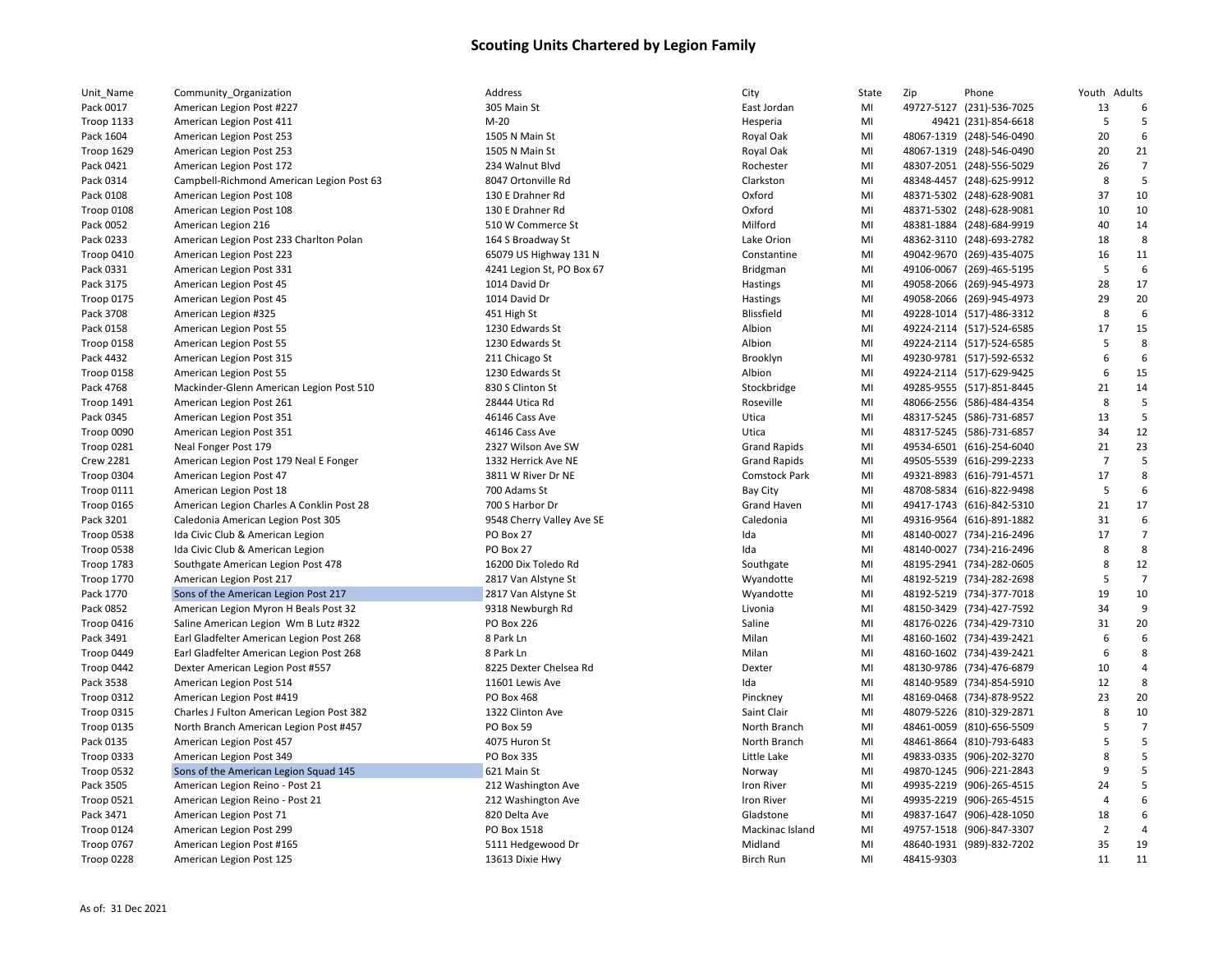| Unit Name         | Community Organization                      | Address              | city      | State | Zip        | Phone    | Youth Adults |     |
|-------------------|---------------------------------------------|----------------------|-----------|-------|------------|----------|--------------|-----|
| Troop 0215        | American Legion Post 139                    | 1610 S Reese Rd      | Reese     |       | 48757      |          |              |     |
| Pack 3131         | Erwin Prieskorn American Legion Post 46     | PO Box 3703          | Ann Arbor |       | 48106-3703 |          | 39           | 13  |
| <b>Troop 1193</b> | Wilwin Lodge at Cygnet Cove American Legion | 3383 E Hawley Rd # G | Custer    |       | 49405-9700 |          |              | 10  |
|                   |                                             |                      |           |       |            | 55 units | 860          | 529 |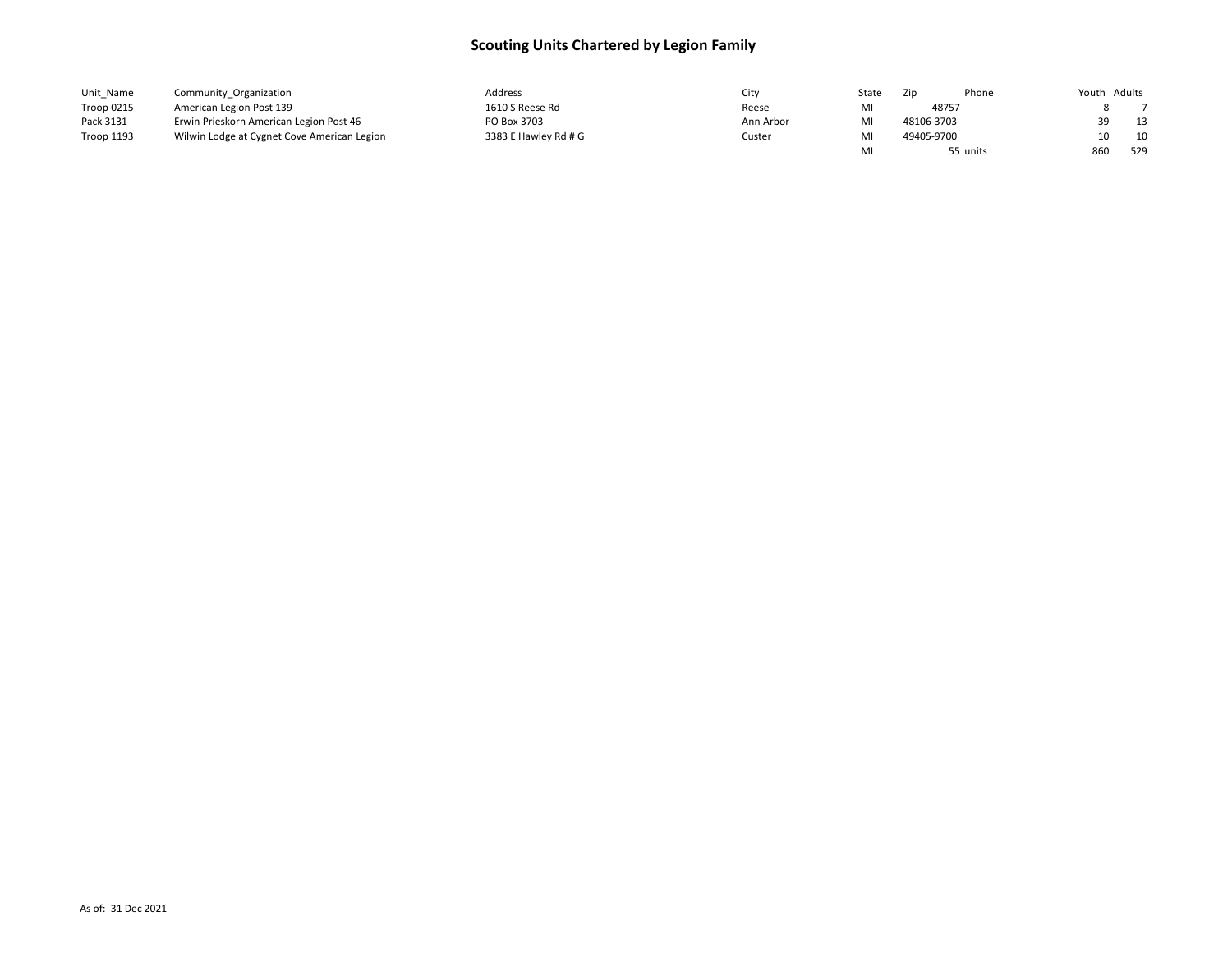| Unit_Name               | Community_Organization                          | Address                         | City                | State           | Zip | Phone                                                  | Youth Adults   |                |
|-------------------------|-------------------------------------------------|---------------------------------|---------------------|-----------------|-----|--------------------------------------------------------|----------------|----------------|
| Troop 0655              | American Legion Post #505                       | 102 1st Ave N, PO Box 84        | Gary                | MN              |     | 56545-4528 (218)-356-8217                              | 11             | -5             |
| Pack 4151               | A O Mattson Post 25 American Legion             | American Legion, 410 Lake St NE | Warroad             | MN              |     | 56763 (218)-386-1625                                   | 22             | 6              |
| <b>Troop 1151</b>       | A O Mattson Post 25 American Legion             | 410 Lake St NE                  | Warroad             | MN              |     | 56763 (218)-386-1625                                   | 9              | 5              |
| Pack 3102               | American Legion Post #49                        | PO Box 238, 4435 Main St        | Pequot Lakes        | MN              |     | 56472-0238 (218)-568-9881                              | 29             | 8              |
| Troop 0102              | American Legion Post #49                        | PO Box 238, 4435 Main St        | Pequot Lakes        | MN              |     | 56472-0238 (218)-568-9881                              | 8              | 5              |
| Pack 3073               | American Legion Post #613                       | 400 Front St                    | <b>Pine River</b>   | MN              |     | 56474 (218)-587-4081                                   | 12             | 8              |
| Troop 0073              | American Legion Post #613                       | 400 Front St                    | Pine River          | MN              |     | 56474 (218)-587-4081                                   | 11             | 6              |
| Troop 4062              | American Legion Post #217-Baudette              | 115 N Main Ave                  | Baudette            | MN              |     | 56623 (218)-634-9978                                   | $\overline{4}$ | 5              |
| Pack 3089               | American Legion Post #596                       | PO Box 63                       | Erskine             | MN              |     | 56535-0063 (218)-687-3969                              | 31             | $\overline{7}$ |
| Troop 0050              | Warren American Legion Post 27                  | 424 N 1st St                    | Warren              | MN              |     | 56762-1205 (218)-745-5201                              | 9              | $\overline{7}$ |
| Troop 0325              | Geo Bergam Post #489 Am Legion                  | PO Box 61                       | Underwood           | MN              |     | 56586-0061 (218)-826-6989                              | 10             | $\overline{7}$ |
| Troop 0100              | Walter Scott Erickson American Legion Post #557 | 23659 Forest Road               | Deerwood            | MN              |     | 56444 (218)-831-2967                                   | 9              | 8              |
| Pack 3020               | American Legion Post #428                       | 17 2nd Ave N                    | <b>Waite Park</b>   | MN              |     | 56387-1112 (320)-252-7880                              | 10             | 5              |
| Troop 1020              | American Legion Post #428                       | 17 2nd Ave N                    | <b>Waite Park</b>   | MN              |     | 56387-1112 (320)-252-7880                              | 5              | 8              |
| Troop 0011              | American Legion Post #277                       | PO Box 6                        | Sartell             | MN              |     | 56377-0006 (320)-253-3020                              | 12             | 10             |
| Pack 3068               | American Legion Post #101                       | 265 County Road 173 SE          | Melrose             | MN              |     | 56352-1603 (320)-256-3581                              | 12             | 6              |
| Pack 3237               | New London American Legion Post 537             | 21 Ash St NE                    | New London          | MN              |     | 56273-8557 (320)-354-2284                              | 31             | 8              |
| Troop 3228              | American Legion Post 537                        | PO Box 154, Attn: Don Anderson  | New London          | MN              |     | 56273-0154 (320)-354-5097                              | 21             | 11             |
| Pack 3053               | American Legion Wojciak Talberg Post #602       | 37285 167th St                  | Hillman             | MN              |     | 56338-6112 (320)-355-2439                              | $\overline{4}$ | 6              |
| Pack 3236               | American Legion Post 96                         | 35 3rd Ave SE                   | Hutchinson          | MN              |     | 55350-2551 (320)-434-0321                              | 12             | 6              |
| Troop 3399              | Winsted American Legion                         | Co Rd 9 & 212th St              | Winsted             | MN              |     | 55395 (320)-485-4366                                   | 11             | 13             |
| Troop 5399              | Winsted American Legion                         | Co Rd 9 & 212th St              | Winsted             | MN              |     | 55395 (320)-485-4366                                   | 8              | 8              |
| Pack 3399               | American Legion Auxiliary Unit 407              | 161 1st St N                    | Winsted             | MN              |     | 55395-7702 (320)-485-4529                              | 17             | $\overline{7}$ |
| Pack 3025               | American Legion Post #67                        | 128 Main St S                   | Sauk Centre         | MN              |     | 56378-1345 (320)-491-2776                              | 9              | 6              |
| Troop 0025              | American Legion Post #67                        | 128 Main St S                   | Sauk Centre         | MN              |     | 56378-1345 (320)-491-2776                              | $\overline{4}$ | $\overline{7}$ |
| Pack 3120               | American Legion Post #473                       | PO Box 277, 80 Division St N    | Rice                | MN              |     | 56367-0277 (320)-493-7744                              | 9              | 6              |
| Troop 0473              | American Legion Post #473                       | PO Box 277, 80 Division St N    | Rice                | MN              |     | 56367-0277 (320)-493-7744                              | 9              | 5              |
| Pack 3221               | American Legion Post 375                        | PO Box 47                       | Atwater             | MN              |     | 56209-0047 (320)-510-3170                              | 12             | 6              |
| <b>Troop 3221</b>       | American Legion Post 375                        | PO Box 47                       | Atwater             | MN              |     | 56209-0047 (320)-510-3170                              | 10             | $\overline{4}$ |
| Troop 0419              | American Legion Post 80                         | <b>General Delivery</b>         | Wheaton             | MN              |     | 56296-9999 (320)-563-8808                              | $\overline{7}$ | $\overline{4}$ |
| <b>Troop 0191</b>       | American Legion Post #201                       | 187 1st St SE                   | Mora                | MN              |     | 55051-1602 (320)-679-4733 x 4733                       | 21             | 17             |
| Pack 3015               | American Legion Frank Kray Post 455             | 209 Main St                     | Cold Spring         | MN              |     | 56320-2532 (320)-685-9995                              | 32             | 8              |
| Troop 0015              | American Legion Frank Kray Post 455             | 209 Main St                     | Cold Spring         | MN              |     | 56320-2532 (320)-685-9995                              | 25             | 11             |
| Pack 3094               | American Legion Post #354                       | <b>Hwy 10</b>                   | Clear Lake          | MN              |     | 55319 (320)-743-2620                                   | 20             | 6              |
| Troop 0187              | Jens H Jensen Post #243                         | General Delivery, Co Rd 142     | Askov               | MN              |     | 55704-9999 (320)-838-3616                              | 14             | 9              |
| Troop 0187              | Jens H Jensen Post #243                         | General Delivery, Co Rd 142     | Askov               | MN              |     | 55704-9999 (320)-838-3616                              | 6              | 8              |
| Troop 0030              | American Legion Post #482                       | PO Box 507, 371 Railroad Ave    | Albany              | MN              |     | 56307-0507 (320)-845-4136                              | 11             | 6              |
| Pack 3219               | American Legion Post 131                        | 220 1st St W                    | Maple Lake          | MN              |     | 55358-4561 (320)-963-3911                              | 8              | $\overline{7}$ |
| Troop 3219              | American Legion Post 131                        | 220 1st St W                    | Maple Lake          | MN              |     | 55358-4561 (320)-963-3911                              | 9              | $\overline{4}$ |
| Pack 3019               | American Legion Hansen-Hays Post #178           | 160 2nd St SE                   | Milaca              | MN              |     | 56353-1207 (320)-983-3898                              | 15             | 6              |
| Troop 0019              | American Legion Hansen-Hays Post #178           | 160 2nd St SE                   | Milaca              | MN              |     | 56353-1207 (320)-983-3898                              | 14             | 9              |
| Troop 0130              | American Legion Post 475                        | 117 E. Main St                  | St. Clair           | MN              |     | 56080-2126 (507)-245-3462                              | $\mathbf{1}$   | $\overline{a}$ |
| Pack 0116               | American Legion Post 140                        | PO Box 592                      | <b>Grand Meadow</b> | MN              |     | 55936-0592 (507)-272-7165                              | 5              | $\overline{4}$ |
| Pack 0186               | American Legion Post 92                         | 403 E Center St                 | Rochester           | MN              |     | 55904-4650 (507)-282-1322                              | 22             | 10             |
| Troop 0098              | American Legion Post 92                         | 403 E Center St                 | Rochester           | MN              |     | 55904-4650 (507)-282-1322                              | $\overline{7}$ | $\overline{7}$ |
| Troop 0186              | American Legion Post 92                         | 403 E Center St                 | Rochester           | MN              |     | 55904-4650 (507)-282-1322                              | 22             | 14             |
| Pack 0120               | American Legion Post 105                        | PO Box 152                      | Lyle                | MN              |     | 55953-0152 (507)-325-4134                              | 19             | 5              |
| <b>Troop 0120</b>       | American Legion Post 105                        | PO Box 152                      | Lyle                | MN              |     | 55953-0152 (507)-325-4134                              | $\overline{4}$ | 5              |
| Troop 0002              | Lafayette American Legion Post 300              | PO Box 102                      | Lafayette           | MN              |     | 56054-0102 (507)-340-6848                              | $\overline{7}$ | $\overline{4}$ |
|                         |                                                 | 102 Elm Ave SW                  |                     | MN              |     |                                                        | 20             | 10             |
| Pack 9322<br>Troop 9322 | American Legion Post 79                         | 102 Elm Ave SW                  | Montgomery          |                 |     | 56069-1230 (507)-364-7779<br>56069-1230 (507)-364-7779 | 13             | 9              |
| Pack 0089               | American Legion Post 79                         | PO Box 335                      | Montgomery          | MN<br><b>MN</b> |     |                                                        | 20             | 12             |
|                         | American Legion Post 281                        |                                 | Janesville          |                 |     | 56048-0335 (507)-380-7598                              |                |                |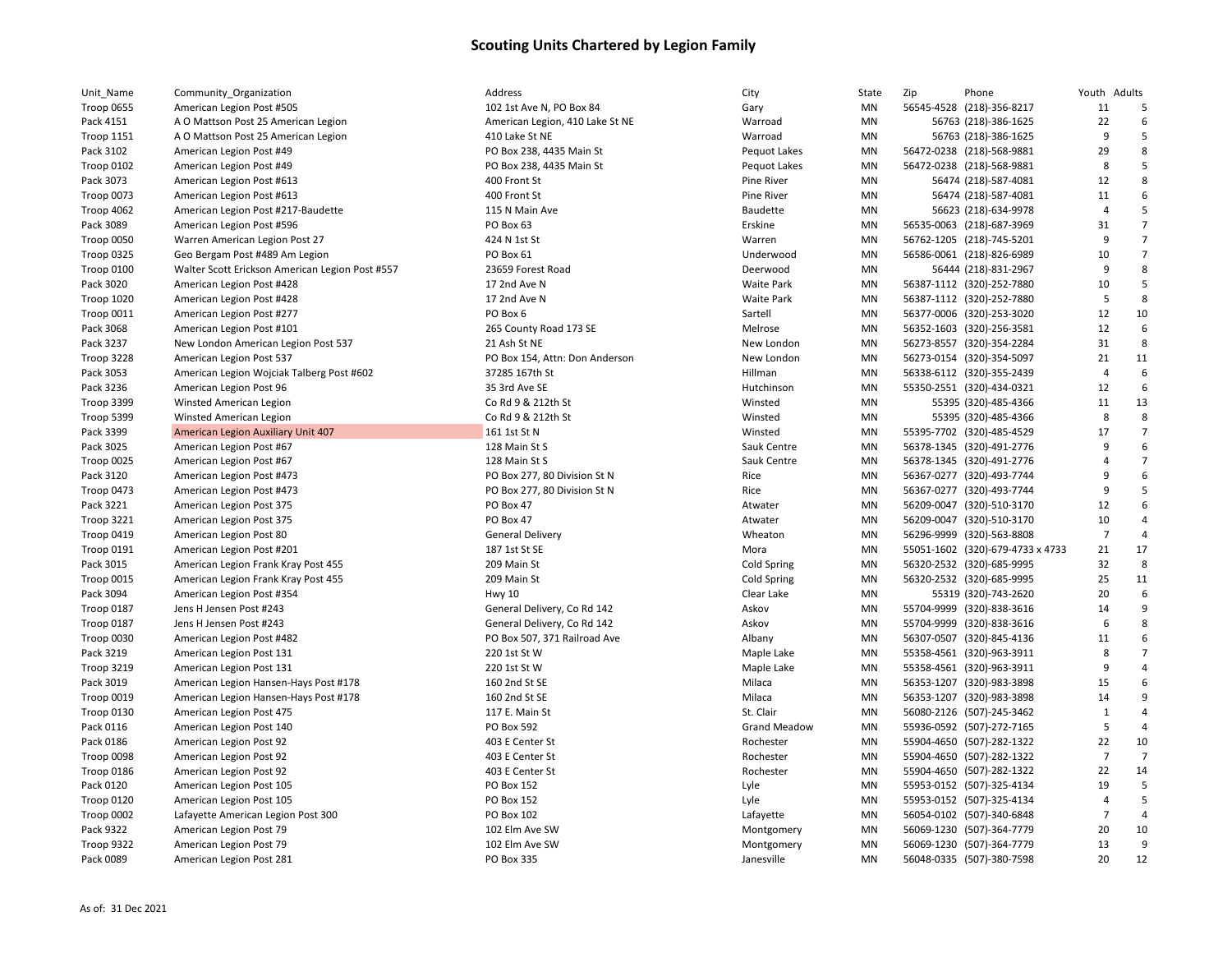| Unit_Name         | Community_Organization                             | Address                        | City                 | State     | Zip | Phone                     | Youth          | Adults         |
|-------------------|----------------------------------------------------|--------------------------------|----------------------|-----------|-----|---------------------------|----------------|----------------|
| Pack 0350         | American Legion Post 77 of Owatonna                | 137 W Broadway St              | Owatonna             | MN        |     | 55060-2301 (507)-451-6080 | 10             | 5              |
| <b>Troop 0350</b> | American Legion Post 77 of Owatonna                | 137 W Broadway St              | Owatonna             | MN        |     | 55060-2301 (507)-451-6080 | $\overline{3}$ | 6              |
| Pack 0049         | American Legion Post 40 Of Lanesboro               | PO Box 285                     | Lanesboro            | MN        |     | 55949-0285 (507)-467-3440 | 25             | 10             |
| Troop 0049        | American Legion Post 40 Of Lanesboro               | <b>PO Box 285</b>              | Lanesboro            | MN        |     | 55949-0285 (507)-467-3440 | 19             | 8              |
| Pack 0050         | American Legion Rothie Post 330                    | PO Box 448, 7 Main St E        | Hayfield             | MN        |     | 55940-0448 (507)-477-2441 | 10             |                |
| <b>Troop 0050</b> | American Legion Rothie Post 330                    | PO Box 448, 7 Main St E        | Hayfield             | MN        |     | 55940-0448 (507)-477-2441 | 9              | $\overline{7}$ |
| Troop 0018        | American Legion Post 90                            | 100 Main St                    | Lewiston             | MN        |     | 55952 (507)-523-2515      | 12             | $\overline{7}$ |
| Pack 0156         | American Legion Post 164                           | PO Box 67                      | Stewartville         | MN        |     | 55976-0067 (507)-533-9281 | 13             | 11             |
| Pack 0057         | American Legion Post William Allen                 | 215 3rd St SW                  | Plainview            | MN        |     | 55964-1325 (507)-534-3298 | 21             | 14             |
| Pack 0031         | American Legion Post 210                           | PO Box 83                      | Wells                | MN        |     | 56097-0083 (507)-553-3012 | 11             | 6              |
| Troop 0114        | Adams American Legion Post 146                     | <b>PO Box 181</b>              | Adams                | MN        |     | 55909-0181 (507)-582-3266 | $\overline{7}$ |                |
| Troop 0004        | American Legion Post 11                            | PO Box 3246, 222 E Walnut St   | Mankato              | MN        |     | 56002-3246 (507)-625-6192 | 11             | 13             |
| Troop 0042        | American Legion Post 38                            | 100 Industrial Dr              | Redwood Falls        | MN        |     | 56283-1426 (507)-637-8683 | 5              |                |
| <b>Troop 1042</b> | American Legion Post 38                            | 100 Industrial Dr              | Redwood Falls        | MN        |     | 56283-1426 (507)-637-8683 | 5              |                |
| Pack 0051         | American Legion Post #191                          | 129 S Marshall St              | Caledonia            | MN        |     | 55921-1326 (507)-725-9956 | 13             |                |
| <b>Troop 0051</b> | American Legion Post #191                          | 129 S Marshall St              | Caledonia            | MN        |     | 55921-1326 (507)-725-9956 | 8              |                |
| Troop 0069        | American Legion Post 356                           | 18 N Osborne St                | Sherburn             | MN        |     | 56171-1267 (507)-764-7111 | 19             | 12             |
| Pack 0055         | American Legion Post 115                           | <b>General Delivery</b>        | Truman               | MN        |     | 56088-9999 (507)-776-4545 | 19             |                |
| Troop 0055        | American Legion Post 115                           | <b>General Delivery</b>        | Truman               | MN        |     | 56088-9999 (507)-776-4545 | $\overline{7}$ |                |
| Pack 0069         | Sherburn American Legion Post 356                  | 18 N Osborne St                | Sherburn             | MN        |     | 56171-1267 (507)-848-5199 | 25             | 8              |
| Troop 1069        | Sherburn American Legion Post 356                  | 18 N Osborne St                | Sherburn             | MN        |     | 56171-1267 (507)-848-5199 | 4              |                |
| Troop 0011        | American Legion Post 404                           | 151 N Broadway                 | Alden                | MN        |     | 56009-9700 (507)-874-3679 | 8              | 5              |
| Pack 0098         | American Legion Post #595                          | 414 Red Apple Dr               | La Crescent          | MN        |     | 55947-8604 (507)-895-2292 | 21             | 8              |
| Pack 0053         | American Legion Post #423                          | 121 S Grant St                 | Houston              | MN        |     | 55943-8443 (507)-896-2555 | 20             | 11             |
| Troop 0053        | American Legion Post #423                          | 121 S Grant St                 | Houston              | MN        |     | 55943-8443 (507)-896-2555 | 26             | 9              |
| Troop 0531        | American Legion Post #423                          | 121 S Grant St                 | Houston              | MN        |     | 55943-8443 (507)-896-2555 | 9              |                |
| Crew 0531         | Houston American Legion Post #423                  | 121 S Grant St                 | Houston              | MN        |     | 55943-8443 (507)-896-2555 | 24             | 10             |
| Pack 0015         | American Legion Post 207                           | 319 Broadway St                | Cleveland            | MN        |     | 56017-2002 (507)-931-1837 | 14             | 6              |
| Troop 0084        | American Legion Post 161                           | 306 W Main St                  | Le Roy               | MN        |     | 55951-1253 (507)-940-8596 | $\overline{3}$ | 5              |
| Pack 3090         | American Legion Post #112                          | 525 Railroad Dr NW             | <b>Elk River</b>     | MN        |     | 55330-1405 (612)-282-5598 | 22             | 8              |
| Troop 0090        | American Legion Post #112                          | 525 Railroad Dr NW             | <b>Elk River</b>     | MN        |     | 55330-1405 (612)-282-5598 | 34             | 19             |
| Troop 0590        | American Legion Post #112                          | 525 Railroad Dr NW             | <b>Elk River</b>     | MN        |     | 55330-1405 (612)-282-5598 | $\overline{4}$ | 5              |
| Troop 1098        | American Legion Post #112                          | 525 Railroad Dr NW             | <b>Elk River</b>     | MN        |     | 55330-1405 (612)-282-5598 | $\overline{7}$ | q              |
| Troop 0062        | American Legion Post 50 Of Wabasha                 | 155 Pembroke Ave S             | Wabasha              | MN        |     | 55981-1242 (612)-565-3323 | 9              |                |
| Pack 9151         | American Legion Post 620                           | 5383 140th St N                | Hugo                 | MN        |     | 55038-9503 (651)-255-1432 | 16             |                |
| Troop 9151        | American Legion Post 620                           | 5383 140th St N                | Hugo                 | MN        |     | 55038-9503 (651)-255-1432 | 8              | 9              |
| Pack 9270         | American Legion Post 65                            | 14590 Burma Ave W              | Rosemount            | MN        |     | 55068-3119 (651)-423-3380 | 18             | 8              |
| <b>Troop 9270</b> | American Legion Post 65                            | 14590 Burma Ave W              | Rosemount            | MN        |     | 55068-3119 (651)-423-3380 | 23             | 10             |
| Pack 9249         | American Legion Post 48                            | 103 3rd Street S               | Stillwater           | MN        |     | 55082 (651)-439-1435      | 33             | $\overline{7}$ |
| Troop 9249        | American Legion Post 48                            | 103 3rd Street S               | Stillwater           | MN        |     | 55082 (651)-439-1435      | 25             | 21             |
| Pack 9113         | American Legion Post 491/Bethlehem Lutheran Church | 263 3rd St N                   | Bayport              | MN        |     | 55003-1028 (651)-439-3612 | 19             | 7              |
| <b>Troop 9113</b> | American Legion Post 491/Bethlehem Lutheran Church | 263 3rd St N                   | Bayport              | MN        |     | 55003-1028 (651)-439-3612 | 9              | 12             |
| Pack 9031         | Rosetown Memorial American Legion Post 542         | 700 County Road C W            | Roseville            | MN        |     | 55113-2156 (651)-483-3535 | $\overline{2}$ |                |
| <b>Troop 9031</b> | Rosetown Memorial American Legion Post 542         | 2851 Fernwood St               | Roseville            | MN        |     | 55113-1834 (651)-483-3535 | 22             | 15             |
| Troop 0058        | American Legion Otto Hendrickson Post #212         | 900 1st St E                   | Park Rapids          | MN        |     | 56470-1711 (701)-219-9399 | $\overline{7}$ | 10             |
| <b>Troop 0674</b> | John Bridges American Legion Post 15               | <b>PO Box 355</b>              | <b>Detroit Lakes</b> | MN        |     | 56502-0355 (701)-238-9298 | 19             | 6              |
| Pack 3276         | American Legion Post 600                           | PO Box 55                      | Champlin             | MN        |     | 55316-0055 (763)-208-3962 | 30             | 10             |
| Troop 3276        | American Legion Post 600                           | PO Box 55                      | Champlin             | MN        |     | 55316-0055 (763)-208-3962 | 39             | 23             |
| Troop 0092        | American Legion Post #193                          | <b>PO Box 322</b>              | Becker               | MN        |     | 55308-0322 (763)-261-4464 | 18             | 8              |
| Troop 3270        | American Legion Post 260                           | 304 Elm St                     | Monticello           | MN        |     | 55362-8713 (763)-295-2574 | 41             | 23             |
| <b>Troop 3406</b> | American Legion Post 334                           | 11640 Crooked Lake Blvd NW # B | Coon Rapids          | MN        |     | 55433-2828 (763)-421-6260 | 12             | 12             |
| Troop 3211        | American Legion Post 172                           | 260 4th Ave SE                 | Osseo                | <b>MN</b> |     | 55369-1521 (763)-425-4858 | 10             |                |
|                   |                                                    |                                |                      |           |     |                           |                |                |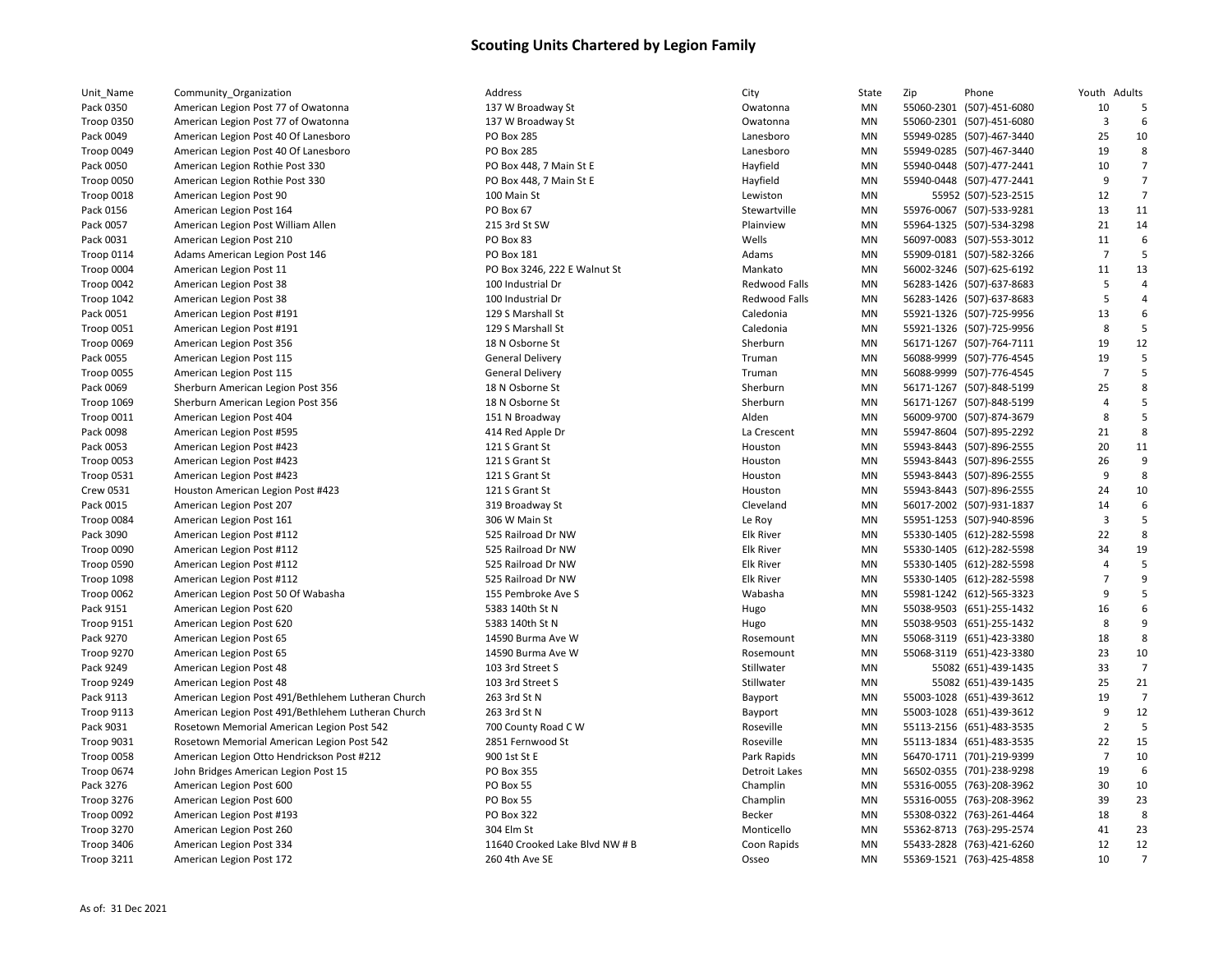| Unit Name         | Community Organization              | Address                          | City          | State     | Zip        | Phone                     | Youth | Adults |
|-------------------|-------------------------------------|----------------------------------|---------------|-----------|------------|---------------------------|-------|--------|
| Pack 3767         | American Legion Post 567            | 14 Main St S                     | Saint Michael | <b>MN</b> |            | 55376-9621 (763)-497-2001 | 42    | 11     |
| Pack 3552         | Blaine VFW Post 6316                | 1374 109th Ave NE                | Blaine        | <b>MN</b> |            | 55434-3709 (763)-757-4540 | 8     |        |
| Pack 3091         | American Legion Post #560           | <b>PO Box 123</b>                | Zimmerman     | <b>MN</b> |            | 55398-0123 (763)-856-2131 | 21    | 12     |
| Troop 0091        | American Legion Post #560           | <b>PO Box 123</b>                | Zimmerman     | <b>MN</b> |            | 55398-0123 (763)-856-2131 | 28    | 15     |
| Troop 3273        | American Legion Post 377            | PO Box 240, Attn Cmdr Jack Lynch | Delano        | <b>MN</b> |            | 55328-0240 (763)-972-2969 | 36    | 23     |
| Pack 0013         | American Legion Post #314           | PO Box 456                       | Winthrop      | MN        |            | 55396-0456 (800)-630-4598 | 10    |        |
| <b>Crew 1776</b>  | American Legion Post 1776           | 14521 Granada Dr                 | Apple Valley  | <b>MN</b> |            | 55124-7418 (952)-431-1776 | 6     |        |
| <b>Troop 7205</b> | American Legion Post 1776           | 14521 Granada Dr                 | Apple Valley  | MN        |            | 55124-7418 (952)-431-1776 | 8     |        |
| Troop 9205        | American Legion Post 1776           | 14521 Granada Dr                 | Apple Valley  | <b>MN</b> |            | 55124-7418 (952)-431-1776 | 22    | 20     |
| Pack 3218         | <b>American Legion Auxiliary 2</b>  | 1266 1st Ave E                   | Shakopee      | <b>MN</b> |            | 55379-1611 (952)-445-5253 | 32    | 11     |
| Troop 3218        | American Legion Post 2              | 1266 1st Ave E                   | Shakopee      | <b>MN</b> |            | 55379-1611 (952)-445-5253 | 24    | 11     |
| <b>Troop 3361</b> | American Legion Post 343            | <b>PO Box 527</b>                | Norwood       | MN        |            | 55368 (952)-467-3984      | 6     |        |
| Pack 9323         | American Legion Post 45             | 300 Lexington Ave S              | New Prague    | <b>MN</b> |            | 56071-2426 (952)-758-4603 | 41    |        |
| Troop 3328        | American Legion Post 550            | 9320 Lyndale Ave S               | Bloomington   | MN        |            | 55420-3513 (952)-884-9621 | 8     |        |
| Pack 3303         | American Legion Post 580            | 290 Lake Dr E                    | Chanhassen    | MN        |            | 55317-9364 (952)-934-6677 | 52    | 14     |
| Pack 3330         | American Legion Post 580            | 290 Lake Dr E                    | Chanhassen    | MN        |            | 55317-9364 (952)-934-6677 | 42    |        |
| Troop 3330        | American Legion Post 580            | 290 Lake Dr E                    | Chanhassen    | <b>MN</b> |            | 55317-9364 (952)-934-6677 | 25    | 15     |
| Troop 5330        | American Legion Post 580            | 290 Lake Dr E                    | Chanhassen    | <b>MN</b> |            | 55317-9364 (952)-934-6677 |       | 8      |
| Pack 3409         | Chanhassen American Legion Post 580 | 290 Lake Dr E                    | Chanhassen    | <b>MN</b> | 55317-9364 |                           | 57    | 14     |
|                   |                                     |                                  |               | <b>MN</b> |            | 123 units                 | 1964  | 1046   |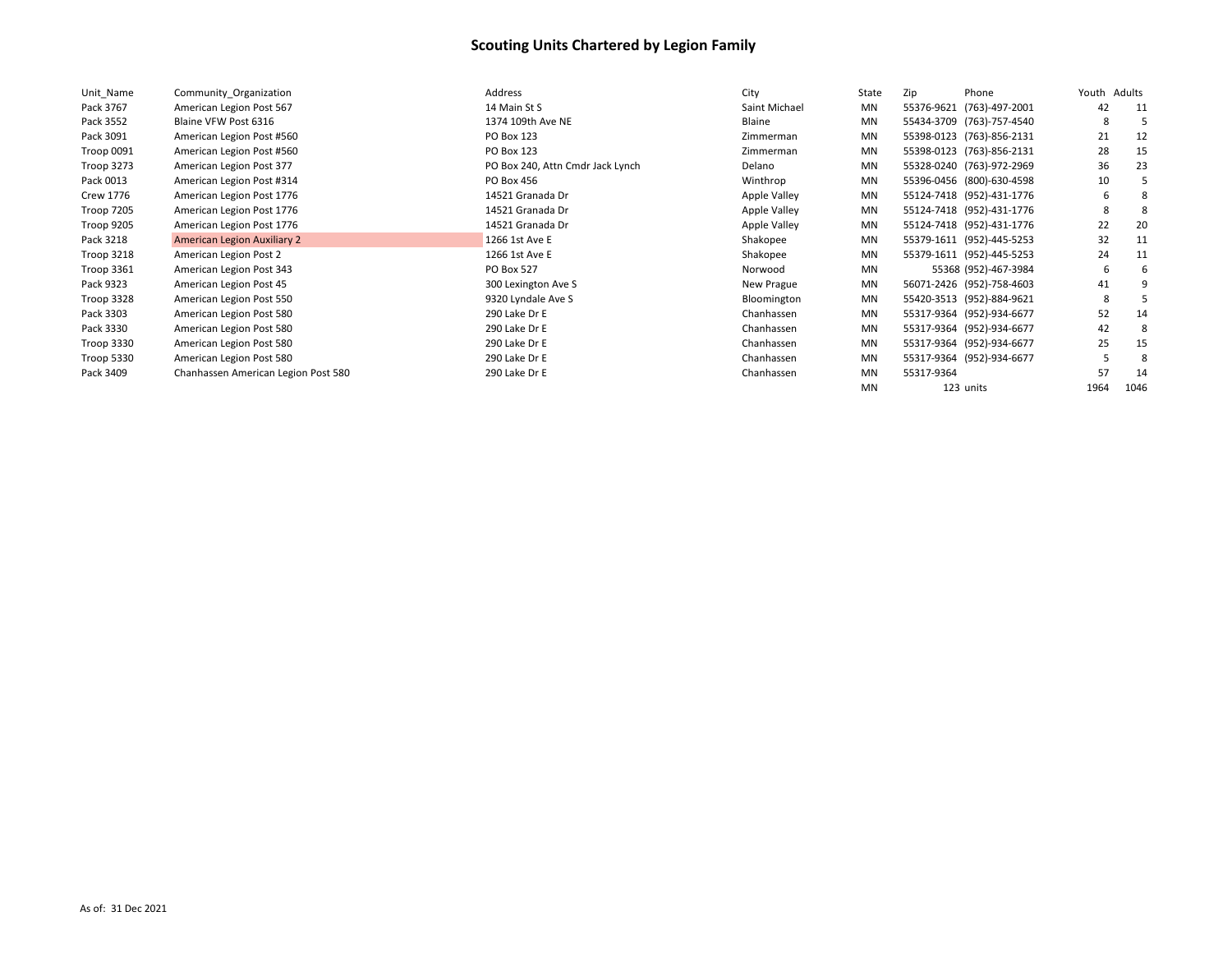| Unit_Name         | Community_Organization                     | Address                                  | City                 | State     | Zip        | Phone                     | Youth Adults   |                |
|-------------------|--------------------------------------------|------------------------------------------|----------------------|-----------|------------|---------------------------|----------------|----------------|
| Pack 3453         | New Haven Post 366 American Legion         | 9494 Missouri 100                        | New Haven            | MO        |            | 63068 (314)-223-2081      | 24             | $\overline{7}$ |
| <b>Troop 0778</b> | Fenton Memorial American Legion Post 400   | 2 Gravois Rd                             | Fenton               | <b>MO</b> |            | 63026-4125 (314)-660-7685 | 30             | 27             |
| Pack 0140         | Hobbs Anderson Post 91                     | 717 E Broadway St                        | Monett               | MO        |            | 65708-2108 (417)-235-5944 | 19             | 9              |
| Pack 0307         | American Legion Post 307                   | 109 N Calhoun Ave                        | Ash Grove            | <b>MO</b> |            | 65604-8842 (417)-788-4433 | 6              | 5              |
| Pack 0076         | American Legion Post 118                   | Hwy 112 S                                | Cassville            | <b>MO</b> |            | 65625 (417)-847-7312      | q              | $\overline{7}$ |
| Troop 0149        | American Legion Post 331                   | 484 N Outer Rd                           | Saint Robert         | MO        |            | 65584 (434)-242-8129      |                | 8              |
| Troop 0149        | American Legion Post 331                   | 484 N Outer Rd                           | Saint Robert         | MO        |            | 65584 (434)-242-8129      | 18             | 10             |
| Pack 3247         | American Legion Post 416                   | PO Box 1074                              | Farmington           | MO        |            | 63640-4049 (573)-218-8029 | 9              | 5              |
| Troop 0247        | American Legion Post 416                   | PO Box 1074                              | Farmington           | <b>MO</b> |            | 63640-4049 (573)-218-8029 | 14             | 6              |
| Troop 0044        | American Legion Post 279                   | 103 S Elm St                             | <b>Sweet Springs</b> | MO        |            | 65351-1201 (573)-289-9827 | $\overline{4}$ | 8              |
| Pack 0038         | Zack Wheat American Legion Post 624        | 852 American Legion Dr                   | Sunrise Beach        | <b>MO</b> |            | 65079 (573)-374-6091      | 13             | $\overline{7}$ |
| Troop 0480        | Elks Lodge #2218 of Potosi                 | PO Box 177                               | Potosi               | MO        |            | 63664-0177 (573)-438-6979 | 10             | 6              |
| Pack 0149         | William C Anderson Jr AL Post 0331         | 484 Saint Robert Outer Rd                | Saint Robert         | <b>MO</b> |            | 65584-3724 (573)-528-1241 | 52             | 15             |
| Pack 4250         | American Legion Post 133                   | 98 Grand Ave                             | Perryville           | <b>MO</b> |            | 63775-1365 (573)-547-4588 | 35             | $\overline{7}$ |
| <b>Troop 0161</b> | Boots Dickson Post 174 American Legion     | 600 Short St                             | Palmyra              | MO        |            | 63461-1063 (573)-769-2753 | 5              | q              |
| Pack 3427         | Cuba Memorial American Legion Post 522 Inc | PO Box 522                               | Cuba                 | MO        |            | 65453-0522 (573)-885-0746 | 5              | 9              |
| Troop 0427        | Cuba Memorial American Legion Post 522 Inc | <b>PO Box 522</b>                        | Cuba                 | MO        |            | 65453-0522 (573)-885-0746 | 10             | 11             |
| Troop 0410        | American Legion Post 554                   | 175 Jersey Ln                            | Bloomsdale           | <b>MO</b> |            | 63627 (618)-593-5353      | 14             | 10             |
| Pack 3760         | American Legion Post 313                   | 200 Main Street                          | St Peters            | <b>MO</b> |            | 63376 (636)-577-7587      | $\overline{2}$ | 10             |
| Troop 0760        | American Legion Post 313                   | 200 Main Street                          | St Peters            | MO        |            | 63376 (636)-577-7587      | $\overline{2}$ | 5              |
| Pack 3442         | American Legion Post 297 Union             | 205 N Washington Ave                     | Union                | <b>MO</b> |            | 63084-1677 (636)-583-8403 | 40             | 12             |
| <b>Crew 2844</b>  | Sons of the American Legion                | 205 N Washington Ave                     | Union                | MO        |            | 63084-1677 (636)-634-0805 | 10             | 6              |
| Troop 0097        | American Legion Post 219                   | 204 W Mety Ave                           | Memphis              | MO        |            | 63555-1652 (660)-216-4750 | 5              | $\overline{7}$ |
| Pack 0074         | James Edward Gray American Legion Post 100 | PO Box 371                               | Maryville            | MO        |            | 64468-0371 (660)-541-0502 | 30             | 9              |
| Troop 0074        | James Edward Gray American Legion Post 100 | PO Box 371                               | Maryville            | <b>MO</b> |            | 64468-0371 (660)-541-0502 | 16             | 9              |
| Troop 0190        | James Edward Gray American Legion Post 100 | PO Box 371                               | Maryville            | <b>MO</b> |            | 64468-0371 (660)-541-0502 | 30             | 13             |
| Troop 0407        | American Legion Rolla Dicks Post 315       | 15778 Glacier Rd                         | Clearmont            | MO        |            | 64431-8112 (660)-562-4096 | $\overline{3}$ | 8              |
| <b>Crew 2031</b>  | American Legion Post 131                   | 733 E Young Ave                          | Warrensburg          | MO        |            | 64093-0091 (660)-747-5957 | 8              | 8              |
| Pack 4031         | American Legion Post 131                   | 733 E Young Ave                          | Warrensburg          | MO        |            | 64093-0091 (660)-747-5957 | q              | $\overline{7}$ |
| Troop 0131        | American Legion Post #528                  | % Philip Auffert, 36729 State Highway Nn | Parnell              | MO        |            | 64475-9138 (660)-986-3530 | 8              | $\overline{7}$ |
| Troop 1692        | American Legion Post 499                   | 499 SW State Route 7                     | <b>Blue Springs</b>  | MO        |            | 64014-3054 (816)-229-4990 | 34             | 47             |
| Pack 0060         | American Legion Post 287                   | PO Box 186, 501 E Price Ave              | Savannah             | MO        |            | 64485-0186 (816)-273-8565 | 29             | 8              |
| Troop 0060        | American Legion Post 287                   | PO Box 186, 501 E Price Ave              | Savannah             | MO        |            | 64485-0186 (816)-273-8565 | 24             | 18             |
| Troop 0393        | American Legion Post 393                   | 91 N 3rd St                              | Gower                | MO        |            | 64454-9184 (816)-424-3757 | 3              | 6              |
| Pack 0070         | American Legion Post 285                   | 308 James St, Gordon Dale Swindler       | Hamilton             | MO        |            | 64644-1333 (816)-586-4849 | $\overline{2}$ | 5              |
| Troop 0070        | American Legion Post 285                   | 308 James St, Gordon Dale Swindler       | Hamilton             | <b>MO</b> |            | 64644-1333 (816)-586-4849 | 8              | 10             |
| Troop 0087        | Elmer Ellis Post 33 American Legion        | 911 N Ashland Dr                         | Cameron              | <b>MO</b> |            | 64429-1153 (816)-632-3957 | 10             | 15             |
| Pack 3778         | Fenton Memorial Amecan Legion Post 400     | 2 Gravois Rd                             | Fenton               | MO        | 63026-4125 |                           | 41             | 13             |
| Troop 0853        | Wentzville American Legion Post 323        | 504 Luetkenhaus Blvd                     | Wentzville           | MO        | 63385-1214 |                           | 65             | 33             |
| Troop 0854        | Wentzville American Legion Post 323        | 504 Luetkenhaus Blyd                     | Wentzville           | <b>MO</b> | 63385-1214 |                           | 7              | 5              |
|                   |                                            |                                          |                      | <b>MO</b> |            | 40 units                  | 667            | 427            |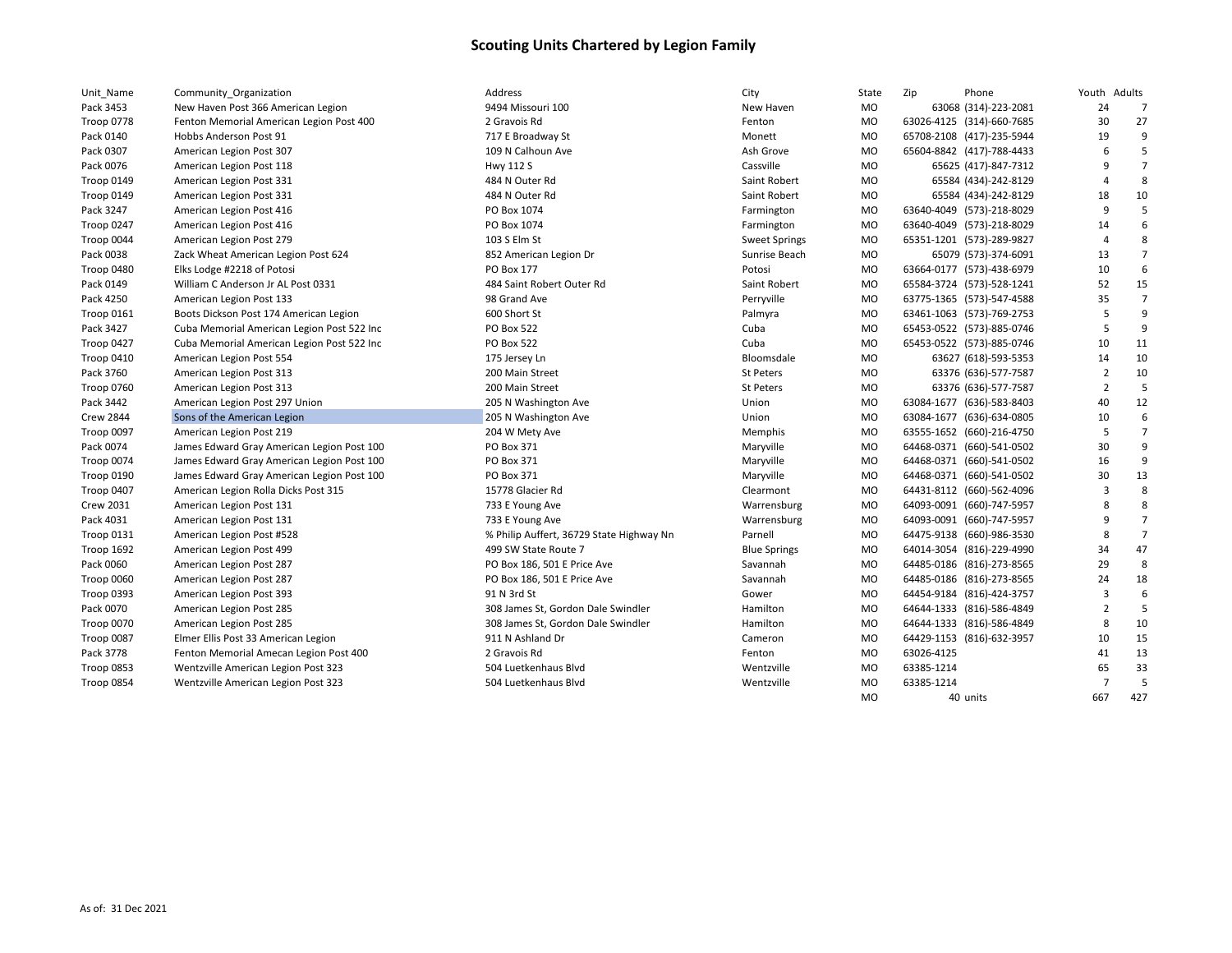| Unit Name  | Community Organization        | Address          | Citv      | State | Zip        | Phone                     | Youth Adults |    |
|------------|-------------------------------|------------------|-----------|-------|------------|---------------------------|--------------|----|
| Troop 0003 | Allein Post 3 American Legion | PO Box 1064      | Vicksburg | MS    |            | 39181-1064 (228)-217-9027 |              |    |
| Pack 4039  | American Legion Post 52       | 636 Middleton Rd | Winona    | MS    |            | 38967-2022 (662)-310-0584 |              | -8 |
| Troop 4039 | American Legion Post 52       | 636 Middleton Rd | Winona    | MS    |            | 38967-2022 (662)-310-0584 |              | -6 |
| Troop 0033 | American Legion Post 69       | PO Box 2884      | Columbus  | MS    | 39704-2884 |                           |              | -8 |
|            |                               |                  |           | MS    |            | 4 units                   |              | 27 |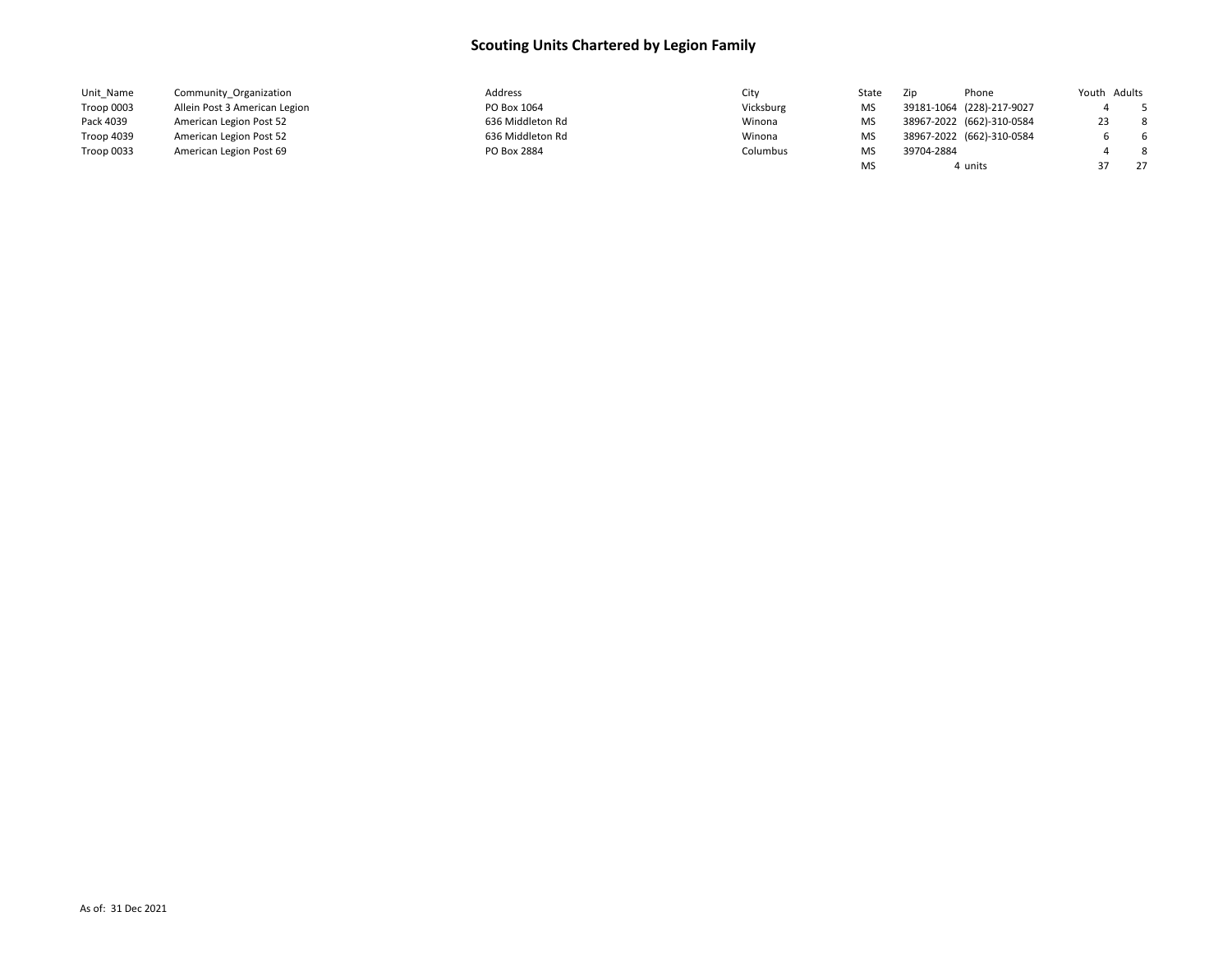| Unit Name         | Community Organization                          | Address                 | City         | State     | Zip | Phone                     | Youth | Adults |
|-------------------|-------------------------------------------------|-------------------------|--------------|-----------|-----|---------------------------|-------|--------|
| Troop 0516        | American Legion Post 23                         | American Legion Post 23 | Livingston   | MT        |     | 59047 (406)-222-1052      | 12    |        |
| Pack 4601         | American Legion Post 65                         | <b>PO Box 284</b>       | Ennis        | MT        |     | 59729-0284 (406)-224-8258 | 13    |        |
| Pack 4137         | Kalispell American Legion Post 137              | PO Box 10164            | Kalispell    | MT        |     | 59904-3164 (406)-253-4238 |       |        |
| <b>Troop 1971</b> | American Legion of Libby, Austin Reedy Post #97 | 319 California Ave      | Libby        | MT        |     | 59923-1937 (406)-293-3822 | 10    |        |
| Pack 4925         | American Legion-Austin Reedy Post #97           | 319 California Ave      | Libby        | MT        |     | 59923-1937 (406)-293-3822 | 14    |        |
| Pack 4962         | American Legion Ravalli Post 47                 | PO Box 641              | Hamilton     | MT        |     | 59840-0641 (406)-363-5213 |       |        |
| Troop 1962        | American Legion Ravalli Post 47                 | PO Box 641              | Hamilton     | MT        |     | 59840-0641 (406)-363-5213 |       |        |
| Pack 3648         | The American Legion Post 30                     | 31 W Main St            | Belgrade     | MT        |     | 59714-3716 (406)-388-3430 | 37    |        |
| Pack 4212         | American Legion Post 2                          | 3095 Villard Ave        | Helena       | MT        |     | 59601-0420 (406)-431-9310 | 32    | 10     |
| Troop 1207        | American Legion Post #2                         | 3095 Villard Ave        | Helena       | MT        |     | 59601-0420 (406)-443-9790 | 33    | 26     |
| Troop 1217        | American Legion Post #2                         | <b>PO Box 553</b>       | Helena       | MT        |     | 59624-0553 (406)-443-9790 |       | 14     |
| Troop 1608        | American Legion                                 | 4 1/2 Mile Rd           | <b>Butte</b> | MT        |     | 59701-8245 (406)-498-2576 | 11    |        |
| Pack 4608         | American Legion                                 | 4 1/2 Mile Rd           | <b>Butte</b> | MT        |     | 59701-6918 (406)-544-4133 | 11    |        |
| Troop 0601        | American Legion Post 65                         | PO Box 284              | Ennis        | MT        |     | 59729-0284 (406)-640-1804 |       |        |
| Troop 1940        | American Legion Ronan Post 0138                 | PO Box 678              | Ronan        | <b>MT</b> |     | 59864-0678 (406)-676-5652 |       |        |
| Troop 1283        | American Legion Post #58                        | PO Box 381              | Plentywood   | MT        |     | 59254-0381 (406)-765-7106 |       |        |
| Pack 3256         | American Legion Fallon Post 35                  | PO Box 36               | Baker        | MT        |     | 59313-0036 (406)-778-2251 | 16    |        |
| Troop 1298        | American Legion Post 56                         | <b>PO Box 428</b>       | Scobey       | MT        |     | 59263-0428 (406)-783-7310 |       |        |
| Pack 4051         | American Legion of Choteau                      | PO Box 151              | Choteau      | MT        |     | 59422-0151 (406)-788-4365 | 6     |        |
| Troop 1947        | Polson American Legion/VFW                      | 423 Main St             | Polson       | MT        |     | 59860-2123 (406)-883-2969 |       |        |
| <b>Troop 1007</b> | The American Legion Post 341 Malmstrom          | 1426 2nd Ave NW         | Great Falls  | MT        |     | 59404-3975 (701)-260-2833 |       |        |
|                   |                                                 |                         |              | MT        |     | 21 units                  | 252   | 171    |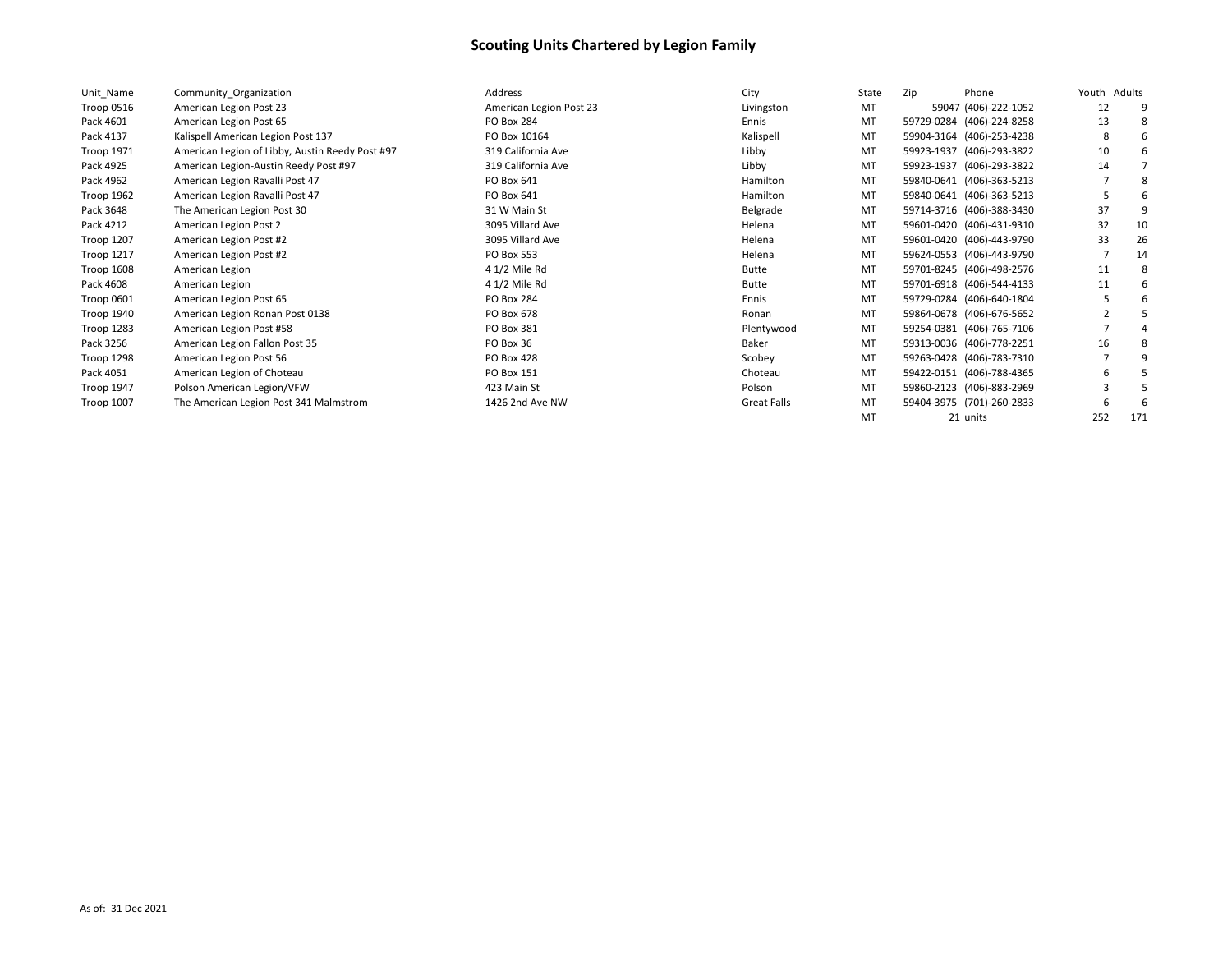| Unit Name         | Community Organization                        | Address              | City                 | State     | Zip<br>Phone              | Youth Adults |     |
|-------------------|-----------------------------------------------|----------------------|----------------------|-----------|---------------------------|--------------|-----|
| Troop 0150        | American Legion Post 126                      | PO Box 351           | Hertford             | NC.       | 27944-0351 (252)-426-1679 | 14           |     |
| Pack 0164         | American Legion Edward G Bond Post 40         | PO Box 390           | Edenton              | <b>NC</b> | 27932-0390 (252)-482-4057 | 25           |     |
| Troop 0164        | American Legion Edward G Bond Post 40         | PO Box 390           | Edenton              | NC.       | 27932-0390 (252)-482-4057 | 12           | 13  |
| Troop 0086        | American Legion Post 182                      | PO Box 346           | Columbia             | <b>NC</b> | 27925-0346 (252)-562-2232 | 8            |     |
| Troop 0111        | American Legion Post 154                      | 663 Old New Bern Rd  | Trenton              | <b>NC</b> | 28585-5846 (252)-702-7693 | 10           |     |
| <b>Crew 0409</b>  | King American Legion Post 290, Inc.           | PO Box 432           | King                 | <b>NC</b> | 27021-0432 (336)-983-8205 |              |     |
| Pack 0409         | King American Legion Post 290, Inc.           | PO Box 432           | King                 | <b>NC</b> | 27021-0432 (336)-983-8205 | 18           | 10  |
| Troop 0409        | King American Legion Post 290, Inc.           | PO Box 432           | King                 | ΝC        | 27021-0432 (336)-983-8205 | 10           | 11  |
| Pack 0075         | American Legion Post 116                      | 6400 Johnson Pond Rd | Fuguay Varina        | <b>NC</b> | 27526-9034 (603)-828-8594 | 40           | 10  |
| Troop 0019        | American Legion Waxhaw Post 208               | 801 E South Main St  | Waxhaw               | NC.       | 28173 (704)-243-0600      | 12           |     |
| Troop 0308        | Kennedy Hall American Legion Post 106         | 6250 NC Highway 801  | Salisbury            | <b>NC</b> | 28147-8484 (704)-636-6000 |              |     |
| Troop 0316        | American Legion Post 535                      | 109 E Lawyers Rd     | Monroe               | <b>NC</b> | 28110-9444 (704)-753-2165 | -8           |     |
| Troop 0330        | Huntersville Post 321 American Legion         | 107 N Main St        | Huntersville         | NC.       | 28078-4229 (704)-875-1126 | 13           |     |
| <b>Troop 0777</b> | Hampstead Post #167 The American Legion, Inc. | PO Box 337           | Hampstead            | <b>NC</b> | 28443-0337 (910)-270-1699 | 15           | 11  |
| Pack 0291         | Son's of American Legion                      | 10277 Beach Dr SW    | Calabash             | <b>NC</b> | 28467-2703 (910)-575-5037 | -6           |     |
| Pack 0063         | Pine Level American Legion                    | Route 2              | Pine Level           | <b>NC</b> | 27568 (919)-320-4591      | 43           |     |
| Troop 0505        | American Legion Post 6                        | 1714 Legion Rd       | Chapel Hill          | <b>NC</b> | 27517-2360 (919)-537-8703 | 13           |     |
| <b>Crew 0075</b>  | American Legion Post 116                      | 6400 Johnson Pond Rd | <b>Fuguay Varina</b> | <b>NC</b> | 27526-9034 (919)-552-0278 |              | 13  |
| Troop 0075        | American Legion Post 116                      | 6400 Johnson Pond Rd | Fuguay Varina        | NC.       | 27526-9034 (919)-552-0278 | 33           | 21  |
| Ship 0187         | Walter E Cole American Legion Post 187        | 225 E Holding Ave    | <b>Wake Forest</b>   | NC.       | 27587-2927 (919)-671-4637 | 13           |     |
| Troop 0187        | Walter E Cole American Legion Post 187        | 215 E Holding Ave    | <b>Wake Forest</b>   | <b>NC</b> | 27587-2927 (919)-671-4637 | 9            | 14  |
| Troop 0187        | Walter E Cole American Legion Post 187        | 225 E Holding Ave    | <b>Wake Forest</b>   | NC.       | 27587-2927 (919)-671-4637 | 10           | 16  |
| Troop 4308        | Kennedy-Hall American Legion Post 106         | 6250 Highway 801     | Salisbury            | NC.       | 28147 (980)-892-3531      |              |     |
| Pack 0016         | American Legion Post 110                      | 309 S Barnes St      | Nashville            | <b>NC</b> | 27856-1205                |              |     |
| Troop 0016        | American Legion Post 110                      | 309 S Barnes St      | Nashville            | <b>NC</b> | 27856-1205                | 23           |     |
|                   |                                               |                      |                      | <b>NC</b> | 25 units                  | 365          | 222 |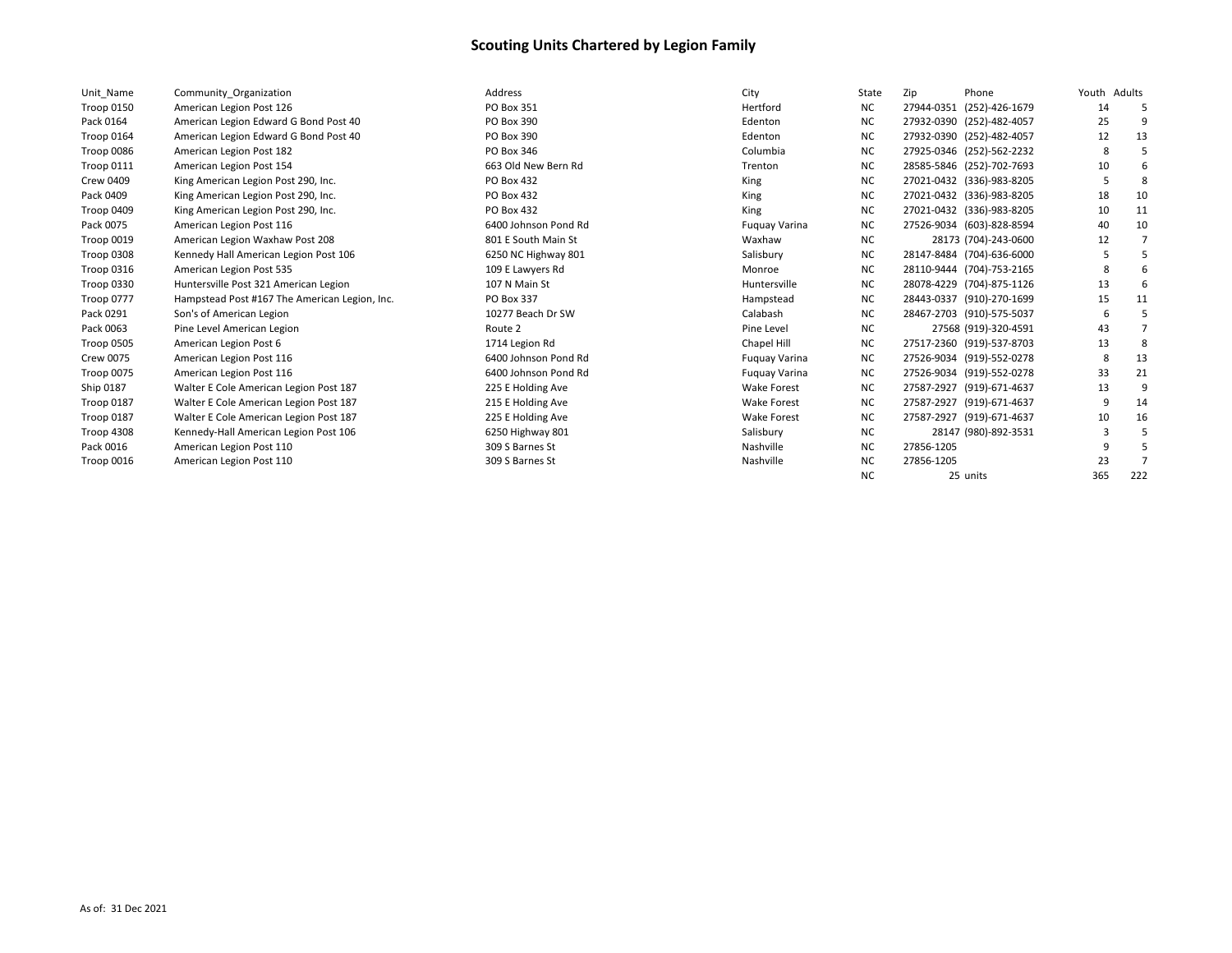| Unit Name         | Community Organization                       | Address                | City             | State     | Phone<br>Zip                    | Youth Adults |     |
|-------------------|----------------------------------------------|------------------------|------------------|-----------|---------------------------------|--------------|-----|
| Pack 3143         | American Legion Post 201                     | 325 Hodson Ave         | Minto            | <b>ND</b> | 58261 (320)-360-1425            | 12           | -6  |
| <b>Crew 9121</b>  | American Legion Matthew Brew Post 3          | PO Box 709             | <b>Dickinson</b> | <b>ND</b> | 58602-0709 (701)-260-9422       |              |     |
| Pack 4032         | American Legion Matthew Brew Post 3          | PO Box 709             | <b>Dickinson</b> | <b>ND</b> | 58602-0709 (701)-260-9422       | 24           | 8   |
| Pack 3230         | American Legion Post 297                     | 101 Benefit Ln         | Harwood          | <b>ND</b> | 58042-4215 (701)-282-9400       | 20           |     |
| Pack 3246         | Loren Doug" Hagen American Legion Post #308" | PO Box 614             | West Fargo       | <b>ND</b> | 58078-0614 (701)-306-4634       | 25           |     |
| Pack 4457         | Joseph I Weller American Legion Post 39      | 201 Main St N          | Velva            | <b>ND</b> | 58790-7205 (701)-338-2788       | 17           | 6   |
| Pack 3201         | Gilbert C Grafton Post 2                     | 1801 23rd Ave N Rm 111 | Fargo            | <b>ND</b> | 58102-1047 (701)-446-5300       | 31           |     |
| Pack 4088         | Lawrence Stephenson American Legion #133     | 23 E 2 Av              | Turtle Lake      | ND.       | 58575 (701)-448-2085            | 20           |     |
| Pack 4338         | American Legion Post 75                      | PO Box 73              | Crosby           | <b>ND</b> | 58730-0073 (701)-570-6153 x 454 | 20           | 6   |
| Troop 1338        | American Legion Post 75                      | PO Box 73              | Crosby           | <b>ND</b> | 58730-0073 (701)-570-6153 x 454 | 8            | b   |
| Pack 3019         | American Legion Post #181                    | 314 4th St             | Thompson         | ND.       | 58278 (701)-599-2804            | 17           |     |
| Pack 4037         | American Legion Post 49                      | 35 2nd St NE           | Garrison         | ND.       | 58540-7131 (701)-661-0577       | 12           |     |
| Troop 0147        | American Legion Post 560                     | PO Box 412             | Oakes            | <b>ND</b> | 58474-0412 (701)-793-1700 x 222 | 12           |     |
| Pack 3285         | Gardner American Legion Post 132             | 101 Benefit Ln         | Harwood          | ND.       | 58042-4215 (701)-793-2455       | 34           | 9   |
| Pack 4435         | American Legion Post 26                      | 9 27th St NW           | Minot            | <b>ND</b> | 58703-2868 (701)-852-1532       | 20           | 8   |
| <b>Troop 1437</b> | American Legion Post 26                      | 9 27th St NW           | Minot            | <b>ND</b> | 58703-2868 (701)-852-1532       |              |     |
|                   |                                              |                        |                  | <b>ND</b> | 16 units                        | 285          | 102 |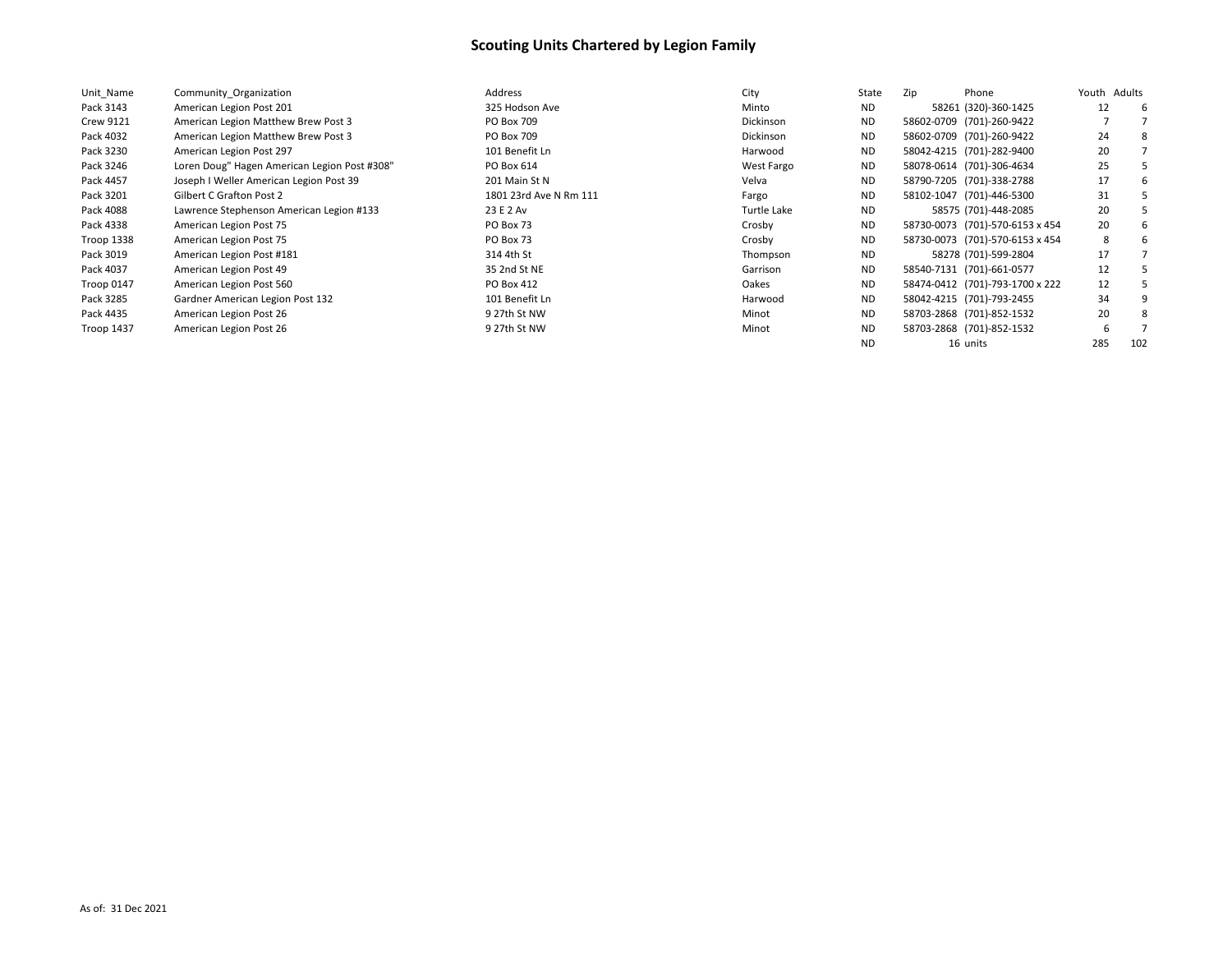| Unit_Name         | Community_Organization                      | Address                        | City                 | State     | Zip        | Phone                           | Youth Adults   |                       |
|-------------------|---------------------------------------------|--------------------------------|----------------------|-----------|------------|---------------------------------|----------------|-----------------------|
| Pack 0090         | American Legion Post #17                    | <b>PO Box 271</b>              | Sidney               | NE        |            | 69162-0271 (308)-254-7144       | $\overline{7}$ | 5                     |
| Troop 0090        | American Legion Post #17                    | PO Box 271                     | Sidney               | NE        |            | 69162-0271 (308)-254-7144       | 12             | 5                     |
| Pack 0022         | American Legion Post #200, Lincoln          | <b>General Delivery</b>        | Bayard               | <b>NE</b> |            | 69334-9999 (308)-586-1778       | 11             | 9                     |
| Troop 0022        | American Legion Post 200                    | 436 Main St                    | Bayard               | NE        |            | 69334 (308)-586-1778            | 9              | 11                    |
| Pack 0268         | American Legion Post 125-David City         | PO Box 125                     | David City           | <b>NE</b> |            | 68632-0125 (308)-708-0629       | 28             | 10                    |
| Pack 3121         | St Paul American Legion                     | 804 Howard Ave, 1220 Farnum St | Saint Paul           | <b>NE</b> |            | 68873-2049 (308)-754-5497       | 31             | 6                     |
| Pack 3016         | Palmer American Legion Post #120            | .905 commercial                | Palmer               | <b>NE</b> |            | 68864 (308)-894-8705 x 5315     | 13             | 5                     |
| Troop 0236        | American Legion Post 96                     | 1003 Nebraska Ave              | Arapahoe             | <b>NE</b> |            | 68922-2765 (308)-962-7881       | 5              | $\overline{a}$        |
| Troop 0218        | American Legion Post 218                    | PO Box 213                     | Exeter               | <b>NE</b> |            | 68351-0213 (402)-266-4471       | $\overline{4}$ | $\mathsf{\mathsf{R}}$ |
| Pack 0220         | American Legion Post 237                    | 301 W Eldora Ave               | <b>Weeping Water</b> | NE        |            | 68463-4251 (402)-267-4365       | 10             | 5                     |
| Troop 0220        | American Legion Post 237                    | 301 W Eldora Ave               | <b>Weeping Water</b> | <b>NE</b> |            | 68463-4251 (402)-267-4365       | 11             | 11                    |
| Troop 0337        | American Legion Post 100 - Syracuse         | 527 5th St                     | Syracuse             | <b>NE</b> |            | 68446 (402)-269-2245            | 23             | 10                    |
| Pack 0172         | American Legion Post 81                     | PO Box 634, 211 Main St        | Wakefield            | <b>NE</b> |            | 68784-0634 (402)-287-2355       | 18             | 9                     |
| Troop 0172        | American Legion Post 81                     | PO Box 634, 211 Main St        | Wakefield            | <b>NE</b> |            | 68784-0634 (402)-287-2355       | 11             | $\overline{7}$        |
| Pack 0178         | American Legion Post 72                     | PO Box 71, 109 W Main St       | Pierce               | <b>NE</b> |            | 68767-0071 (402)-329-6666       | 22             | 11                    |
| Crew 0363         | American Legion Post 216                    | 11690 S 216th St               | Gretna               | NE        |            | 68028-4700 (402)-332-4441       | 9              | $\overline{7}$        |
| Pack 0373         | American Legion Post 216                    | 11690 S 216th St               | Gretna               | <b>NE</b> |            | 68028-4700 (402)-332-4441       | 11             | $\overline{7}$        |
| Troop 0363        | American Legion Post 216                    | 11690 S 216th St               | Gretna               | <b>NE</b> |            | 68028-4700 (402)-332-4441       | 3              | 8                     |
| Troop 0363        | American Legion Post 216                    | 11690 S 216th St               | Gretna               | <b>NE</b> |            | 68028-4700 (402)-332-4441       | 49             | 20                    |
| Pack 0060         | American Legion Post 32                     | 230 W Lincoln St               | Papillion            | NE        |            | 68046-2403 (402)-339-3395       | 51             | 20                    |
| Troop 0060        | American Legion Post 32                     | 230 W Lincoln St               | Papillion            | NE        |            | 68046-2403 (402)-339-3395       | 59             | 32                    |
| Troop 0060        | American Legion Post 32                     | 230 W Lincoln St               | Papillion            | <b>NE</b> |            | 68046-2403 (402)-339-3395       | $\overline{3}$ | 5                     |
| Pack 0204         | American Legion Post #74                    | PO Box 474                     | Creighton            | NE        |            | 68729-0474 (402)-358-3437       | 13             | 11                    |
| Pack 0344         | American Legion Post 58                     | 111 E Front Street             | Valley               | <b>NE</b> |            | 68064-9722 (402)-359-2179 x 0   | 24             | 5                     |
| Troop 0165        | American Legion Arthur Mack Post #70        | 246 S Main St                  | <b>West Point</b>    | <b>NE</b> |            | 68788-1835 (402)-372-3335       | 9              | 9                     |
| Pack 0155         | Manderson Lehr American Legion Post #162    | 305 W Church St                | Albion               | <b>NE</b> |            | 68620-1224 (402)-395-6544       | 13             | $\overline{7}$        |
| <b>Troop 0155</b> | Manderson Lehr American Legion Post #162    | 305 W Church St                | Albion               | NE        |            | 68620-1224 (402)-395-6544       | 9              | 19                    |
| Troop 0114        | American Legion Post 348                    | 1311 Court                     | <b>Fort Calhoun</b>  | <b>NE</b> |            | 68023 (402)-468-5505            | 24             | 10                    |
| Troop 0256        | American Legion Post 33                     | 184 E Roberts St               | Seward               | <b>NE</b> |            | 68434-1644 (402)-525-1698       | 13             | 12                    |
| Pack 0114         | Ft Atkinson American Legion Post 348        | 1311 Court St                  | Fort Calhoun         | <b>NE</b> |            | 68023-9999 (402)-598-2124       | 43             | 12                    |
| Pack 0180         | American Legion Post No 49                  | 4130 Superior Rd               | Utica                | NE        |            | 68456-8158 (402)-641-8830       | 12             | 6                     |
| Troop 0180        | American Legion Post No 49                  | 4130 Superior Rd               | Utica                | <b>NE</b> |            | 68456-8158 (402)-641-8830       | 12             | 6                     |
| Pack 0090         | Sons Of The American Legion Post 25         | 815 W D St                     | Wymore               | <b>NE</b> |            | 68466-1943 (402)-645-8340       | 10             | 6                     |
| Troop 0028        | American Legion Post 42                     | <b>PO Box 144</b>              | Aurora               | NE        |            | 68818-0144 (402)-694-0445       | 12             | 11                    |
| Troop 0028        | American Legion Post 42                     | PO Box 144                     | Aurora               | NE        |            | 68818-0144 (402)-694-0445       | $\overline{4}$ | $\overline{7}$        |
| Pack 3131         | American Legion Harter Post 42              | 1210 12th St                   | Aurora               | NE        |            | 68818-1601 (402)-694-3499       | 26             | 6                     |
| Pack 3099         | American Legion Post 176                    | 501 W Lancaster St             | <b>Blue Hill</b>     | <b>NE</b> |            | 68930-3543 (402)-756-3095       | $\overline{2}$ | 5                     |
| Troop 0241        | American Legion Post #132                   | 203 E 3rd St, PO Box 108       | Stromsburg           | <b>NE</b> |            | 68666-3028 (402)-764-5265       | 3              | 10                    |
| Pack 0144         | American Legion #371                        | 430 W 2nd St                   | Valparaiso           | <b>NE</b> |            | 68065-5025 (402)-784-6911       | 16             | 8                     |
| Troop 0144        | American Legion #371                        | 430 W 2nd St                   | Valparaiso           | <b>NE</b> |            | 68065-5025 (402)-784-6911       | 11             | 10                    |
| Troop 0178        | Tomek-Otto American Legion Post #72         | 222 N 5th St                   | Pierce               | NE        |            | 68767-1204 (402)-841-6560       | 8              | 6                     |
| Pack 0167         | Antelope Post 172 American Legion           | PO Box 172, 115 W 3rd St       | Neligh               | NE        |            | 68756-0172 (402)-887-4344 x 235 | 17             | 9                     |
| Troop 0167        | Antelope Post 172 American Legion           | PO Box 172, 115 W 3rd St       | Neligh               | NE        |            | 68756-0172 (402)-887-4344 x 235 | $\overline{4}$ | 5                     |
| <b>Troop 0711</b> | American Legion Post 143                    | 166 S 2nd St, PO Box 324       | Springfield          | <b>NE</b> |            | 68059-0324 (402)-895-0768       | 17             | 12                    |
| Troop 0331        | American Legion Post 374                    | 13913 S Plz                    | Omaha                | <b>NE</b> |            | 68137-2916 (402)-895-1324       | 41             | 13                    |
| Troop 0208        | American Legion                             | <b>PO Box 114</b>              | Coleridge            | <b>NE</b> |            | 68727-0114 (402)-980-7521       | 10             | 5                     |
| Troop 0344        | Claude H Montgomery American Legion Post 58 | 111 E Front, PO Box 574        | Valley               | NE        |            | 68064-0574 (402)-990-5462       | 5              | 6                     |
| Pack 0176         | American Legion Post #114                   | <b>PO Box 114</b>              | Coleridge            | <b>NE</b> | 68727-0114 |                                 | 11             | 6                     |
|                   |                                             |                                |                      | <b>NE</b> |            | 48 units                        | 769            | 437                   |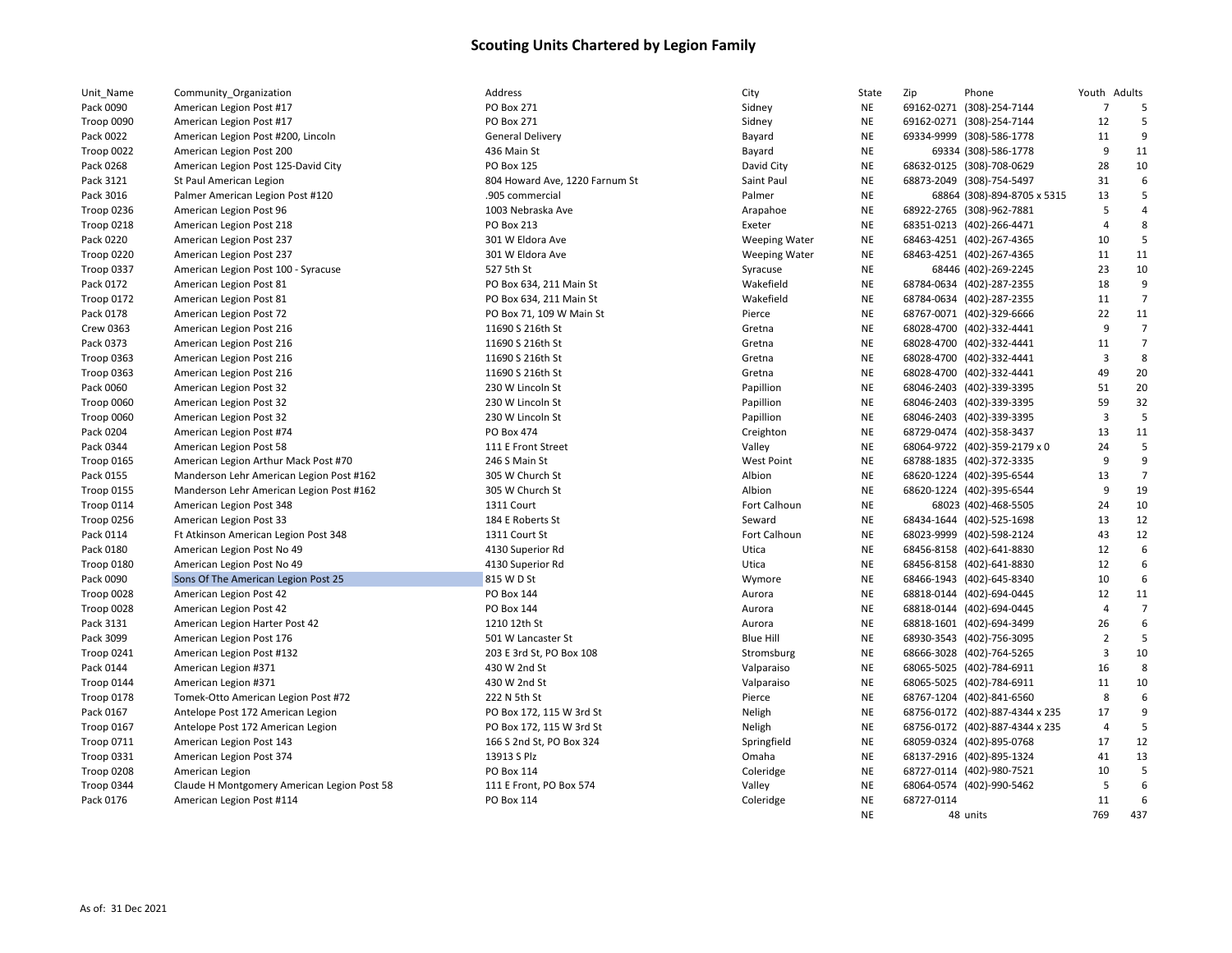| Unit Name         | Community Organization                     | Address                          | City             | State     | Zip        | Phone                            | Youth Adults   |                |
|-------------------|--------------------------------------------|----------------------------------|------------------|-----------|------------|----------------------------------|----------------|----------------|
| Pack 0358         | Roger E Cardin Jr Post 114                 | <b>PO Box 534</b>                | Barrington       | <b>NH</b> |            | 03825-0534 (325)-829-7882        | 37             | 11             |
| <b>Troop 0163</b> | American Legion Post #108                  | 25 Raymond Rd, PO Box 17         | Chester          | <b>NH</b> |            | 03036-0017 (603)-370-7885 x 0000 | 11             | 20             |
| Troop 0138        | Hoague Batchelder American Legion Post 103 | PO Box 331                       | Deerfield        | <b>NH</b> |            | 03037-0331 (603)-397-7264        | 17             | 10             |
| Pack 0188         | C L Perkins Post #60 - American Legion     | 21 Main St                       | Farmington       | NH        |            | 03835 (603)-425-8531             | 13             | 6              |
| Pack 0901         | American Legion Post #27                   | 6 Sargent Rd                     | Londonderry      | <b>NH</b> |            | 03053 (603)-437-6613             | 29             | $\overline{7}$ |
| Troop 0024        | <b>Philbrick-Clement Post</b>              | John Stark Highway               | Weare            | NΗ        |            | 03281 (603)-529-2722             | 22             | 14             |
| Pack 0033         | John Humiston Post 11 American Legion      | PO Box 44, 20 Webster St         | Jaffrey          | NΗ        |            | 03452-0044 (603)-532-8883        | 17             | $\overline{7}$ |
| Troop 0033        | John Humiston Post 11 American Legion      | PO Box 44, 20 Webster St         | Jaffrey          | <b>NH</b> |            | 03452-0044 (603)-532-8883        | 3              | 6              |
| Troop 0033        | John Humiston Post 11 American Legion      | PO Box 44, 20 Webster St         | Jaffrey          | <b>NH</b> |            | 03452-0044 (603)-532-8883        | 14             | 11             |
| Pack 0004         | American Legion Post #23                   | 15 Cottage St                    | Milford          | <b>NH</b> |            | 03055-4806 (603)-554-6774        | 28             | 10             |
| Troop 0004        | American Legion Post #23                   | 15 Cottage St                    | Milford          | <b>NH</b> |            | 03055-4806 (603)-554-6774        | 17             | 16             |
| Pack 0002         | Myers Prescott Olson Post 50 Amer. Legion  | Post 50 Amer.Legion, West St     | Antrim           | NH        |            | 03440 (603)-588-2886             | 13             | 6              |
| Troop 0002        | Myers Prescott Olson Post 50 Amer.Legion   | Post 50 Amer.Legion, West St     | Antrim           | <b>NH</b> |            | 03440 (603)-588-2886             | 10             | 5              |
| Troop 0233        | American Legion Post 17                    | Route 3                          | Groveton         | <b>NH</b> |            | 03582 (603)-636-9848             | $\overline{2}$ | .5             |
| Troop 0010        | Wilton Legion Post 10 B                    | 24 Maple St, PO Box 381          | Wilton           | NΗ        |            | 03086-0381 (603)-654-9996        | 13             | 11             |
| Pack 0110         | NH Jutras Post 43                          | 56 Boutwell St                   | Manchester       | NΗ        |            | 03102-3417 (603)-666-0111        | 13             | 5              |
| <b>Troop 0110</b> | NH Jutras Post 43                          | 56 Boutwell St                   | Manchester       | <b>NH</b> |            | 03102-3417 (603)-666-0111        | 5              | $\overline{4}$ |
| <b>Troop 0155</b> | OG Moorehouse Post #61-American Legion     | Milton Nh                        | Milton           | NH        |            | 03851 (603)-755-3107             | 5              | 8              |
| Troop 0188        | C L Perkins Post #60 - American Legion     | 21 Main St                       | Farmington       | NH        |            | 03835 (603)-781-0596             | 16             | 9              |
| Pack 0247         | American Legion Post 88                    | PO Box 7052                      | Loudon           | <b>NH</b> |            | 03307-7052 (603)-798-5875        | 27             | $\overline{7}$ |
| Troop 0247        | American Legion Post 88                    | PO Box 7052                      | Loudon           | NΗ        |            | 03307-7052 (603)-798-5875        | 14             | 8              |
| <b>Crew 0053</b>  | C.R.Batchelder, American Legion Post 72    | Rt. 28                           | Alton            | <b>NH</b> |            | 03809 (603)-875-3461             | 6              | 6              |
| Pack 0053         | C.R.Batchelder, American Legion Post 72    | Rt. 28                           | Alton            | NH        |            | 03809 (603)-875-3461             | 11             | $\overline{7}$ |
| Pack 0021         | American Legion Post #48                   | 1 Fulton St                      | Hudson           | <b>NH</b> |            | 03051 (603)-889-9777             | 45             | 13             |
| Troop 0021        | American Legion Post #48                   | 1 Fulton St                      | Hudson           | NΗ        |            | 03051 (603)-889-9777             | 9              | $\overline{7}$ |
| Troop 0263        | American Legion Post 109                   | 21 Haverhill Rd                  | Windham          | NΗ        |            | 03087-1517 (603)-893-1847        | 15             | 13             |
| Troop 0409        | Ernest W Young Post 63                     | 38 Millville St                  | Salem            | NH        |            | 03079-2671 (603)-894-6363        | $\overline{7}$ | $\overline{7}$ |
| Pack 0100         | Hurd-Welch American Legion Post #90        | <b>PO Box 448</b>                | Raymond          | <b>NH</b> |            | 03077-0448 (603)-895-3661        | 41             | 17             |
| Pack 0177         | American Legion - Post 35                  | 69 High St                       | Hampton          | NΗ        |            | 03842-2291 (603)-926-9252        | 47             | 12             |
| Troop 0177        | American Legion - Post 35                  | 69 High St                       | Hampton          | NΗ        |            | 03842-2291 (603)-926-9252        | 36             | 28             |
| Pack 0155         | OG Moorehouse Post 61 American Legion      | 8 Steeple St                     | Milton           | <b>NH</b> |            | 03851 (603)-957-1592             | 11             | 6              |
| <b>Troop 0150</b> | American Legion Post 95                    | Kearsage St                      | North Conway     | NH        |            | 03860 (973)-477-3991             | 6              | -5             |
| <b>Troop 0150</b> | American Legion Post 95                    | Kearsage St                      | North Conway     | NH        |            | 03860 (973)-477-3991             | $\overline{3}$ | -5             |
| Troop 0260        | Kilduff-Wirtanen American Legion #74       | PO Box 671                       | <b>Brookline</b> | <b>NH</b> |            | 03033 (978)-270-0717             | 20             | 20             |
| <b>Troop 0279</b> | American Legion Post 22                    | 189 Mechanic St                  | Lebanon          | <b>NH</b> | 03766-1509 |                                  | 13             | 10             |
| Pack 0043         | Earl B. Clark American Legion Post #42     | PO Box 293, 1078 Beauty Hill Rd. | Barnstead        | NΗ        | 03218-0293 |                                  | 20             | 10             |
| Troop 0043        | Earl B. Clark American Legion Post #42     | PO Box 293, 1078 Beauty Hill Rd. | Barnstead        | NΗ        | 03218-0293 |                                  | 5              | 5              |
|                   |                                            |                                  |                  | <b>NH</b> |            | 37 units                         | 621            | 357            |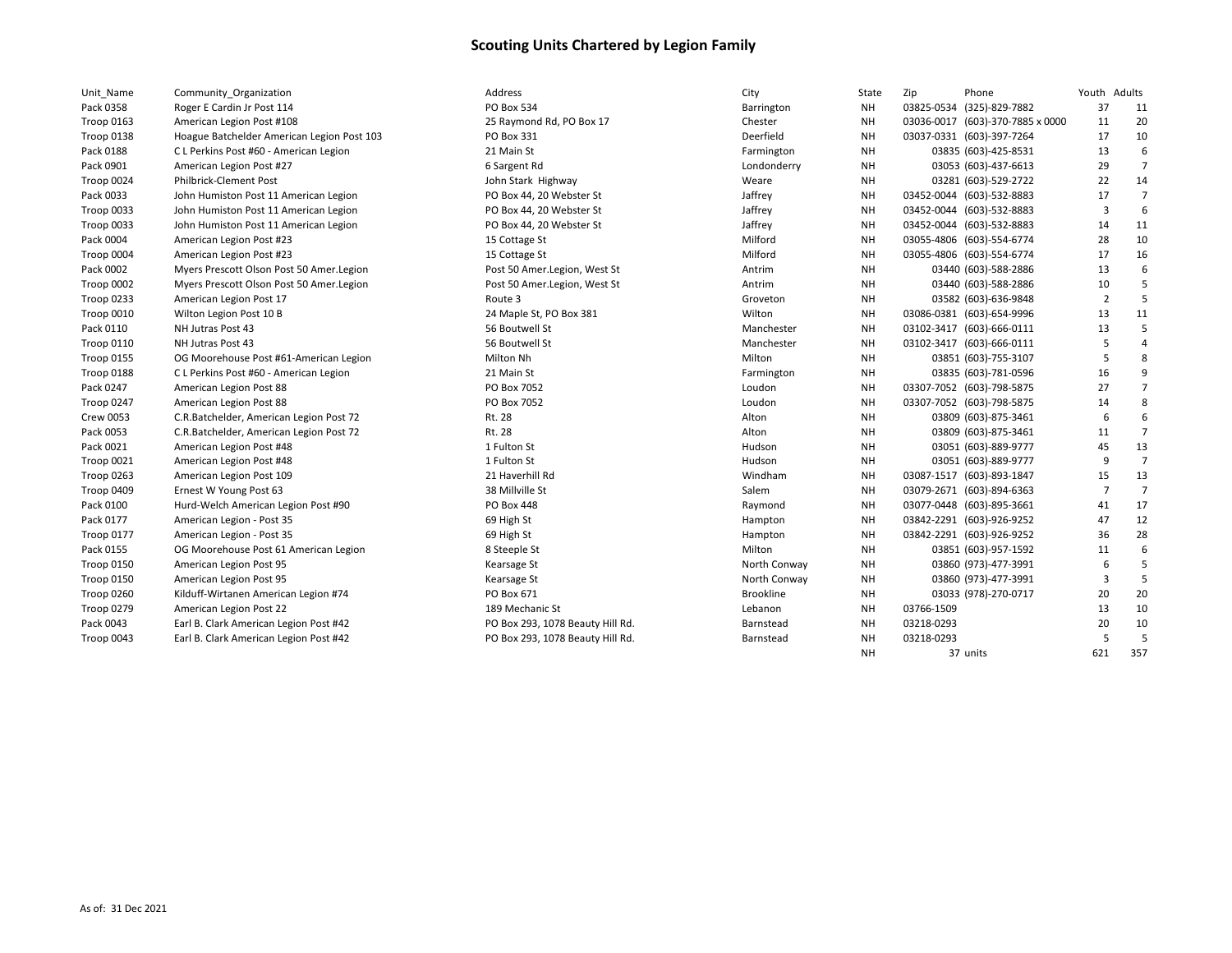| Unit_Name         | Community_Organization                                   | Address                                 | City                  | State     | Zip | Phone                            | Youth Adults   |                |
|-------------------|----------------------------------------------------------|-----------------------------------------|-----------------------|-----------|-----|----------------------------------|----------------|----------------|
| Troop 0036        | American Legion Post 41                                  | 263 Garden Pl, C/O Mr. Robert Cappiello | Oradell               | NJ        |     | 07649-2217 (201)-262-9749        | 34             | 12             |
| Troop 0334        | American Legion Post 153                                 | PO Box 153, 118 Ridge Ave               | Park Ridge            | NJ        |     | 07656-0153 (201)-391-9754        | 54             | 19             |
| Troop 0114        | American Legion Post #170                                | 33 W Passaic St                         | Rochelle Park         | NJ        |     | 07662-3213 (201)-843-9683        | 11             | 18             |
| Troop 0071        | American Legion Post 493                                 | 420 Radio Rd                            | Little Egg Harbor Twp | NJ        |     | 08087-1882 (609)-296-9771        | 18             | 11             |
| Pack 0079         | American Legion Post 530                                 | 3 Eisenhower Dr                         | Trenton               | NJ        |     | 08691-3088 (609)-306-1496        | 77             | 20             |
| Pack 2003         | American Legion Post 39                                  | 112 4th Ave                             | Roebling              | NJ        |     | 08554-1010 (609)-499-1501 x 815  | 45             | 25             |
| Troop 2003        | American Legion Post 39                                  | 112 4th Ave                             | Roebling              | NJ        |     | 08554-1010 (609)-499-1501 x 815  | 31             | 15             |
| <b>Troop 2003</b> | American Legion Post 39                                  | 112 4th Ave                             | Roebling              | NJ        |     | 08554-1010 (609)-499-1501 x 815  | $\overline{2}$ | $\overline{7}$ |
| Pack 1184         | Byron Pennington Crocker Post 184                        | 4200 Atlantic Ave                       | Wildwood              | NJ        |     | 08260-4602 (609)-522-3613        | 5              | $\overline{7}$ |
| <b>Troop 1075</b> | Byron Pennington Crocker Post 184                        | 4200 Atlantic Ave                       | Wildwood              | NJ        |     | 08260-4602 (609)-522-3613        | $\overline{7}$ | 3              |
| Troop 0076        | American Legion Post #430                                | PO Box 102                              | Cologne               | NJ        |     | 08213-0102 (609)-965-0247        | 16             | 10             |
| Pack 0021         | American Legion Shore Boros Post 351                     | 1400 Bay Blvd                           | Seaside Heights       | NJ        |     | 08751-1841 (732)-250-1366        | 26             | 5              |
| Troop 0021        | American Legion Shore Boros Post 351                     | 1400 Bay Blvd                           | Seaside Heights       | NJ        |     | 08751-1841 (732)-250-1366        | 20             | $\overline{7}$ |
| Club 9129         | American Legion Post 129                                 | 2025 Church Rd                          | <b>Toms River</b>     | NJ        |     | 08753-1410 (732)-255-1560        | 6              | $\mathbf 0$    |
| <b>Crew 0129</b>  | American Legion Post 129                                 | 2025 Church Rd                          | <b>Toms River</b>     | NJ        |     | 08753-1410 (732)-255-1560        | 12             | 8              |
|                   |                                                          | 2025 Church Rd                          | <b>Toms River</b>     |           |     |                                  |                | 8              |
| Ship 0129         | American Legion Post 129                                 | PO Box 82                               | Monmouth Jct          | NJ        |     | 08753-1410 (732)-255-1560        | 11<br>5        | 9              |
| <b>Crew 0102</b>  | American Legion Post 401                                 |                                         |                       | NJ        |     | 08852-0082 (732)-329-1077        | 53             | 39             |
| Troop 0010        | American Legion Post 401                                 | PO Box 82                               | Monmouth Jct          | NJ        |     | 08852-0082 (732)-329-1077        |                |                |
| Troop 0102        | American Legion Post 401                                 | PO Box 82                               | Monmouth Jct          | NJ        |     | 08852-0082 (732)-329-1077        | 35             | 21             |
| Troop 0434        | American Legion Post 434                                 | 11 Sanford St                           | Manalapan             | NJ        |     | 07726-3807 (732)-446-9872        | 12             | 8              |
| Troop 0014        | American Legion Post 65                                  | PO Box 365                              | Metuchen              | NJ        |     | 08840-0365 (732)-534-9133        | 57             | 25             |
| Pack 0148         | American Legion Post 471                                 | 25 Brown Ave                            | Iselin                | NJ        |     | 08830-2901 (732)-634-9119        | 44             | 9              |
| Pack 0026         | American Legion Post 119                                 | 137 New Market Rd                       | Dunellen              | NJ        |     | 08812-1413 (732)-968-9899        | 21             | 5              |
| Pack 0088         | American Legion Post 263                                 | 1155 Roosevelt Ave                      | Carteret              | NJ        |     | 07008-1537 (732)-969-9885        | 9              | 6              |
| Troop 0088        | American Legion Post 263                                 | 1155 Roosevelt Ave                      | Carteret              | NJ        |     | 07008-1537 (732)-969-9885        | $\overline{3}$ | 11             |
| Pack 0009         | American Legion Post #455                                | 2 Meadowbrook Ln                        | New Egypt             | NJ        |     | 08533-1406 (845)-661-0571        | 36             | 12             |
| Troop 0009        | American Legion Post #455                                | 2 Meadowbrook Ln                        | New Egypt             | NJ        |     | 08533-1406 (845)-661-0571        | 17             | 15             |
| Troop 0019        | American Legion Post #455                                | 2 Meadowbrook Ln                        | New Egypt             | NJ        |     | 08533-1406 (845)-661-0571        | 11             | 8              |
| Pack 3252         | American Legion Aux. Unit 372                            | 1532 Martin Ave                         | Cherry Hill           | NJ        |     | 08002-2060 (856)-665-3889        | 23             | 13             |
| Pack 4044         | William H Snyder American Legion Post 42                 | PO Box 731                              | Moorestown            | NJ        |     | 08057-0731 (856)-722-0294        | 20             | 10             |
| Troop 4044        | William H Snyder American Legion Post 42                 | PO Box 731                              | Moorestown            | NJ        |     | 08057-0731 (856)-722-0294        | 37             | 17             |
| Pack 7252         | American Legion Post 252                                 | 20 Sicklerville Rd                      | Williamstown          | NJ        |     | 08094-1428 (856)-740-4713        | 17             | 6              |
| <b>Troop 7234</b> | American Legion Post 252                                 | 20 Sicklerville Rd                      | Williamstown          | NJ        |     | 08094-1428 (856)-740-4713        | 15             | 8              |
| <b>Troop 7234</b> | American Legion Post 252                                 | 20 Sicklerville Rd                      | Williamstown          | NJ        |     | 08094-1428 (856)-740-4713        | 16             | 21             |
| Pack 0034         | American Legion Post 209                                 | 237 Park Ave                            | <b>Scotch Plains</b>  | NJ        |     | 07076-1056 (908)-322-9845        | 47             | 20             |
| Troop 0146        | American Legion Post 528                                 | 322 Market St                           | Belvidere             | NJ        |     | 07823-1223 (908)-475-1755        | $\overline{4}$ | 8              |
| Troop 0207        | American Legion Post South Plainfield                    | 243 Oak Tree Ave                        | South Plainfield      | NJ        |     | 07080-4408 (908)-757-3369        | 15             | 8              |
| Troop 0009        | Bernays Apgar and Larry Maysey American Legion Post #342 | E Main St                               | Chester               | NJ        |     | 07930 (908)-887-6617             | 27             | 10             |
| Pack 0049         | American Legion Post #423                                | 28 Legion Rd                            | Oak Ridge             | NJ        |     | 07438-9329 (973)-208-9246        | 27             | 13             |
| Troop 0049        | American Legion Post #423                                | 28 Legion Rd                            | Oak Ridge             | NJ        |     | 07438-9329 (973)-208-9246        | 24             | 12             |
| Troop 0091        | Musconetcong American Legion Post #278                   | Rt 183                                  | Stanhope              | NJ        |     | 07874 (973)-347-5558             | 9              | 13             |
| Troop 0085        | Lt Charles A Meyer American Legion Post 86               | PO Box 31                               | Newton                | NJ        |     | 07860-0031 (973)-383-2386        | 27             | 29             |
| Pack 0177         | American Legion Post 249                                 | 33 Phillip Dr                           | Parsippany            | NJ        |     | 07054-4370 (973)-580-5380 x 3202 | 14             | 5              |
| Pack 0228         | American Legion Post #59                                 | PO Box 2013                             | Morristown            | NJ        |     | 07962-2013 (973)-656-1947        | 47             | 15             |
| Troop 0228        | American Legion Post #59                                 | PO Box 2013                             | Morristown            | NJ        |     | 07962-2013 (973)-656-1947        | 10             | 6              |
| Pack 0143         | American Legion Post #279                                | 133 Main St                             | Lincoln Park          | NJ        |     | 07035-1737 (973)-696-8281        | 34             | 12             |
| Troop 0076        | American Legion Post #279                                | 133 Main St                             | Lincoln Park          | NJ        |     | 07035-1737 (973)-696-8281        | 19             | 19             |
| Troop 0101        | American Legion Post 154                                 | PO Box 267, 28 Main St                  | <b>Butler</b>         | <b>NJ</b> |     | 07405-0267 (973)-838-9899        | 5              | 6              |
| Troop 0277        | American Legion Post 154                                 | PO Box 267, 28 Main St                  | <b>Butler</b>         | NJ        |     | 07405-0267 (973)-838-9899        | 41             | 16             |
| <b>Troop 0111</b> | American Legion Post #245                                | 210 Espanong Rd                         | Lake Hopatcong        | NJ        |     | 07849 (973)-887-2400             | 24             | 16             |
| <b>Troop 0155</b> | American Legion Post #155                                | 13 Legion Pl                            | Whippany              | NJ        |     | 07981-1405 (973)-887-6183        | 38             | 32             |
| Troop 0096        | Branchville American Legion                              | Rt 206 N                                | <b>Branchville</b>    | NJ        |     | 07826 (973)-948-4550             | 5              | 9              |
|                   |                                                          |                                         |                       |           |     |                                  |                |                |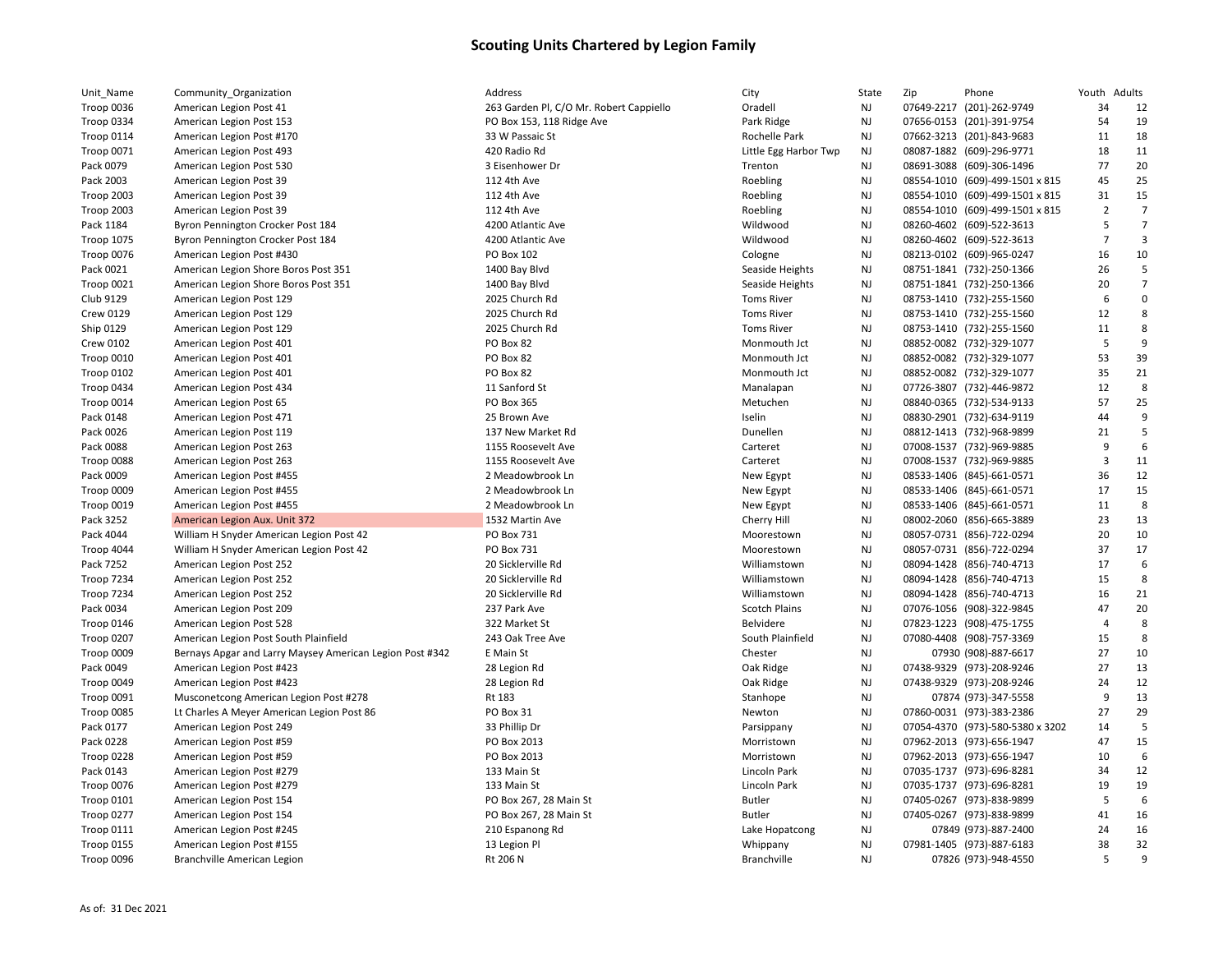| Unit Name  | Community Organization            | Address                  | City                 | State     | Zip        | Phone    | Youth Adults |     |
|------------|-----------------------------------|--------------------------|----------------------|-----------|------------|----------|--------------|-----|
| Pack 0004  | American Legion 147 of E Paterson | 137 Stefanic Ave         | Elmwood Park         | <b>NJ</b> | 07407-2422 |          | 19           |     |
| Troop 0166 | American Legion Post 109          | 424 Carmita Ave          | Rutherford           | <b>NJ</b> | 07070-2216 |          | 54           | 38  |
| Pack 1199  | American Legion Post 142          | 135 E Passaic St         | Maywood              | NJ        | 07607-1342 |          | 30           | 16  |
| Troop 0365 | American Legion Post 142          | 135 E Passaic St         | Maywood              | NJ        | 07607-1342 |          |              | - 9 |
| Troop 0238 | American Legion Post 238          | 410 Mount Pleasant Ave   | <b>Woodland Park</b> | NJ        | 07424-2661 |          | 10           | - 8 |
| Troop 0038 | American Legion Post 251          | 210 Bloomingfield Avenue | Montclair            | NJ        | 07042      |          |              |     |
|            |                                   |                          |                      | NJ        |            | 58 units | 1352         | 750 |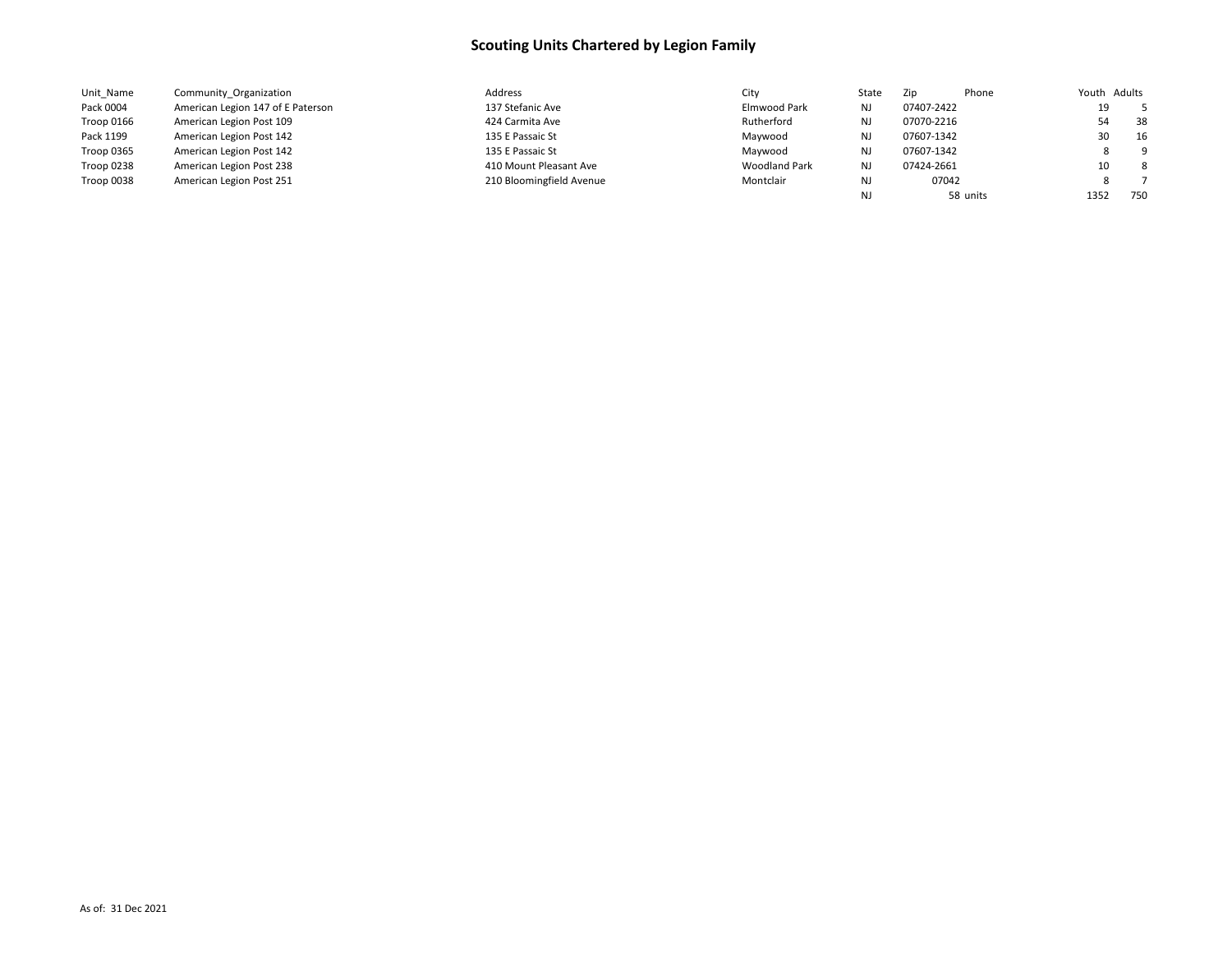| Unit Name  | Community Organization             | Address       | City   | State     | Zip | Phone                     | Youth Adults |     |
|------------|------------------------------------|---------------|--------|-----------|-----|---------------------------|--------------|-----|
| Troop 0411 | American Legion Post 25            | 2400 W 7th St | Clovis | <b>NM</b> |     | 88101-2222 (575)-366-0382 | 15           | 13  |
| Crew 0411  | Dean Lucas American Legion Post 25 | 2400 W 7th St | Clovis | <b>NM</b> |     | 88101-2222 (575)-366-0382 |              | -5  |
| Pack 0733  | Dean Lucas American Legion Post 25 | 2400 W 7th St | Clovis | <b>NM</b> |     | 88101-2222 (575)-366-0382 |              | - 6 |
| Troop 9733 | Dean Lucas American Legion Post 25 | 2400 W 7th St | Clovis | <b>NM</b> |     | 88101-2222 (575)-366-0382 |              | - 6 |
| Pack 0115  | American Legion                    | PO Box 127    | Eunice | <b>NM</b> |     | 88231-0127 (575)-631-1981 | 11           | - 6 |
|            |                                    |               |        | NM        |     | , units                   | 39           | -36 |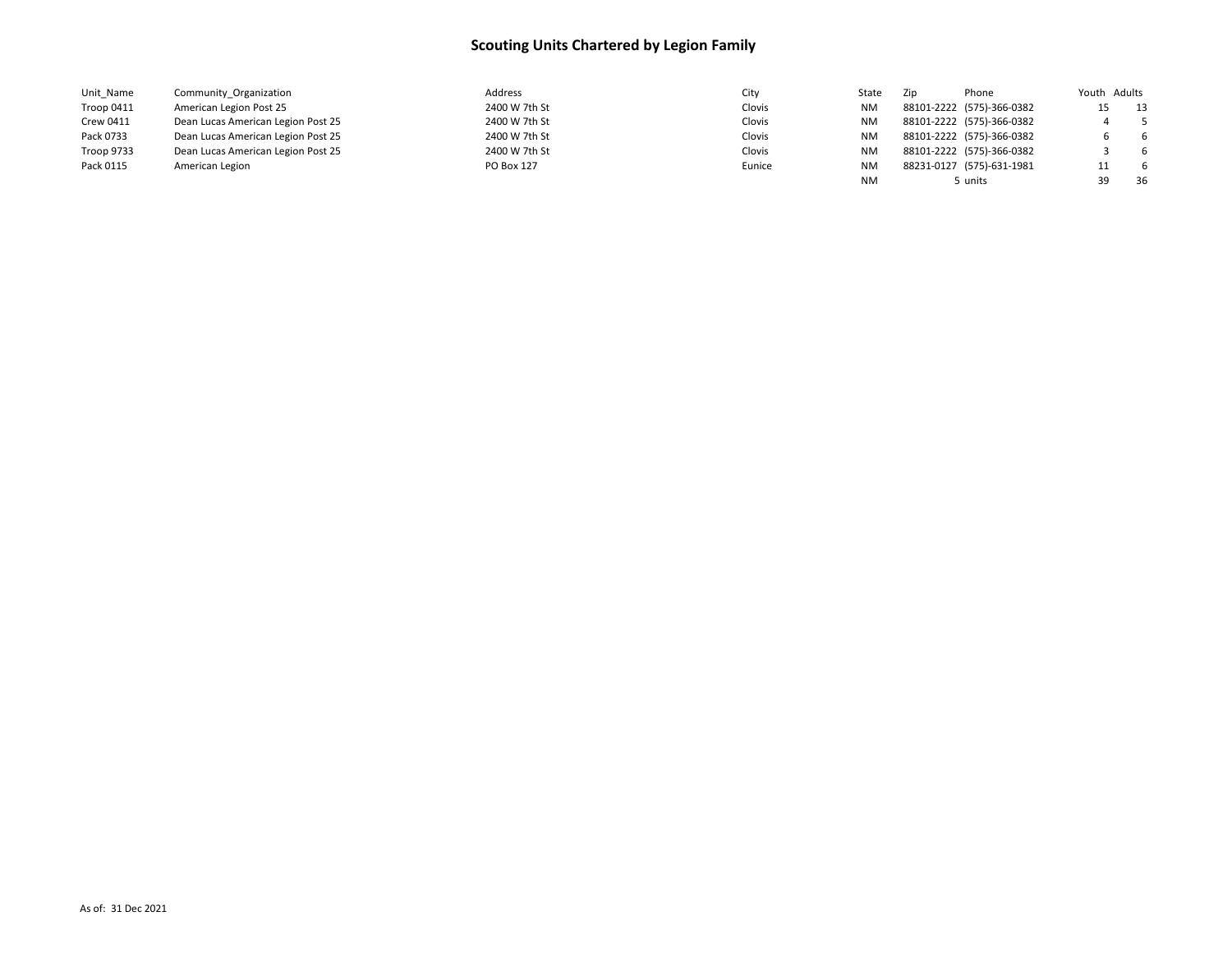| Unit Name  | Community Organization                          | Address                     | City        | State     | Zip | Phone                     | Youth Adults |      |
|------------|-------------------------------------------------|-----------------------------|-------------|-----------|-----|---------------------------|--------------|------|
| Ship 0040  | American Legion BMI Post 40                     | 425 E Van Wagenen St        | Henderson   | <b>NV</b> |     | 89015-7380 (702)-565-5433 |              | 4    |
| Pack 0149  | American Legion Paradise Post 149               | PO Box 70184                | Las Vegas   | <b>NV</b> |     | 89170-0184 (702)-606-4633 | 25           | 13   |
| Troop 0149 | American Legion Paradise Post 149               | PO Box 70184                | Las Vegas   | <b>NV</b> |     | 89170-0184 (702)-606-4633 | 12           | 10   |
| Pack 2006  | American Legion Post 30 Cold Springs Rec Center |                             |             | <b>NV</b> |     | (775)-355-0676            | 69           | 8    |
| Pack 0127  | American Legion Post 30                         | 664 Sheffield Ct            | Sparks      | <b>NV</b> |     | 89431-2463 (775)-355-0676 | 25           | - 11 |
| Troop 0044 | The American Legion High Desert Post 56         | PO Box 2848                 | Carson City | <b>NV</b> |     | 89702-2848 (775)-434-3386 | 13           |      |
| Troop 0001 | American Legion -Darrell Dunkle Post #1         | 877 Ralston St              | Reno        | <b>NV</b> |     | 89503-3635 (775)-827-3930 | 28           | -14  |
| Troop 0099 | American Legion Post 6 Lovelock NV              | PO Box 641, 590 Cornell Ave | Lovelock    | <b>NV</b> |     | 89419-0641 (775)-843-9362 |              | 6    |
| Crew 0762  | Sons of the American Legion                     |                             |             | <b>NV</b> |     |                           | 9            |      |
|            |                                                 |                             |             | <b>NV</b> |     | 9 units                   | 193          | 78   |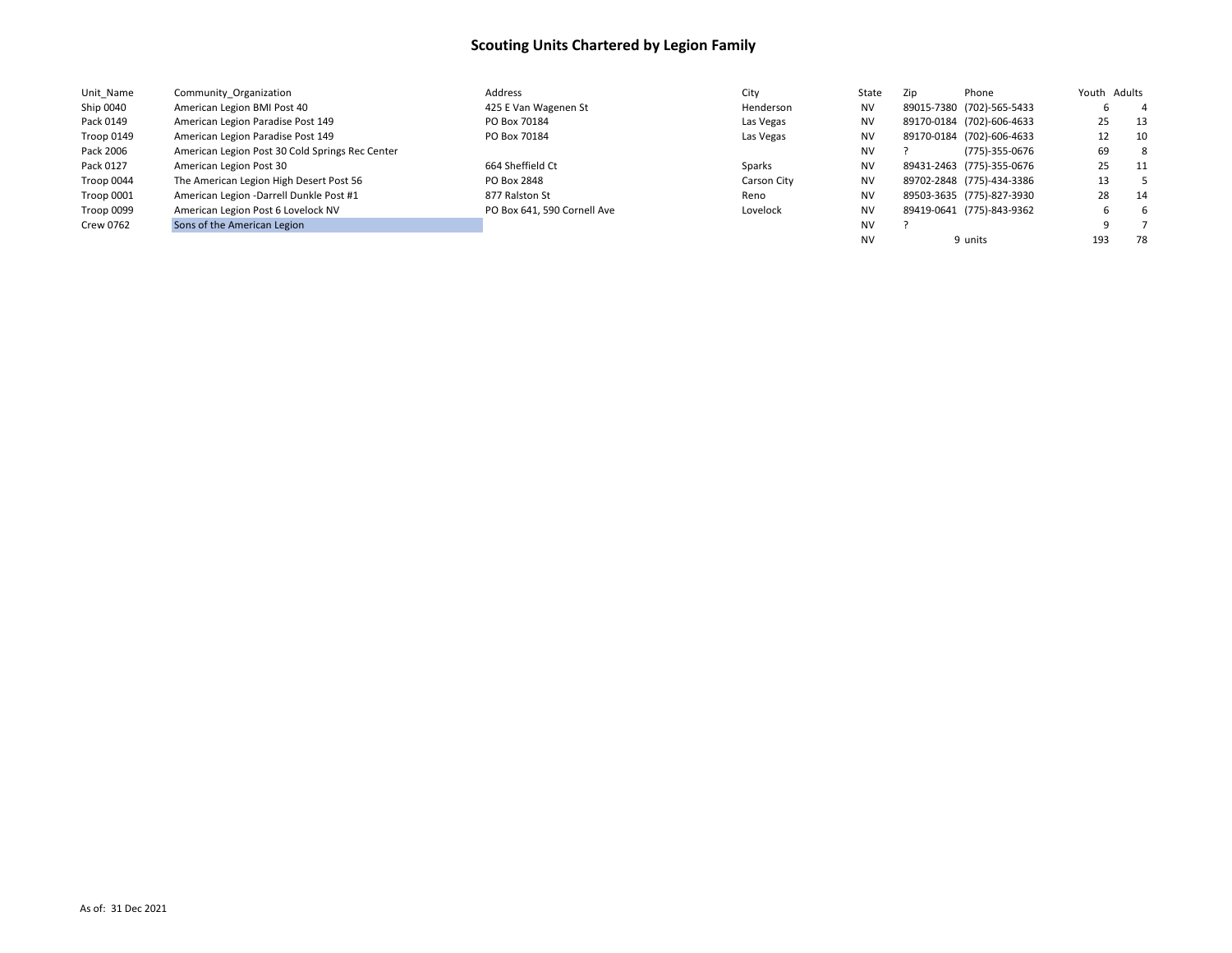| Unit_Name         | Community_Organization                          | Address                                    | City                 | State     | Zip | Phone                     | Youth Adults   |                |
|-------------------|-------------------------------------------------|--------------------------------------------|----------------------|-----------|-----|---------------------------|----------------|----------------|
| <b>Crew 0577</b>  | American Legion Post 1749                       | PO Box 559                                 | North Bellmore       | NY        |     | 11710-0559 (212)-960-8047 | 25             | 14             |
| Pack 0829         | Robert Edwards Post #358                        | PO Box 127                                 | Pulaski              | <b>NY</b> |     | 13142-0127 (315)-298-5510 | 23             | 7              |
| Troop 0162        | Lowville American Legion Memorial Post 162      | 5383 Dayan St                              | Lowville             | <b>NY</b> |     | 13367-1125 (315)-376-3712 | 12             | 12             |
| Troop 0083        | American Legion Post 420                        | PO Box 464, 23 Fenton St                   | Waddington           | <b>NY</b> |     | 13694-0464 (315)-388-4003 | 5              | $\overline{7}$ |
| Pack 0065         | John B Lyman American Legion Post 904           | 9 Rock St                                  | Alexandria Bay       | <b>NY</b> |     | 13607-1409 (315)-482-3865 | 18             | 6              |
| Troop 0065        | John B Lyman American Legion Post 904           | 9 Rock St                                  | Alexandria Bay       | <b>NY</b> |     | 13607-1409 (315)-482-3865 | 10             | $\overline{7}$ |
| Troop 0065        | John B Lyman American Legion Post 904           | 9 Rock St                                  | Alexandria Bay       | <b>NY</b> |     | 13607-1409 (315)-482-3865 | 5              | $\overline{7}$ |
| Pack 0007         | American Legion Post 54                         | 6211 East Hill Rd.                         | Munnsville           | <b>NY</b> |     | 13409 (315)-495-6593      | $\overline{7}$ | 5              |
| Troop 0007        | American Legion Post 54                         | 6211 East Hill Rd.                         | Munnsville           | <b>NY</b> |     | 13409 (315)-495-6593      | 11             | 14             |
| Troop 0014        | Woodford-Burdick American Legion Post 894       | 1651 Seminary St                           | De Ruyter            | <b>NY</b> |     | 13052 (315)-558-1170      | 9              |                |
| <b>Troop 0780</b> | Hannibal American Legion Post Prior Stock #1552 | 226 Rochester St                           | Hannibal             | NY        |     | 13074-3144 (315)-564-6927 | 8              | 11             |
| Troop 0090        | American Legion Post 394                        | PO Box 158;6206 State Route 21, PO Box 158 | Williamson           | <b>NY</b> |     | 14589-0158 (315)-589-3851 | 18             | 14             |
| Pack 0289         | Liverpool Lodge 2348 BPOE                       | 3730 Cold Springs Rd                       | Baldwinsville        | <b>NY</b> |     | 13027-9340 (315)-622-2348 | 11             | 6              |
| Troop 0080        | Liverpool Lodge 2348 BPOE                       | 3730 Cold Springs Rd                       | <b>Baldwinsville</b> | <b>NY</b> |     | 13027-9340 (315)-622-2348 | 5              | 5              |
| Troop 0080        | Liverpool Lodge 2348 BPOE                       | 3730 Cold Springs Rd                       | Baldwinsville        | <b>NY</b> |     | 13027-9340 (315)-622-2348 | 12             | 13             |
| Pack 0055         | American Legion Post 583                        | 319 E Bronson St                           | Dexter               | <b>NY</b> |     | 13634 (315)-639-8803      | 9              | $\overline{7}$ |
| Troop 0055        | American Legion Post 583                        | 319 E Bronson St                           | Dexter               | NY        |     | 13634 (315)-639-8803      | 14             | 6              |
| Troop 0018        | Cazenovia American Legion Post 88               | PO Box 263, 26 Chenango St                 | Cazenovia            | NY        |     | 13035-0263 (315)-655-2099 | 19             | 23             |
| Troop 0018        | Cazenovia American Legion Post 88               | PO Box 263, 26 Chenango St                 | Cazenovia            | <b>NY</b> |     | 13035-0263 (315)-655-2099 | 9              | 17             |
| Pack 0044         | American Legion Charles Miller Post 140         | 325 S Peterboro St, Street                 | Canastota            | <b>NY</b> |     | 13032-1413 (315)-697-3210 | 17             | 8              |
| Troop 0116        | James H Spire Post 787 American Legion          | Cicero Legion Hall                         | Cicero               | <b>NY</b> |     | 13039 (315)-699-0786      | 5              | 12             |
| Pack 0093         | Whitestown Post 1113 American Legion            | 110 Main St                                | Whitesboro           | <b>NY</b> |     | 13492-1219 (315)-736-0108 | 39             | 15             |
| Pack 0004         | American Legion Post 1376                       | 8616 Clinton St                            | <b>New Hartford</b>  | NY        |     | 13413-3400 (315)-736-7041 | $\overline{7}$ | 12             |
| Troop 0004        | American Legion Post 1376                       | 8616 Clinton St                            | New Hartford         | <b>NY</b> |     | 13413-3400 (315)-736-7041 | 13             | 14             |
| Pack 0074         | American Legion Post 1788                       | PO Box 159                                 | La Fargeville        | <b>NY</b> |     | 13656-0159 (315)-836-6002 | 25             | 11             |
|                   |                                                 |                                            |                      | <b>NY</b> |     |                           | 16             | 9              |
| Troop 0108        | Clifford J Fulmer Post 92                       | 8083 State Route 20                        | Waterville           |           |     | 13480-2211 (315)-841-8987 |                | 7              |
| Pack 0044         | American Legion Post 26                         | Main St                                    | Clark Mills          | <b>NY</b> |     | 13321 (315)-853-2578      | 8              | 17             |
| Troop 0044        | American Legion Post 26                         | Main St                                    | <b>Clark Mills</b>   | <b>NY</b> |     | 13321 (315)-853-2578      | 23             |                |
| Troop 0044        | American Legion Post 26                         | Main St                                    | <b>Clark Mills</b>   | <b>NY</b> |     | 13321 (315)-853-2578      | 18             | 11             |
| Pack 0025         | Crowley Barnum American Legion Post 25          | 43 West Main St                            | Mohawk               | <b>NY</b> |     | 13407 (315)-866-4870      | 32             | 11             |
| Troop 0025        | Crowley Barnum American Legion Post 25          | 43 West Main St                            | Mohawk               | <b>NY</b> |     | 13407 (315)-866-4870      | 15             | 8              |
| Troop 0025        | Crowley Barnum American Legion Post 25          | 43 West Main St                            | Mohawk               | <b>NY</b> |     | 13407 (315)-866-4870      | 11             | 9              |
| Pack 0137         | American Legion Post 1430                       | 4141 Witherden Rd                          | Marion               | <b>NY</b> |     | 14505-9348 (315)-926-5571 | 10             | 6              |
| Troop 0137        | American Legion Post                            | 4141 Witherden Rd                          | Marion               | <b>NY</b> |     | 14505-9348 (315)-926-7630 | 11             | 5              |
| Troop 0033        | William H Cain Post 1287                        | 1644 Fyler Rd                              | Chittenango          | NY        |     | 13037-9435 (315)-975-2932 | 11             | 14             |
| Troop 0166        | American Legion Post 494                        | 76 W Main St                               | Macedon              | <b>NY</b> |     | 14502-8993 (315)-986-7946 | 12             | 14             |
| Troop 6166        | American Legion Post 494                        | 76 W Main St                               | Macedon              | <b>NY</b> |     | 14502-8993 (315)-986-7946 | 10             | 13             |
| Troop 0201        | American Legion Post 144                        | 134 I U Willets Rd                         | Albertson            | <b>NY</b> |     | 11507-1346 (516)-248-5730 | 53             | 30             |
| Pack 0305         | Carle Place American Legion Post 1718           | 12 Evelyn Ave                              | Westbury             | <b>NY</b> |     | 11590-4215 (516)-334-6603 | 66             | 17             |
| Pack 0007         | William Bradford Turner Post #265               | 111 Nassau Blvd                            | Garden City          | <b>NY</b> |     | 11530-2618 (516)-385-4387 | 11             | 6              |
| Pack 0482         | American Legion Post 334                        | 15 Elizabeth St                            | <b>Floral Park</b>   | <b>NY</b> |     | 11001-2014 (516)-437-1295 | 45             |                |
| Troop 0482        | American Legion Post 334                        | 15 Elizabeth St                            | <b>Floral Park</b>   | <b>NY</b> |     | 11001-2014 (516)-437-1295 | 37             | 14             |
| Pack 1634         | American Legion Post 1634                       | 10 Bruce St                                | West Babylon         | <b>NY</b> |     | 11704-7711 (516)-455-3304 | 9              | 6              |
| Troop 1634        | American Legion Post 1634                       | 10 Bruce St                                | West Babylon         | <b>NY</b> |     | 11704-7711 (516)-455-3304 | 23             | 6              |
| Troop 2014        | American Legion Post 1634                       | 10 Bruce St                                | West Babylon         | <b>NY</b> |     | 11704-7711 (516)-455-3304 | 22             | 12             |
| Troop 0097        | American Legion Post 304                        | 27 Bayview Ave                             | Manhasset            | <b>NY</b> |     | 11030-1803 (516)-627-0501 | 36             | 17             |
| Troop 0299        | American Legion Quentin Roosevelt Post #4       | 120 South St                               | Oyster Bay           | <b>NY</b> |     | 11771-2221 (516)-662-3093 | 16             | 16             |
| Troop 0195        | Glenwood Landing American Legion P336           | 190 Glen Head Rd                           | Glen Head            | <b>NY</b> |     | 11545-1950 (516)-671-6347 | 30             | 8              |
| Pack 0374         | Levittown American Legion Post 1711             | 3123 N Jerusalem Rd                        | Levittown            | <b>NY</b> |     | 11756-3511 (516)-731-9114 | 14             | 11             |
| Pack 0020         | J Franklin Bell Post 81                         | 91 Sherman Ave                             | Woodmere             | <b>NY</b> |     | 11598-1715 (516)-761-5179 | 12             | 11             |
| Troop 0020        | J Franklin Bell Post 81                         | 91 Sherman Ave                             | Woodmere             | <b>NY</b> |     | 11598-1715 (516)-761-5179 | 25             | 10             |
| Troop 0303        | American Legion Post 1246                       | 3078 Lawson Blvd                           | Oceanside            | NY        |     | 11572-2711 (516)-764-0797 | 23             | 14             |
|                   |                                                 |                                            |                      |           |     |                           |                |                |

|           | State     | Zip | Phone                     | Youth          | Adults         |
|-----------|-----------|-----|---------------------------|----------------|----------------|
| Bellmore  | <b>NY</b> |     | 11710-0559 (212)-960-8047 | 25             | 14             |
| i         | NY        |     | 13142-0127 (315)-298-5510 | 23             | $\overline{7}$ |
| le        | NΥ        |     | 13367-1125 (315)-376-3712 | 12             | 12             |
| ington    | NY        |     | 13694-0464 (315)-388-4003 | 5              | 7              |
| ıdria Bay | NY        |     | 13607-1409 (315)-482-3865 | 18             | 6              |
| ıdria Bay | NΥ        |     | 13607-1409 (315)-482-3865 | 10             | 7              |
| ıdria Bay | NY        |     | 13607-1409 (315)-482-3865 | 5              | 7              |
| sville    | <b>NY</b> |     | 13409 (315)-495-6593      | $\overline{7}$ | 5              |
| sville    | NY        |     | 13409 (315)-495-6593      | 11             | 14             |
| yter      | <b>NY</b> |     | 13052 (315)-558-1170      | 9              | 5              |
| oal       | NY        |     | 13074-3144 (315)-564-6927 | 8              | 11             |
| nson      | <b>NY</b> |     | 14589-0158 (315)-589-3851 | 18             | 14             |
| insville  | <b>NY</b> |     | 13027-9340 (315)-622-2348 | 11             | 6              |
| insville  | NY        |     | 13027-9340 (315)-622-2348 | 5              | 5              |
| insville  | NY        |     | 13027-9340 (315)-622-2348 | 12             | 13             |
|           |           |     |                           | 9              |                |
|           | NY        |     | 13634 (315)-639-8803      |                | 7              |
|           | NY        |     | 13634 (315)-639-8803      | 14             | 6              |
| ovia      | NY        |     | 13035-0263 (315)-655-2099 | 19             | 23             |
| ovia      | NY        |     | 13035-0263 (315)-655-2099 | 9              | 17             |
| tota      | NΥ        |     | 13032-1413 (315)-697-3210 | 17             | 8              |
|           | NY        |     | 13039 (315)-699-0786      | 5              | 12             |
| sboro     | NY        |     | 13492-1219 (315)-736-0108 | 39             | 15             |
| lartford  | NY        |     | 13413-3400 (315)-736-7041 | $\overline{7}$ | 12             |
| lartford  | NY        |     | 13413-3400 (315)-736-7041 | 13             | 14             |
| geville   | NY        |     | 13656-0159 (315)-836-6002 | 25             | 11             |
| ville     | NY        |     | 13480-2211 (315)-841-8987 | 16             | 9              |
| Mills     | <b>NY</b> |     | 13321 (315)-853-2578      | 8              | $\overline{7}$ |
| Vills     | NY        |     | 13321 (315)-853-2578      | 23             | 17             |
| Vills     | NY        |     | 13321 (315)-853-2578      | 18             | 11             |
| wk        | NY        |     | 13407 (315)-866-4870      | 32             | 11             |
| wk        | NY        |     | 13407 (315)-866-4870      | 15             | 8              |
| wk        | <b>NY</b> |     | 13407 (315)-866-4870      | 11             | 9              |
| n         | <b>NY</b> |     | 14505-9348 (315)-926-5571 | 10             | 6              |
| n         | NY        |     | 14505-9348 (315)-926-7630 | 11             | 5              |
| nango     | <b>NY</b> |     | 13037-9435 (315)-975-2932 | 11             | 14             |
| lon       | <b>NY</b> |     | 14502-8993 (315)-986-7946 | 12             | 14             |
| lon       | NY        |     | 14502-8993 (315)-986-7946 | 10             | 13             |
| son       | NY        |     | 11507-1346 (516)-248-5730 | 53             | 30             |
| ury       | <b>NY</b> |     | 11590-4215 (516)-334-6603 | 66             | 17             |
| n City    | NΥ        |     | 11530-2618 (516)-385-4387 | 11             | 6              |
| Park      | NY        |     | 11001-2014 (516)-437-1295 | 45             | 8              |
| Park      | <b>NY</b> |     |                           | 37             | 14             |
|           |           |     | 11001-2014 (516)-437-1295 |                |                |
| 3abylon   | NΥ        |     | 11704-7711 (516)-455-3304 | 9              | 6              |
| 3abylon   | NY        |     | 11704-7711 (516)-455-3304 | 23             | 6              |
| 3abylon   | NY        |     | 11704-7711 (516)-455-3304 | 22             | 12             |
| asset     | NY        |     | 11030-1803 (516)-627-0501 | 36             | 17             |
| · Bay     | <b>NY</b> |     | 11771-2221 (516)-662-3093 | 16             | 16             |
| lead      | NY        |     | 11545-1950 (516)-671-6347 | 30             | 8              |
| wn        | NY        |     | 11756-3511 (516)-731-9114 | 14             | 11             |
| mere      | <b>NY</b> |     | 11598-1715 (516)-761-5179 | 12             | 11             |
| mere      | NY        |     | 11598-1715 (516)-761-5179 | 25             | 10             |
| side      | NY        |     | 11572-2711 (516)-764-0797 | 23             | 14             |
|           |           |     |                           |                |                |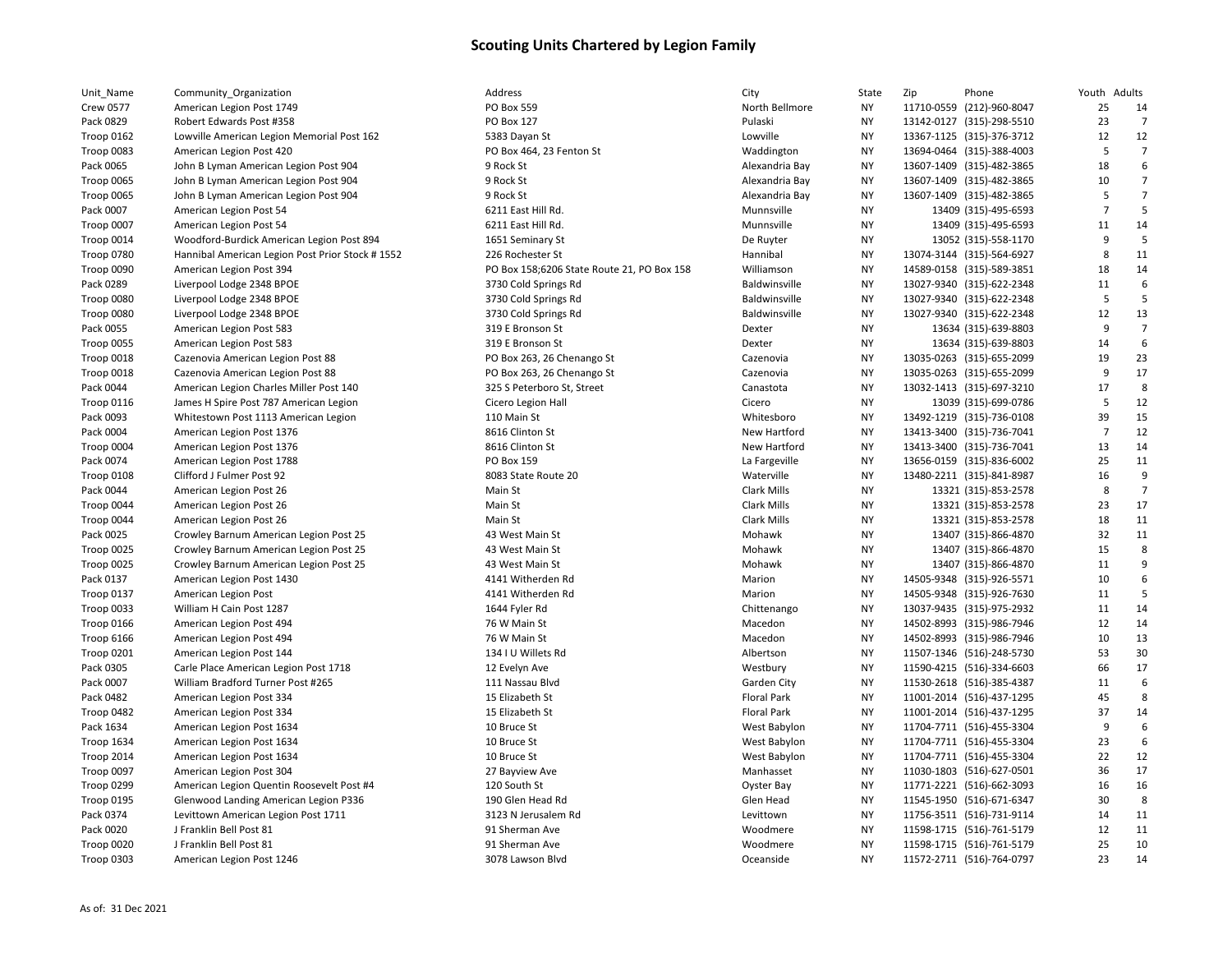| Unit_Name         | Community_Organization                                | Address                      | City                 | State     | Zip | Phone                            | Youth Adults   |                |
|-------------------|-------------------------------------------------------|------------------------------|----------------------|-----------|-----|----------------------------------|----------------|----------------|
| Pack 0367         | Andrew Fatcher American Legion Post 854               | 51 Roosevelt Ave             | Valley Stream        | NY.       |     | 11581-1115 (516)-791-9719        | 64             | 13             |
| Troop 0099        | Andrew Fatcher American Legion Post 854               | 51 Roosevelt Ave             | <b>Valley Stream</b> | <b>NY</b> |     | 11581-1115 (516)-791-9719        | 17             | 11             |
| <b>Troop 0116</b> | Andrew Fatcher American Legion Post 854               | 51 Roosevelt Ave             | <b>Valley Stream</b> | <b>NY</b> |     | 11581-1115 (516)-791-9719        | 73             | 36             |
| Pack 0590         | Massapequa American Legion Post 1066                  | 66 Veterans Blvd             | Massapequa           | <b>NY</b> |     | 11758-4956 (516)-798-1827        | 45             | 9              |
| Troop 0590        | Massapequa American Legion Post 1066                  | 66 Veterans Blvd             | Massapequa           | <b>NY</b> |     | 11758-4956 (516)-798-1827        | 43             | 25             |
| Troop 0239        | Seaford American Legion Post 1132                     | 2301 Penatiquit Ave          | Seaford              | <b>NY</b> |     | 11783-3146 (516)-826-1150        | 10             | 18             |
| Pack 0423         | American Legion Post 1812                             | PO Box 62                    | Plainview            | <b>NY</b> |     | 11803-0062 (516)-931-7030 x 0000 | 25             | 15             |
| Troop 6063        | American Legion Post 40                               | 150 Main St                  | <b>Hoosick Falls</b> | <b>NY</b> |     | 12090-2010 (518)-205-5435        | $\overline{7}$ | 5              |
| Troop 8042        | American Legion Post 912                              | 29 Pratt St                  | <b>Rouses Point</b>  | <b>NY</b> |     | 12979-1128 (518)-297-2600        | 5              | 10             |
| Pack 6028         | William J Varney Post 0862                            | PO Box 208, 379 Lake Ave /   | Lake Luzerne         | <b>NY</b> |     | 12846-0208 (518)-307-2433        | 13             | 6              |
| <b>Troop 1058</b> | Blanchard-Curry American Legion Post 1040             | 16 W Poplar Dr               | Delmar               | <b>NY</b> |     | 12054-2106 (518)-376-8850        | $\overline{4}$ | 6              |
| <b>Troop 1058</b> | Nathaniel Adams Blanchard Post 1040                   | 16 W Poplar Dr               | Delmar               | <b>NY</b> |     | 12054-2106 (518)-439-9819        | 27             | 22             |
| Pack 1258         | Nathaniel Adams Blanchard Post 1040 Auxiliary         | 16 W Poplar Dr               | Delmar               | <b>NY</b> |     | 12054-2106 (518)-439-9819        | 9              | 5              |
| Pack 1083         | American Legion Post 1520                             | 4 Everett Rd Ext             | Albany               | <b>NY</b> |     | 12205-3342 (518)-459-1520        | 45             | 8              |
| Troop 1083        | American Legion Post 1520                             | 4 Everett Rd Ext             | Albany               | <b>NY</b> |     | 12205-3342 (518)-459-1520        | 27             | 22             |
| Pack 6083         | American Legion Post 83                               | 148 Main St                  | Whitehall            | <b>NY</b> |     | 12887-1113 (518)-499-2482        | 17             | $\overline{7}$ |
| Troop 6083        | American Legion Post 83                               | 148 Main St                  | Whitehall            | <b>NY</b> |     | 12887-1113 (518)-499-2482        | 11             | 9              |
| Troop 4070        | American Legion Post 70                               | 34 West Ave                  | Saratoga Springs     | <b>NY</b> |     | 12866-6001 (518)-526-6922        | 13             | 12             |
| <b>Troop 2122</b> | Jennings Willet American Legion Post                  | PO Box 418                   | Germantown           | NY        |     | 12526-0418 (518)-537-4838        | 8              | 9              |
| Pack 4012         | Adirondack Post 70                                    | 34 West Ave, American Legion | Saratoga Springs     | <b>NY</b> |     | 12866-6001 (518)-587-0236        | 33             | 12             |
| Troop 0043        | American Legion Post 983                              | PO Box 329                   | Cairo                | <b>NY</b> |     | 12413-0329 (518)-653-6693        | 14             | 10             |
| Pack 6062         | American Legion Post 634                              | 2106 St Rt 22, 2106 St Rt 2  | Cambridge            | <b>NY</b> |     | 12816-0084 (518)-677-8980        | 11             | 5              |
| Pack 4013         | Old Saratoga Post #278 American Legion                | 6 Clancy St                  | Schuylerville        | <b>NY</b> |     | 12871-1331 (518)-695-3011        | 41             | 15             |
| <b>Troop 4013</b> | Old Saratoga Post #278 American Legion                | 6 Clancy St                  | Schuylerville        | <b>NY</b> |     | 12871-1331 (518)-695-3011        | 15             | $\overline{7}$ |
| Troop 6046        | American Legion Post 703                              | 11289 State Route 149        | Fort Ann             | <b>NY</b> |     | 12827 (518)-744-6106             | 12             | 9              |
| <b>Troop 1073</b> | American Legion Post 1493                             | 31 Voorheesville Ave         | Voorheesville        | <b>NY</b> |     | 12186-9311 (518)-765-4712        | 14             | 15             |
| <b>Troop 2102</b> | American Legion Post 184                              | PO Box 715, 7 Fairview Ave   | Hudson               | <b>NY</b> |     | 12534-0715 (518)-828-4704        | 5              | 10             |
|                   |                                                       | PO Box 464                   | Stillwater           | <b>NY</b> |     | 12170-0464 (518)-860-9001        | 12             | 11             |
| Troop 4035        | Earl J Manning American Legion Post #490              |                              |                      |           |     |                                  |                | 11             |
| Troop 1264        | American Legion Post 977                              | PO Box 461                   | Altamont             | ΝY        |     | 12009-0461 (518)-861-6848        | 13<br>38       | 15             |
| Pack 4004         | American Legion Post 1817                             | PO Box 313                   | <b>Burnt Hills</b>   | <b>NY</b> |     | 12027-0313 (518)-877-8613        |                | 9              |
| Troop 4054        | American Legion Post 1817                             | PO Box 313                   | <b>Burnt Hills</b>   | <b>NY</b> |     | 12027-0313 (518)-877-8613        | 19<br>15       |                |
| <b>Troop 5051</b> | Robert Lee Walsh American Legion Post 337             | 19 N Main St                 | Broadalbin           | <b>NY</b> |     | 12025 (518)-883-3531             |                | 18<br>12       |
| Pack 0042         | American Legion Post #291                             | PO Box 132                   | Greenville           | <b>NY</b> |     | 12083-0132 (518)-966-8278        | 34             |                |
| Troop 0042        | American Legion Post #291                             | PO Box 132                   | Greenville           | <b>NY</b> |     | 12083-0132 (518)-966-8278        | 29             | 16             |
| Troop 0039        | American Legion Turner Schrader Post #34              | PO Box 234, 1513 Palmyra St  | Shortsville          | <b>NY</b> |     | 14548-0234 (585)-289-4186        | 20             | 12             |
| Pack 4074         | Harrison Lee American Legion Post 283                 | PO Box 214                   | Livonia              | <b>NY</b> |     | 14487-0214 (585)-346-9663        | 19             | 9              |
| <b>Troop 4074</b> | Harrison Lee American Legion Post 283                 | <b>PO Box 214</b>            | Livonia              | <b>NY</b> |     | 14487-0214 (585)-346-9663        | 24             | 19             |
| Troop 5074        | Harrison Lee American Legion Post 283                 | <b>PO Box 214</b>            | Livonia              | <b>NY</b> |     | 14487-0214 (585)-346-9663        | 13             | 9              |
| Troop 0079        | Eike Jordan Bauer Post #1501                          | 344 Dorsey Rd                | Rochester            | <b>NY</b> |     | 14616-3429 (585)-467-2571        | 12             | $\overline{7}$ |
| Troop 0628        | Glenn A Pratt Post 1460                               | <b>PO Box 274</b>            | Machias              | <b>NY</b> |     | 14101-0274 (585)-492-3722        | 10             | 12             |
| Pack 4054         | <b>Wallace Jeffers Post</b>                           | 753 Main St                  | Castile              | <b>NY</b> |     | 14427 (585)-493-5709             | 16             | 6              |
| Troop 6060        | Harder ODonnel Post #734 The American Legion          | 83 Market St                 | Attica               | <b>NY</b> |     | 14011-1023 (585)-591-3255        | 14             | 5              |
| Troop 0130        | American Legion Post 468 (Greece)                     | 344 Dorsey Rd                | Rochester            | <b>NY</b> |     | 14616-3429 (585)-663-2091        | 28             | 15             |
| Troop 0942        | Cottreall-Warner American Legion Post 942             | 818 Ridge Rd                 | Webster              | <b>NY</b> |     | 14580-2411 (585)-671-9312        | $\overline{7}$ | 6              |
| Pack 0156         | Harvey C Noone American Legion Post 954               | 6444 Buffalo Rd              | Churchville          | <b>NY</b> |     | 14428-9754 (585)-762-9343        | 25             | 6              |
| Troop 0129        | Rayson-Miller American Legion Post #899               | 21 N Main St                 | Pittsford            | <b>NY</b> |     | 14534-1309 (585)-889-7629        | 23             | 10             |
| Pack 0140         | Smith Warren Post 367 American Legion                 | 61 Main St                   | Scottsville          | <b>NY</b> |     | 14546-1248 (585)-889-9156        | 29             | $\overline{7}$ |
| Troop 0140        | Smith Warren Post 367 American Legion                 | 61 Main St                   | Scottsville          | <b>NY</b> |     | 14546-1248 (585)-889-9156        | 8              | 9              |
| Pack 0011         | Sons of the American Legion Honeoye-Hemlock Post 1278 | PO Box 40                    | Honeoye              | <b>NY</b> |     | 14471-0040 (585)-944-0106        | 41             | $\overline{7}$ |
| Troop 0058        | Sons of the American Legion Honeoye-Hemlock Post 1278 | PO Box 40                    | Honeoye              | <b>NY</b> |     | 14471-0040 (585)-944-0106        | 9              | $\overline{7}$ |
| Pack 6260         | Sons of the American Legion                           | 83 Market St                 | Attica               | <b>NY</b> |     | 14011-1023 (586)-797-8359        | 21             | $\overline{7}$ |
| Troop 0016        | American Legion- Post 1248 Arkport                    | PO Box 475                   | Arkport              | <b>NY</b> |     | 14807-0475 (607)-295-7674        | 19             | 8              |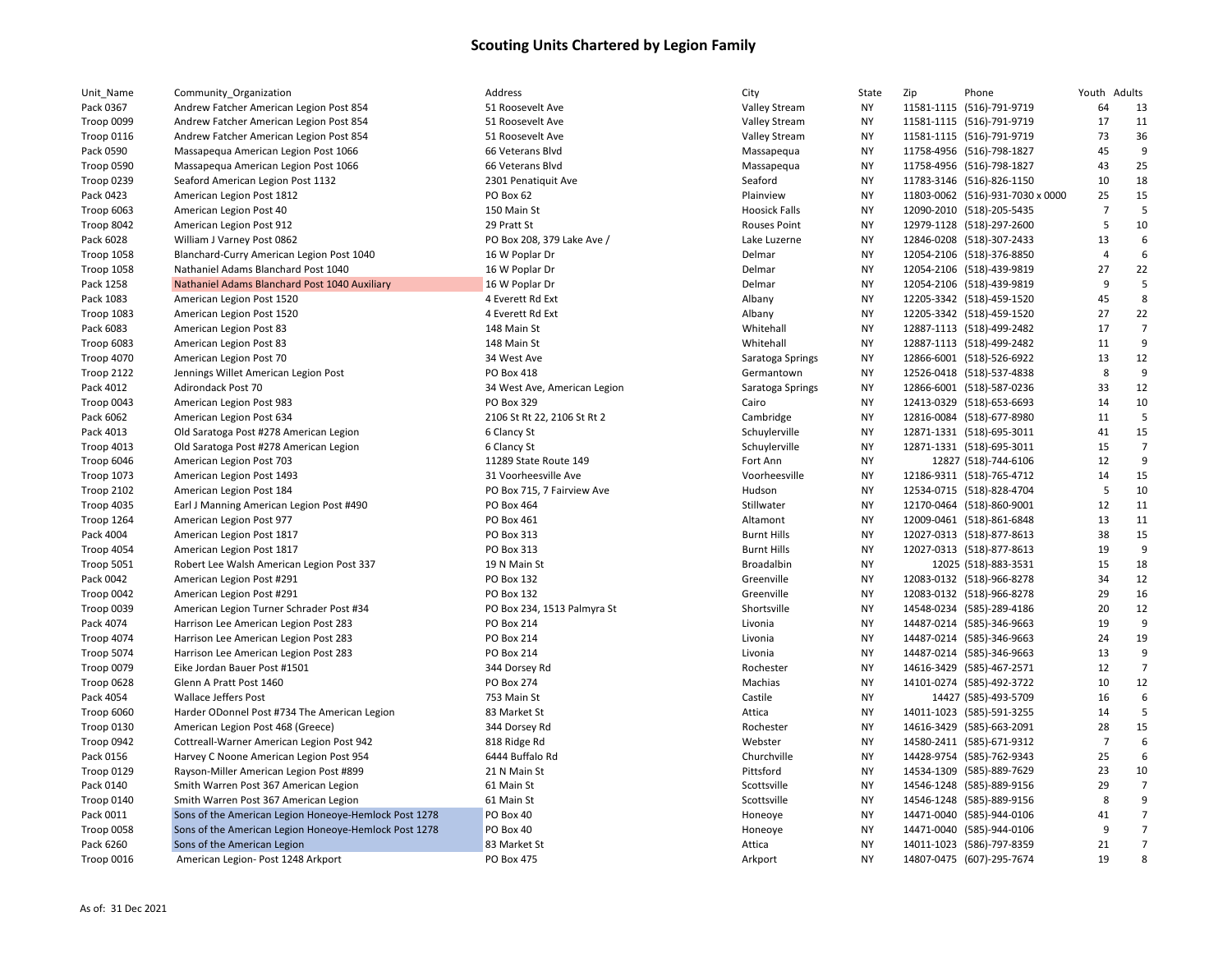| Unit_Name         | Community_Organization                      | Address                   | City                   | State     | Zip<br>Phone                     | Youth Adults   |                  |
|-------------------|---------------------------------------------|---------------------------|------------------------|-----------|----------------------------------|----------------|------------------|
| Troop 0066        | American Legion Post 876                    | <b>PO Box 286</b>         | Sherburne              | <b>NY</b> | 13460-0286 (607)-373-0388        | 12             | 9                |
| Pack 0003         | Arthur E Bouton Post 770 of American Legion | 4431 Seneca Rd            | Trumansburg            | <b>NY</b> | 14886 (607)-387-4212             | 24             | 5                |
| Troop 0013        | Arthur E Bouton Post 770 of American Legion | 4431 Seneca Rd            | Trumansburg            | <b>NY</b> | 14886 (607)-387-4212             | $\overline{4}$ | 6                |
| Troop 0613        | Arthur E Bouton Post 770 of American Legion | 4431 Seneca Rd            | Trumansburg            | <b>NY</b> | 14886 (607)-387-4212             | 6              | 6                |
| Pack 0010         | Laurens American Legion Post 1688           | 11 Main St                | Laurens                | <b>NY</b> | 13796 (607)-432-6314             | 22             | 9                |
| <b>Troop 0010</b> | Laurens American Legion Post 1688           | 11 Main St                | Laurens                | <b>NY</b> | 13796 (607)-432-6314             | 6              | 6                |
| Troop 0031        | Milford American Legion 1566                | Po 208                    | Milford                | <b>NY</b> | 13807 (607)-434-4544             | $\overline{2}$ | 6                |
| <b>Troop 2042</b> | American Legion #1279 - Robert N Austin     | <b>PO Box 251</b>         | Campbell               | NY        | 14821-0251 (607)-527-8816        | $\overline{7}$ | 10               |
| Troop 3097        | American Legion #1612 - Big Flats           | PO Box 166                | <b>Big Flats</b>       | <b>NY</b> | 14814-0166 (607)-562-3589        | 22             | 15               |
| <b>Troop 0736</b> | Hill Warner American Legion Post 414        | <b>PO Box 273</b>         | Angelica               | <b>NY</b> | 14709-0273 (607)-590-6309 x 7401 | 9              | 6                |
| <b>Troop 0180</b> | American Legion Post 1596                   | 760 Welton St             | Harpursville           | <b>NY</b> | 13787-1925 (607)-693-1944        | $\overline{7}$ | 9                |
| <b>Troop 7180</b> | American Legion Post 1596                   | 760 Welton St             | Harpursville           | <b>NY</b> | 13787-1925 (607)-693-1944        | 6              | 9                |
| Pack 0085         | Burns Mccauliffe Post 465 American          | 63 South Main St          | Homer                  | NΥ        | 13077-0141 (607)-749-8240        | 32             | 9                |
| Troop 0085        | Burns Mccauliffe Post 465 American          | 63 South Main St          | Homer                  | <b>NY</b> | 13077-0141 (607)-749-8240        | 23             | 12               |
| Troop 0044        | American Legion Post 1339                   | Main Street               | Gilbertsville          | <b>NY</b> | 13776 (607)-783-2632             | 8              | 9                |
| Troop 0024        | Dryden Vfw Post 8158                        | 2272 Dryden Rd            | Dryden                 | <b>NY</b> | 13053-9712 (607)-844-9900        | $\overline{3}$ | 8                |
| Pack 0010         | American Legion Post #800                   | 307 Main St               | Groton                 | <b>NY</b> | 13073-1327 (607)-898-3267        | 30             | 13               |
| Pack 0052         | American Legion Post 806                    | 25 Bixby St               | Bainbridge             | ΝY        | 13733-1106 (607)-967-8311        | 19             | 6                |
| Troop 0041        | American Legion Post 694                    | 7 Woodside Ave            | Northport              | <b>NY</b> | 11768-1732 (631)-261-4424        | 30             | 21               |
| Pack 5379         | American Legion Donald C Murro Post 944     | 20 Thompson St            | Kings Park             | ΝY        | 11754-2718 (631)-269-4140        | 74             | 12               |
| <b>Troop 0370</b> | American Legion Rusy Bohm Post 411          | 39 Nassau Ave             | Islip                  | <b>NY</b> | 11751-3605 (631)-383-4006        | 21             | 10               |
| Troop 0360        | American Legion Post 360                    | Milldam Rd                | Halesite               | <b>NY</b> | 11743 (631)-421-5535             | 17             | 17               |
| Pack 0197         | Sons of the American Legion Squadron #1738  | 340 Union Blvd            | West Islip             | NΥ        | 11795-3102 (631)-422-1738        | 13             | 6                |
| Pack 0377         | American Legion Wilson Ritch Post 432       | PO Box 92                 | Port Jefferson Station | NY        | 11776-0092 (631)-473-9774        | 15             | $\overline{7}$   |
| Troop 0377        | American Legion Wilson Ritch Post 432       | PO Box 92                 | Port Jefferson Station | NY        | 11776-0092 (631)-473-9774        | 8              | 9                |
| Pack 0091         | American Legion Post 155                    | 115 Church St             | Lake Ronkonkoma        | <b>NY</b> | 11779-4161 (631)-588-8608        | 25             | 5                |
| Troop 0091        | American Legion Post 155                    | 115 Church St             | Lake Ronkonkoma        | NY        | 11779-4161 (631)-588-8608        | 6              | 6                |
| Pack 0498         | American Legion Fuestel-Kurdt Post 1120     | 80 Herbert Ave            | Lindenhurst            | <b>NY</b> | 11757-5318 (631)-592-1413        | 36             | 6                |
| Troop 0398        | American Legion Fuestel-Kurdt Post 1120     | 80 Herbert Ave            | Lindenhurst            | <b>NY</b> | 11757-5318 (631)-592-1413        | 12             | $\boldsymbol{6}$ |
| Pack 0104         | American Legion Post 94 Babylon             | 22 Grove Pl               | Babylon                | <b>NY</b> | 11702-2706 (631)-669-0094        | 27             | 6                |
| Troop 0104        | American Legion Post 94 Babylon             | 22 Grove Pl               | Babylon                | <b>NY</b> | 11702-2706 (631)-669-0094        | 8              | 10               |
| Troop 0194        | American Legion Post 94 Babylon             | 22 Grove Pl               | Babylon                | ΝY        | 11702-2706 (631)-669-0094        | 31             | 15               |
| Pack 0083         | American Legion Post 1738                   | 340 Union Blvd            | West Islip             | <b>NY</b> | 11795-3102 (631)-806-1384        | 37             | 10               |
| Pack 0607         | Sons of the American Legion Post 1146       | 826 Hubal St              | Bohemia                | <b>NY</b> | 11716-1902 (631)-882-8711        | $\mathbf{1}$   | 5                |
| Troop 0298        | Sons of the American Legion Post 419        | PO Box 269                | Amagansett             | NY        | 11930-0269 (631)-921-2687        | 9              | 12               |
| Troop 0003        | American Legion James Ely Miller Post 833   | 51 Juniper Ave            | Smithtown              | <b>NY</b> | 11787-3441 (661)-265-4688        | 31             | 10               |
| Troop 0060        | David McKeever Post #64 Downtown            | 1770 S Park Ave           | <b>Buffalo</b>         | <b>NY</b> | 14220-1412 (716)-258-8739        | 5              | 6                |
| Pack 0103         | American Legion Post 181                    | 62 Jamestown St           | Randolph               | <b>NY</b> | 14772-1119 (716)-358-4906        | 20             | $\overline{7}$   |
| Troop 0103        | American Legion Post 181                    | 62 Jamestown St           | Randolph               | <b>NY</b> | 14772-1119 (716)-358-4906        | 12             | 6                |
| Troop 0621        | Olean American Legion Post 530              | 307 E State St            | Olean                  | NΥ        | 14760-3660 (716)-372-3505        | 13             | 8                |
| Pack 0677         | American Legion Post 892                    | 4350 Route 417            | Allegany               | <b>NY</b> | 14706-9789 (716)-372-8238        | 8              | $\overline{7}$   |
| <b>Troop 0677</b> | American Legion Post 892                    | 4350 Route 417            | Allegany               | NΥ        | 14706-9789 (716)-372-8238        | 13             | 9                |
| Troop 0177        | Herman Kent Post 777                        | 26 Jackson Ave We         | Celoron                | <b>NY</b> | 14720 (716)-483-0777             | 8              | $\overline{4}$   |
| Pack 0126         | Wm Travis American Legion Post              | 144 S Erie St             | Mayville               | <b>NY</b> | 14757-1217 (716)-485-1456        | 22             | $\overline{7}$   |
| Pack 0276         | American Legion Post 409                    | 100 Legion Dr             | Gowanda                | <b>NY</b> | 14070-1200 (716)-532-3592        | 22             | 8                |
| <b>Troop 0276</b> | American Legion Post 409                    | 100 Legion Dr             | Gowanda                | <b>NY</b> | 14070-1200 (716)-532-3592        | 8              | 6                |
| <b>Troop 0276</b> | American Legion Post 409                    | 100 Legion Dr             | Gowanda                | ΝY        | 14070-1200 (716)-532-3592        | $\overline{4}$ | 6                |
| Troop 0689        | American Legion Post 1434                   | 3727 Route 16, PO Box 121 | Hinsdale               | <b>NY</b> | 14743-0121 (716)-557-8716        | 5              | $\overline{7}$   |
| Pack 0133         | American Legion Post 556                    | 9 Meadow Ln               | Frewsburg              | <b>NY</b> | 14738-9550 (716)-569-3321        | 17             | 5                |
| Troop 0133        | American Legion Post 556                    | 9 Meadow Ln               | Frewsburg              | NΥ        | 14738-9550 (716)-569-3321        | 16             | $\overline{7}$   |
| Troop 0524        | American Legion Concord Post 431            | 109 Legion Drive          | Springville            | <b>NY</b> | 14141 (716)-592-5627             | 12             | 13               |
| Pack 0219         | American Legion Post 1280                   | 228 Maple Ave, PO Box 497 | Cassadaga              | <b>NY</b> | 14718-0497 (716)-595-3145        | 15             | 10               |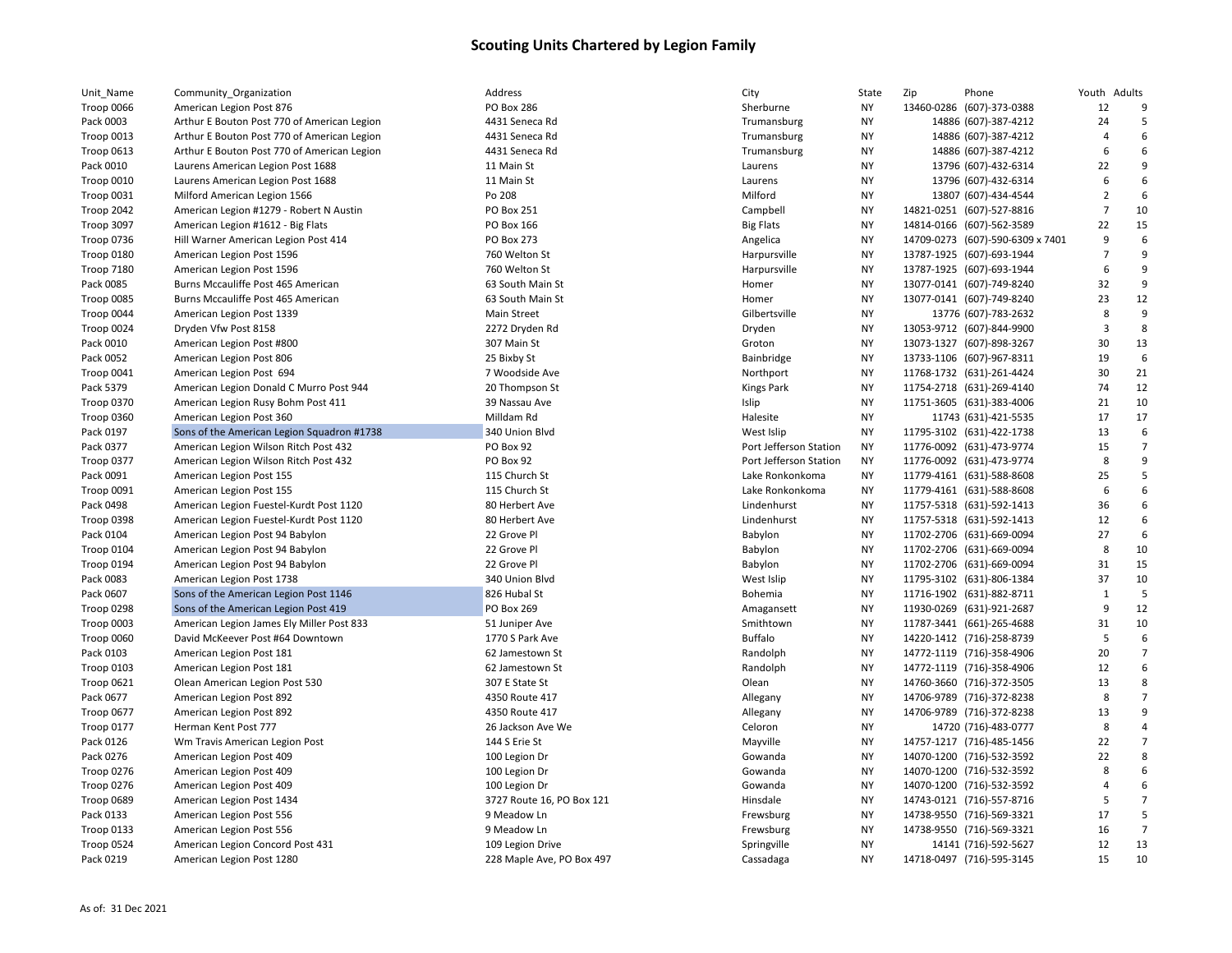| Unit_Name         | Community_Organization                      | Address                    | City                    | State     | Zip<br>Phone                     | Youth Adults   |                         |
|-------------------|---------------------------------------------|----------------------------|-------------------------|-----------|----------------------------------|----------------|-------------------------|
| <b>Troop 0219</b> | Cassadaga American Legion Post 1280         | 228 Maple Ave, PO Box 497  | Cassadaga               | NY.       | 14718-0497 (716)-595-3145        | 16             | 9                       |
| Pack 0173         | American Legion Post 638                    | PO Box 474, 132 W Main St  | Falconer                | NY.       | 14733-0474 (716)-665-4307        | 15             | 5                       |
| Troop 0129        | American Legion Post 638                    | PO Box 474, 132 W Main St  | Falconer                | <b>NY</b> | 14733-0474 (716)-665-4307        | 13             | 6                       |
| Pack 0267         | American Legion Post 59                     | 156 E Main St              | Fredonia                | <b>NY</b> | 14063-1408 (716)-672-5959        | 43             | 12                      |
| Troop 0267        | American Legion Post 59                     | 156 E Main St              | Fredonia                | <b>NY</b> | 14063-1408 (716)-672-5959        | 37             | 13                      |
| Troop 0267        | American Legion Post 59                     | 156 E Main St              | Fredonia                | <b>NY</b> | 14063-1408 (716)-672-5959        | $\overline{2}$ | 6                       |
| Troop 0735        | West Seneca American Legion Post 735        | 35 Legion Pkwy             | <b>West Seneca</b>      | NY.       | 14224-2915 (716)-675-7613        | 12             | $\overline{7}$          |
| Troop 0129        | Henry Mosher Post 638                       | 132 W Main St              | Falconer                | NY.       | 14733-1614 (716)-720-4659        | $\overline{2}$ | 5                       |
| Troop 0131        | Lakewood Memorial Post 1286                 | 174 Chaut. Ave.            | Lakewood                | NY.       | 14750 (716)-763-1286             | 5              | 5                       |
| Troop 0288        | American Legion Post 531                    | Cattaraugus Rd             | Little Valley           | <b>NY</b> | 14755 (716)-801-0105             | 6              | 3                       |
| Troop 0288        | American Legion Post 531                    | Cattaraugus Rd             | Little Valley           | <b>NY</b> | 14755 (716)-801-0105             | $\overline{7}$ | $\overline{\mathbf{3}}$ |
| Pack 0060         | Downtown Post 64 AKA David Mckeever Post 64 | 1770 S Park Ave            | <b>Buffalo</b>          | <b>NY</b> | 14220-1412 (716)-822-6400        | 5              | 5                       |
| Troop 0060        | Downtown Post 64 AKA David Mckeever Post 64 | 1770 S Park Ave            | <b>Buffalo</b>          | NY.       | 14220-1412 (716)-822-6400        | 23             | 8                       |
| Ship 0441         | American Legion Continental Post 1424       | 10715 Metropolitan Ave     | <b>Forest Hills</b>     | <b>NY</b> | 11375-6820 (718)-474-3825        | 8              | 10                      |
| Pack 2088         | John M. Perry Post 1044 American Legion     | PO Box 311                 | Sparkill                | <b>NY</b> | 10976-0311 (845)-216-9788        | 5              | $\overline{7}$          |
| Pack 2023         | American Legion Post 859                    | PO Box 7                   | Suffern                 | <b>NY</b> | 10901-0007 (845)-357-6707        | 22             | $\overline{7}$          |
| Pack 2094         | American Legion Post 859                    | PO Box 7                   | Suffern                 | <b>NY</b> | 10901-0007 (845)-357-6707        | 34             | 6                       |
| Troop 2025        | American Legion Post 859                    | PO Box 7                   | Suffern                 | <b>NY</b> | 10901-0007 (845)-357-6707        | 20             | 6                       |
| Pack 4023         | O'Connor Doyle American Legion Post 633     | PO Box 15                  | <b>Highland Falls</b>   | NY.       | 10928-0015 (845)-499-0143        | 61             | 14                      |
| Troop 4027        | American Legion Post 1420                   | PO Box 7401                | Newburgh                | NY.       | 12550-9325 (845)-564-4933        | 16             | 11                      |
| Pack 0080         | Post 216 American Legion                    | 903 Main Street            | Margaretville           | NY.       | 12455 (845)-586-3466             | 16             | 5                       |
| Troop 0080        | Post 216 American Legion                    | 903 Main Street            | Margaretville           | <b>NY</b> | 12455 (845)-586-3466             | 9              | 11                      |
| Pack 4044         | American Legion Post 1250                   | Cohen Circle               | Florida                 | <b>NY</b> | 10921 (845)-651-4331             | 43             | 8                       |
| Troop 0017        | Rosendale Tillson American Legion Post 1219 | PO Box 103                 | Tillson                 | NY.       | 12486-0103 (845)-658-9921        | 6              | 8                       |
| Pack 4488         | American Legion Post 488                    | 532 Lakes Rd               | Monroe                  | NY.       | 10950-1070 (845)-783-3965        | 5              | 6                       |
| Troop 4440        | American Legion Post 488                    | 532 Lakes Rd               | Monroe                  | <b>NY</b> | 10950-1070 (845)-783-3965        | 31             | 8                       |
| Pack 3034         | Hasler-Kamp Post 215 American Legion        | PO Box 515                 | Pawling                 | NY.       | 12564-0515 (845)-855-9201        | 13             | 6                       |
| Troop 4045        | American Legion Post #214                   | PO Box 491                 | Warwick                 | <b>NY</b> | 10990-0491 (845)-986-2786        | 50             | 37                      |
| Pack 0001         | American Legion Post 112                    | PO Box 147                 | Hawthorne               | <b>NY</b> | 10532-0147 (914)-424-2283        | 51             | 16                      |
| Pack 2127         | American Legion Chatham Post 42             | 32 Woodbridge Ave          | Chatham                 | <b>NY</b> | 12037-1317 (914)-450-3088        | 9              | 5                       |
| Troop 2042        | American Legion Chatham Post 42             | 32 Woodbridge Ave          | Chatham                 | <b>NY</b> | 12037-1317 (914)-450-3088        | 7              | 6                       |
| Pack 0006         | American Legion Post 1054                   | PO Box 239                 | <b>Briarcliff Manor</b> | NY.       | 10510-0239 (914)-762-3946        | 17             | 6                       |
| Troop 0001        | Hawthorne Post 112-American Legion          | <b>PO Box 147</b>          | Hawthorne               | <b>NY</b> | 10532-0147 (914)-769-4522        | 45             | 18                      |
| <b>Troop 1776</b> | American Legion Post #1009                  | 235 Veterans Rd            | Yorktown Heights        | NY.       | 10598-4427 (914)-962-2843 x 2843 | 12             | 10                      |
| Troop 0001        | American Legion Post 1038                   | 27 Legion Dr               | Valhalla                | NY.       | 10595-2013 (914)-997-2556        | 38             | 21                      |
| Troop 0073        | American Legion Post 135                    | 57 Mitchell Pl             | <b>White Plains</b>     | NY.       | 10601-4301                       | 41             | 20                      |
| Troop 0059        | American Legion Post 173                    | 14 W William St            | Bath                    | NY.       | 14810-1531                       | 3              | $\overline{2}$          |
| Pack 3001         | American Legion Post 203                    | 413 Main St                | Beacon                  | NY.       | 12508-3303                       | 29             | 13                      |
| Troop 0162        | Samuel H Young American Legion Post #620    | 1530 Hutchinson River Pkwy | <b>Bronx</b>            | <b>NY</b> | 10461-5481                       | 5              | 5                       |
|                   |                                             |                            |                         | <b>NY</b> | 195 units                        | 3666           | 1953                    |
|                   |                                             |                            |                         |           |                                  |                |                         |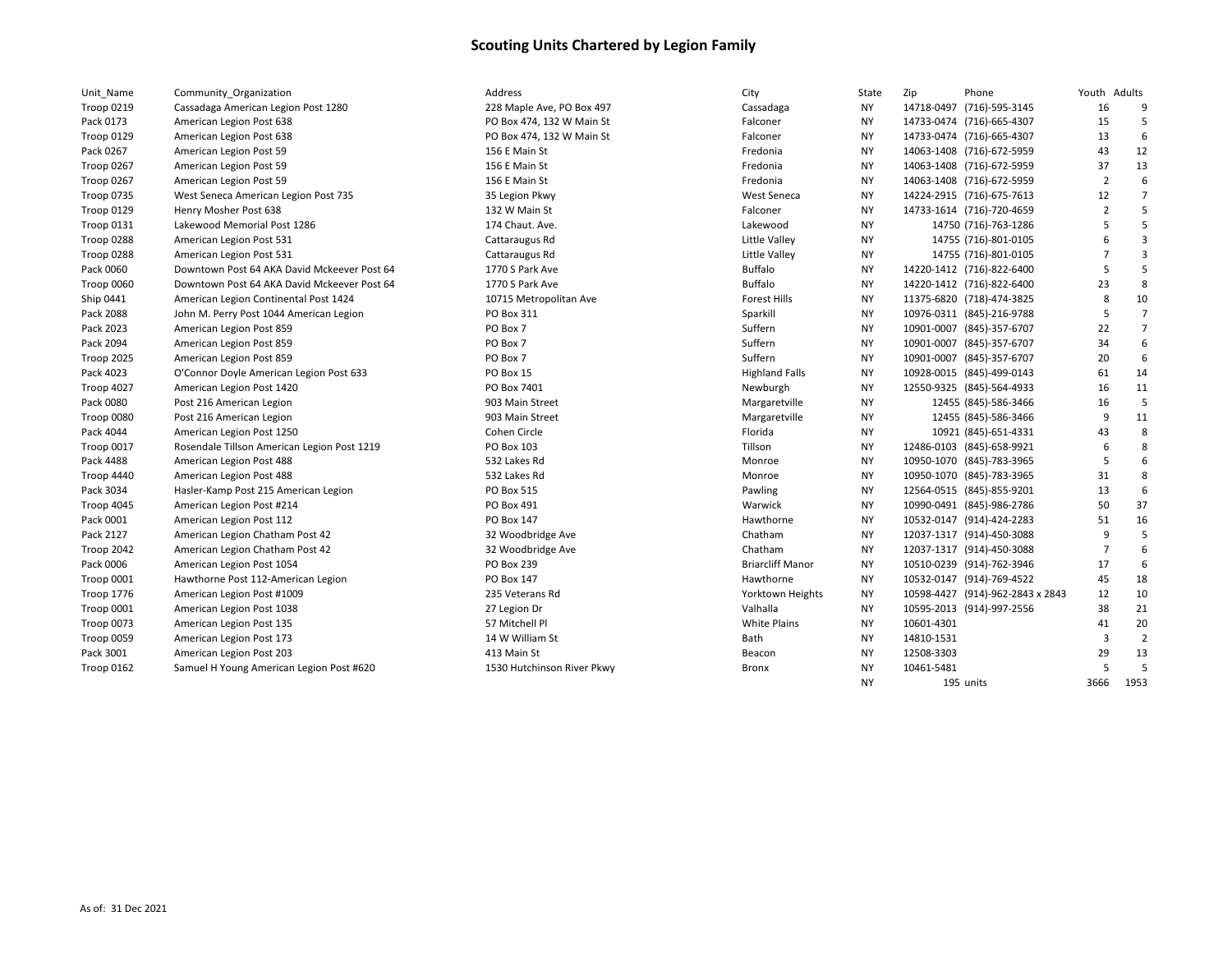| Unit_Name         | Community_Organization                               |
|-------------------|------------------------------------------------------|
| <b>Troop 0610</b> | American Legion Post 610                             |
| Pack 4008         | American Legion Post #699 Elmer Dade Memorial Post   |
| Pack 1930         | American Legion - Beach City 549 (Weimer Widder)     |
| <b>Troop 2018</b> | American Legion - Columbiana 290 (Benjamin Fireston  |
| <b>Troop 1036</b> | American Legion - East Canton 667 (Lowell D. Oberly) |
| Pack 3280         | American Legion Post #685                            |
| Troop 0280        | American Legion Post #685                            |
| Pack 3146         | American Legion Post                                 |
| Pack 3174         | American Legion Post 175                             |
| Pack 4069         | American Legion - Apple Creek 147                    |
| Troop 4069        | American Legion - Apple Creek 147                    |
| Troop 0405        | American Legion - Howard A Bair Post 423             |
| Pack 3161         | American Legion Charles Faust Post 281               |
| Troop 0256        | American Legion Post 382                             |
| Pack 6048         | American Legion - Marengo 710 (Memorial Post)        |
| Pack 3372         | American Legion Post 539                             |
| Pack 3143         | Cottrell Boylan Post #253 American Legion            |
| Pack 3068         | American Legion Post 316                             |
| Pack 3343         | American Legion Post 338 Charities                   |
| Troop 0099        | American Legion Post 345                             |
| <b>Crew 6265</b>  | American Legion Post 265                             |
| Pack 3099         | Ft Recovery American Legion Post 345                 |
| Troop 0239        | American Legion Post 547                             |
| Pack 3041         | Conn-Weissenberger American Legion Post 587          |
| Troop 0090        | American Legion Scherer Post 493                     |
| <b>Troop 7304</b> | American Legion - Galion 243 (Scarbrough)            |
| Pack 3174         | Bert G Taylor Post 300 American Legion               |
| Pack 3019         | Giltz Brown American Legion Post 341                 |
| Pack 3435         | Edward Grine American Legion Post 354                |
| Pack 3442         | American Legion Post 404                             |
| Pack 3044         | American Legion Post 387                             |
| Troop 0095        | New Bremen American Legion Post 241                  |
| Pack 3002         | American Legion-Harry Reynolds Post 191              |
| Troop 0101        | American Legion Post 648                             |
| Troop 0013        | American Legion Post 307                             |
| Troop 0096        | American Legion Post 470                             |
| Troop 0072        | American Legion Post 373                             |
| Pack 3208         | American Legion Post 479                             |
| Troop 0208        | Murbach Seifert Post 479 American Legion             |
| Pack 3325         | American Legion Post 232                             |
| <b>Troop 0325</b> | American Legion Post 232                             |
| Pack 3332         | American Legion Post 240                             |
| Troop 0332        | Troy-Webster American Legion Post 240                |
| Troop 6086        | American Legion - Caledonia 401                      |
| Pack 3314         | American Legion Post 279                             |
| Pack 7126         | American Legion - Bellville 535                      |
| Pack 3669         | West Unity American Legion Post #669                 |
| Troop 0669        | West Unity American Legion Post #669                 |
| Troop 0097        | American Legion Post #571                            |
| Troop 0122        | American Legion Post 12 - Elyria                     |
| <b>Troop 1122</b> | American Legion Post 12 - Elyria                     |
| Troop 0055        | American Legion Post #112 Jay Wilson Post            |
|                   |                                                      |

| Unit_Name         | Community Organization                                               | Address                          | City                | State     | Zip | Phone                                                  | Youth Adults            |                |
|-------------------|----------------------------------------------------------------------|----------------------------------|---------------------|-----------|-----|--------------------------------------------------------|-------------------------|----------------|
| Troop 0610        | American Legion Post 610                                             | 19944 Sheldon Rd                 | <b>Brook Park</b>   | OH        |     | 44142-3428 (216)-362-9610                              | 6                       | 12             |
| Pack 4008         | American Legion Post #699 Elmer Dade Memorial Post                   | 201 S Leavitt Rd                 | Leavittsburg        | <b>OH</b> |     | 44430 (330)-219-3948 x 0702                            | 25                      | 9              |
| Pack 1930         | American Legion - Beach City 549 (Weimer Widder)                     | PO Box 205, 125 3rd Ave NE       | <b>Beach City</b>   | OH        |     | 44608-0205 (330)-340-1159                              | 27                      | 9              |
| <b>Troop 2018</b> | American Legion - Columbiana 290 (Benjamin Firestone)                | 44403 State Route 14             | Columbiana          | OH        |     | 44408-9551 (330)-482-2835                              | 19                      | 10             |
| Troop 1036        | American Legion - East Canton 667 (Lowell D. Oberly)                 | 224 Wood St N                    | <b>East Canton</b>  | OH        |     | 44730-1230 (330)-488-0224                              | 5                       | 8              |
| Pack 3280         | American Legion Post #685                                            | 10001 Aurora Hudson Rd           | Hudson              | OH        |     | 44236-2506 (330)-650-9594                              | 32                      | 8              |
| Troop 0280        | American Legion Post #685                                            | 10001 Aurora Hudson Rd           | Hudson              | OH        |     | 44236-2506 (330)-650-9594                              | $\overline{7}$          | 10             |
| Pack 3146         | American Legion Post                                                 | E Marion St                      | Doylestown          | OH        |     | 44230 (330)-658-2845                                   | 23                      | 9              |
| Pack 3174         | American Legion Post 175                                             | 3733 Fishcreek Rd                | Stow                | OH        |     | 44224-4303 (330)-673-1608                              | 42                      | 6              |
| Pack 4069         | American Legion - Apple Creek 147                                    | 8493 Hackett Rd                  | Apple Creek         | OH        |     | 44606-9712 (330)-698-4584                              | $\overline{4}$          | 6              |
| Troop 4069        | American Legion - Apple Creek 147                                    | 8493 Hackett Rd                  | Apple Creek         | OH        |     | 44606-9712 (330)-698-4584                              | 6                       | 5              |
| <b>Troop 0405</b> | American Legion - Howard A Bair Post 423                             | 220 E Sunset Dr, PO Box 542      | Rittman             | OH        |     | 44270-0542 (330)-808-1110                              | 13                      | 14             |
| Pack 3161         | American Legion Charles Faust Post 281                               | 1601 Front St                    | Cuyahoga Falls      | OH        |     | 44221-4709 (330)-920-9379                              | 16                      | 9              |
| <b>Troop 0256</b> | American Legion Post 382                                             | 154 N Main St                    | Bluffton            | OH        |     | 45817-1246 (419)-235-5654                              | 25                      | 14             |
| Pack 6048         | American Legion - Marengo 710 (Memorial Post)                        | 1405 County Road 26, PO Box 77   | Marengo             | OH        |     | 43334-0077 (419)-253-8975                              | 45                      | 8              |
| Pack 3372         | American Legion Post 539                                             | PO Box 243                       | North Baltimore     | OH        |     | 45872-0243 (419)-257-2158                              | 25                      | 8              |
| Pack 3143         | Cottrell Boylan Post #253 American Legion                            | 518 Erie St                      | Antwerp             | OH        |     | 45813 (419)-258-2436                                   | 5                       | 6              |
| Pack 3068         | American Legion Post 316                                             | 505 S Stearns Ave                | Deshler             | OH        |     | 43516-1321 (419)-278-3836                              | 24                      | 6              |
| Pack 3343         | American Legion Post 338 Charities                                   | PO Box 351, 209 W Crocker St     | <b>Bradner</b>      | OH        |     | 43406-0351 (419)-288-3634                              | 17                      | 5              |
| Troop 0099        | American Legion Post 345                                             | 2490 State Route 49              | Fort Recovery       | OH        |     | 45846 (419)-305-2540                                   | 15                      | 6              |
| Crew 6265         | American Legion Post 265                                             | 1105 N Shoop Ave, P O Box 175    | Wauseon             | <b>OH</b> |     | 43567-1829 (419)-337-8383                              | 14                      | 10             |
| Pack 3099         | Ft Recovery American Legion Post 345                                 | 2490 St Rt 49                    | <b>Ft Recovery</b>  | OH        |     | 45846 (419)-375-2398                                   | 14                      | 6              |
| Troop 0239        | American Legion Post 547                                             | 8 S Main St # 10                 | Monroeville         | OH        |     | 44847-9456 (419)-465-2034                              | 11                      | 5              |
| Pack 3041         | Conn-Weissenberger American Legion Post 587                          | 2020 W Alexis Rd                 | Toledo              | OH        |     | 43613-2215 (419)-474-9671                              | 51                      | 18             |
| Troop 0090        | American Legion Scherer Post 493                                     | 627 E College St                 | Jackson Center      | OH        |     | 45334-5100 (419)-568-1697                              | 8                       | 6              |
| <b>Troop 7304</b> | American Legion - Galion 243 (Scarbrough)                            | 118 S Market St                  | Galion              | OH        |     | 44833-2626 (419)-571-5006                              | 5                       | 6              |
| Pack 3174         | Bert G Taylor Post 300 American Legion                               | 500 Glenwood Ave                 | Napoleon            | OH        |     | 43545-1340 (419)-592-5561                              | 30                      | 5              |
| Pack 3019         | Giltz Brown American Legion Post 341                                 | <b>First Street</b>              | Oakwood             | OH        |     | 45873 (419)-594-2421                                   | $\overline{4}$          | 5              |
| Pack 3435         | Edward Grine American Legion Post 354                                | 20 E South St                    | New Riegel          | OH        |     | 44853 (419)-595-2748                                   | 17                      | 6              |
| Pack 3442         | American Legion Post 404                                             | 112 Washington Street            | Republic            | OH        |     | 44867 (419)-618-8523                                   | 34                      | 10             |
| Pack 3044         | American Legion Post 387                                             | 46 S Cleveland St                | Minster             | OH        |     | 45865 (419)-628-4387                                   | 48                      | 6              |
| Troop 0095        | New Bremen American Legion Post 241                                  | PO Box 94, 6458 State Route 66   | New Bremen          | OH        |     | 45869-0094 (419)-629-3897                              | 23                      | 28             |
| Pack 3002         | American Legion-Harry Reynolds Post 191                              | 200 S Broadway St                | Spencerville        | OH        |     | 45887-1325 (419)-647-4153                              | 15                      | 6              |
| Troop 0101        | American Legion Post 648                                             | 341 W Main St                    | Saint Henry         | OH        |     | 45883-9661 (419)-678-7143                              | 17                      | 5              |
| Troop 0013        | American Legion Post 307                                             | 107 First Street                 | Pioneer             | OH        |     | 43554 (419)-737-2127                                   | $\overline{4}$          | 6              |
|                   |                                                                      | PO Box 5                         | Coldwater           | OH        |     |                                                        | 11                      | 6              |
| Troop 0096        | American Legion Post 470<br>American Legion Post 373                 | 5939 State Route 109             | Delta               | OH        |     | 45828-0005 (419)-763-9146<br>43515-9344 (419)-822-9856 | 5                       | 5              |
| Troop 0072        |                                                                      | 200 S Hallett Ave                | Swanton             | OH        |     | 43558-1353 (419)-826-2936                              | 30                      | $\overline{7}$ |
| Pack 3208         | American Legion Post 479<br>Murbach Seifert Post 479 American Legion | 200 S Hallett Ave                | Swanton             | OH        |     | 43558-1353 (419)-826-2936                              | 16                      | 12             |
| Troop 0208        |                                                                      |                                  |                     |           |     | 43522-9685 (419)-832-0516                              | 57                      | 20             |
| Pack 3325         | American Legion Post 232                                             | 12580 US Route 24                | <b>Grand Rapids</b> | OH        |     |                                                        |                         | 10             |
| <b>Troop 0325</b> | American Legion Post 232                                             | 12580 US Route 24<br>335 Park Dr | <b>Grand Rapids</b> | OH<br>OH  |     | 43522-9685 (419)-832-0516<br>43443-7721 (419)-833-3581 | 25<br>11                | $\overline{7}$ |
| Pack 3332         | American Legion Post 240                                             |                                  | Luckey              |           |     |                                                        | 13                      | 10             |
| <b>Troop 0332</b> | Troy-Webster American Legion Post 240                                | 335 Park Dr                      | Luckey              | OH        |     | 43443-7721 (419)-833-3581                              |                         | $\overline{7}$ |
| Troop 6086        | American Legion - Caledonia 401                                      | PO Box 415, 130 E Marion St      | Caledonia<br>Elmore | OH        |     | 43314-0415 (419)-845-3391                              | $\overline{\mathbf{3}}$ | 9              |
| Pack 3314         | American Legion Post 279                                             | PO Box 612                       |                     | <b>OH</b> |     | 43416-0612 (419)-862-2801                              | 32                      | $\overline{7}$ |
| Pack 7126         | American Legion - Bellville 535                                      | 77 Bell St                       | <b>Bellville</b>    | OH        |     | 44813-1047 (419)-886-2416                              | 18                      |                |
| Pack 3669         | West Unity American Legion Post #669                                 | E Jackson St                     | West Unity          | OH        |     | 43570 (419)-924-8031                                   | $\overline{7}$          | 5              |
| Troop 0669        | West Unity American Legion Post #669                                 | E Jackson St                     | West Unity          | <b>OH</b> |     | 43570 (419)-924-8031                                   | 5                       | 6              |
| Troop 0097        | American Legion Post #571                                            | 8140 State Route 119             | Maria Stein         | OH        |     | 45860-8710 (419)-925-4032                              | 28                      | 15             |
| Troop 0122        | American Legion Post 12 - Elyria                                     | 393 Ohio St                      | Elyria              | OH        |     | 44035-5146 (440)-322-2598                              | 21                      | 13             |
| <b>Troop 1122</b> | American Legion Post 12 - Elyria                                     | 393 Ohio St                      | Elyria              | OH        |     | 44035-5146 (440)-322-2598                              | 16                      | 10             |
| <b>Troop 0055</b> | American Legion Post #112 Jay Wilson Post                            | 6671 Middle Ridge Rd             | Madison             | OH        |     | 44057-2903 (440)-428-7893                              | 18                      | 21             |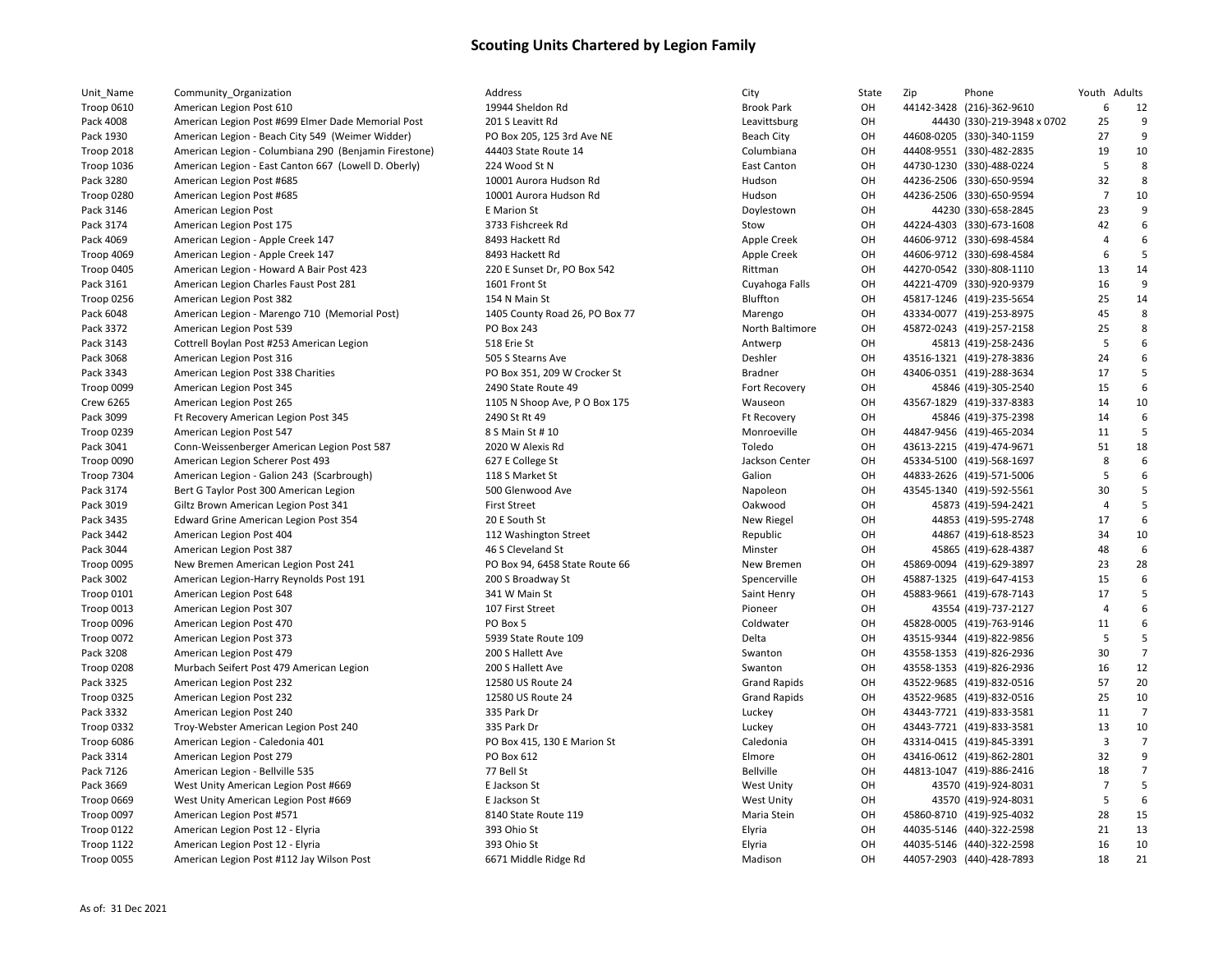| Unit Name         | Community Organization                       |
|-------------------|----------------------------------------------|
| <b>Troop 0055</b> | American Legion Post #112 Jay Wilson Post    |
| Pack 3072         | American Legion Post #719                    |
| <b>Troop 0072</b> | American Legion Post #719                    |
| Pack 3105         | Willowick- Eastlake Post 678 American Legion |
| Troop 0338        | American Legion Post 211 - Avon Lake         |
| Pack 3409         | American Legion Post #397                    |
| <b>Troop 0519</b> | Anderson American Legion Post #318           |
| Pack 3155         | American Legion Post 550                     |
| Pack 3196         | American Legion Post 406                     |
| Troop 0196        | American Legion Post 406                     |
| Pack 3701         | American Legion Post 457                     |
| <b>Troop 0701</b> | American Legion Post 457                     |
| Pack 3789         | William R Schnug Memorial Post 614           |
| Pack 0207         | American Legion Post #64                     |
| Troop 0207        | American Legion Post #64                     |
| <b>Troop 1207</b> | American Legion Post #64                     |
| Troop 0424        | American Legion Post 431                     |
| <b>Troop 1072</b> | American Legion Mccann Frederick Post        |
| Troop 4057        | Hanover American Legion Post 764             |
| <b>Crew 2022</b>  | American Legion Post 518                     |
| Troop 6290        | Charles H Eyre American Legion Post 633      |
| <b>Troop 0355</b> | American Legion Post 355                     |
| Pack 0301         | Heiland American Legion Post 446             |
| Troop 0301        | Heiland American Legion Post 446             |
| Troop 0182        | American Legion Post 173                     |
| Pack 0090         | American legion Post 493                     |
| Pack 0285         | American Legion Post 586                     |
| Troop 0586        | Frank E Robinson American Legion Pt 586      |
| Pack 0107         | American Legion Post 322                     |
| Pack 0246         | American Legion Post 707                     |
| Troop 0246        | American Legion Post 707                     |
| Pack 3408         | American Legion Post 17                      |
| Troop 0408        | American Legion Post 17                      |
| Pack 0098         | American Legion Post 29                      |
| Pack 0514         | Belle Valley American Legion Post 641        |

| Unit_Name         | Community Organization                       | Address                          | City             | State     | Zip        | Phone                     | Youth Adults   |                |
|-------------------|----------------------------------------------|----------------------------------|------------------|-----------|------------|---------------------------|----------------|----------------|
| <b>Troop 0055</b> | American Legion Post #112 Jay Wilson Post    | 6671 Middle Ridge Rd             | Madison          | OH        |            | 44057-2903 (440)-428-7893 | 6              | 8              |
| Pack 3072         | American Legion Post #719                    | 215 N Maple St                   | Orwell           | OH        |            | 44076-9567 (440)-437-6585 | 34             | 13             |
| Troop 0072        | American Legion Post #719                    | 215 N Maple St                   | Orwell           | OH        |            | 44076-9567 (440)-437-6585 | 35             | 14             |
| Pack 3105         | Willowick- Eastlake Post 678 American Legion | 570 E 328th St                   | Willowick        | OH        |            | 44095-3456 (440)-516-1051 | 15             | 5              |
| Troop 0338        | American Legion Post 211 - Avon Lake         | 31972 Walker Rd                  | Avon Lake        | OH        |            | 44012-2045 (440)-933-8695 | 17             | 18             |
| Pack 3409         | American Legion Post #397                    | 2713 State Rd                    | Vermilion        | OH        |            | 44089-9109 (440)-967-9269 | $\overline{2}$ |                |
| Troop 0519        | Anderson American Legion Post #318           | PO Box 54390                     | Cincinnati       | OH        |            | 45254-0390 (513)-231-6477 | 12             | -8             |
| Pack 3155         | American Legion Post 550                     | 311 Caroline St                  | New Richmond     | OH        |            | 45157-1211 (513)-553-2952 | 37             | 10             |
| Pack 3196         | American Legion Post 406                     | PO Box 42                        | Bethel           | OH        |            | 45106-0042 (513)-734-6507 | 36             | $\overline{7}$ |
| Troop 0196        | American Legion Post 406                     | PO Box 42                        | Bethel           | OH        |            | 45106-0042 (513)-734-6507 | 12             | 11             |
| Pack 3701         | American Legion Post 457                     | 230 Otis St                      | Sunbury          | OH        |            | 43074 (614)-259-3150      | 75             | 20             |
| Troop 0701        | American Legion Post 457                     | 230 Otis St                      | Sunbury          | OH        |            | 43074 (614)-259-3150      | 42             | 20             |
| Pack 3789         | William R Schnug Memorial Post 614           | 4579 Avery Rd                    | Hilliard         | OH        |            | 43026-9786 (614)-921-5500 | 63             | 18             |
| Pack 0207         | American Legion Post #64                     | 812 Beverly Pl                   | Marietta         | OH        |            | 45750-1982 (740)-374-9484 | 40             | 13             |
| Troop 0207        | American Legion Post #64                     | 812 Beverly Pl                   | Marietta         | OH        |            | 45750-1982 (740)-374-9484 | 22             | 11             |
| <b>Troop 1207</b> | American Legion Post #64                     | 812 Beverly Pl                   | Marietta         | OH        |            | 45750-1982 (740)-374-9484 | 6              | $\overline{7}$ |
| Troop 0424        | American Legion Post 431                     | 1 Canal Ct, PO Box 66            | Newcomerstown    | OH        |            | 43832-0066 (740)-498-4110 | -6             | 6              |
| Troop 1072        | American Legion Mccann Frederick Post        | 21 Main St                       | Glouster         | OH        |            | 45732-1168 (740)-590-6867 | 13             | 11             |
| Troop 4057        | Hanover American Legion Post 764             | 1989 W High St                   | Newark           | <b>OH</b> |            | 43055-8127 (740)-763-2031 | 10             | 6              |
| <b>Crew 2022</b>  | American Legion Post 518                     | 104 E High St                    | Ashley           | OH        |            | 43003 (740)-972-3722      | 9              | 10             |
| Troop 6290        | Charles H Eyre American Legion Post 633      | PO Box 190, 17825 Sr 247         | Seaman           | OH        |            | 45679-0190 (937)-217-4366 | -9             | 9              |
| Troop 0355        | American Legion Post 355                     | 31 N Main St, PO Box 351         | Fort Loramie     | OH        |            | 45845-0351 (937)-295-2299 | 20             | $\overline{7}$ |
| Pack 0301         | Heiland American Legion Post 446             | North Co Road 25-A               | Anna             | <b>OH</b> |            | 45302 (937)-394-2824      | 28             | 16             |
| Troop 0301        | Heiland American Legion Post 446             | North Co Road 25-A               | Anna             | OH        |            | 45302 (937)-394-2824      | 12             | $\overline{7}$ |
| Troop 0182        | American Legion Post 173                     | 120 Colton Ave                   | Bellefontaine    | OH        |            | 43311-1820 (937)-592-0000 | 5              | 6              |
| Pack 0090         | American legion Post 493                     | PO Box 575, 627 E College St     | Jackson Center   | OH        |            | 45334-0575 (937)-596-5104 | 26             | 6              |
| Pack 0285         | American Legion Post 586                     | 377 N 3rd St                     | <b>Tipp City</b> | OH        |            | 45371-1919 (937)-667-1995 | 51             | 16             |
| Troop 0586        | Frank E Robinson American Legion Pt 586      | 377 N 3rd St, Tax ID 31-059-7502 | <b>Tipp City</b> | OH        |            | 45371-1919 (937)-667-1995 | 18             | 17             |
| Pack 0107         | American Legion Post 322                     | PO Box 2                         | West Alexandria  | OH        |            | 45381-0002 (937)-787-9593 | 11             | 5              |
| Pack 0246         | American Legion Post 707                     | 200 W National Rd                | Englewood        | OH        |            | 45322-1430 (937)-884-7827 | 22             | $\overline{7}$ |
| Troop 0246        | American Legion Post 707                     | 200 W National Rd                | Englewood        | OH        |            | 45322-1430 (937)-884-7827 | 13             | 14             |
| Pack 3408         | American Legion Post 17                      | 300 S Main St                    | Gibsonburg       | OH        | 43431      |                           | 21             | 9              |
| Troop 0408        | American Legion Post 17                      | 300 S Main St                    | Gibsonburg       | OH        | 43431      |                           | 18             | 14             |
| Pack 0098         | American Legion Post 29                      | 29 S 3rd St                      | Zanesville       | OH        | 43701-3407 |                           | 12             | 9              |
| Pack 0514         | Belle Valley American Legion Post 641        | 131 Brown Street                 | Caldwell         | OH        | 43724      |                           | 19             | 9              |
|                   |                                              |                                  |                  | OH.       |            | 87 units                  | 1769           | 838            |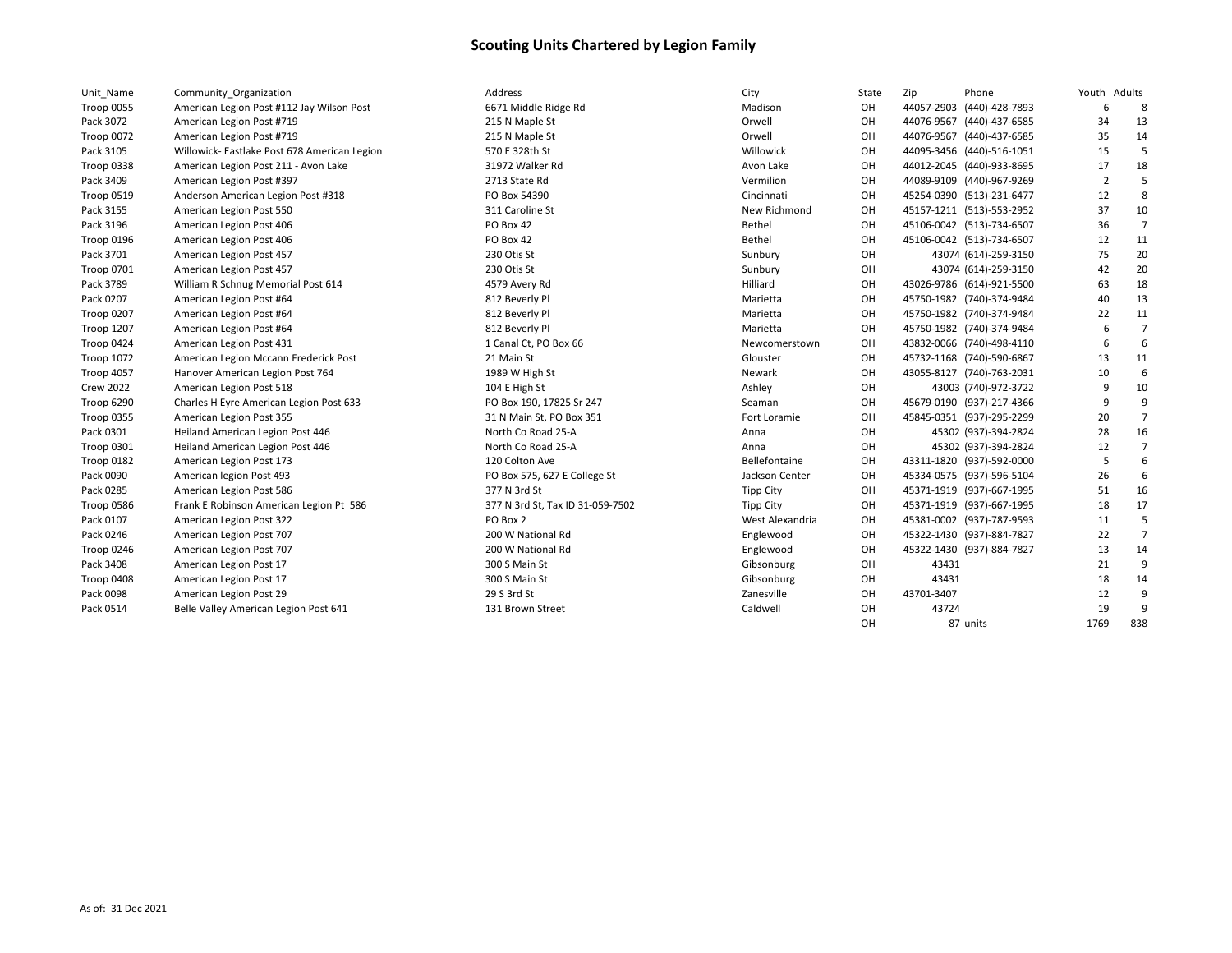| Unit Name  | Community Organization                | Address             | City         | State | Zip | Phone                     |    | Youth Adults |
|------------|---------------------------------------|---------------------|--------------|-------|-----|---------------------------|----|--------------|
| Pack 0141  | American Legion Post 141              | PO Box 336          | Claremore    | ОΚ    |     | 74018-0336 (918)-283-4500 |    | 10           |
| Troop 0828 | American Legion Post 141              | PO Box 336          | Claremore    | ОΚ    |     | 74018-0336 (918)-283-4500 |    | - 9          |
| Crew 0006  | James H Teel Post 105-American Legion | 501 Washington Blvd | Bartlesville | ОΚ    |     | 74006-8232 (918)-333-1105 |    | -6           |
| Troop 0006 | James H Teel Post 105-American Legion | 501 Washington Blvd | Bartlesville | ок    |     | 74006-8232 (918)-333-1105 |    | 16           |
| Pack 0025  | American Legion Post 334 of Ramona    | PO Box 116          | Ramona       | ОΚ    |     | 74061-0116 (918)-595-2261 | 23 |              |
|            |                                       |                     |              | OК    |     | 5 units                   |    | 48           |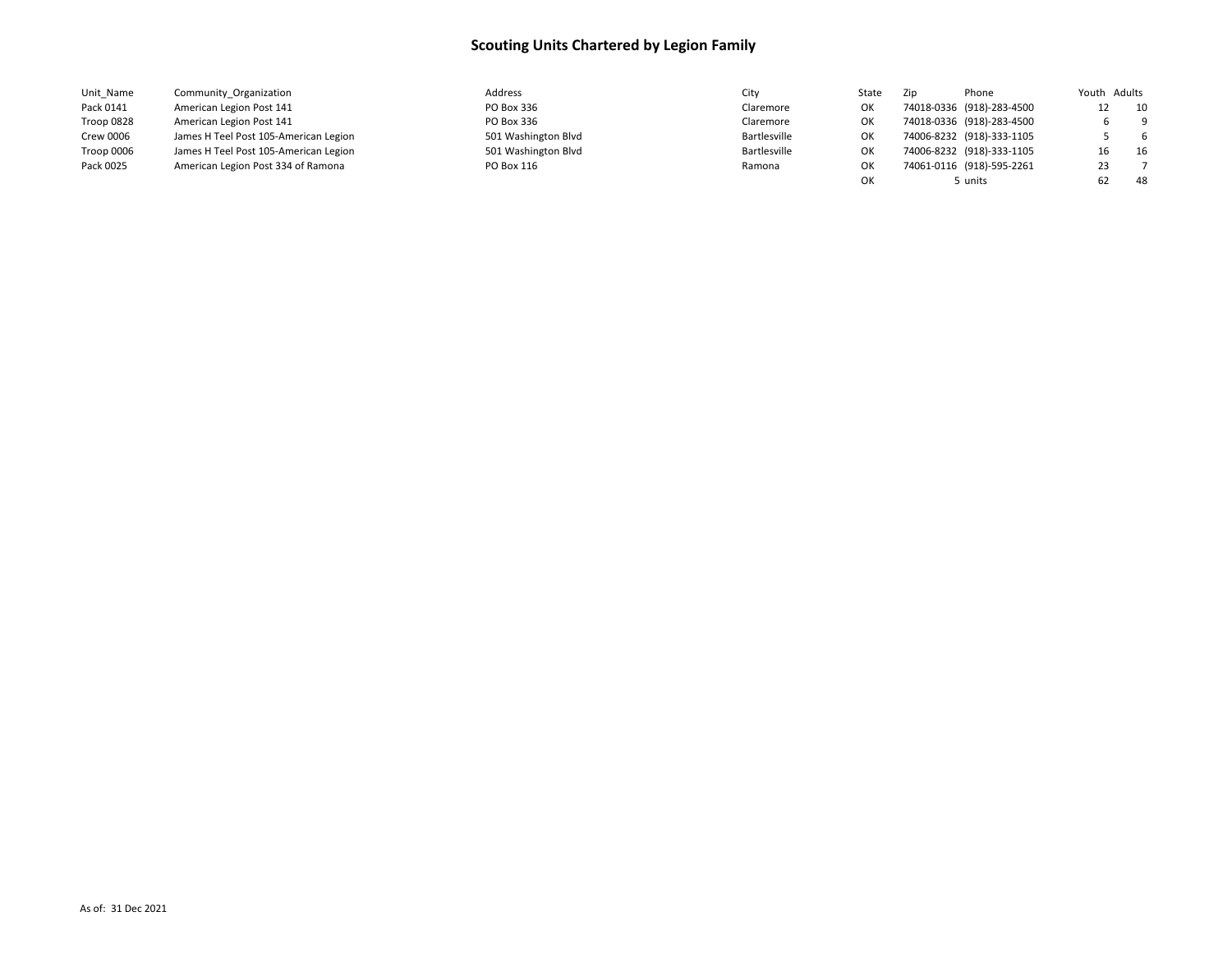| Unit Name         | Community_Organization                       | Address               | City                 | State     | Zip<br>Phone              | Youth Adults   |                |
|-------------------|----------------------------------------------|-----------------------|----------------------|-----------|---------------------------|----------------|----------------|
| Pack 2060         | American Legion Washington Post No 2         | 2033 21st Ave         | <b>Forest Grove</b>  | OR        | 97116 (503)-111-2222      | 6              | 9              |
| Troop 2060        | American Legion Washington Post No 2         | 2033 21st Ave         | <b>Forest Grove</b>  | <b>OR</b> | 97116 (503)-111-2222      | 9              | 11             |
| Pack 0292         | American Legion Post 124 Beaverton           | 5550 SW Hall Blvd     | Beaverton            | <b>OR</b> | 97005-3919 (503)-246-8910 | 27             | 11             |
| Troop 0515        | American Legion Post 124 Beaverton           | 5550 SW Hall Blvd     | Beaverton            | OR        | 97005-3919 (503)-246-8910 | 13             | 9              |
| <b>Crew 0108</b>  | American Legion Post 1 Portland              | PO Box 33165          | Portland             | OR        | 97292-3165 (503)-252-2201 | 5              | 6              |
| Pack 0108         | American Legion Post 1 Portland              | PO Box 33165          | Portland             | OR        | 97292-3165 (503)-252-2201 | 5              |                |
| Ship 0620         | American Legion Post 1 Portland              | PO Box 33165          | Portland             | <b>OR</b> | 97292-3165 (503)-252-2201 | 6              | $\overline{7}$ |
| Troop 0108        | American Legion Post 1 Portland              | PO Box 33165          | Portland             | <b>OR</b> | 97292-3165 (503)-252-2201 | 10             | 8              |
| Pack 0106         | American Legion Post 42 JH Wellington 1919   | PO Box 16             | Saint Helens         | <b>OR</b> | 97051-0016 (503)-366-0726 | 6              | 6              |
| Troop 0106        | American Legion Post 42 JH Wellington 1919   | PO Box 16             | Saint Helens         | OR        | 97051-0016 (503)-366-0726 | 9              | 6              |
| Troop 5106        | American Legion Post 42 JH Wellington 1919   | PO Box 16             | Saint Helens         | OR        | 97051-0016 (503)-366-0726 | 8              | 6              |
| Pack 0581         | American Legion Post 90 Banks                | 13970 NW Main St      | <b>Banks</b>         | OR        | 97106-9030 (503)-367-5411 | 14             | $\overline{7}$ |
| Troop 0423        | American Legion Post 158 Tigard Oregon       | 8635 SW Scoffins St   | Tigard               | OR        | 97223-6224 (503)-624-2332 | 48             | 54             |
| Troop 5218        | American Legion Post 158 Tigard Oregon       | 8635 SW Scoffins St   | Tigard               | OR        | 97223-6224 (503)-624-2332 | $\overline{7}$ | 9              |
| Pack 0721         | American Legion Post 104 Aloha               | 20325 SW Alexander St | Aloha                | <b>OR</b> | 97003-2207 (503)-642-4907 | 12             | 10             |
| Troop 0297        | American Legion Post 104 Aloha               | 20325 SW Alexander St | Aloha                | <b>OR</b> | 97003-2207 (503)-642-4907 | 11             | 6              |
| Troop 0144        | American Legion Post 180 Milwaukie           | 2146 SE Monroe St     | Milwaukie            | OR        | 97222-7609 (503)-659-1300 | 12             | 8              |
| Troop 5144        | American Legion Post 180 Milwaukie           | 2146 SE Monroe St     | Milwaukie            | OR        | 97222-7609 (503)-659-1300 | 8              | 8              |
| Troop 7050        | American Legion Post 58                      | PO Box 602            | Sublimity            | OR        | 97385-0602 (503)-851-1677 | 18             | 13             |
| Pack 0195         | American Legion Post 6 Hillsboro             | 285 W Main St         | Hillsboro            | OR        | 97123-3962 (503)-953-4171 | 45             | 17             |
| Troop 0528        | American Legion Post 65 Wilsonville          | 12035 SW Surrey St    | Wilsonville          | OR        | 97070-7379 (503)-970-4944 | 22             | 15             |
| Pack 0596         | American Legion Post 46 Woodburn             | PO Box 371            | Woodburn             | OR        | 97071-0371 (503)-981-1470 | $\overline{7}$ | 5              |
| Pack 7088         | American Legion Post 51 Lebanon              | 480 Main St           | Lebanon              | OR        | 97355 (541)-451-1351      | 12             | $\overline{7}$ |
| Troop 7088        | American Legion Post 51 Lebanon              | 480 Main St           | Lebanon              | OR        | 97355 (541)-451-1351      | 12             | $\overline{7}$ |
| Troop 9088        | American Legion Post 51 Lebanon              | 480 Main St           | Lebanon              | <b>OR</b> | 97355 (541)-451-1351      | $\overline{4}$ | 6              |
| <b>Troop 7184</b> | The American Legion Travis Moothart Post 184 | PO Box 184            | Brownsville          | <b>OR</b> | 97327-0184 (541)-466-5000 | $\overline{7}$ | 5              |
| Troop 0023        | American Legion Post #28                     | 206 NW F St           | <b>Grants Pass</b>   | <b>OR</b> | 97526-2050 (541)-474-6400 | 8              | 9              |
| Pack 0467         | American Legion Post 67                      | 25 NW 8th St          | Ontario              | OR        | 97914-2238 (541)-889-6846 | 21             | 6              |
| Troop 0400        | American Legion Post 67                      | 25 NW 8th St          | Ontario              | <b>OR</b> | 97914-2238 (541)-889-6846 | 9              | 8              |
| Pack 7100         | American Legion Post 10 Albany               | 1215 Pacific Blvd SE  | Albany               | OR        | 97321-4824 (541)-926-0127 | 43             | 11             |
| <b>Troop 7100</b> | American Legion Post 10 Albany               | 1215 Pacific Blvd SE  | Albany               | OR        | 97321-4824 (541)-926-0127 | 11             | 10             |
| Pack 0140         | American Legion Post 32                      | PO Box 4              | <b>Cottage Grove</b> | OR        | 97424-0001 (541)-942-7271 | 17             | $\overline{3}$ |
| Troop 0140        | American Legion Post 32                      | PO Box 4              | <b>Cottage Grove</b> | OR        | 97424-0001 (541)-942-7271 | 9              | q              |
| Troop 4140        | American Legion Post 32                      | PO Box 4              | Cottage Grove        | <b>OR</b> | 97424-0001 (541)-942-7271 | -5             | .5             |
| Pack 7265         | American Legion Lester C Rees Post 57        | PO Box 81             | Newberg              | OR        | 97132-0081                | 16             | 10             |
| Troop 7265        | American Legion Lester C Rees Post 57        | PO Box 81             | Newberg              | <b>OR</b> | 97132-0081                | 22             | 16             |
| Troop 9265        | American Legion Lester C Rees Post 57        | PO Box 81             | Newberg              | OR        | 97132-0081                | 15             | 12             |
| Pack 0724         | American Legion Post 56 Sherwood             | 22548 SW Pine St      | Sherwood             | <b>OR</b> | 97140-9335                | $\overline{7}$ | 6              |
|                   |                                              |                       |                      | <b>OR</b> | 38 units                  | 526            | 366            |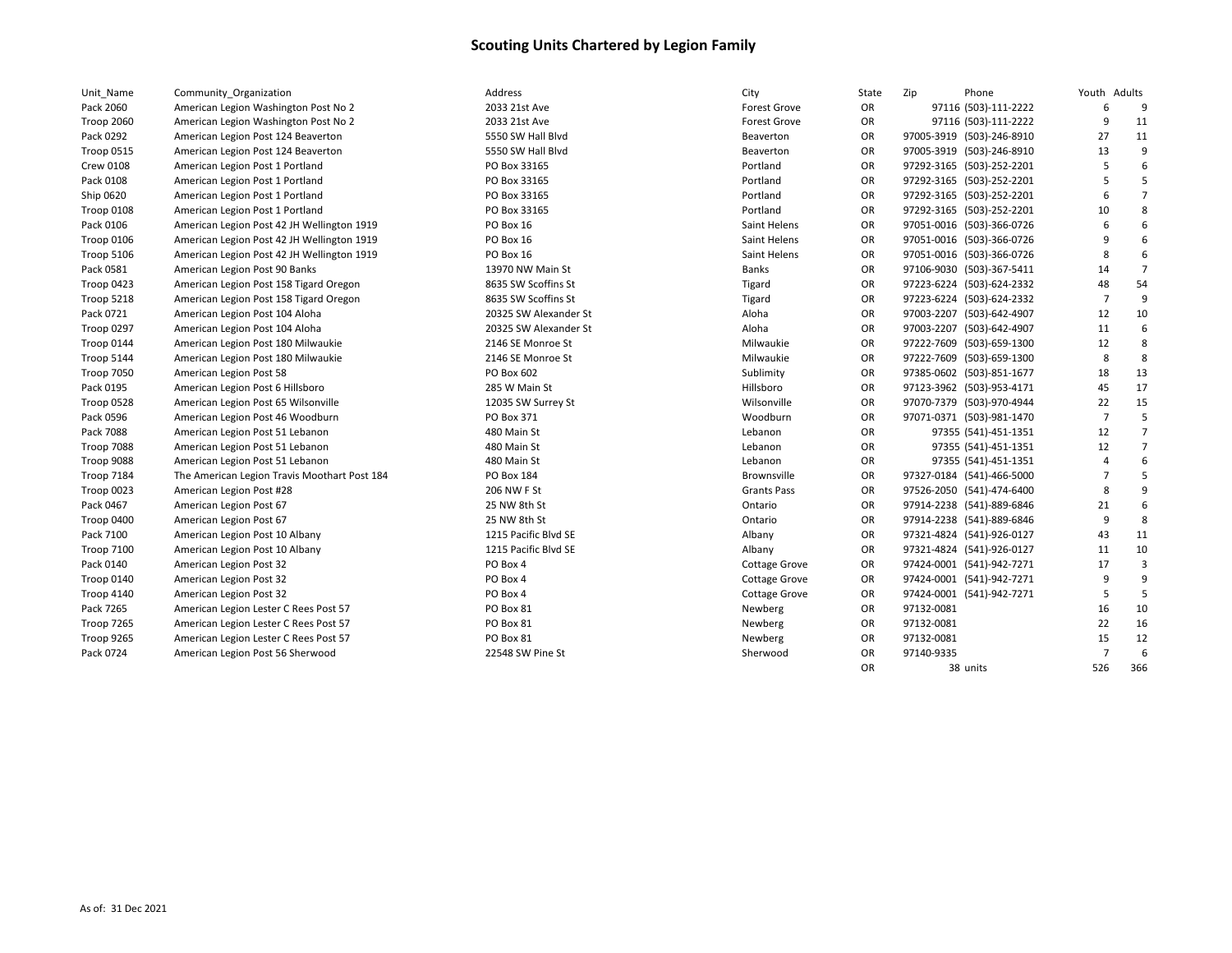| Hatfield Post # 933 The American Legion        |
|------------------------------------------------|
| Hatfield Post # 933 The American Legion        |
| Corp. John Loudenslager Post 366 Am Leg        |
| Corp. John Loudenslager Post 366 Am Leg        |
| Corp. John Loudenslager Post 366 Am Leg        |
| American Legion Post 834                       |
| American Legion Post 834                       |
| American Legion Post 834                       |
| American Legion Post 79                        |
| American Legion Post 79                        |
| American Legion Post 440                       |
| American Legion Post 440                       |
| American Legion Post 440                       |
| American Legion Post 440                       |
| Cecil American Legion Post 793                 |
| Cecil American Legion Post 793                 |
| American Legion Post 889                       |
| Freeland American Legion Post 473              |
| American Legion Post 781                       |
| American Legion Post 781                       |
| American Legion Post 350                       |
| American Legion Post 534 - Wyalusing           |
| Tilgman-Angle Smith American Legion 851        |
| American Legion Post 610                       |
| American Legion Post 357                       |
| Bitner-Bechdel Post 623                        |
| Bitner-Bechdel Post 623                        |
| Bitner-Bechdel Post 623                        |
| Thomas H Clapham American Legion No. 410       |
| Thomas H Clapham American Legion No. 410       |
| Colonel Jacob Morgan American Legion Post 537  |
| American Legion Post 927                       |
| Allen O Delke American Legion Post 16          |
| Allen O Delke American Legion Post 16          |
| American Legion Post #878                      |
| Burt J. Asper American Legion Post 46          |
| American Legion of New Holland                 |
| American Legion Post 404                       |
| American Legion Detrich-Brechbill Post 612     |
| American Legion Post 998                       |
| America Legion Post 373                        |
| Mechanicsburg American Legion Post 109         |
| Mechanicsburg American Legion Post 109         |
| The American Legion Failor Wagner Post 421, In |
| American Legion                                |
| Post #880                                      |
| American Legion Middletown Post 594            |
| American Legion Post 341                       |
| Hanson Cole American Legion Post 391           |
| American Legion Post 278                       |
| American Legion Post 705                       |
| Hunt - Kennedy American Legion Post 639        |
|                                                |

| PO Box 125                                   |
|----------------------------------------------|
| PO Box 125                                   |
| 7976 Oxford Ave                              |
| 7976 Oxford Ave                              |
| 7976 Oxford Ave                              |
| 300 Yardley Ave                              |
| 300 Yardley Ave                              |
| 300 Yardley Ave                              |
| 1205 Reins Cir                               |
| 1205 Reins Cir                               |
|                                              |
| 41 Linden Ave                                |
| 41 Linden Ave                                |
| 41 Linden Ave                                |
| 41 Linden Ave                                |
| PO Box 93, 3323 Millers Run R <mark>d</mark> |
| PO Box 93, 3323 Millers Run Rd               |
| PO Box 395                                   |
| 523 Centre St                                |
| 1550 Henry Dr                                |
| 1550 Henry Dr                                |
| 34 W Broad St                                |
| PO Box 71                                    |
| Ballpark Road                                |
| 500 Lackawanna Ave                           |
| PO Box 429                                   |
| 58 Wynn Ave, PO Box 344                      |
| 58 Wynn Ave, PO Box 344                      |
| 58 Wynn Ave, PO Box 344                      |
| 320 Chestnut St                              |
| 320 Chestnut St                              |
| 4499 N Twin Valley Rd                        |
| 546 Fairgrounds Rd                           |
| PO Box 75, 510 Main St                       |
| PO Box 75, 510 Main St                       |
| PO Box 200                                   |
| 755 Philadelphia Ave                         |
|                                              |
| 35 S Hoover Ave                              |
| PO Box 503, North Street                     |
| PO Box 303                                   |
| 4700 Derry St                                |
| 254 S Carlisle St                            |
| 224 W Main St                                |
| 224 W Main St                                |
| PO Box 97                                    |
| 335 N Lancaster St                           |
| American Legion                              |
| 137 E High St                                |
| 400 Duss Ave                                 |
| PO Box 517                                   |
| <b>86 N Morgantown St</b>                    |
| 1101 Old National Pike                       |
| PO Box, 208 Main St                          |
|                                              |

| Unit_Name         | Community_Organization                           | Address                        | City                  | State | Zip | Phone                     | Youth          | Adults         |
|-------------------|--------------------------------------------------|--------------------------------|-----------------------|-------|-----|---------------------------|----------------|----------------|
| <b>Troop 0051</b> | Hatfield Post # 933 The American Legion          | <b>PO Box 125</b>              | Hatfield              | PA    |     | 19440 (215)-368-7733      | 63             | 31             |
| Troop 0511        | Hatfield Post #933 The American Legion           | <b>PO Box 125</b>              | Hatfield              | PA    |     | 19440 (215)-368-7733      | $\mathbf 0$    |                |
| Crew 0160         | Corp. John Loudenslager Post 366 Am Leg          | 7976 Oxford Ave                | Philadelphia          | PA    |     | 19111-2241 (215)-510-6093 | 6              | 6              |
| Pack 0160         | Corp. John Loudenslager Post 366 Am Leg          | 7976 Oxford Ave                | Philadelphia          | PA    |     | 19111-2241 (215)-510-6093 | 22             | 6              |
| Troop 0160        | Corp. John Loudenslager Post 366 Am Leg          | 7976 Oxford Ave                | Philadelphia          | PA    |     | 19111-2241 (215)-510-6093 | 17             | 11             |
| Pack 0053         | American Legion Post 834                         | 300 Yardley Ave                | Fallsington           | PA    |     | 19054-1123 (215)-547-3743 | 18             | 9              |
| Troop 0053        | American Legion Post 834                         | 300 Yardley Ave                | Fallsington           | PA    |     | 19054-1123 (215)-547-3743 | 5              | 8              |
| Troop 0053        | American Legion Post 834                         | 300 Yardley Ave                | Fallsington           | PA    |     | 19054-1123 (215)-547-3743 | 19             | 11             |
| Pack 3464         | American Legion Post 79                          | 1205 Reins Cir                 | New Hope              | PA    |     | 18938-5814 (215)-862-1914 | 57             | 7              |
| Troop 0034        | American Legion Post 79                          | 1205 Reins Cir                 | New Hope              | PA    |     | 18938-5814 (215)-862-1914 | 37             | 18             |
| Crew 0099         | American Legion Post 440                         | 41 Linden Ave                  | Newtown               | PA    |     | 18940-1587 (215)-946-1520 | $\overline{7}$ | 6              |
| Pack 0099         | American Legion Post 440                         | 41 Linden Ave                  | Newtown               | PA    |     | 18940-1587 (215)-946-1520 | 57             | 8              |
| Troop 0099        | American Legion Post 440                         | 41 Linden Ave                  | Newtown               | PA    |     | 18940-1587 (215)-946-1520 | 61             | 31             |
| Troop 0099        | American Legion Post 440                         | 41 Linden Ave                  | Newtown               | PA    |     | 18940-1587 (215)-946-1520 | 12             | 14             |
| Pack 1369         | Cecil American Legion Post 793                   | PO Box 93, 3323 Millers Run Rd | Cecil                 | PA    |     | 15321-0093 (412)-221-4158 | 22             | 13             |
| Troop 1369        | Cecil American Legion Post 793                   | PO Box 93, 3323 Millers Run Rd | Cecil                 | PA    |     | 15321-0093 (412)-221-4158 | 18             | 14             |
| Troop 0111        | American Legion Post 889                         | PO Box 395                     | Waymart               | PA    |     | 18472-0395 (570)-488-6922 | 8              | 10             |
| Troop 0473        | Freeland American Legion Post 473                | 523 Centre St                  | Freeland              | PA    |     | 18224-1901 (570)-636-1293 | 11             | 11             |
| Troop 0434        | American Legion Post 781                         | 1550 Henry Dr                  | <b>Mountain Top</b>   | PA    |     | 18707-9019 (570)-678-7105 | 17             | 6              |
| Troop 1781        | American Legion Post 781                         | 1550 Henry Dr                  | <b>Mountain Top</b>   | PA    |     | 18707-9019 (570)-678-7105 | 4              | $\overline{7}$ |
| Troop 0418        | American Legion Post 350                         | 34 W Broad St                  | Nanticoke             | PA    |     | 18634-2203 (570)-735-6327 | 19             | 16             |
| Pack 0008         | American Legion Post 534 - Wyalusing             | PO Box 71                      | Wyalusing             | PA    |     | 18853-0071 (570)-746-1772 | 30             | 11             |
| Troop 1174        | Tilgman-Angle Smith American Legion 851          | <b>Ballpark Road</b>           | <b>Dingmans Ferry</b> | PA    |     | 18328 (570)-828-7812      | 25             | 21             |
| Troop 0087        | American Legion Post 610                         | 600 Lackawanna Ave             | Mayfield              | PA    |     | 18433-1804 (570)-851-8520 | 5              | 8              |
| Troop 0089        | American Legion Post 357                         | PO Box 429                     | Hallstead             | PA    |     | 18822-0429 (570)-879-4277 | 9              | 6              |
| Pack 0054         | Bitner-Bechdel Post 623                          | 68 Wynn Ave, PO Box 344        | <b>Beech Creek</b>    | PA    |     | 16822-0344 (570)-962-2355 | 10             | 7              |
| Troop 0054        | Bitner-Bechdel Post 623                          | 68 Wynn Ave, PO Box 344        | <b>Beech Creek</b>    | PA    |     | 16822-0344 (570)-962-2355 | 14             | 13             |
| Troop 0054        | Bitner-Bechdel Post 623                          | 68 Wynn Ave, PO Box 344        | <b>Beech Creek</b>    | PA    |     | 16822-0344 (570)-962-2355 |                | 10             |
| <b>Troop 0520</b> | Thomas H Clapham American Legion No. 410         | 320 Chestnut St                | Mifflinburg           | PA    |     | 17844-1318 (570)-966-1301 | 8              | 8              |
| <b>Troop 0521</b> | Thomas H Clapham American Legion No. 410         | 320 Chestnut St                | Mifflinburg           | PA    |     | 17844-1318 (570)-966-1301 | 11             | 7              |
| Troop 0037        | Colonel Jacob Morgan American Legion Post 537    | 4499 N Twin Valley Rd          | Morgantown            | PA    |     | 19543-8916 (610)-286-5920 | 6              | 7              |
| Troop 0102        | American Legion Post 927                         | 646 Fairgrounds Rd             | Gilbert               | PA    |     | 18331 (610)-681-5838      | 19             | 10             |
| Troop 0066        | Allen O Delke American Legion Post 16            | PO Box 75, 510 Main St         | Slatington            | PA    |     | 18080-0075 (610)-767-4142 | 10             | 18             |
| Pack 0066         | Allen O Delke American Legion Post 16            | PO Box 75, 510 Main St         | Slatington            | PA    |     | 18080-0075 (610)-767-4142 | 49             | 12             |
| Troop 0569        | American Legion Post #878                        | <b>PO Box 200</b>              | Oley                  | PA    |     | 19547-0200 (610)-939-9892 | 21             | 18             |
| <b>Crew 0046</b>  | Burt J. Asper American Legion Post 46            | 755 Philadelphia Ave           | Chambersburg          | PA    |     | 17201-1266 (717)-267-3585 | 8              | 8              |
| Crew 0052         | American Legion of New Holland                   | 35 S Hoover Ave                | New Holland           | PA    |     | 17557-1653 (717)-354-8523 | 10             | 6              |
| Troop 0086        | American Legion Post 404                         | PO Box 503, North Street       | Elizabethville        | PA    |     | 17023-0503 (717)-362-3610 | 11             | 8              |
| Troop 0370        | American Legion Detrich-Brechbill Post 612       | PO Box 303                     | Saint Thomas          | PA    |     | 17252-0303 (717)-369-4255 | 13             | 10             |
| Pack 0042         | American Legion Post 998                         | 4700 Derry St                  | Harrisburg            | PA    |     | 17111-2661 (717)-564-3191 | 17             | 8              |
| Pack 0013         | America Legion Post 373                          | 254 S Carlisle St              | Greencastle           | PA    |     | 17225-1570 (717)-597-9954 | 56             | 18             |
| Troop 0196        | Mechanicsburg American Legion Post 109           | 224 W Main St                  | Mechanicsburg         | PA    |     | 17055-6485 (717)-731-8362 | 10             | 18             |
| <b>Troop 0196</b> | Mechanicsburg American Legion Post 109           | 224 W Main St                  | Mechanicsburg         | PA    |     | 17055-6485 (717)-731-8362 | 40             | 27             |
| <b>Troop 0174</b> | The American Legion Failor Wagner Post 421, Inc. | PO Box 97                      | Newville              | PA    |     | 17241-0097 (717)-776-7792 | 41             | 17             |
| Troop 0432        | American Legion                                  | 335 N Lancaster St             | Jonestown             | PA    |     | 17038-9630 (717)-865-5636 | 13             | 16             |
| Troop 0418        | Post #880                                        | American Legion                | Richland              | PA    |     | 17087 (717)-866-2468      | $\overline{4}$ | 8              |
| Troop 0594        | American Legion Middletown Post 594              | 137 E High St                  | Middletown            | PA    |     | 17057-1905 (717)-944-4797 | 12             | 18             |
| Troop 0498        | American Legion Post 341                         | 400 Duss Ave                   | Ambridge              | PA    |     | 15003-2182 (724)-266-5623 | $\overline{4}$ | 3              |
| Troop 1391        | Hanson Cole American Legion Post 391             | <b>PO Box 517</b>              | Fredericktown         | PA    |     | 15333-0517 (724)-377-2645 | 19             | 14             |
| Pack 0696         | American Legion Post 278                         | 86 N Morgantown St             | Fairchance            | PA    |     | 15436-1043 (724)-564-1444 | 45             | 10             |
| Pack 1515         | American Legion Post 705                         | 1101 Old National Pike         | Fredericktown         | PA    |     | 15333-2112 (724)-632-9591 | $\mathbf 0$    | 5              |
| Troop 1031        | Hunt - Kennedy American Legion Post 639          | PO Box, 208 Main St            | Claysville            | PA    |     | 15323-0512 (724)-663-7311 | q              | 6              |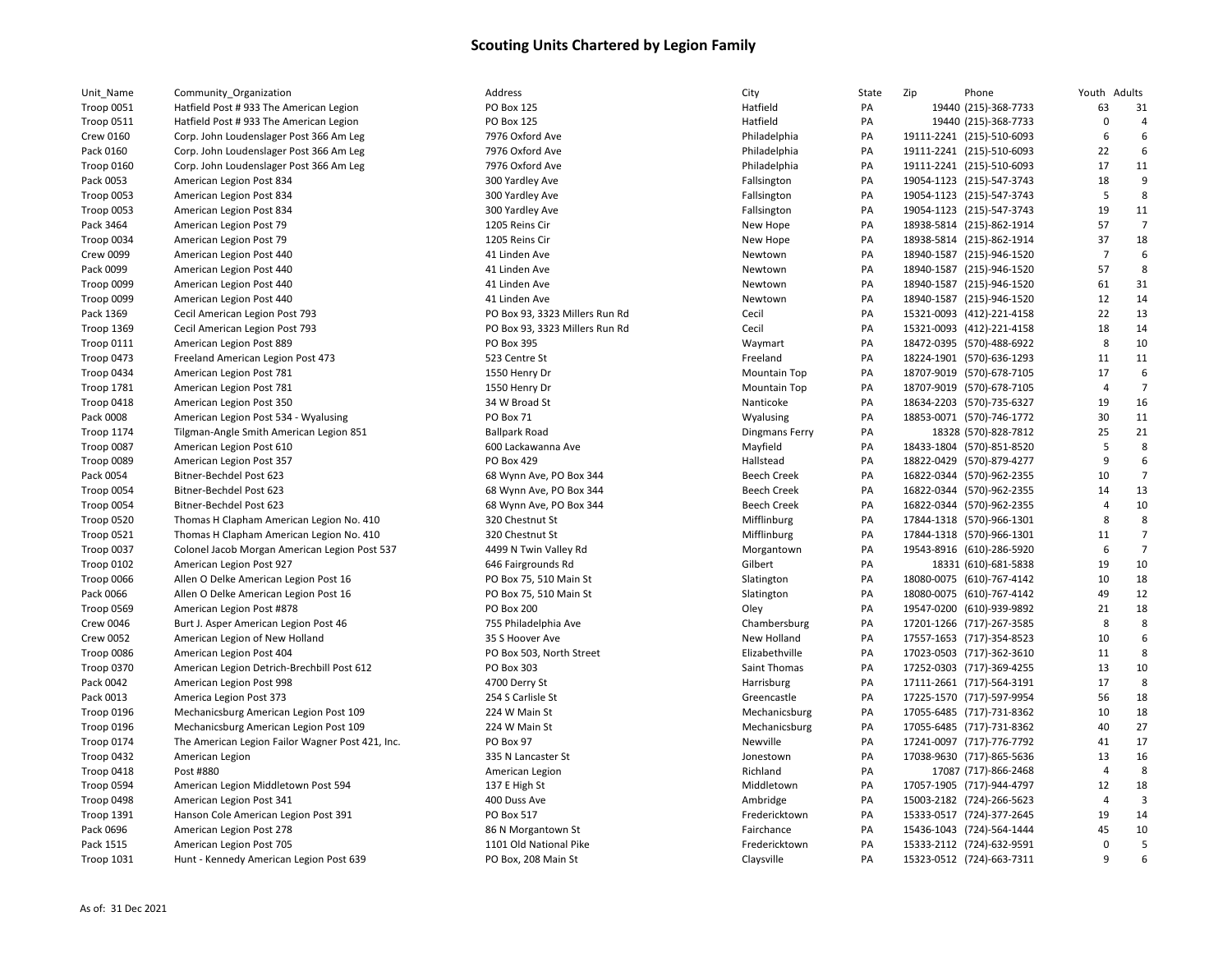| Unit Name  | Community Organization                    | Address                    | City            | State | Zip | Phone                     | Youth Adults |     |
|------------|-------------------------------------------|----------------------------|-----------------|-------|-----|---------------------------|--------------|-----|
| Troop 0461 | American Legion Post 790                  | PO Box 424, 137 1st St     | Smithton        | PA    |     | 15479-0424 (724)-872-6072 | 8            |     |
| Pack 2044  | Leon OBryan American Legion Post 428      | PO Box 42                  | Elkland         | PA    |     | 16920-0042 (814)-258-7887 | 11           |     |
| Troop 0093 | American Legion Post #208                 | 330 Main St                | Ridgway         | PA    |     | 15853-1039 (814)-335-0832 | q            | 18  |
| Pack 2071  | American legion Post 506                  | 107 N Main St              | Carrolltown     | PA    |     | 15722 (814)-344-8002      | 21           |     |
| Pack 0045  | Milesburg American Legion Post 893        | PO Box 318                 | Milesburg       | PA    |     | 16853-0318 (814)-355-7721 |              |     |
| Troop 0045 | Milesburg American Legion Post 893        | PO Box 318                 | Milesburg       | PA    |     | 16853-0318 (814)-355-7721 | 8            | 14  |
| Pack 0498  | American Legion Post 108                  | 22 Pine St                 | <b>Bradford</b> | PA    |     | 16701-4406 (814)-368-8251 | 19           |     |
| Pack 2051  | Dunlo American Legion Post 573            | PO Box 266                 | Dunlo           | PA    |     | 15930-0266 (814)-487-5766 | 33           | 13  |
| Troop 0017 | Sugar Grove American Legion Post No 758   | PO Box 386                 | Sugar Grove     | PA    |     | 16350-0386 (814)-489-7976 | 11           |     |
| Pack 4482  | American Legion Post 113                  | 3721 Business 220          | Bedford         | PA    |     | 15522-1123 (814)-623-5741 | 13           |     |
| Troop 4482 | American Legion Post 113                  | 3721 Business 220          | Bedford         | PA    |     | 15522-1123 (814)-623-5741 | 16           | 10  |
| Troop 0079 | American Legion Post 365                  | 1460 Sciota Rd             | Corry           | PA    |     | 16407-8535 (814)-654-7548 |              |     |
| Pack 0024  | William P Spyker American Legion Post 520 | PO Box 104, 6th & Canal St | Alexandria      | PA    |     | 16611-0104 (814)-669-9009 | 8            |     |
| Troop 0024 | William P Spyker American Legion Post 520 | PO Box 104, 6th & Canal St | Alexandria      | PA    |     | 16611-0104 (814)-669-9009 | 23           | 16  |
| Pack 0053  | American Legion Post 494                  | 42 Wall St                 | Girard          | PA    |     | 16417-1444 (814)-774-3326 | 23           | 10  |
| Troop 0183 | American Legion Post #978                 | 19612 Bennetts Valley Hwy  | Weedville       | PA    |     | 15868-3416 (814)-787-7491 | q            |     |
| Pack 0058  | American Legion Post 285                  | 120 W 4th St               | Waterford       | PA    |     | 16441-9762 (814)-796-3910 | 18           |     |
| Troop 0058 | American Legion Post 285                  | 120 W 4th St               | Waterford       | PA    |     | 16441-9762 (814)-796-3910 | 15           | 12  |
| Troop 0094 | American Legion Fox Post 511              | PO Box 65                  | Dagus Mines     | PA    |     | 15831-0065 (814)-885-6400 | 14           |     |
| Pack 0501  | American Legion Post 138                  | PO Box 402                 | Smethport       | PA    |     | 16749-0402 (814)-887-5151 | 29           |     |
|            |                                           |                            |                 | PA    |     | 72 units                  | 1308         | 782 |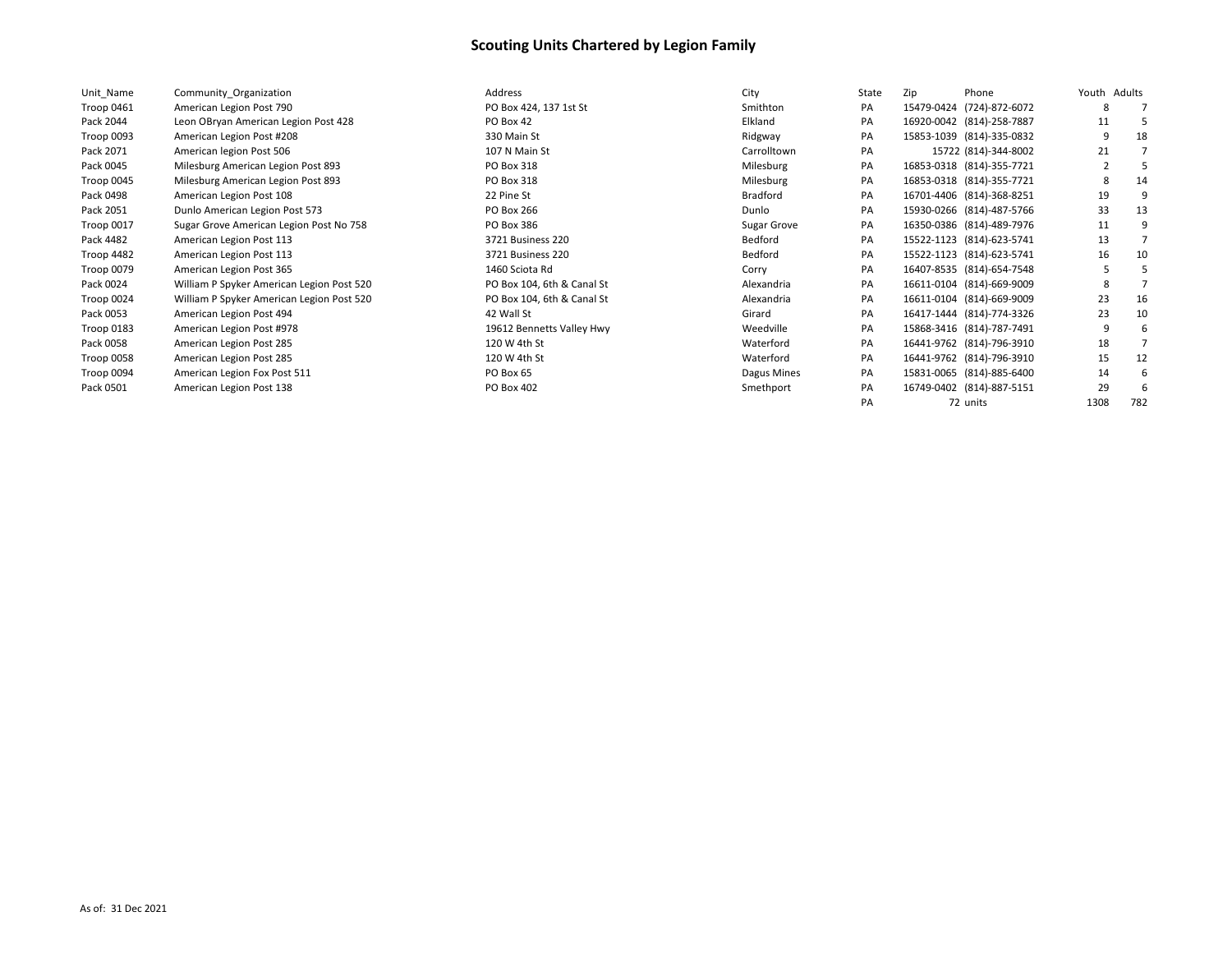| Unit Name  | Community Organization                     | Address              | City       | State | Zip | Phone                     | Youth Adults |     |
|------------|--------------------------------------------|----------------------|------------|-------|-----|---------------------------|--------------|-----|
| Pack 1032  | Legion Americana de San German Puesto #32  | 124 Ave Del Veterano | San German |       |     | 00683-4170 (787)-388-0807 | 11           | - 8 |
| Troop 1032 | Legion Americana de San German Puesto #32  | 124 Ave Del Veterano | San German |       |     | 00683-4170 (787)-388-0807 |              | 11  |
| Troop 1032 | Legion Americana de San German Puesto #32  | 124 Ave Del Veterano | San German |       |     | 00683-4170 (787)-388-0807 |              | 11  |
| Troop 0295 | Legion Americana Pto 60 Israel Vargas Inc. | HC 1 Box 6110        | Juana Diaz |       |     | 00795-9723 (787)-974-8636 | 10           | - 8 |
|            |                                            |                      |            |       |     | 4 units                   |              | 38  |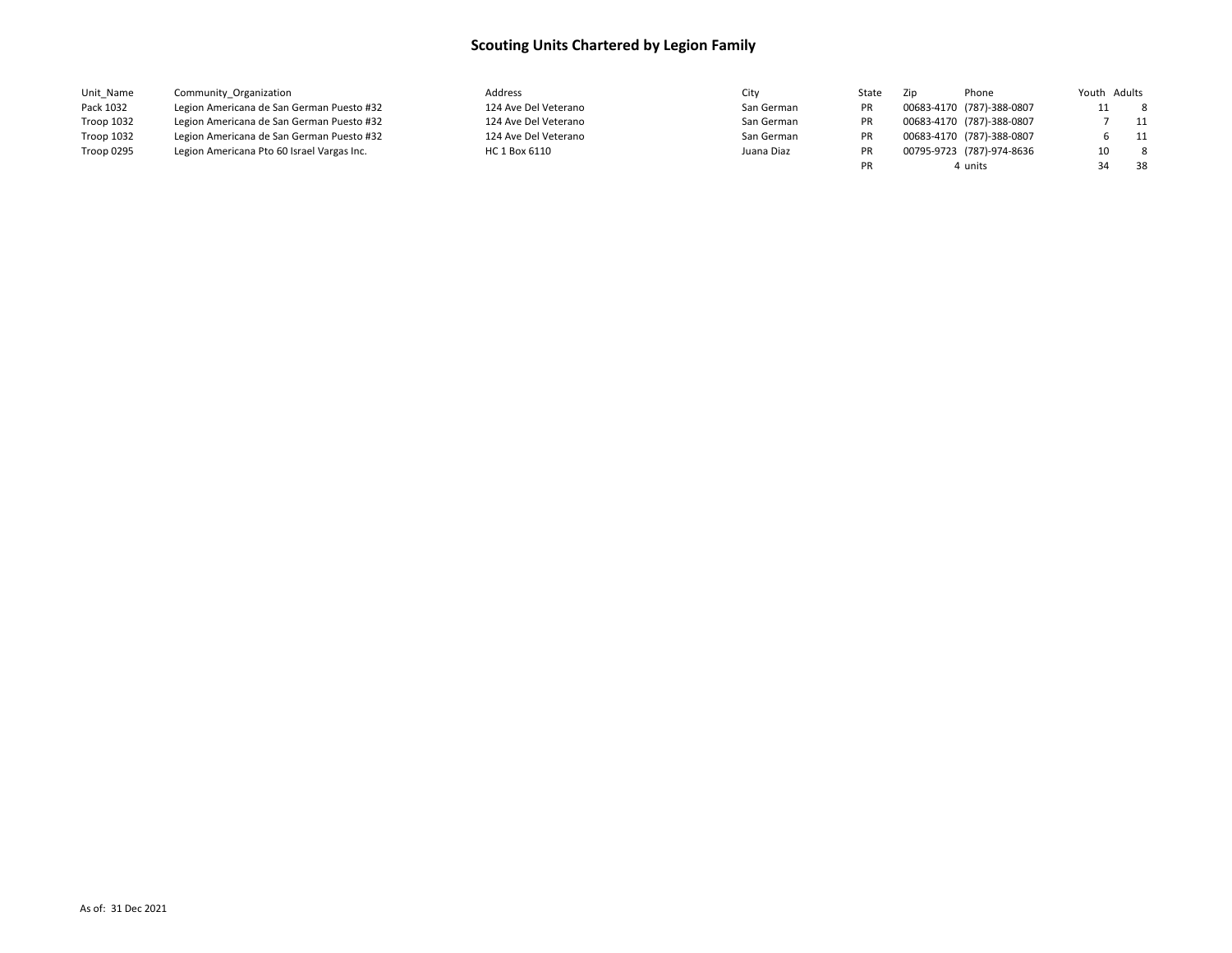| Unit Name  | Community Organization                | Address                           | City           | State | Zip | Phone                     | Youth Adults |      |
|------------|---------------------------------------|-----------------------------------|----------------|-------|-----|---------------------------|--------------|------|
| Troop 0001 | American Legion Balfour Cole Post 64  | L Elizabeth Ave                   | Smithfield     |       |     | 02917-2809 (401)-286-2585 | 10           | - 9  |
| Troop 0001 | Downey Weaver Post 34 American Legion | Rt 2 S County Tr                  | Richmond       |       |     | 02813 (401)-364-9715      | 60           | 34   |
| Troop 0101 | Foster Memorial American Legion Post  | Foster Center Rd                  | Foster         |       |     | 20825 (401)-371-2969      | 15           | 10   |
| Pack 0001  | Scituate Post 19 American Legion      | PO Box 481, 546 W. Greenville Rd. | North Scituate |       |     | 02857-0481 (401)-699-8808 | ٦a           | 10   |
| Troop 0001 | Scituate Post 19 American Legion      | PO Box 481, 546 W. Greenville Rd. | North Scituate |       |     | 02857-0481 (401)-699-8808 |              | 10   |
|            |                                       |                                   |                |       |     | i units                   | 153          | - 73 |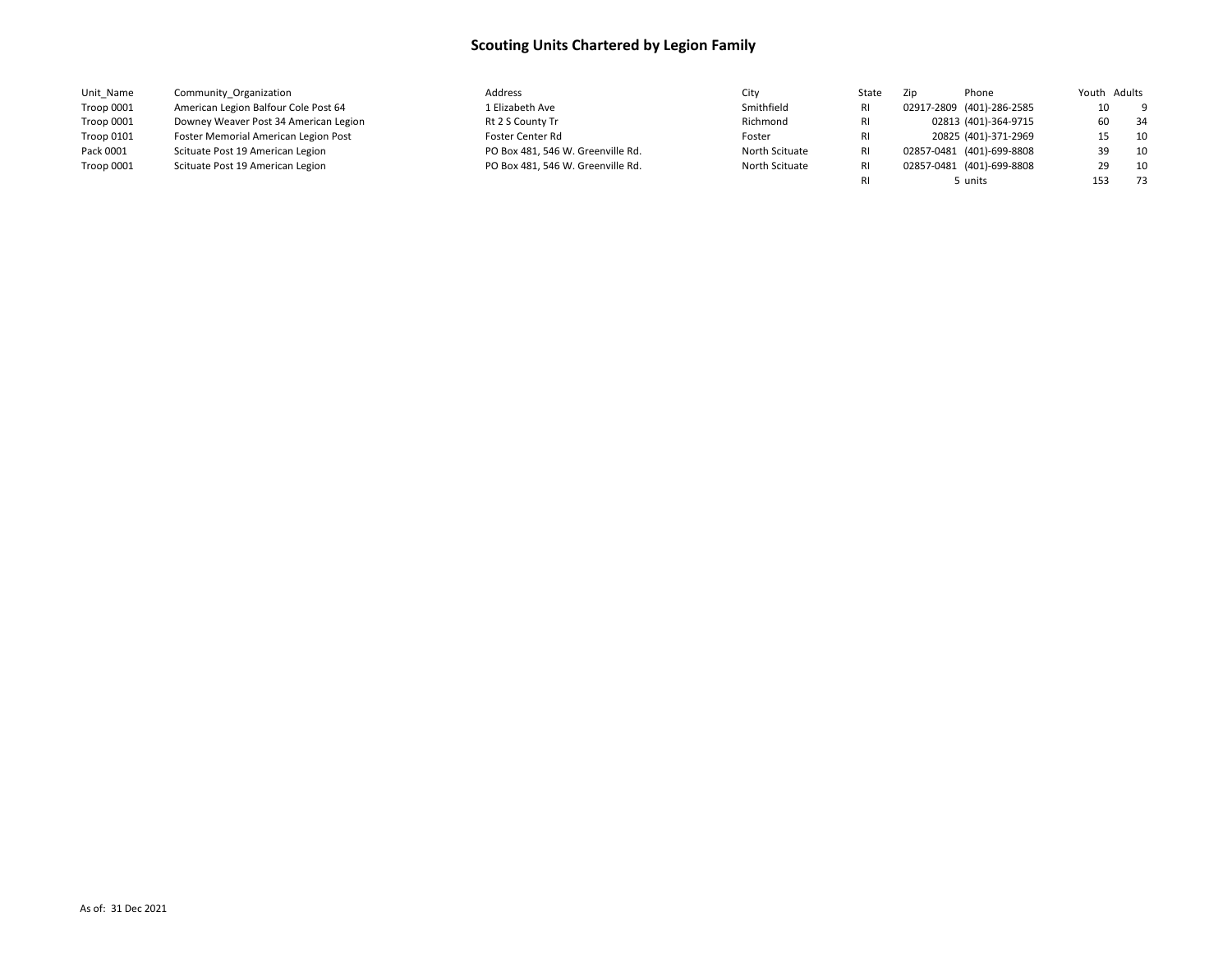| Unit Name  | Community Organization   | Address                        | City          | State | Zip        | Phone                     |    | Youth Adults |
|------------|--------------------------|--------------------------------|---------------|-------|------------|---------------------------|----|--------------|
| Ship 0071  | American Legion Post 71  | Po Box 6036                    | North Augusta | SC    |            | 29861-8703 (803)-341-9552 |    | 8            |
| Pack 0339  | American Legion Post #15 | PO Box 1193, 34 S Artillery Dr | Sumter        | sc    |            | 29151-1193 (803)-773-9644 | 20 | 12           |
| Troop 0339 | American Legion Post #15 | PO Box 1193, 34 S Artillery Dr | Sumter        | sc    |            | 29151-1193 (803)-773-9644 | 10 | 10           |
| Pack 0186  | American Legion Post 48  | PO Box 323                     | Chesnee       | SC    |            | 29323-0323 (864)-461-5594 | 10 | 11           |
| Pack 3031  | Seneca Rotary Club       | <b>PO Box 296</b>              | Seneca        | sc    |            | 29679-0296 (864)-723-8036 | 11 | $-5$         |
| Pack 0026  | American Legion Post 26  | 636 Old Airport Rd             | Aiken         | SC    | 29801-5034 |                           | 25 | - 9          |
|            |                          |                                |               |       |            | 6 units                   | 85 | - 55         |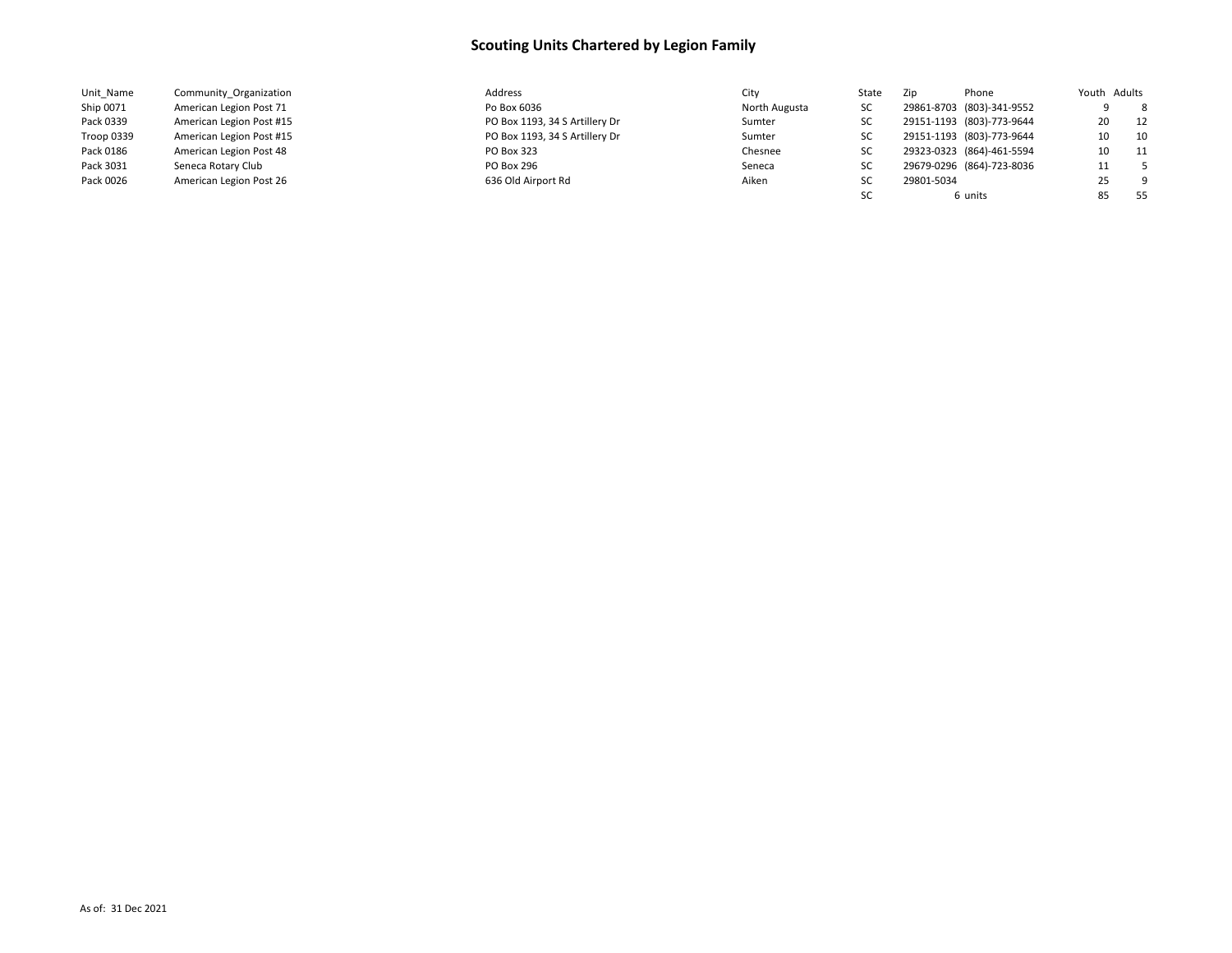| Unit Name        | Community Organization                              | Address                     | City               | State     | Zip                       | Phone                     | Youth Adults |     |
|------------------|-----------------------------------------------------|-----------------------------|--------------------|-----------|---------------------------|---------------------------|--------------|-----|
| Pack 0171        | American Legion Post 45                             | PO Box 442                  | Harrisburg         | SD        |                           | 57032-0442 (605)-261-7373 | 74           | 18  |
| Pack 0357        | American Legion #186 Eureka                         | 32525 112th St              | Eureka             | SD        |                           | 57437-5810 (605)-284-2370 | 15           |     |
| Troop 0357       | American Legion #186 Eureka                         | 32525 112th St              | Eureka             | SD        |                           | 57437-5810 (605)-284-2370 |              |     |
| Troop 0099       | American Legion #266 Blau Debore - Tea              | 245 S Main Ave              | Tea                | SD        |                           | 57064 (605)-368-5135      | 17           | q   |
| Troop 0099       | American Legion #266 Blau Debore - Tea              | 245 S Main Ave              | Tea                | SD        |                           | 57064 (605)-368-5135      | 14           | 15  |
| Pack 0042        | Frank J Brune American Legion Post 140              | <b>PO Box 233</b>           | Salem              | SD        |                           | 57058-0233 (605)-425-2005 |              |     |
| Pack 0017        | American Legion Post 164                            | PO Box 583                  | Spearfish          | SD        |                           | 57783-0583 (605)-488-0092 | 46           | 10  |
| Troop 0017       | American Legion Post 164                            | PO Box 583                  | Spearfish          | SD        |                           | 57783-0583 (605)-488-0092 | 18           | 8   |
| Pack 0022        | American Legion Post 71                             | 1045 Jennings Ave           | <b>Hot Springs</b> | SD        |                           | 57747-1328 (605)-515-3047 | 15           |     |
| Pack 0023        | American Legion Post 60                             | 103 N Commercial St         | Clark              | SD        |                           | 57225-1523 (605)-532-5581 |              |     |
| Troop 0023       | American Legion Post 60                             | 103 N Commercial St         | Clark              | SD        |                           | 57225-1523 (605)-532-5581 |              | 7   |
| Pack 0115        | Henry G Fix Post 23                                 | 504 N Main, PO Box 376      | Garretson          | SD        |                           | 57030-0376 (605)-594-3567 | 16           |     |
| Troop 0109       | American Legion #174 Bret./Burma - Lennox           | PO Box 447                  | Lennox             | SD        |                           | 57039 (605)-647-2663      | 15           | 10  |
| Pack 0192        | Rudolph Christensen Post #237                       | 308 Meckling St             | Gayville           | SD        |                           | 57031-2023 (605)-660-0070 |              |     |
| Troop 0180       | Rudolph Christensen Post #237                       | 308 Meckling St             | Gayville           | SD        |                           | 57031-2023 (605)-660-0070 | 11           |     |
| Pack 0056        | American Legion Burroughs Young - Volga             | PO Box 247                  | Volga              | <b>SD</b> |                           | 57071-0247 (605)-690-4095 | 21           |     |
| Troop 0056       | American Legion Burroughs Young - Volga             | 101 Washington Rd           | Volga              | SD        |                           | 57071-9083 (605)-695-5040 |              |     |
| Troop 0035       | American Legion #50 Sisseton                        | PO Box 131                  | Sisseton           | SD        |                           | 57262-0131 (605)-698-3940 | 12           |     |
| Pack 0100        | American Legion #169 Winner                         | 311 Jefferson St            | Winner             | SD        | 57580-1820 (605)-842-9967 |                           | 31           |     |
| Troop 0019       | American Legion Post 49                             | 47760 181st St              | Clear Lake         | SD        |                           | 57226-5403 (605)-880-0108 |              |     |
| Pack 0887        | <b>Brentford American Legion Auxiliary-Mellette</b> | 39315 152nd St              | Mellette           | SD        |                           | 57461-5205 (605)-887-3242 |              |     |
| <b>Crew 0320</b> | American Legion Post 320                            | PO Box 3645                 | Rapid City         | SD        |                           | 57709-3645 (605)-939-9715 |              |     |
| Pack 0320        | American Legion Post 320                            | PO Box 3645                 | Rapid City         | SD        |                           | 57709-3645 (605)-939-9715 | 13           |     |
| Troop 0320       | American Legion Post 320                            | PO Box 3645                 | Rapid City         | SD        |                           | 57709-3645 (605)-939-9715 | 14           | 14  |
| Pack 0337        | Campbell-Timmerman Post 115                         | PO Box 111, 544 Main Street | Platte             | <b>SD</b> | 57369-0111                |                           | 8            | 5   |
| Troop 0127       | Codington County Post 17 The American Legion        | 1412 9th Ave SW             | Watertown          | SD        | 57201-5091                |                           |              |     |
| Pack 0053        | Sons of the American Legion                         | 408 N Orleans Ave           | <b>Dell Rapids</b> | SD        | 57022-1636                |                           | 42           | 11  |
|                  |                                                     |                             |                    | SD        | 27 units                  |                           | 433          | 207 |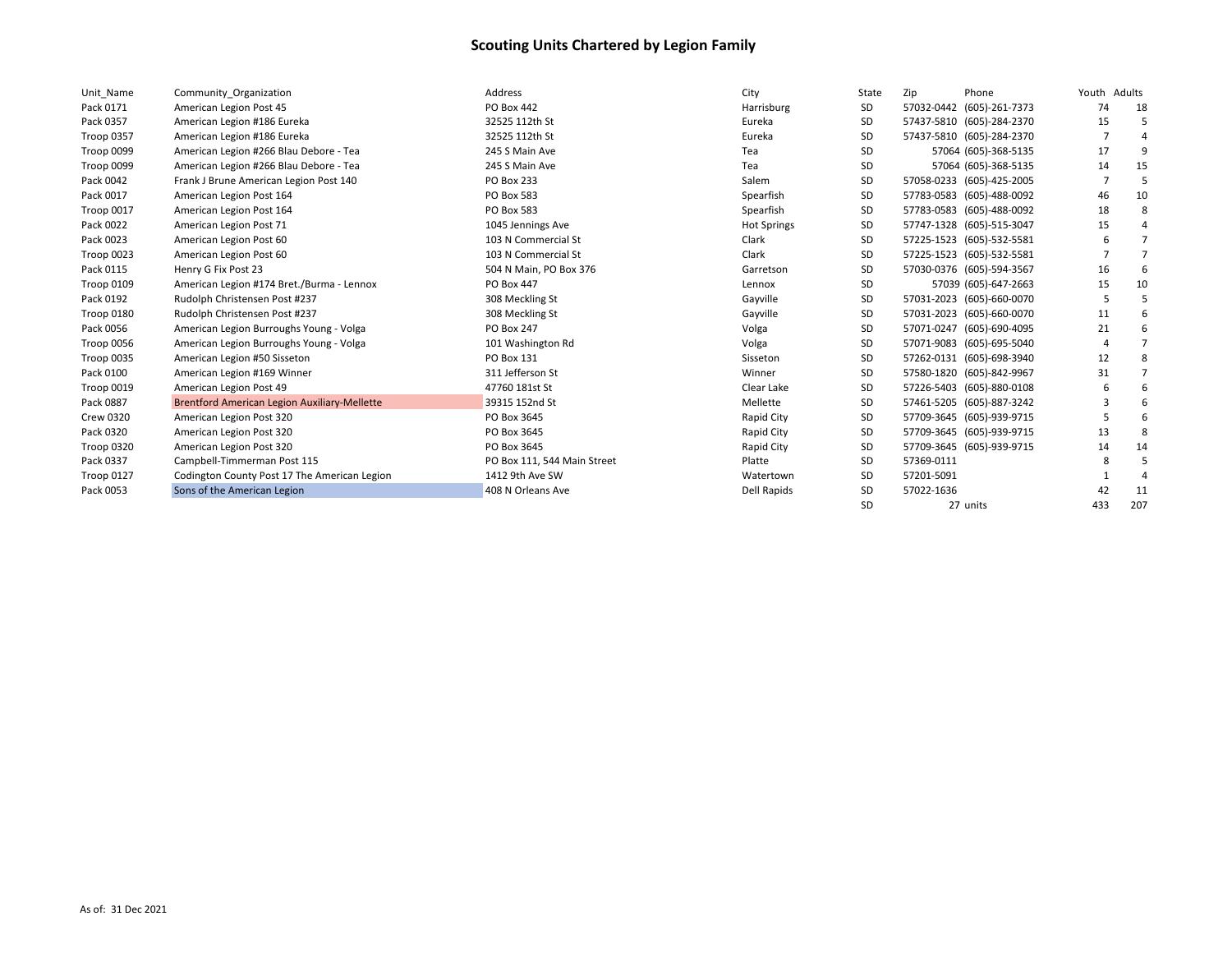| Unit Name  | Community Organization    | Address           | City         | State     | Zip                       | Phone | Youth | Adults |
|------------|---------------------------|-------------------|--------------|-----------|---------------------------|-------|-------|--------|
| Troop 0150 | American Legion Post 281  | PO Box 67         | Mount Juliet | TN        | 37121-0067 (615)-210-6156 |       | 27    | 16     |
| Troop 0459 | American Legion Post 206  | 2912 Highway 31 W | White House  | <b>TN</b> | 37188-7913 (615)-285-7030 |       | 11    | 11     |
| Pack 1180  | American Legion Post 279  | PO Box 141        | Woodbury     | TN        | 37190-0141 (615)-563-6111 |       | 28    | -8     |
| Troop 1180 | American Legion Post 279  | PO Box 141        | Woodbury     | <b>TN</b> | 37190-0141 (615)-563-6111 |       | 10    | 6      |
| Pack 0136  | American Legion Post 156  | 8011 Concord Rd   | Brentwood    | TN        | 37027-6727 (615)-944-6391 |       | 79    | 17     |
| Troop 1776 | American Legion Post 55   | PO Box 655        | Martin       | TN        | 38237-0655 (731)-514-2722 |       | 11    | -8     |
| Troop 0053 | American Legion Post 32   | 235 E Church St   | Alamo        | TN        | 38001-1106 (731)-696-5740 |       | 16    | 10     |
| Pack 0922  | American Legion Post 212  | 120 Veterans St   | Maynardville | TN        | 37807-3420 (865)-224-0513 |       | 40    | 17     |
| Pack 0322  | American Legion Post 127  | PO Box 31         | Hohenwald    | TN        | 38462-0031 (931)-306-1670 |       | 18    |        |
| Pack 0114  | American Legion Post 19   | 812 Nashville Hwy | Columbia     | TN        | 38401-2431 (931)-388-9435 |       | 6     |        |
| Troop 0289 | American Legion Post 289  | PO Box 2641       | Clarksville  | TN        | 37042-2641 (931)-801-1415 |       | 12    |        |
| Troop 0370 | American Legion Post 23   | PO Box 411        | Shelbyville  | TN        | 37162-0411 (931)-808-6655 |       |       |        |
| Pack 0107  | American Legion Post 0060 | 630 Bethel Rd     | Pulaski      | TN        | 38478-7815                |       | 8     | 4      |
|            |                           |                   |              | TN        | 13 units                  |       | 273   | 118    |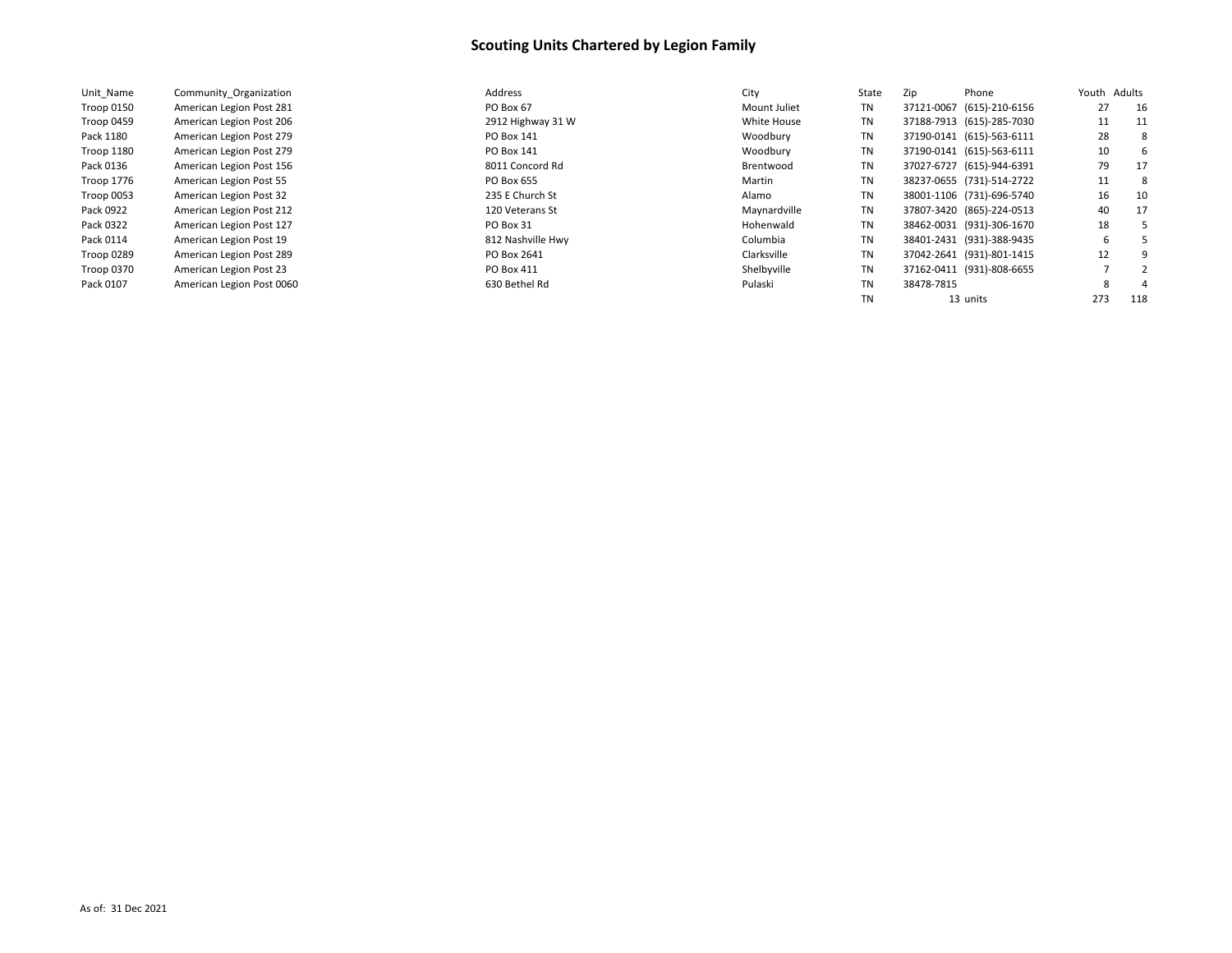| Unit Name         | Community_Organization                       |
|-------------------|----------------------------------------------|
| Pack 0593         | American Legion Post 593                     |
| Troop 0593        | American Legion Post 593                     |
| Troop 0100        | American Legion Post 579                     |
| <b>Troop 0100</b> | American Legion Post 579                     |
| Pack 0485         | American Legion Post 336                     |
| Pack 0009         | The Business and Professional Post 10        |
| Pack 0500         | The Business and Professional Post 10        |
| Pack 0501         | The Business and Professional Post 10        |
| <b>Troop 0501</b> | The Business and Professional Post 10        |
| Pack 0339         | American Legion                              |
| Pack 0791         | American Legion Hall Post 453                |
| Pack 9990         | American Legion Hall Post 453                |
| Pack 9991         | American Legion Hall Post 453                |
| Pack 9992         | American Legion Hall Post 453                |
| Pack 4030         | American Legion Post 453                     |
| <b>Crew 0339</b>  | American Legion Post 591                     |
| Troop 0339        | American Legion Post 591                     |
| <b>Troop 0240</b> | American Legion Post 240                     |
| <b>Crew 0554</b>  | American Legion Post 554                     |
| Pack 0554         | American Legion Post 554                     |
| Troop 0554        | American Legion Post 554                     |
| Pack 0027         | American Legion Lynn Snow Post 308           |
| Troop 0036        | Smith-Bryant American Legion Post 572        |
| Pack 0224         | Yoakum American Legion Post 395              |
| Troop 0041        | American Legion Post 79                      |
| Pack 0409         | James F Pearson American Legion Post 410     |
| <b>Crew 0178</b>  | American Legion Peter J Courcy Post 178      |
| Pack 0178         | American Legion Peter J Courcy Post 178      |
| Troop 0178        | American Legion Peter J Courcy Post 178      |
| Pack 0447         | American Legion Post 447                     |
| Pack 0785         | American Legion Post 226                     |
| Pack 3258         | Darrouzett American Legion Kiowa Post 635    |
| <b>Troop 0258</b> | Darrouzett American Legion Kiowa Post 635    |
| Troop 4258        | Darrouzett American Legion Kiowa Post 635    |
| Pack 3054         | Amarillo American Legion Hanson Post 54      |
| Troop 0062        | Amarillo American Legion Hanson Post 54      |
| Troop 4062        | Amarillo American Legion Hanson Post 54      |
| Pack 3507         | Borger American Legion Post 671              |
| Pack 0519         | American Legion Post 297                     |
| <b>Troop 0519</b> | American Legion Post 297                     |
| Pack 0546         | American Legion Post #379                    |
| Troop 0114        | American Legion-Floresville Post #38         |
| Pack 0251         | American Legion Post 443                     |
| <b>Troop 0251</b> | American Legion Post 443                     |
| Pack 0479         | American Legion Post 479 Tomas Valle         |
| Troop 0479        | American Legion Post 479 Tomas Valle         |
| Pack 0126         | American Legion Post 300                     |
| Pack 0301         | American Legion Post 300                     |
| Troop 0126        | American Legion Post 300                     |
| <b>Troop 1265</b> | American Legion Post 300                     |
| <b>Crew 0006</b>  | American Legion Post 490                     |
| Crew 0017         | American Legion Department of TX OTHO Morgan |

| 26 Legion Dr W                 |
|--------------------------------|
| 26 Legion Dr W                 |
| 002 Gunsmoke St                |
| 002 Gunsmoke St                |
| 553 Bandera Rd                 |
| D Box 591046                   |
| D Box 591046                   |
| D Box 591046                   |
| D Box 591046                   |
| 01 Elm St, Attn: M.C. McQuisti |
| 755 Bachman Dr                 |
| 755 Bachman Dr                 |
| 755 Bachman Dr                 |
| 755 Bachman Dr                 |
| 755 Bachman Dr                 |
| 3 Box 95                       |
| 3 Box 95                       |
| 01 E Washington St             |
| 550 Highway 3 S                |
|                                |
| 550 Highway 3 S                |
| 550 Highway 3 S                |
| D Box 436                      |
| O Box 704                      |
| D Box 135                      |
| D Box 695                      |
| O Box 888                      |
| 570 Moore St                   |
| 570 Moore St                   |
| 570 Moore St                   |
| 000 N Georgetown St            |
| 3 Box 53                       |
| D Box 369                      |
| D Box 369                      |
| D Box 369                      |
| L7 SW 7th Ave                  |
| 17 SW 7th Ave                  |
| 17 SW 7th Ave                  |
| O Box 1371                     |
| 201 Old Benbrook Rd            |
| 201 Old Benbrook Rd            |
| 245 N Industrial Blvd          |
| 112 4th St                     |
| 0295 Somerset Rd               |
| 0295 Somerset Rd               |
| O Box 936                      |
| D Box 936                      |
| 290 Grosenbacher Rd            |
| 290 Grosenbacher Rd            |
| 290 Grosenbacher Rd            |
| 290 Grosenbacher Rd            |
| 734 Townes Forest Rd           |
| D Box 717                      |
|                                |

| Unit_Name         | Community_Organization                              | Address                           | City                | State     | Zip | Phone                           | Youth Adults   |                |
|-------------------|-----------------------------------------------------|-----------------------------------|---------------------|-----------|-----|---------------------------------|----------------|----------------|
| Pack 0593         | American Legion Post 593                            | 326 Legion Dr W                   | Converse            | TX        |     | 78109-1423 (210)-657-1111       | 16             | 11             |
| Troop 0593        | American Legion Post 593                            | 326 Legion Dr W                   | Converse            | TX        |     | 78109-1423 (210)-657-1111       | $\overline{7}$ | 13             |
| Troop 0100        | American Legion Post 579                            | 3002 Gunsmoke St                  | San Antonio         | TX        |     | 78227-4034 (210)-674-8069       | 7              |                |
| Troop 0100        | American Legion Post 579                            | 3002 Gunsmoke St                  | San Antonio         | TX        |     | 78227-4034 (210)-674-8069       | $\overline{7}$ | 6              |
| Pack 0485         | American Legion Post 336                            | 6553 Bandera Rd                   | San Antonio         | TX        |     | 78238-1434 (210)-724-9721       | 38             | 16             |
| Pack 0009         | The Business and Professional Post 10               | PO Box 591046                     | San Antonio         | TX        |     | 78259-0101 (210)-732-1891       | 21             | 8              |
| Pack 0500         | The Business and Professional Post 10               | PO Box 591046                     | San Antonio         | TX        |     | 78259-0101 (210)-732-1891       | 48             | 17             |
| Pack 0501         | The Business and Professional Post 10               | PO Box 591046                     | San Antonio         | TX        |     | 78259-0101 (210)-732-1891       | 32             | 8              |
| Troop 0501        | The Business and Professional Post 10               | PO Box 591046                     | San Antonio         | TX        |     | 78259-0101 (210)-732-1891       | 17             | 11             |
| Pack 0339         | American Legion                                     | 201 Elm St, Attn: M.C. McQuistion | Forney              | TX        |     | 75126-8649 (214)-232-2227       | 37             | 12             |
| Pack 0791         | American Legion Hall Post 453                       | 2755 Bachman Dr                   | Dallas              | TX        |     | 75220-5852 (214)-258-2934       | 118            | 6              |
| Pack 9990         | American Legion Hall Post 453                       | 2755 Bachman Dr                   | Dallas              | TX        |     | 75220-5852 (214)-258-2934       | 26             |                |
| Pack 9991         | American Legion Hall Post 453                       | 2755 Bachman Dr                   | Dallas              | TX        |     | 75220-5852 (214)-258-2934       | 37             | 5              |
| Pack 9992         | American Legion Hall Post 453                       | 2755 Bachman Dr                   | Dallas              | TX        |     | 75220-5852 (214)-258-2934       | 52             |                |
| Pack 4030         | American Legion Post 453                            | 2755 Bachman Dr                   | Dallas              | TX        |     | 75220-5852 (214)-358-2934       | 16             | 6              |
| <b>Crew 0339</b>  | American Legion Post 591                            | PO Box 95                         | Forney              | TX        |     | 75126-0095 (214)-908-8136       | 8              | $\overline{7}$ |
| Troop 0339        | American Legion Post 591                            | PO Box 95                         | Forney              | TX        |     | 75126-0095 (214)-908-8136       | 11             | 11             |
| Troop 0240        | American Legion Post 240                            | 801 E Washington St               | Stephenville        | TX        |     | 76401-4553 (254)-592-5503       | 6              | $\Delta$       |
| Crew 0554         | American Legion Post 554                            | 1650 Highway 3 S                  | League City         | TX        |     | 77573-7308 (281)-332-8733       | 21             | 17             |
| Pack 0554         | American Legion Post 554                            | 1650 Highway 3 S                  | League City         | TX        |     | 77573-7308 (281)-332-8733       | 47             | 17             |
| Troop 0554        | American Legion Post 554                            | 1650 Highway 3 S                  | League City         | TX        |     | 77573-7308 (281)-332-8733       | 70             | 40             |
| Pack 0027         | American Legion Lynn Snow Post 308                  | PO Box 436                        | <b>Bangs</b>        | TX        |     | 76823-0436 (325)-203-0362       | 13             | 5              |
| Troop 0036        | Smith-Bryant American Legion Post 572               | PO Box 704                        | San Angelo          | TX        |     | 76902-0704 (325)-655-7648       | 5              | 8              |
| Pack 0224         | Yoakum American Legion Post 395                     | <b>PO Box 135</b>                 | Yoakum              | TX        |     | 77995-0135 (361)-293-6060       | 25             | 11             |
| Troop 0041        | American Legion Post 79                             | PO Box 695                        | Alpine              | TX        |     | 79831-0695 (432)-837-2545       | $\overline{7}$ |                |
| Pack 0409         | James F Pearson American Legion Post 410            | PO Box 888                        | Lakehills           | TX        |     | 78063-0888 (443)-857-8715       | 10             | 5              |
| <b>Crew 0178</b>  | American Legion Peter J Courcy Post 178             | 6670 Moore St                     | Frisco              | TX        |     | 75034-4946 (469)-450-8363       | 12             | 8              |
| Pack 0178         | American Legion Peter J Courcy Post 178             | 6670 Moore St                     | Frisco              | TX        |     | 75034-4946 (469)-450-8363       | 54             | 16             |
| Troop 0178        | American Legion Peter J Courcy Post 178             | 6670 Moore St                     | Frisco              | TX        |     | 75034-4946 (469)-450-8363       | 42             | q              |
| Pack 0447         | American Legion Post 447                            | 1000 N Georgetown St              | Round Rock          | TX        |     | 78664-4462 (512)-244-0480       | 18             |                |
| Pack 0785         | American Legion Post 226                            | PO Box 53                         | <b>East Bernard</b> | <b>TX</b> |     | 77435-0053 (713)-352-9997 x 149 | 72             | 10             |
| Pack 3258         | Darrouzett American Legion Kiowa Post 635           | PO Box 369                        | Darrouzett          | TX        |     | 79024-0369 (806)-202-3075       | 4              | $\overline{7}$ |
| <b>Troop 0258</b> | Darrouzett American Legion Kiowa Post 635           | PO Box 369                        | Darrouzett          | TX        |     | 79024-0369 (806)-202-3075       | 10             | 9              |
| Troop 4258        | Darrouzett American Legion Kiowa Post 635           | PO Box 369                        | Darrouzett          | TX        |     | 79024-0369 (806)-202-3075       | 6              | 8              |
| Pack 3054         | Amarillo American Legion Hanson Post 54             | 617 SW 7th Ave                    | Amarillo            | TX        |     | 79101-2107 (806)-373-3448       | 42             | 19             |
| Troop 0062        | Amarillo American Legion Hanson Post 54             | 617 SW 7th Ave                    | Amarillo            | TX        |     | 79101-2107 (806)-373-3448       | 9              | 10             |
| Troop 4062        | Amarillo American Legion Hanson Post 54             | 617 SW 7th Ave                    | Amarillo            | TX        |     | 79101-2107 (806)-373-3448       | 4              | 6              |
| Pack 3507         | Borger American Legion Post 671                     | PO Box 1371                       | Borger              | TX        |     | 79008-1371 (806)-886-4267       | 8              | 5              |
| Pack 0519         | American Legion Post 297                            | 8201 Old Benbrook Rd              | Fort Worth          | TX        |     | 76126-2001 (817)-249-2791       | 5              | 6              |
| Troop 0519        | American Legion Post 297                            | 8201 Old Benbrook Rd              | Fort Worth          | TX        |     | 76126-2001 (817)-249-2791       | 16             | 16             |
| Pack 0546         | American Legion Post #379                           | 1245 N Industrial Blvd            | Bedford             | TX        |     | 76021-6137 (817)-267-6047       | 14             | 11             |
| Troop 0114        | American Legion-Floresville Post #38                | 1412 4th St                       | Floresville         | TX        |     | 78114-2372 (830)-391-6573       | 6              |                |
| Pack 0251         | American Legion Post 443                            | 20295 Somerset Rd                 | Somerset            | TX        |     | 78069-3315 (830)-429-3255       | 35             | 6              |
| <b>Troop 0251</b> | American Legion Post 443                            | 20295 Somerset Rd                 | Somerset            | TX        |     | 78069-3315 (830)-429-3255       | 10             |                |
| Pack 0479         | American Legion Post 479 Tomas Valle                | PO Box 936                        | Uvalde              | TX        |     | 78802-0936 (830)-486-5196       | 3              | 6              |
| Troop 0479        | American Legion Post 479 Tomas Valle                | PO Box 936                        | Uvalde              | TX        |     | 78802-0936 (830)-486-5196       | 6              | 10             |
| Pack 0126         | American Legion Post 300                            | 3290 Grosenbacher Rd              | San Antonio         | TX        |     | 78245-3672 (830)-538-9192       | 22             | 6              |
| Pack 0301         | American Legion Post 300                            | 3290 Grosenbacher Rd              | San Antonio         | TX        |     | 78245-3672 (830)-538-9192       | $\overline{3}$ | 5              |
| Troop 0126        | American Legion Post 300                            | 3290 Grosenbacher Rd              | San Antonio         | TX        |     | 78245-3672 (830)-538-9192       | 26             | 12             |
| Troop 1265        | American Legion Post 300                            | 3290 Grosenbacher Rd              | San Antonio         | TX        |     | 78245-3672 (830)-538-9192       | 6              | 7              |
| <b>Crew 0006</b>  | American Legion Post 490                            | 3734 Townes Forest Rd             | Friendswood         | <b>TX</b> |     | 77546-4153 (832)-453-7443       | 21             | 23             |
| Crew 0017         | American Legion Department of TX OTHO Morgan Pot 17 | PO Box 717                        | Greenville          | <b>TX</b> |     | 75403-0717 (903)-455-4503       | 11             |                |
|                   |                                                     |                                   |                     |           |     |                                 |                |                |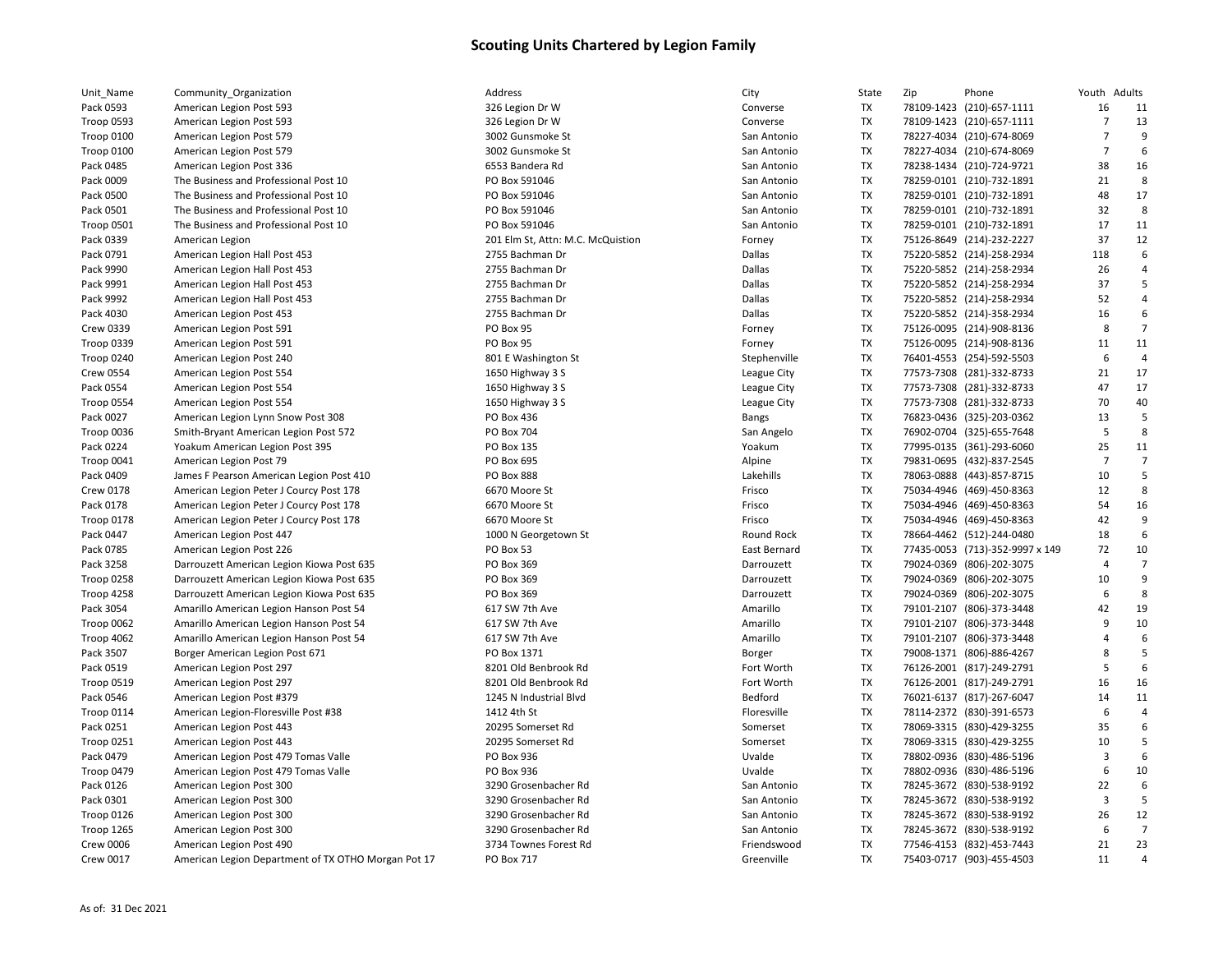| Unit Name  | Community Organization                   | Address          | City            | State | Phone<br>Zip              | Youth Adults |
|------------|------------------------------------------|------------------|-----------------|-------|---------------------------|--------------|
| Troop 0065 | American Legion Post 598                 | 141 Ellsworth Dr | Horizon City    | ТX    | 79928 (915)-526-8357      |              |
| Pack 0191  | Austin Reed Post 84 - American Legion    | 800 N May St     | Madisonville    | ТX    | 77864-3331 (936)-349-2274 | 17           |
| Pack 0122  | American Legion Pat Carrigan Post 120    | PO Box 936       | Wichita Falls   | ТX    | 76307-0936 (940)-696-2177 | 25           |
| Troop 0022 | American Legion Pat Carrigan Post 120    | PO Box 936       | Wichita Falls   | ТX    | 76307-0936 (940)-696-2177 | - 16<br>24   |
| Troop 0295 | American Legion & Vfw-Plano              | 1236 Ave J       | Plano           | ТX    | 75074 (972)-423-5423      | 23<br>30     |
| Troop 0159 | The American Legion Earl Graham Post 159 | PO Box 326       | Brvan           | TX    | 77806-0326 (979)-778-1936 | 28<br>19     |
| Pack 0066  | American Legion Post 66                  | PO Box 2266      | Sulphur Springs | ТX    | 75483-2266                | - 6<br>14    |
|            |                                          |                  |                 |       | 59 units                  | 594<br>1303  |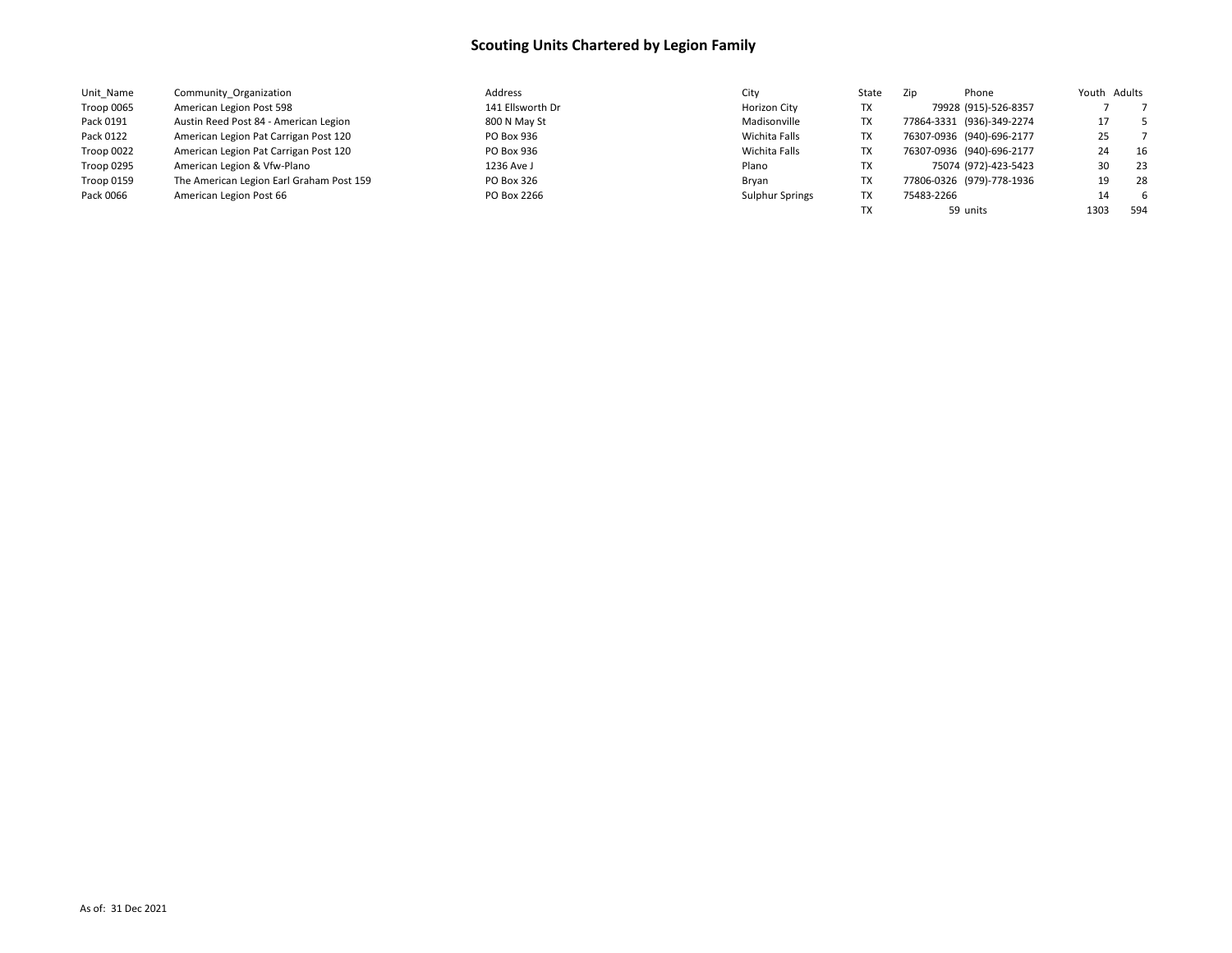| Unit Name  | Community Organization                | Address                       | City       | State | Zip | Phone                     |     | Youth Adults |
|------------|---------------------------------------|-------------------------------|------------|-------|-----|---------------------------|-----|--------------|
| Pack 0047  | American Legion Post 47               | 601 Anderson Ave              | Hyrum      | UT    |     | 84319-1101 (435)-512-5039 | 8   | -6           |
| Troop 0047 | American Legion Post 47               | 601 Anderson Ave              | Hyrum      | UT    |     | 84319-1101 (435)-512-5039 | 24  | 12           |
| Pack 0111  | American Legion Post 111              | PO Box 734, 333 E Main Street | Lehi       | UT    |     | 84043-1180 (541)-720-0005 | 28  | 13           |
| Troop 0111 | American Legion Post 111              | PO Box 734, 333 E Main Street | Lehi       | UT    |     | 84043-1180 (541)-720-0005 | 21  |              |
| Troop 0111 | American Legion Post 111              | PO Box 734, 333 E Main Street | Lehi       | UT    |     | 84043-1180 (541)-720-0005 | 10  | 11           |
| Pack 0009  | American Legion Post 72               | 1636 S 100 E                  | Orem       | UT    |     | 84058-7810 (801)-362-5062 |     | 11           |
| Troop 0009 | American Legion Post 72               | 1636 S 100 E                  | Orem       | UT    |     | 84058-7810 (801)-362-5062 | 11  |              |
| Pack 0027  | American Legion Post 27               | 28 E State St, PO Box 427     | Farmington | UT    |     | 84025-2343 (801)-560-2186 | 19  | -11          |
| Troop 0027 | American Legion Post 27               | 28 E State St, PO Box 427     | Farmington | UT    |     | 84025-2343 (801)-560-2186 | 20  | -15          |
| Troop 0027 | American Legion Post 27               | 28 E State St, PO Box 427     | Farmington | UT    |     | 84025-2343 (801)-560-2186 | 25  | 23           |
| Troop 0079 | American Legion Post 79               | 3894 Bountiful Blvd           | Bountiful  | UT    |     | 84010-5839 (801)-671-6863 | 24  | 12           |
| Troop 0129 | American Legion Post 129 Ogden Valley | PO Box 317                    | Huntsville | UT    |     | 84317-0317 (801)-745-3802 | 6   | -8           |
|            |                                       |                               |            | UT    |     | 12 units                  | 199 | 138          |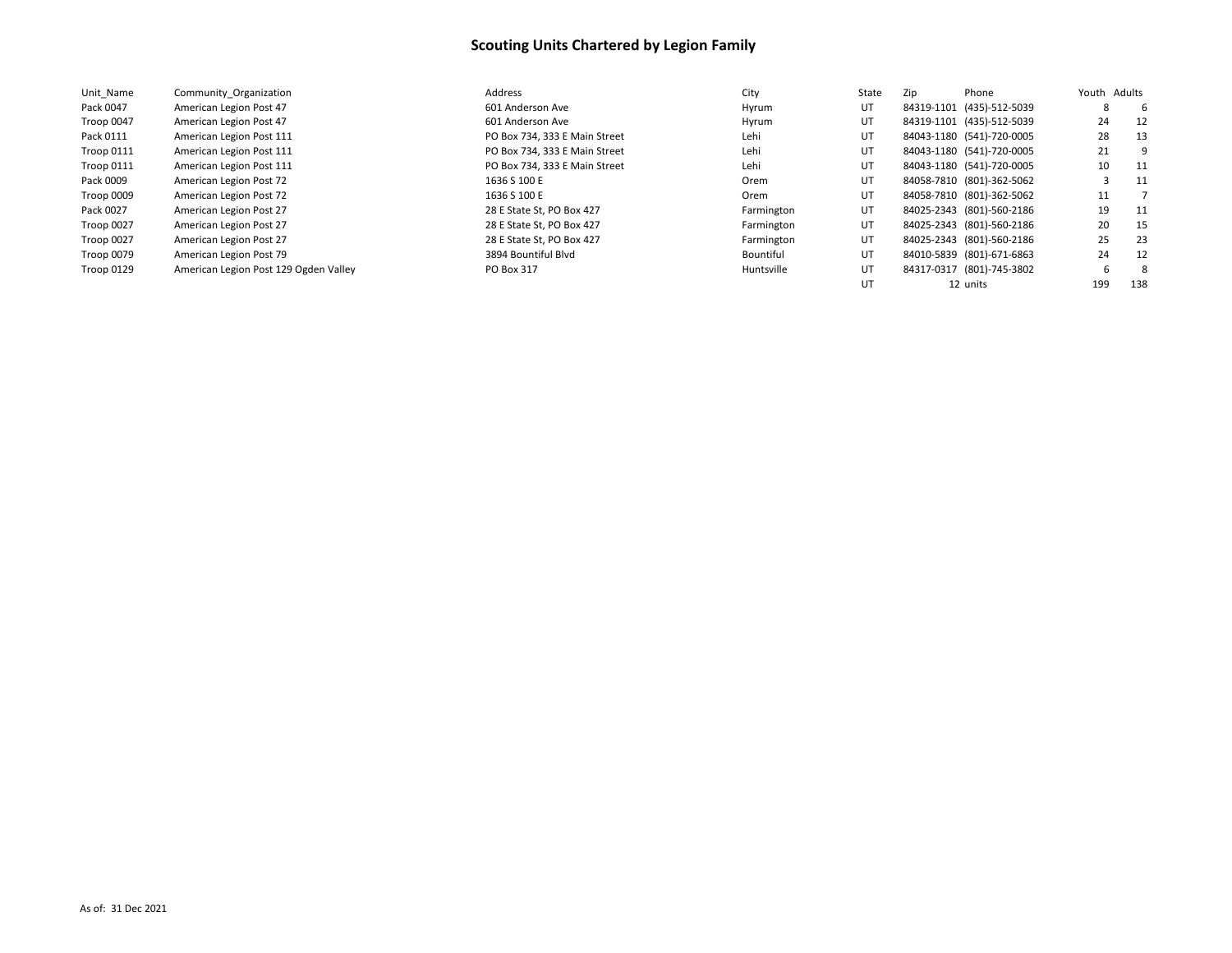| Unit Name         | Community Organization                    |
|-------------------|-------------------------------------------|
| Troop 0050        | American Legion Post 16                   |
| <b>Troop 0174</b> | American Legion Post 128                  |
| Troop 1422        | American Legion Post 320                  |
| <b>Crew 0084</b>  | American Legion Post 290                  |
| <b>Troop 2950</b> | American Legion Post 295                  |
| Pack 0068         | American Legion Post 68                   |
| Troop 0068        | American Legion Post 68                   |
| Troop 0349        | American Legion Post 130                  |
| Pack 1500         | Leonard W Kidd Memorial Post 2001         |
| Troop 0035        | American Legion Post 28                   |
| Troop 1887        | American Legion Post 177                  |
| Troop 1888        | American Legion Post 177                  |
| Pack 0501         | American Legion Virginia Post 364         |
| Troop 0829        | American Legion McLean Post 270           |
| Troop 0884        | American Legion Post 10                   |
| Troop 1344        | American Legion Post 176                  |
| Troop 0955        | American Legion Post 150                  |
| Troop 0956        | American Legion Post 150                  |
| Troop 1367        | American Legion Post 364                  |
| <b>Crew 1620</b>  | American Legion Post 162                  |
| Troop 1995        | The American Legion Centreville Post 1995 |
| Pack 0107         | American Legion Post 1799                 |
| Pack 0998         | American Legion Post 34                   |
| Ship 1176         | American Legion Post 176                  |
| Pack 1139         | American Legion Post 180                  |
| <b>Troop 1539</b> | American Legion Post 180                  |
| Pack 0306         | American Legion Post 368                  |
| Troop 0368        | American Legion Post 368                  |
| <b>Troop 1100</b> | American Legion Parksley Post 100         |
| Pack 0553         | American Legion Post 175                  |
| <b>Troop 0553</b> | American Legion Post 175                  |
| Troop 0160        | Colonial Heights American Legion Post 284 |
| Pack 6501         | American Legion Post 87                   |
| Pack 0215         | American Legion Post 117                  |
| Troop 0529        | American Legion Post 144                  |
| Pack 0175         | American Legion Post 75 of Gloucester Inc |

| Unit_Name         | Community Organization                    | Address                       | City                    | State | Zip        | Phone                            | Youth Adults   |                |
|-------------------|-------------------------------------------|-------------------------------|-------------------------|-------|------------|----------------------------------|----------------|----------------|
| Troop 0050        | American Legion Post 16                   | 1301 Greenview Dr             | Lynchburg               | VA    |            | 24502-2707 (434)-239-0316        | 10             | 9              |
| Troop 0174        | American Legion Post 128                  | PO Box 424                    | Ruckersville            | VA    |            | 22968-0424 (434)-985-3807        | 26             | 12             |
| Troop 1422        | American Legion Post 320                  | PO Box 51,                    | Spotsylvania            | VA    |            | 22553-0051 (540)-582-5929        | $\overline{3}$ | $\overline{a}$ |
| Crew 0084         | American Legion Post 290                  | PO Box 125                    | Stafford                | VA    |            | 22555-0125 (540)-659-4461        | 7              | 8              |
| <b>Troop 2950</b> | American Legion Post 295                  | PO Box 1529                   | Middleburg              | VA    |            | 20118-1529 (540)-687-8067        | 19             | 6              |
| Pack 0068         | American Legion Post 68                   | PO Box 68                     | Narrows                 | VA    |            | 24124-0068 (540)-726-7281        | 10             | $\overline{7}$ |
| Troop 0068        | American Legion Post 68                   | PO Box 68                     | Narrows                 | VA    |            | 24124-0068 (540)-726-7281        | 9              | 8              |
| Troop 0349        | American Legion Post 130                  | 400 N Oak St                  | Falls Church            | VA    |            | 22046-2513 (571)-225-5120        | 53             | 38             |
| Pack 1500         | Leonard W Kidd Memorial Post 2001         | PO Box 1243                   | Ashburn                 | VA    |            | 20146-1243 (703)-217-9329        | 87             | 21             |
| Troop 0035        | American Legion Post 28                   | 17934 Liming Ln               | Triangle                | VA    |            | 22172-1622 (703)-221-2507        | 50             | 52             |
| Troop 1887        | American Legion Post 177                  | 3939 Oak St, C/O Robert Stine | Fairfax                 | VA    |            | 22030-3725 (703)-273-2250 x 2250 | 54             | 30             |
| <b>Troop 1888</b> | American Legion Post 177                  | 3939 Oak St, C/O Robert Stine | Fairfax                 | VA    |            | 22030-3725 (703)-273-2250 x 2250 | 12             | 15             |
| Pack 0501         | American Legion Virginia Post 364         | 3640 Friendly Post Ln         | Woodbridge              | VA    |            | 22192 (703)-341-7968             | $\overline{2}$ | 6              |
| Troop 0829        | American Legion McLean Post 270           | 1355 Balls Hill Rd            | Mc Lean                 | VA    |            | 22101-3413 (703)-356-4586        | 20             | 20             |
| Troop 0884        | American Legion Post 10                   | 9950 Cockrell Rd              | Manassas                | VA    |            | 20110-4113 (703)-369-4900        | 9              | 18             |
| Troop 1344        | American Legion Post 176                  | 9500 Wooden Spoke Ct          | Burke                   | VA    |            | 22015-4186 (703)-440-0335        | 30             | 18             |
| Troop 0955        | American Legion Post 150                  | PO Box 111                    | Sterling                | VA    |            | 20167-0111 (703)-443-8581        | 10             | 8              |
| Troop 0956        | American Legion Post 150                  | PO Box 111                    | Sterling                | VA    |            | 20167-0111 (703)-443-8581        | 46             | 44             |
| Troop 1367        | American Legion Post 364                  | PO Box 2121                   | Woodbridge              | VA    |            | 22195-2121 (703)-494-4304        | 12             | 9              |
| <b>Crew 1620</b>  | American Legion Post 162                  | 8210 Legion Dr                | Lorton                  | VA    |            | 22079-2715 (703)-495-8016        | 10             | 8              |
| Troop 1995        | The American Legion Centreville Post 1995 | PO Box 300                    | Centreville             | VA    |            | 20122-0300 (703)-502-9449        | 23             | 13             |
| Pack 0107         | American Legion Post 1799                 | PO Box 1799                   | Haymarket               | VA    |            | 20168-1799 (703)-571-4921        | 42             | 8              |
| Pack 0998         | American Legion Post 34                   | 401 Old Waterford Rd NW       | Leesburg                | VA    |            | 20176-2120 (703)-777-6925        | 39             | 8              |
| Ship 1176         | American Legion Post 176                  | PO Box 689, 6520 Amherst Ave  | Springfield             | VA    |            | 22150-0689 (703)-912-9638        | 5              | 6              |
| Pack 1139         | American Legion Post 180                  | 330 Center St N               | Vienna                  | VA    |            | 22180-4517 (703)-938-9535        | 79             | 16             |
| Troop 1539        | American Legion Post 180                  | 330 Center St N               | Vienna                  | VA    |            | 22180-4517 (703)-938-9535        | 41             | 46             |
| Pack 0306         | American Legion Post 368                  | 368 American Legion Dr        | <b>Newport News</b>     | VA    |            | 23608-2753 (757)-234-0020        | 17             | 10             |
| <b>Troop 0368</b> | American Legion Post 368                  | 368 American Legion Dr        | <b>Newport News</b>     | VA    |            | 23608-2753 (757)-234-0020        | 17             | 11             |
| Troop 1100        | American Legion Parksley Post 100         | 18475 Dunne Ave               | Parksley                | VA    |            | 23421 (757)-710-2320             | $\overline{4}$ | 6              |
| Pack 0553         | American Legion Post 175                  | 8700 Bell Creek Rd            | Mechanicsville          | VA    |            | 23116-3867 (804)-399-6571        | 15             | 5              |
| Troop 0553        | American Legion Post 175                  | 8700 Bell Creek Rd            | Mechanicsville          | VA    |            | 23116-3867 (804)-399-6571        | 30             | 14             |
| Troop 0160        | Colonial Heights American Legion Post 284 | PO Box 57, 505 Springdale Ave | <b>Colonial Heights</b> | VA    |            | 23834-0057 (804)-526-5088        | 9              | 9              |
| Pack 6501         | American Legion Post 87                   | 16440 Five Forks Rd           | Amelia                  | VA    |            | 23002 (804)-561-0413             | 12             |                |
| Pack 0215         | American Legion Post 117                  | PO Box 301                    | Reedville               | VA    |            | 22539-0301 (804)-724-4147        | -5             | 6              |
| Troop 0529        | American Legion Post 144                  | PO Box 2, 1717 Old Hanover Rd | <b>Highland Springs</b> | VA    |            | 23075-0002 (804)-737-8922        | 13             | 6              |
| Pack 0175         | American Legion Post 75 of Gloucester Inc | 5849 American Legion Way      | Gloucester              | VA    | 23061-3887 |                                  | 30             | 17             |
|                   |                                           |                               |                         | VA    |            | 36 units                         | 860            | 527            |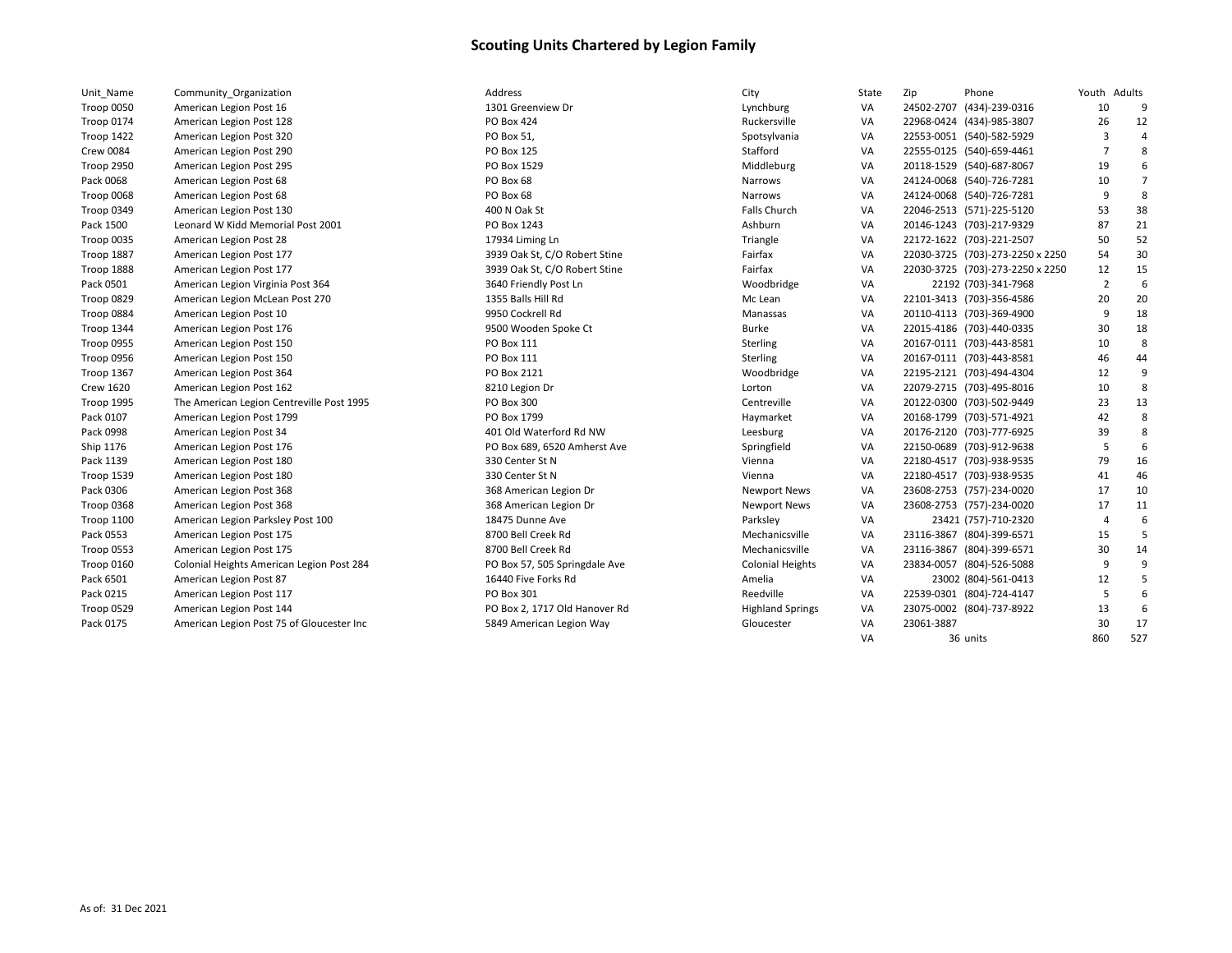| Unit Name         | Community Organization          | Address                              | City                 | State | Zip | Phone                     | Youth | Adults |
|-------------------|---------------------------------|--------------------------------------|----------------------|-------|-----|---------------------------|-------|--------|
| Troop 0701        | American Legion Post 59         | 16 Stowe St, Harry N Cutting Post 59 | Waterbury            | VT    |     | 05676-1819 (802)-244-8144 | 6     |        |
| Troop 0405        | American Legion Post #5         | 32 Linden St                         | Brattleboro          | VT    |     | 05301-2963 (802)-258-7909 | 11    | 11     |
| Troop 0030        | American Legion Post 30         | PO Box 1156                          | Lyndonville          | VT    |     | 05851-1156 (802)-274-7089 |       |        |
| Troop 0030        | American Legion Post 30         | PO Box 1156                          | Lyndonville          | VT    |     | 05851-1156 (802)-274-7089 |       |        |
| Pack 0232         | Sons Of American Legion Post 26 | 129 S Main St                        | White River Junction | VT    |     | 05001-7070 (802)-295-3270 | 16    | 11     |
| Pack 0235         | American Legion Post 48         | PO Box 122                           | Hartland             | VT    |     | 05048-0122 (802)-299-1661 | 10    | 10     |
| Pack 0828         | American Legion #21             | PO Box 309                           | Newport              | VT    |     | 05855 (802)-334-5555      | 19    |        |
| Troop 0334        | American Legion Post 69         | PO Box 339                           | Arlington            | VT    |     | 05250-0339 (802)-375-6157 | 22    | 10     |
| Pack 0536         | American Legion Post #27        | PO Box 28                            | Middlebury           | VT    |     | 05753-0028 (802)-388-9311 | 14    |        |
| Pack 0313         | American Legion Post 13         | 225 Northside Dr                     | Bennington           | VT    |     | 05201-1724 (802)-442-8028 | 6     |        |
| <b>Troop 0353</b> | American Legion Post 13         | 225 Northside Dr                     | Bennington           | VT    |     | 05201-1724 (802)-442-8028 | 17    | 14     |
| Pack 0543         | American Legion Post #19        | PO Box 292, 56 Airport Dr            | Bristol              | VT    |     | 05443-0292 (802)-453-4434 | 23    |        |
| Troop 0543        | American Legion Post #19        | PO Box 292, 56 Airport Dr            | Bristol              | VT    |     | 05443-0292 (802)-453-4434 | 42    | 12     |
| <b>Troop 0759</b> | American Legion Post 63         | 48 Depot Sq                          | Northfield           | VT    |     | 05663-6721 (802)-485-6713 |       |        |
| Troop 0862        | American Legion Post #76        | HC 63 Box 60                         | Barton               | VT    |     | 05822 (802)-525-3840      |       |        |
| Troop 0894        | American Legion Post 46         | PO Box 212                           | Johnson              | VT    |     | 05656-0212 (802)-635-7742 |       | 11     |
| Pack 0655         | American Legion Post 91         | 3650 Roosevelt Hwy                   | Colchester           | VT    |     | 05446-7091 (802)-872-7622 | 47    | 15     |
| Troop 0539        | American Legion Post #14        | 100 Armory Ln                        | Vergennes            | VT    |     | 05491-1365 (802)-877-3216 | 38    | 12     |
|                   |                                 |                                      |                      | VT    |     | 18 units                  | 297   | 160    |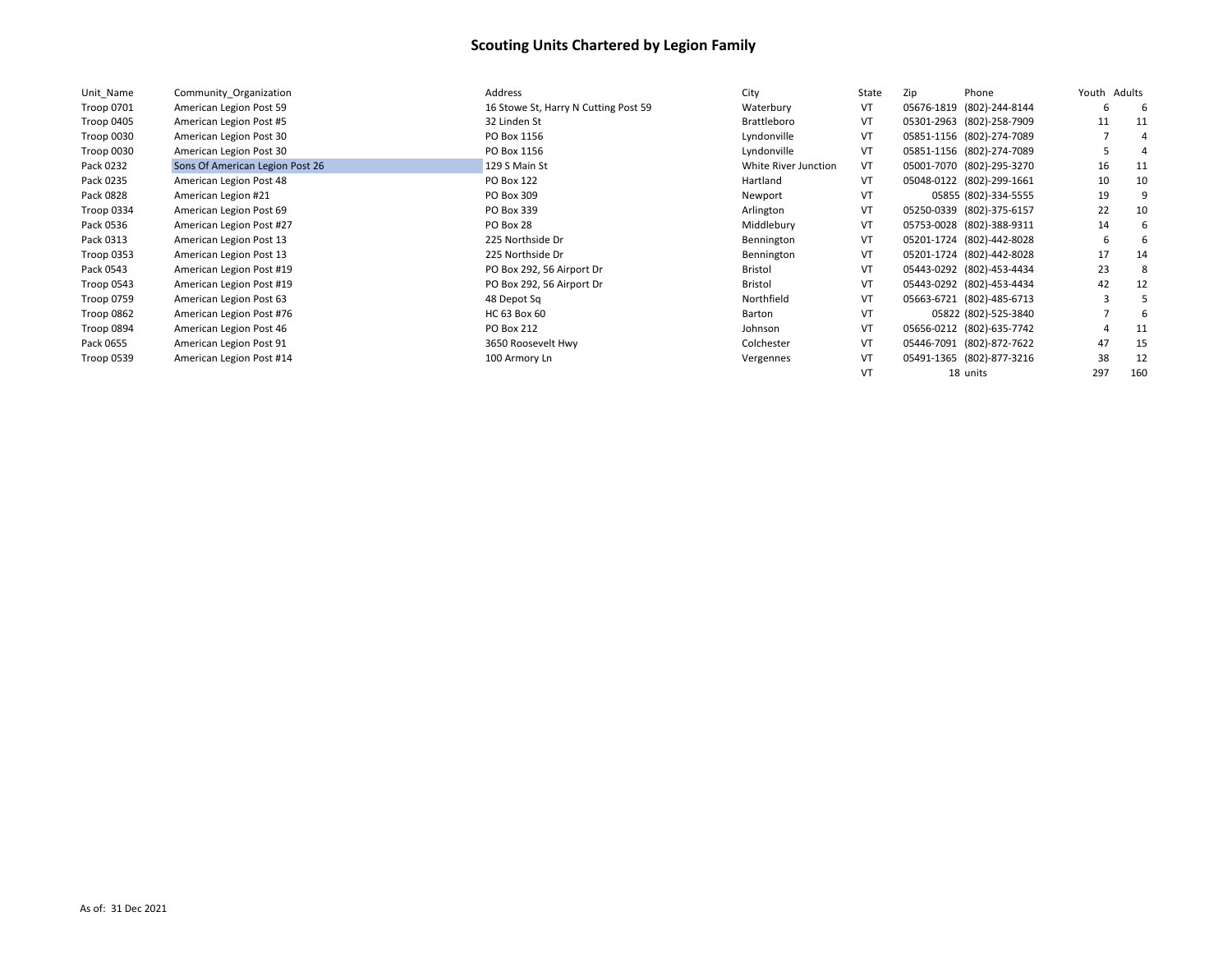| Unit_Name         | Community_Organization                         |
|-------------------|------------------------------------------------|
| Pack 0356         | American Legion Post 127                       |
| <b>Troop 0356</b> | American Legion Post 127                       |
| Troop 1564        | American Legion Colin Hyde Post #172           |
| Troop 1804        | American Legion Colin Hyde Post #172           |
| Pack 0468         | American Legion Post 19                        |
| Troop 0598        | American Legion Post #67                       |
| Troop 0406        | American Legion Post 15                        |
| Pack 9317         | American Legion Post #49                       |
| <b>Troop 1920</b> | American Legion Post #49                       |
| Troop 9317        | American Legion Post #49                       |
| Pack 4090         | American Legion Post 163 Hackett Larson        |
| Troop 4090        | American Legion Post 163 Hackett Larson        |
| Pack 0092         | American Legion Post 76                        |
| Troop 0092        | American Legion Post 76                        |
| Pack 0634         | American Legion Post #164                      |
| Troop 0603        | American Legion Post #164                      |
| Pack 4519         | American Legion Post 30                        |
| Ship 1661         | American Legion Post 30                        |
| Troop 1519        | American Legion Post 30                        |
| <b>Troop 8519</b> | American Legion Post 30                        |
| Pack 9110         | Sons of the American Legion                    |
| Troop 9110        | Sons of the American Legion                    |
| <b>Crew 9207</b>  | American Legion Post #94                       |
| Pack 9207         | American Legion Post #94                       |
| Troop 9207        | American Legion Post #94                       |
| Pack 0310         | American Legion Ridgefield Post 44             |
| Troop 4319        | American Legion George Morris Post 129         |
| Troop 0320        | American Legion Post 14 Vancouver              |
| <b>Troop 4070</b> | American Legion Post 43                        |
| Pack 9324         | American Legion Post #101 - Buford Rockafellow |
| Troop 9324        | American Legion Post #101 - Buford Rockafellow |
| Troop 9324        | American Legion Post #101 - Buford Rockafellow |
| Pack 0472         | American Legion Post 53                        |
| Troop 0472        | American Legion Post 53                        |
| Pack 0554         | American Legion Bennett-Barnett Post 27        |
| <b>Troop 0554</b> | American Legion Bennett-Barnett Post 27        |
| Troop 0649        | American Legion Bennett-Barnett Post 27        |
| Troop 5554        | American Legion Bennett-Barnett Post 27        |
| <b>Crew 0498</b>  | American Legion Fred Hancock Post 19           |
| Troop 0498        | American Legion Fred Hancock Post 19           |
| Troop 8498        | American Legion Fred Hancock Post 19           |
| Pack 0042         | Lake Stevens Memorial Post 181                 |
| Troop 0042        | Lake Stevens Memorial Post 181                 |
| Troop 0411        | American Legion Post 199                       |
| Pack 0076         | American Legion Post 234                       |
| Pack 4436         | American Legion- Vernon J. Baker Post 241      |
| Pack 2975         | American Legion Kaniksu Post 144               |
| <b>Troop 2975</b> | American Legion Kaniksu Post 144               |
| Pack 0024         | American Legion Post 157                       |
| Pack 0032         | American Legion Post #10                       |
| Troop 0089        | American Legion Post #10                       |
| <b>Troop 0075</b> | American Legion Post 209                       |

| Unit_Name         | Community_Organization                         | Address                                 | City                  | State                  | Zip | Phone                     | Youth Adults   |                |
|-------------------|------------------------------------------------|-----------------------------------------|-----------------------|------------------------|-----|---------------------------|----------------|----------------|
| Pack 0356         | American Legion Post 127                       | 21920 State Route 9 SE                  | Woodinville           | WA                     |     | 98072-9798 (206)-683-3885 | 52             | 10             |
| Troop 0356        | American Legion Post 127                       | 21920 State Route 9 SE                  | Woodinville           | WA                     |     | 98072-9798 (206)-683-3885 | 24             | 12             |
| Troop 1564        | American Legion Colin Hyde Post #172           | PO Box 10372                            | Bainbridge Island     | <b>WA</b>              |     | 98110-0372 (206)-842-5000 | 35             | 21             |
| Troop 1804        | American Legion Colin Hyde Post #172           | PO Box 10372                            | Bainbridge Island     | WA                     |     | 98110-0372 (206)-842-5000 | 16             | 21             |
| Pack 0468         | American Legion Post 19                        | PO Box 503                              | Renton                | <b>WA</b>              |     | 98057-0503 (206)-914-7493 | 18             | 9              |
| Troop 0598        | American Legion Post #67                       | 10164 Woodland Ave E                    | Puyallup              | <b>WA</b>              |     | 98373-1182 (253)-350-5844 | 13             | 19             |
| Troop 0406        | American Legion Post 15                        | 25405 97th PIS                          | Kent                  | <b>WA</b>              |     | 98030 (253)-737-0369      | 30             | 25             |
| Pack 9317         | American Legion Post #49                       | <b>PO Box 984</b>                       | Rochester             | WA                     |     | 98579-0984 (360)-219-8896 | 16             | $\overline{7}$ |
| <b>Troop 1920</b> | American Legion Post #49                       | PO Box 984                              | Rochester             | <b>WA</b>              |     | 98579-0984 (360)-219-8896 | 8              | 8              |
| Troop 9317        | American Legion Post #49                       | PO Box 984                              | Rochester             | <b>WA</b>              |     | 98579-0984 (360)-219-8896 | 14             | 8              |
| Pack 4090         | American Legion Post 163 Hackett Larson        | PO Box 163                              | Friday Harbor         | WA                     |     | 98250-0163 (360)-378-8970 | 5              | 6              |
| Troop 4090        | American Legion Post 163 Hackett Larson        | PO Box 163                              | Friday Harbor         | <b>WA</b>              |     | 98250-0163 (360)-378-8970 | 14             | 6              |
| Pack 0092         | American Legion Post 76                        | 115 N Olympic Ave                       | Arlington             | WA                     |     | 98223-1335 (360)-435-2492 | 20             | 11             |
| Troop 0092        | American Legion Post 76                        | 115 N Olympic Ave                       | Arlington             | WA                     |     | 98223-1335 (360)-435-2492 | 18             | 12             |
| Pack 0634         | American Legion Post #164                      | 16733 103rd St SE                       | Yelm                  | WA                     |     | 98597-8487 (360)-458-3230 | 16             | 6              |
| Troop 0603        | American Legion Post #164                      | 16733 103rd St SE                       | Yelm                  | <b>WA</b>              |     | 98597-8487 (360)-458-3230 | 12             | $\overline{7}$ |
| Pack 4519         | American Legion Post 30                        | 615 Kendall St                          | Port Orchard          | WA                     |     | 98366-4331 (360)-473-8636 | 8              | $\overline{7}$ |
| Ship 1661         | American Legion Post 30                        | 615 Kendall St                          | Port Orchard          | <b>WA</b>              |     | 98366-4331 (360)-473-8636 | 8              | 11             |
| Troop 1519        | American Legion Post 30                        | 615 Kendall St                          | Port Orchard          | <b>WA</b>              |     | 98366-4331 (360)-473-8636 | 6              | 8              |
| Troop 8519        | American Legion Post 30                        | 615 Kendall St                          | Port Orchard          | WA                     |     | 98366-4331 (360)-473-8636 | 3              | 5              |
| Pack 9110         | Sons of the American Legion                    | 210 W Franklin St                       | Shelton               | <b>WA</b>              |     | 98584-3513 (360)-515-6065 | 13             | 11             |
| Troop 9110        | Sons of the American Legion                    | 210 W Franklin St                       | Shelton               | <b>WA</b>              |     | 98584-3513 (360)-515-6065 | 10             | 14             |
| <b>Crew 9207</b>  | American Legion Post #94                       | 2602 Marvin Rd SE                       | Lacey                 | <b>WA</b>              |     | 98509 (360)-556-7562      | 29             | 24             |
| Pack 9207         | American Legion Post #94                       | 2602 Marvin Rd SE                       | Lacey                 | <b>WA</b>              |     | 98509 (360)-556-7562      | 67             | 21             |
| Troop 9207        | American Legion Post #94                       | 2602 Marvin Rd SE                       | Lacey                 | <b>WA</b>              |     | 98509 (360)-556-7562      | 14             | 8              |
| Pack 0310         | American Legion Ridgefield Post 44             | PO Box 1566                             | Ridgefield            | WA                     |     | 98642-0020 (360)-609-9669 | 39             | 14             |
| <b>Troop 4319</b> | American Legion George Morris Post 129         | 690 SE Barrington Dr                    | Oak Harbor            | WA                     |     | 98277-3274 (360)-675-2411 | 8              | 6              |
| Troop 0320        | American Legion Post 14 Vancouver              | 4607 NE St James Rd                     | Vancouver             | WA                     |     | 98663-2166 (360)-696-2579 | 21             | 28             |
| Troop 4070        | American Legion Post 43                        | PO Box 269                              | Sedro Woolley         | WA                     |     | 98284-0269 (360)-708-6965 | 18             | 13             |
| Pack 9324         | American Legion Post #101 - Buford Rockafellow | PO Box 160                              | Winlock               | <b>WA</b>              |     | 98596-0160 (360)-785-0929 | 8              | 9              |
| Troop 9324        | American Legion Post #101 - Buford Rockafellow | PO Box 160                              | Winlock               | WA                     |     | 98596-0160 (360)-785-0929 | 6              | $\overline{7}$ |
| Troop 9324        | American Legion Post #101 - Buford Rockafellow | PO Box 160                              | Winlock               | <b>WA</b>              |     | 98596-0160 (360)-785-0929 | 8              | 8              |
| Pack 0472         | American Legion Post 53                        | PO Box 854                              | Dupont                | WA                     |     | 98327-0854 (360)-878-6313 | 46             | 10             |
| Troop 0472        | American Legion Post 53                        | PO Box 854                              | Dupont                | WA                     |     | 98327-0854 (360)-878-6313 | 16             | 16             |
| Pack 0554         | American Legion Bennett-Barnett Post 27        | 2502 SE 342nd Ave                       | Washougal             | <b>WA</b>              |     | 98671-6631 (360)-991-5302 | 18             | 9              |
| Troop 0554        | American Legion Bennett-Barnett Post 27        | 2502 SE 342nd Ave                       | Washougal             | <b>WA</b>              |     | 98671-6631 (360)-991-5302 | 26             | 22             |
| Troop 0649        | American Legion Bennett-Barnett Post 27        | 2502 SE 342nd Ave                       | Washougal             | WA                     |     | 98671-6631 (360)-991-5302 | 16             | 9              |
| Troop 5554        | American Legion Bennett-Barnett Post 27        | 2502 SE 342nd Ave                       | Washougal             | <b>WA</b>              |     | 98671-6631 (360)-991-5302 | $\overline{7}$ | 12             |
| <b>Crew 0498</b>  | American Legion Fred Hancock Post 19           | PO Box 503                              | Renton                | <b>WA</b>              |     | 98057-0503 (425)-271-1439 | 9              | 8              |
| Troop 0498        | American Legion Fred Hancock Post 19           | PO Box 503                              | Renton                | WA                     |     | 98057-0503 (425)-271-1439 | 43             | 26             |
| Troop 8498        | American Legion Fred Hancock Post 19           | PO Box 503                              | Renton                | <b>WA</b>              |     | 98057-0503 (425)-271-1439 | 12             | 17             |
| Pack 0042         | Lake Stevens Memorial Post 181                 | PO Box 475                              | Lake Stevens          | WA                     |     | 98258-0475 (425)-314-5865 | 55             | 21             |
|                   | Lake Stevens Memorial Post 181                 | PO Box 475                              | Lake Stevens          | WA                     |     | 98258-0475 (425)-314-5865 | 23             | 14             |
| Troop 0042        |                                                |                                         | Carnation             |                        |     |                           |                | 9              |
| Troop 0411        | American Legion Post 199                       | Snoqualmie Vly Cntr<br>22909 56th Ave W |                       | <b>WA</b><br><b>WA</b> |     | 98014 (425)-466-5753      | 21             | 8              |
| Pack 0076         | American Legion Post 234                       |                                         | Mountlake Terrace     |                        |     | 98043-3923 (425)-776-5490 | 21             | 5              |
| Pack 4436         | American Legion- Vernon J. Baker Post 241      | 12912 E 12th Ave                        | Spokane Valley        | WA                     |     | 99216 (509)-202-2396      | 5              |                |
| Pack 2975         | American Legion Kaniksu Post 144               | 220 E 4th Ave, PO Box 358               | <b>Metaline Falls</b> | <b>WA</b>              |     | 99153-5141 (509)-446-4341 | 10             | 5<br>6         |
| Troop 2975        | American Legion Kaniksu Post 144               | 220 E 4th Ave, PO Box 358               | <b>Metaline Falls</b> | <b>WA</b>              |     | 99153-5141 (509)-446-4341 | 6              |                |
| Pack 0024         | American Legion Post 157                       | P O Box 264, 31 W Coulee Blvd           | <b>Electric City</b>  | <b>WA</b>              |     | 99123-0264 (509)-633-2419 | 14             | 9              |
| Pack 0032         | American Legion Post #10                       | PO Box 2242                             | Wenatchee             | <b>WA</b>              |     | 98807-2242 (509)-750-1736 | 36             | 16             |
| Troop 0089        | American Legion Post #10                       | PO Box 2242                             | Wenatchee             | <b>WA</b>              |     | 98807-2242 (509)-750-1736 | 11             | 11             |
| Troop 0075        | American Legion Post 209                       | 538 W Broadway Ave                      | Moses Lake            | <b>WA</b>              |     | 98837-1926 (509)-764-8519 | $\overline{4}$ | 5              |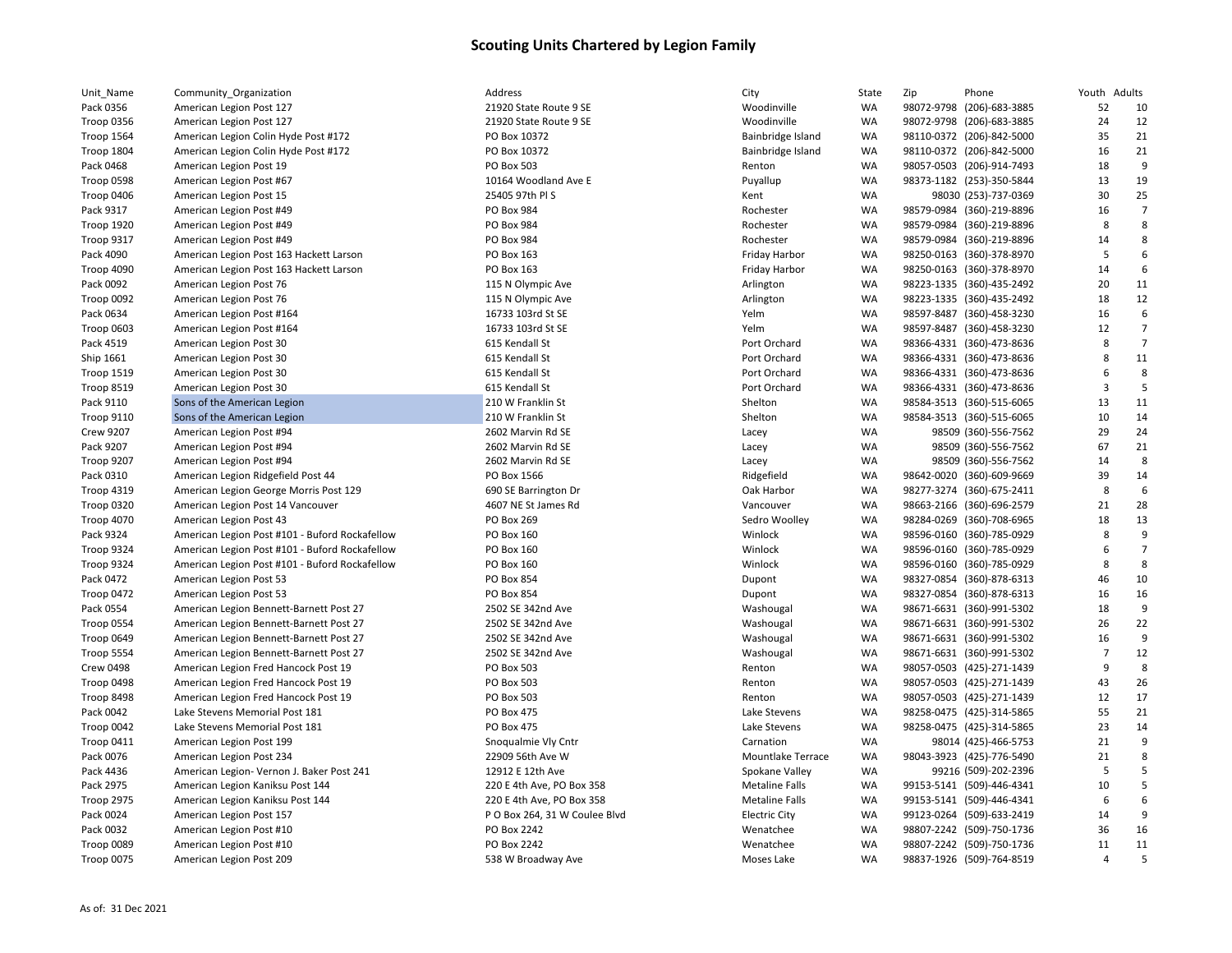| Unit Name  | Community Organization                | Address                    | City         | State     | Phone<br>Zip              | Youth Adults |         |     |
|------------|---------------------------------------|----------------------------|--------------|-----------|---------------------------|--------------|---------|-----|
| Troop 0001 | American Legion Post #64              | 401 Sunset Hwy, PO Box 832 | Cashmere     | <b>WA</b> | 98815-0832 (509)-782-2232 |              |         | - 5 |
| Troop 4356 | American Legion Post 72               | 116 College Ave            | Cheney       | <b>WA</b> | 99004-1621 (509)-838-3171 |              | 29      | 14  |
| Troop 0643 | Fred E Hayes Post #57 American Legion | PO Box 56                  | Grandview    | <b>WA</b> | 98930-0056 (509)-882-1984 |              |         | 10  |
| Troop 0644 | Fred E Hayes Post #57 American Legion | PO Box 56                  | Grandview    | <b>WA</b> | 98930-0056 (509)-882-1984 |              |         | - 8 |
| Troop 0041 | Art Semro Post 28 The American Legion | PO Box 904                 | Ephrata      | <b>WA</b> | 98823-0904 (509)-989-4417 |              | 12      | 11  |
| Troop 0384 | American Legion Post 87               | PO Box 539                 | White Salmon | <b>WA</b> | 98672-0539 (541)-705-7918 |              | $\circ$ |     |
| Troop 4067 | American Legion Post 91               | 721 E Fairhaven Ave        | Burlington   | WA        | 98233-1914                |              |         | - 6 |
|            |                                       |                            |              | <b>WA</b> | 59 units                  | 1049         |         | 679 |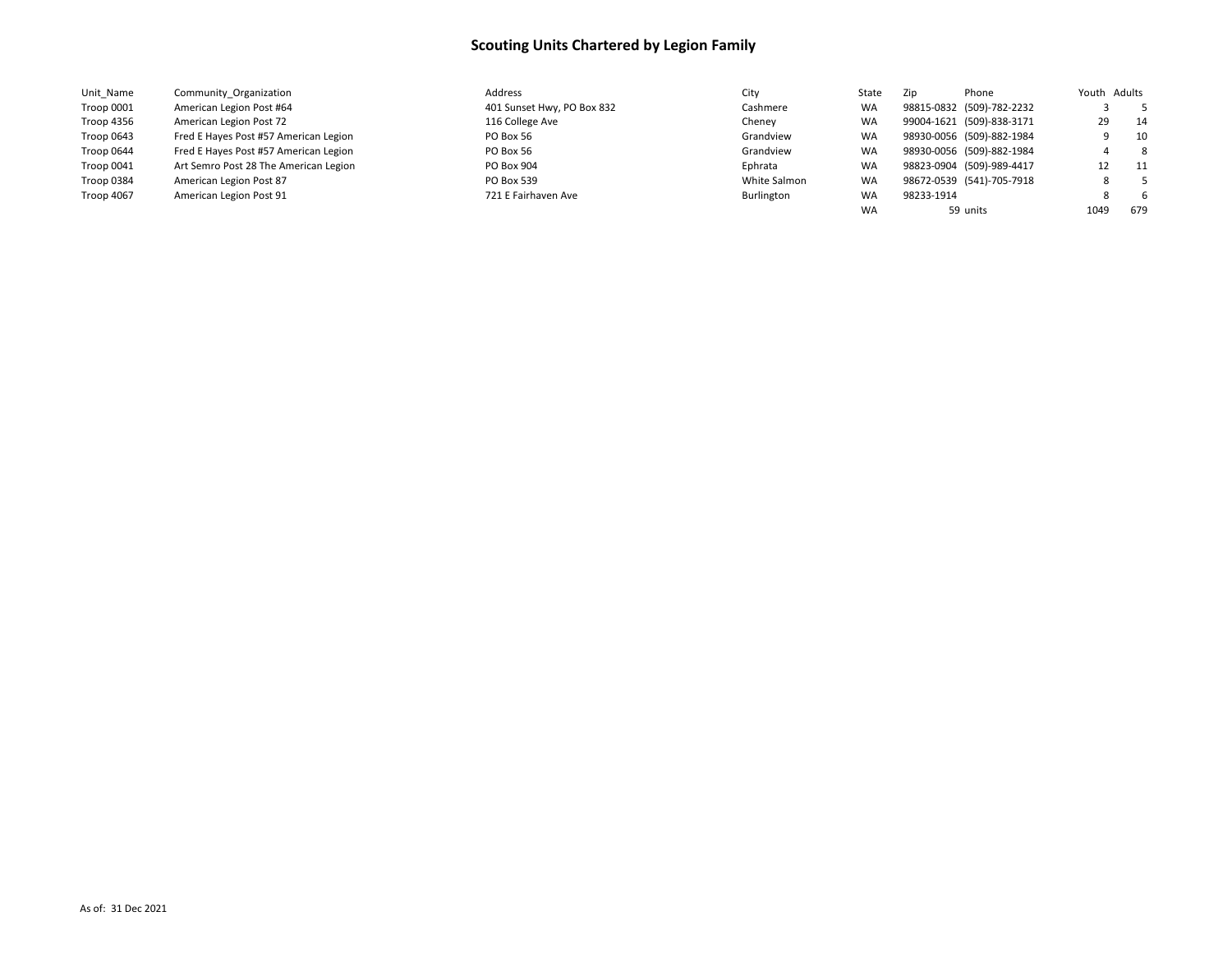| Unit_Name         | Community_Organization                        | Address                          | City               | State | Zip | Phone                       | Youth Adults            |                |
|-------------------|-----------------------------------------------|----------------------------------|--------------------|-------|-----|-----------------------------|-------------------------|----------------|
| <b>Crew 0115</b>  | Germantown American Legion                    | N120W15932 Freistadt Rd          | Germantown         | WI    |     | 53022-1948 (262)-293-2900   | $\overline{4}$          | 4              |
| Pack 0294         | Flanagan-Dorn American Legion Post 294        | 231 Goodwin Ave                  | Hartland           | WI    |     | 53029-2108 (262)-361-4606   | 30                      | 9              |
| <b>Troop 0363</b> | American Legion Post #375                     | 627 Veterans Way East            | Mukwonago          | WI    |     | 53149 (262)-363-3580        | 20                      | 18             |
| Pack 0029         | American Legion Post 375                      | 627 County Road Nn E             | Mukwonago          | WI    |     | 53149-1009 (262)-363-3580   | 49                      | 12             |
| Pack 3840         | American Legion Post 355 - Rose Harms         | 1540 13th Ave                    | Grafton            | WI    |     | 53024-1942 (262)-377-8887   | 24                      | $\overline{7}$ |
| Troop 0840        | American Legion Post 355 - Rose Harms         | 1540 13th Ave                    | Grafton            | WI    |     | 53024-1942 (262)-377-8887   | 54                      | 26             |
| Troop 0380        | Twin Lakes American Legion Post 544           | <b>PO Box 907</b>                | <b>Twin Lakes</b>  | WI    |     | 53181-0907 (262)-455-5520   | 6                       | $\overline{4}$ |
| Troop 0049        | Delafield Legion Post 196                     | 333 N Lapham Peak Rd             | Delafield          | WI    |     | 53018-1927 (262)-567-4333   | 6                       | 13             |
| Troop 0049        | Delafield Legion Post 196                     | 333 N Lapham Peak Rd             | Delafield          | WI    |     | 53018-1927 (262)-567-4333   | 22                      | 21             |
| Troop 0169        | American Legion Magnus Anderson Post 399      | PO Box 96                        | Okauchee           | WI    |     | 53069-0096 (262)-567-4840   | 23                      | 13             |
| Troop 0835        | American Legion Post 288 - Cedarburg          | W57N481 Hilbert Ave              | Cedarburg          | WI    |     | 53012-2432 (262)-617-5236   | 15                      | 11             |
| Troop 0836        | American Legion Post 288 - Cedarburg          | W57N481 Hilbert Ave              | Cedarburg          | WI    |     | 53012-2432 (262)-617-5236   | 35                      | 14             |
| Pack 0092         | American Legion Post-Loomis-Martin #188       | 2870 School St                   | East Troy          | WI    |     | 53120 (262)-642-7630        | 15                      | $\overline{7}$ |
| Troop 0092        | American Legion Post-Loomis-Martin #188       | 2870 School St                   | East Troy          | WI    |     | 53120 (262)-642-7630        | 16                      | $\overline{7}$ |
| Troop 0024        | Sons of the American Legion 294               | 231 Goodwin Ave                  | Hartland           | WI    |     | 53029-2108 (262)-691-0156   | 17                      | 22             |
| Troop 0336        | American Legion Post 79 - Ross Wilcox         | PO Box 2                         | Burlington         | WI    |     | 53105-0002 (262)-763-7711   | 17                      | 11             |
| Pack 0173         | American Legion Post #173                     | 292 S Wisconsin St               | Whitewater         | WI    |     | 53190-2060 (262)-903-4566   | 18                      | 8              |
| <b>Troop 1173</b> | American Legion Post #173                     | 292 S Wisconsin St               | Whitewater         | WI    |     | 53190-2060 (262)-903-4566   | 14                      | 9              |
| <b>Troop 7173</b> | American Legion Post #173                     | 292 S Wisconsin St               | Whitewater         | WI    |     | 53190-2060 (262)-903-4566   | $\overline{3}$          | $\overline{7}$ |
| Troop 0116        | American Legion Post #1                       | N120W15932 Freistadt Rd          | Germantown         | WI    |     | 53022-1948 (414)-315-1677   | $\overline{\mathbf{3}}$ | 5              |
| <b>Crew 0196</b>  | Delafield American Legion Post 196            | 333 N Lapham Peak Rd             | Delafield          | WI    |     | 53018-1927 (414)-322-6276   | 5                       | 5              |
| Troop 0252        | Van Eimeren Kolonka American Legion Post 27   | 920 Monroe Ave                   | South Milwaukee    | WI    |     | 53172-2130 (414)-331-1473   | 24                      | 15             |
| Troop 0108        | American Legion Post 197 & VFW 6858           | 807 E Exchange St                | <b>Brodhead</b>    | WI    |     | 53520 (608)-214-3551 x 3551 | 18                      | 10             |
| Troop 0249        | Severson-Cairns Post 501                      | PO Box 14255, 105 Dempsey Rd     | Madison            | WI    |     | 53708-0255 (608)-244-7716   | 5                       | 5              |
| Pack 0423         | Milton American Legion Post 367               | 410 Elm St                       | Milton             | WI    |     | 53563-1207 (608)-436-1560   | 13                      | $\overline{7}$ |
| Troop 0333        | The American Legion Post 333                  | PO Box 21                        | Sun Prairie        | WI    |     | 53590-0021 (608)-469-0669   | 70                      | 40             |
| Pack 0319         | Chaseburg American Legion                     | PO Box 15                        | Chaseburg          | WI    |     | 54621-0015 (608)-483-2202   | 12                      | 5              |
| Troop 0046        | American Legion Anderson-Good Post 40         | 401 15th Ave S                   | Bangor             | WI    |     | 54614-8773 (608)-486-4476   | $\overline{7}$          | 5              |
| Crew 0091         | American Legion Post #284                     | 419 1st Ave E                    | Holmen             | WI    |     | 54636-9627 (608)-526-4444   | 10                      | 8              |
| Pack 0091         | American Legion Post #284                     | 419 1st Ave E                    | Holmen             | WI    |     | 54636-9627 (608)-526-4444   | 31                      | 9              |
| Troop 0091        | American Legion Post #284                     | 419 1st Ave E                    | Holmen             | WI    |     | 54636-9627 (608)-526-4444   | 25                      | 18             |
| Troop 0919        | American Legion Post #284                     | 419 1st Ave E                    | Holmen             | WI    |     | 54636-9627 (608)-526-4444   | $\overline{4}$          | 6              |
| Troop 0054        | American Legion Post #224                     | 501 N Main St                    | Alma               | WI    |     | 54610-7711 (608)-685-4454   | $\overline{\mathbf{3}}$ | 5              |
| <b>Troop 0076</b> | Whitish Funk American Legion Post 184         | 860 Lincoln Ave                  | Fennimore          | WI    |     | 53809-1538 (608)-822-6193   | 12                      | 6              |
| <b>Crew 2053</b>  | American Legion                               | 4911 Burma Rd                    | Mc Farland         | WI    |     | 53558-8947 (608)-838-3249   | 10                      | 8              |
| Troop 0046        | American Legion Wm H Lansing Post #360        | 417 E Main St, C.O. Bill Sprout  | Waunakee           | WI    |     | 53597-1433 (608)-849-6696   | 29                      | 19             |
| Troop 0203        | American Legion Post #110                     | 110 Welch Prairie Rd             | New Lisbon         | WI    |     | 53950-1504 (608)-853-0914   | 10                      | 5              |
| Pack 0651         | American Legion Post 209 Orfordville          | 3913 S State Road 213            | Orfordville        | WI    |     | 53576-9801 (608)-879-2013   | 24                      | 5              |
| Troop 0357        | American Legion                               | 608 N Level St, C/O David E Bell | Dodgeville         | WI    |     | 53533-1030 (608)-935-5090   | 20                      | 10             |
| Pack 0200         | American Legion Post 509                      | 290 E Grand Ave                  | Rosholt            | WI    |     | 54473 (630)-589-4104        | 18                      | 5              |
| Troop 9464        | Butler Harmon American Legion Post/NR Kiwanis | PO Box 10                        | New Richmond       | WI    |     | 54017-0010 (715)-246-6421   | 6                       | $\overline{7}$ |
| Pack 0049         | American Legion Post #175                     | 302 N Union St                   | Loyal              | WI    |     | 54446-9409 (715)-255-8373   | 9                       | $\overline{7}$ |
| Troop 0049        | American Legion Post #175                     | 302 N Union St                   | Loyal              | WI    |     | 54446-9409 (715)-255-8373   | 5                       | 5              |
| Pack 0350         | Chapman-Belter American Legion Post #4        | 604 Alfred St                    | Athens             | WI    |     | 54411-9548 (715)-257-2034   | 20                      | 6              |
| <b>Troop 0350</b> | Chapman-Belter American Legion Post #4        | 604 Alfred St                    | Athens             | WI    |     | 54411-9548 (715)-257-2034   | 8                       | 5              |
| Pack 0079         | American Legion Post #376                     | <b>General Delivery</b>          | <b>Fall Creek</b>  | WI    |     | 54742-9999 (715)-271-1324   | 21                      | 6              |
| Pack 0002         | American Legion Post #353                     | PO Box 71                        | Cornell            | WI    |     | 54732-0071 (715)-271-1396   | 44                      | 11             |
| Troop 9138        | American Legion Post 204/Ellsworth Fire Dept  | 139 S Oak St                     | Ellsworth          | WI    |     | 54011 (715)-273-4042        | 13                      | 9              |
| Pack 9457         | American Legion Post 121                      | 701 N Main St                    | <b>River Falls</b> | WI    |     | 54022 (715)-425-7362        | 51                      | 11             |
| Pack 0497         | Wis American Legion Post 471                  | 7865 County Road II              | Hatley             | WI    |     | 54440-9609 (715)-446-6836   | 12                      | 5              |
|                   |                                               |                                  |                    |       |     |                             |                         |                |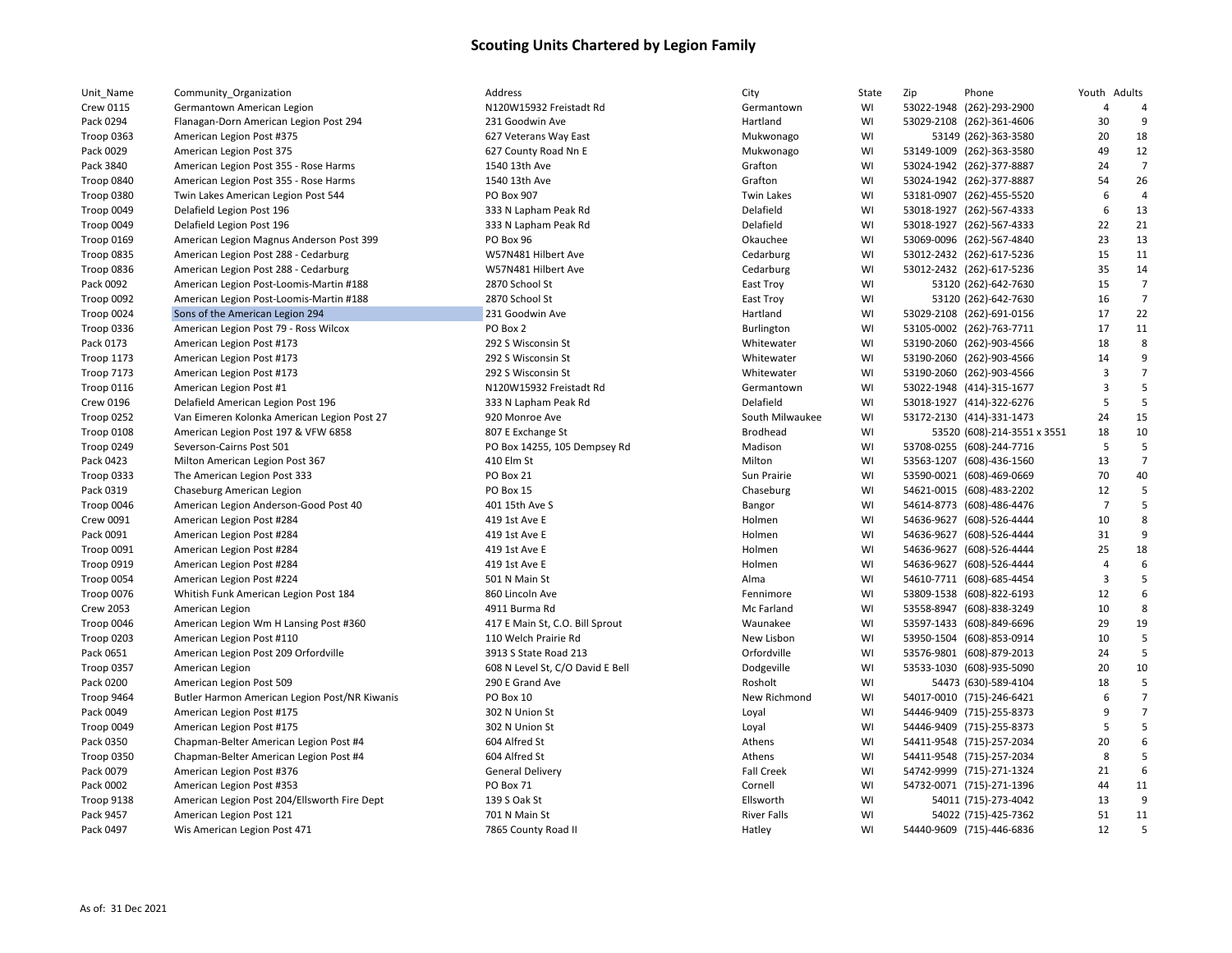| Unit_Name         | Community_Organization                            | Address                                     | City                 | State | Zip        | Phone                     |                | Youth Adults   |
|-------------------|---------------------------------------------------|---------------------------------------------|----------------------|-------|------------|---------------------------|----------------|----------------|
| Troop 0548        | American Legion Bronsted-Searl-Ingman Post 93     | N8906 N Belliveau Rd, C/O Gordon Lovsletten | Tomahawk             | WI    |            | 54487-8928 (715)-453-4559 | 18             | 10             |
| Troop 0123        | American Legion Post 153                          | 4326 Koppen Rd                              | Pittsville           | WI    |            | 54466-9467 (715)-459-3463 | 11             |                |
| Pack 3323         | American Legion Post #58-Hurley                   | 201 Iron St                                 | Hurley               | WI    |            | 54534-1354 (715)-561-4334 | 33             |                |
| Pack 0011         | American Legion Post #295                         | PO Box 71                                   | Bloomer              | WI    |            | 54724-0071 (715)-568-5854 | 33             | 9              |
| Troop 0011        | American Legion Post #295                         | PO Box 71                                   | Bloomer              | WI    |            | 54724-0071 (715)-568-5854 | 16             | 6              |
| Troop 0011        | American Legion Post #295                         | PO Box 71                                   | Bloomer              | WI    |            | 54724-0071 (715)-568-5854 | $\overline{4}$ | 5              |
| Pack 0458         | American Legion Post 469                          | PO Box 516, 1697 1st Ave                    | Marathon             | WI    |            | 54448-0516 (715)-571-5405 | 45             | $\overline{7}$ |
| Troop 0458        | American Legion Post 469                          | PO Box 516, 1697 1st Ave                    | Marathon             | WI    |            | 54448-0516 (715)-571-5405 | 21             | 18             |
| Pack 0400         | American Legion Post 10                           | 1001 Golf Club Rd                           | Wausau               | WI    |            | 54403-2272 (715)-581-5210 | 20             | 8              |
| Troop 0400        | American Legion Post 10                           | 1001 Golf Club Rd                           | Wausau               | WI    |            | 54403-2272 (715)-581-5210 | 18             | 15             |
| Troop 0445        | American Legion Post 341                          | PO Box 121                                  | Birnamwood           | WI    |            | 54414-0121 (715)-627-4516 | 15             |                |
| Pack 9110         | American Legion Cave-Dahl Post 240                | 410 Maple St                                | Baldwin              | WI    |            | 54002 (715)-684-2434      | 32             |                |
| <b>Troop 9110</b> | American Legion Cave-Dahl Post 240                | 410 Maple St                                | <b>Baldwin</b>       | WI    |            | 54002 (715)-684-2434      | 6              |                |
| Pack 0135         | American Legion Post #77                          | PO Box 241                                  | Chippewa Falls       | WI    |            | 54729-0241 (715)-723-0408 | $\overline{4}$ |                |
| Pack 0551         | American Legion Post 182                          | <b>General Delivery</b>                     | Park Falls           | WI    |            | 54552-9999 (715)-762-3032 | 33             |                |
| Troop 0551        | American Legion Post 182                          | <b>General Delivery</b>                     | Park Falls           | WI    |            | 54552-9999 (715)-762-3032 | $\overline{7}$ | 6              |
| Troop 9145        | American Legion Post 227                          | W230 1st St.                                | <b>Spring Valley</b> | WI    |            | 54767 (715)-778-5766      | 9              | 6              |
| Pack 9003         | American Legion Post 357                          | W6698 Maple                                 | <b>Bay City</b>      | WI    |            | 54723-8301 (715)-792-2875 | 23             |                |
| Troop 0024        | American Legion Post #98                          | 1225 Veterans St                            | Cumberland           | WI    |            | 54829-7240 (715)-822-4121 | 17             | 13             |
| Troop 0024        | American Legion Post #98                          | 1225 Veterans St                            | Cumberland           | WI    |            | 54829-7240 (715)-822-4121 | 5              | 6              |
| Pack 0238         | American Legion Post #53                          | 634 Water St                                | Eau Claire           | WI    |            | 54703-5633 (715)-835-2822 | 37             |                |
| Pack 0322         | American Legion Post 440                          | 508 Front St                                | Clinson              | WI    |            | 53525 (815)-970-3225      | 22             | 5              |
| <b>Troop 0711</b> | American Legion Post 210                          | 130 N State St                              | Waupun               | WI    |            | 53963-1440 (920)-210-0675 | 10             | 8              |
| Pack 3644         | American Legion Post 70 - Oshkosh                 | 1393 Washington Ave                         | Oshkosh              | WI    |            | 54901-5379 (920)-235-7007 | 40             | 5              |
| Troop 0630        | American Legion Post 306 - Green Lake             | 550 Highknocker Trl                         | Green Lake           | WI    |            | 54941-9634 (920)-284-4806 | 19             | 12             |
| <b>Troop 0760</b> | American Legion Post 157 - Horicon                | PO Box 22                                   | Horicon              | WI    |            | 53032-0022 (920)-318-1198 | 24             | q              |
| <b>Troop 1019</b> | American Legion Post 236 - Ernest Haucke          | 201 Lakeview Dr, C/O Maynard Zima           | Algoma               | WI    |            | 54201-1053 (920)-487-3998 | 8              | 6              |
| Troop 0843        | American Legion - Hartmann/Lammers                | 407 New York Ave, PO Box 286                | Oostburg             | WI    |            | 53070-1200 (920)-564-2431 | 16             | 10             |
| Pack 0136         | American Legion Post #67                          | 129 S Main St                               | Lake Mills           | WI    |            | 53551-1613 (920)-648-4015 | 30             | 10             |
| Troop 0148        | American Legion Post #67                          | 129 S Main St                               | Lake Mills           | WI    |            | 53551-1613 (920)-648-4015 | 18             | 12             |
| Troop 7148        | American Legion Post #67                          | 129 S Main St                               | Lake Mills           | WI    |            | 53551-1613 (920)-648-4015 | 3              | 5              |
| Pack 3841         | American Legion Post #338 - Vander Jagt/De Bruine | Post #338, c/o 346 N Main St                | Cedar Grove          | WI    |            | 53013 (920)-668-6964      | 37             | 13             |
| Pack 3623         | American Legion Post 234 - Daugherty-Hamilton     | PO Box 234                                  | Omro                 | WI    |            | 54963-0234 (920)-685-6691 | 35             | 10             |
| Pack 3006         | American Legion Post #38                          | 3220 W College Ave                          | Appleton             | WI    |            | 54914-2901 (920)-733-9840 | 18             | 6              |
| Pack 3061         | American Legion Post 60 - Kimberly                | 122 W 1st St                                | Kimberly             | WI    |            | 54136-1907 (920)-788-4158 | 42             | $\overline{7}$ |
| Pack 3778         | Mount Calvary American Legion                     | 107 Fond du Lac Street                      | <b>Mount Calvary</b> | WI    |            | 53057-9801 (920)-795-4286 | 18             | 9              |
| Troop 0778        | Mount Calvary American Legion                     | 107 Fond du Lac Street                      | <b>Mount Calvary</b> | WI    |            | 53057-9801 (920)-795-4286 | 12             | q              |
| Pack 4031         | American Legion Post 337 - Pulaski                | PO Box 746                                  | Pulaski              | WI    |            | 54162-0746 (920)-822-0000 | 75             | 13             |
| Pack 3017         | American Legion Post 106 - Krause/Kraft/Mueller   | N9423 State Highway 55, C/O Louis Rynish    | Seymour              | WI    |            | 54165-9059 (920)-833-2675 | 30             | 12             |
| Troop 0117        | American Legion Post 106 - Krause/Kraft/Mueller   | N9423 State Highway 55, C/O Louis Rynish    | Seymour              | WI    |            | 54165-9059 (920)-833-2675 | 20             | 14             |
| Troop 6117        | American Legion Post 106 - Krause/Kraft/Mueller   | N9423 State Highway 55, C/O Louis Rynish    | Seymour              | WI    |            | 54165-9059 (920)-833-2675 | 3              | 6              |
| Pack 3036         | American Legion Post 55 - Hortonville             | N3061 State Highway 15                      | Hortonville          | WI    |            | 54944-9010 (920)-843-1331 | 26             | 12             |
| Troop 0036        | American Legion Post 55 - Hortonville             | N3061 State Highway 15                      | Hortonville          | WI    |            | 54944-9010 (920)-843-1331 | 17             | 16             |
| Pack 3151         | American Legion Post 258                          | 402 W McKinley Ave                          | Little Chute         | WI    |            | 54140-1642 (920)-850-2396 | 9              | 5              |
| Pack 3059         | American Legion Post 263 - New London             | 840 E North Water St                        | New London           | WI    |            | 54961 (920)-982-5826      | 19             | 8              |
| Troop 0059        | American Legion Post 263 - New London             | 840 E North Water St                        | New London           | WI    |            | 54961 (920)-982-5826      | 17             | 15             |
| Pack 3098         | American Legion Post #208                         | 120 W Harvey St                             | Rio                  | WI    |            | 53960 (920)-992-5624      | 9              | 5              |
| Pack 3635         | American Legion Auxillary - Post 343              | 585 Badger Ave                              | Hancock              | WI    | 54943-9516 |                           | 9              | 5              |
|                   |                                                   |                                             |                      |       |            |                           |                |                |

| Tomahawk             | WI |            | 54487-8928 (715)-453-4559 | 18             | 10             |
|----------------------|----|------------|---------------------------|----------------|----------------|
| Pittsville           | WI |            | 54466-9467 (715)-459-3463 | 11             | 6              |
| Hurley               | WI |            | 54534-1354 (715)-561-4334 | 33             | 8              |
| Bloomer              | WI |            | 54724-0071 (715)-568-5854 | 33             | 9              |
| Bloomer              | WI |            | 54724-0071 (715)-568-5854 | 16             | 6              |
| Bloomer              | WI |            | 54724-0071 (715)-568-5854 | 4              | 5              |
| Marathon             | WI |            | 54448-0516 (715)-571-5405 | 45             | 7              |
| Marathon             | WI |            | 54448-0516 (715)-571-5405 | 21             | 18             |
| Wausau               | WI |            | 54403-2272 (715)-581-5210 | 20             | 8              |
| Wausau               | WI |            | 54403-2272 (715)-581-5210 | 18             | 15             |
| Birnamwood           | WI |            | 54414-0121 (715)-627-4516 | 15             | 8              |
| Baldwin              | WI |            | 54002 (715)-684-2434      | 32             | 9              |
| Baldwin              | WI |            | 54002 (715)-684-2434      | 6              | 7              |
| Chippewa Falls       | WI |            | 54729-0241 (715)-723-0408 | $\overline{4}$ | 7              |
| Park Falls           | WI |            | 54552-9999 (715)-762-3032 | 33             | 6              |
| Park Falls           | WI |            | 54552-9999 (715)-762-3032 | $\overline{7}$ | 6              |
| <b>Spring Valley</b> | WI |            | 54767 (715)-778-5766      | 9              | 6              |
| <b>Bay City</b>      | WI |            | 54723-8301 (715)-792-2875 | 23             | 9              |
| Cumberland           | WI |            | 54829-7240 (715)-822-4121 | 17             | 13             |
| Cumberland           | WI |            | 54829-7240 (715)-822-4121 | 5              | 6              |
| Eau Claire           | WI |            | 54703-5633 (715)-835-2822 | 37             | 9              |
| Clinson              | WI |            | 53525 (815)-970-3225      | 22             | 5              |
| Waupun               | WI |            | 53963-1440 (920)-210-0675 | 10             | 8              |
| Oshkosh              | WI |            | 54901-5379 (920)-235-7007 | 40             | 5              |
| Green Lake           | WI |            | 54941-9634 (920)-284-4806 | 19             | 12             |
| Horicon              | WI |            | 53032-0022 (920)-318-1198 | 24             | 9              |
| Algoma               | WI |            | 54201-1053 (920)-487-3998 | 8              | 6              |
| Oostburg             | WI |            | 53070-1200 (920)-564-2431 | 16             | 10             |
| Lake Mills           | WI |            | 53551-1613 (920)-648-4015 | 30             | 10             |
| Lake Mills           | WI |            | 53551-1613 (920)-648-4015 | 18             | 12             |
| Lake Mills           | WI |            | 53551-1613 (920)-648-4015 | 3              | 5              |
| Cedar Grove          | WI |            | 53013 (920)-668-6964      | 37             | 13             |
| Omro                 | WI |            | 54963-0234 (920)-685-6691 | 35             | 10             |
| Appleton             | WI |            | 54914-2901 (920)-733-9840 | 18             | 6              |
| Kimberly             | WI |            | 54136-1907 (920)-788-4158 | 42             | $\overline{7}$ |
| <b>Mount Calvary</b> | WI |            | 53057-9801 (920)-795-4286 | 18             | 9              |
| <b>Mount Calvary</b> | WI |            | 53057-9801 (920)-795-4286 | 12             | 9              |
| Pulaski              | WI |            | 54162-0746 (920)-822-0000 | 75             | 13             |
| Seymour              | WI |            | 54165-9059 (920)-833-2675 | 30             | 12             |
| Seymour              | WI |            | 54165-9059 (920)-833-2675 | 20             | 14             |
| Seymour              | WI |            | 54165-9059 (920)-833-2675 | 3              | 6              |
| Hortonville          | WI |            | 54944-9010 (920)-843-1331 | 26             | 12             |
| Hortonville          | WI |            | 54944-9010 (920)-843-1331 | 17             | 16             |
| Little Chute         | WI |            | 54140-1642 (920)-850-2396 | 9              | 5              |
| New London           | WI |            | 54961 (920)-982-5826      | 19             | 8              |
| New London           | WI |            | 54961 (920)-982-5826      | 17             | 15             |
| Rio                  | WI |            | 53960 (920)-992-5624      | 9              | 5              |
| Hancock              | WI | 54943-9516 |                           | 9              | 5              |
|                      | WI |            | 98 units                  | 1923           | 921            |
|                      |    |            |                           |                |                |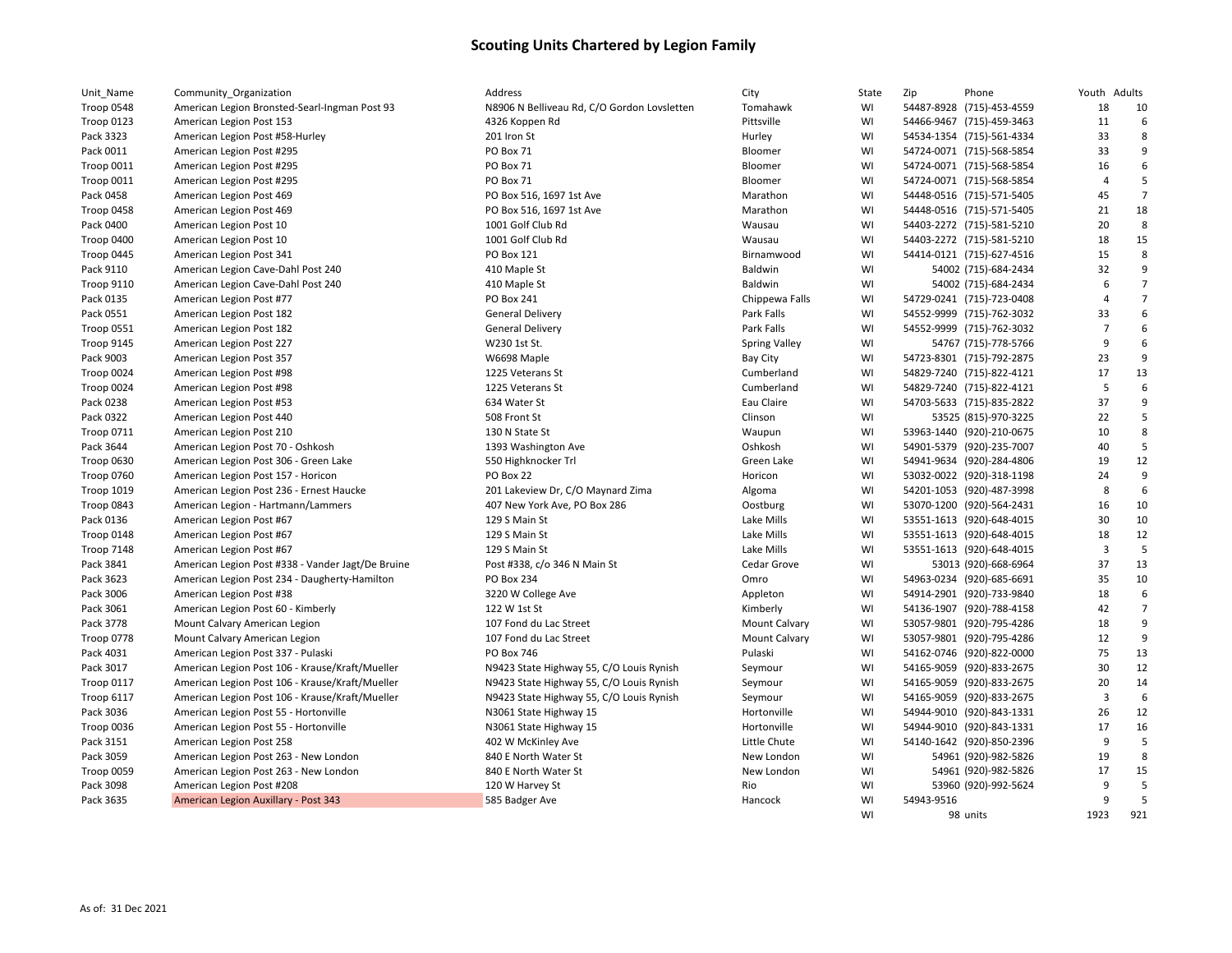| Unit Name  | Community Organization   | Address                               | City         | State     | Zip   | Phone                     | Youth Adults |     |
|------------|--------------------------|---------------------------------------|--------------|-----------|-------|---------------------------|--------------|-----|
| Troop 0644 | American Legion Post #44 | PO Box 365                            | Philippi     | <b>WV</b> |       | 26416-0365 (304)-422-4507 |              | -6  |
| Pack 0149  | American Legion Post 149 | General Delivery                      | Fayetteville | <b>WV</b> |       | 25840-9999 (304)-574-0880 |              | 4   |
| Troop 0092 | American Legion Post 18  | PO Box 235;44 Main St, 44 Main Street | Cameron      | <b>WV</b> |       | 26033-1019 (304)-686-3525 |              | -6  |
| Troop 0058 | American Legion Post 19  | 69A Water St                          | Logan        | <b>WV</b> |       | 25601-3612 (304)-752-7887 | ь            |     |
| Troop 0076 | American Legion Post 91  | 154 E Main St                         | Romney       | <b>WV</b> |       | 26757-1819 (304)-822-3014 | 16           | -9  |
| Troop 9076 | American Legion Post 91  | 154 E Main St                         | Romnev       | <b>WV</b> |       | 26757-1819 (304)-822-3014 |              | - q |
| Troop 0038 | American Legion Post 93  | 302 8th St                            | Kenova       | <b>WV</b> |       | 25530-1505 (740)-886-2217 | 15           | -8  |
| Crew 1193  | American Legion Post 93  | 302 8th St                            | Kenova       | <b>WV</b> |       | 25530-1505 (740)-886-2217 |              | -8  |
| Troop 0179 | American Legion-Post 149 | P O Box 149                           | Fayetteville | <b>WV</b> | 25840 |                           | h            | -13 |
|            |                          |                                       |              | <b>WV</b> |       | 9 units                   | 68           | 68  |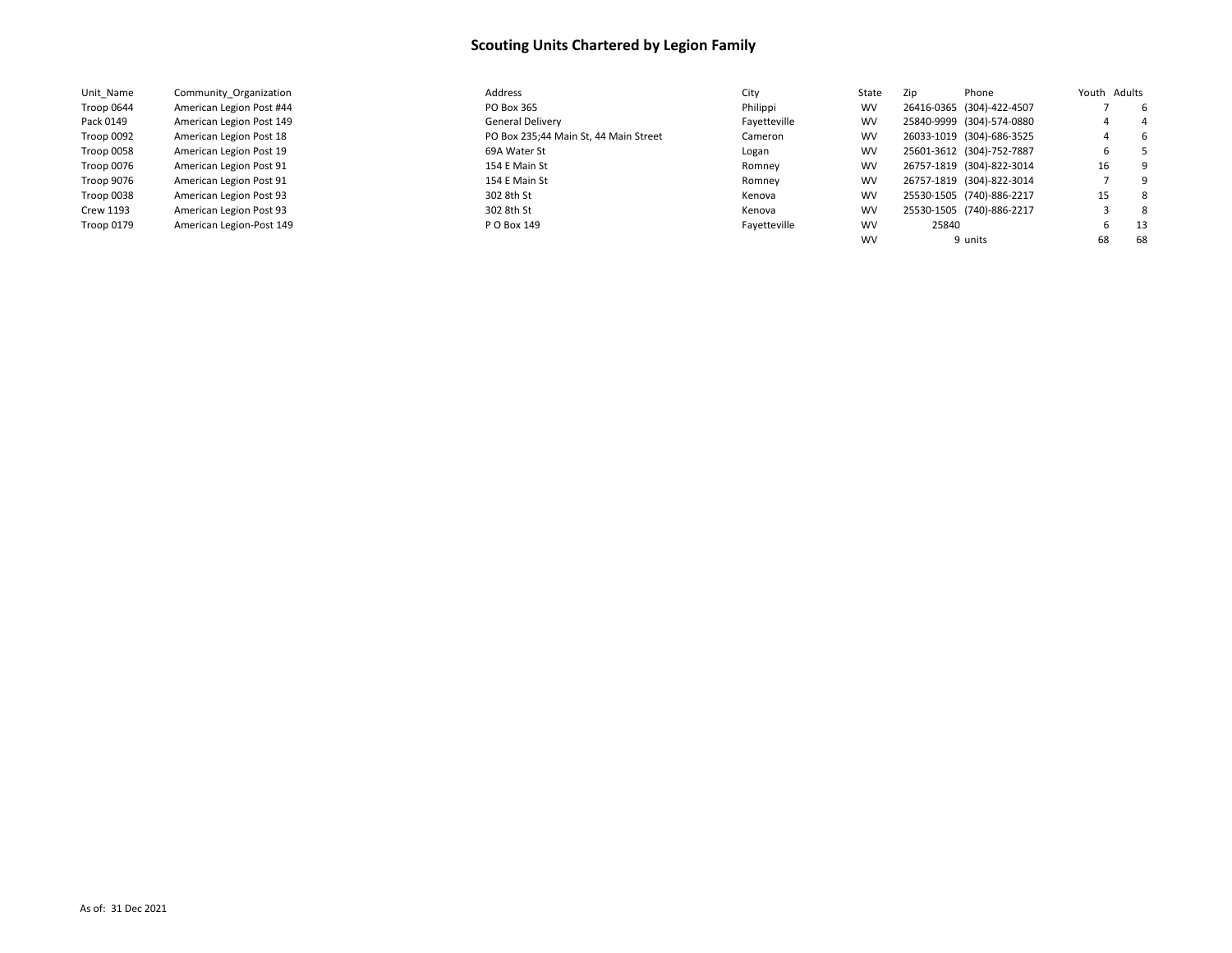| Unit Name  | Community Organization                            | Address           | City                | State     | Zip | Phone                            | Youth Adults |                |
|------------|---------------------------------------------------|-------------------|---------------------|-----------|-----|----------------------------------|--------------|----------------|
| Pack 3026  | American Legion Post 26                           | 143 S Clark St    | Powell              | <b>WY</b> |     | 82435-2717 (307)-254-3801        | 23           | 11             |
| Troop 3026 | American Legion Post 26                           | 143 S Clark St    | Powell              | <b>WY</b> |     | 82435-2717 (307)-254-3801        | 14           |                |
| Pack 3011  | Robert Boyd Stewart American legion Post 11       | 144 W Main St     | Lovell              | <b>WY</b> |     | 82431-1717 (307)-548-6372        | 12           |                |
| Troop 3011 | Robert Boyd Stewart American legion Post 11       | 144 W Main St     | Lovell              | <b>WY</b> |     | 82431-1717 (307)-548-6372        |              | $\overline{4}$ |
| Pack 2415  | American Legion Auxiliary - Powder River Unit #13 | <b>PO Box 236</b> | Buffalo             | WY        |     | 82834-0236 (307)-684-7853        | 21           | 10             |
| Troop 2415 | American Legion Auxiliary - Powder River Unit #13 | <b>PO Box 236</b> | Buffalo             | <b>WY</b> |     | 82834-0236 (307)-684-7853        |              | - 8            |
| Pack 0070  | American Legion Post 24                           | 551 Broadway St   | <b>Rock Springs</b> | <b>WY</b> |     | 82901-6345 (307)-922-1999 x 3315 | 14           |                |
| Troop 0070 | American Legion Post 24                           | 551 Broadway St   | <b>Rock Springs</b> | <b>WY</b> |     | 82901-6345 (307)-922-1999 x 3315 |              | - 6            |
|            |                                                   |                   |                     | <b>WY</b> |     | 8 units                          | 114          | 60             |